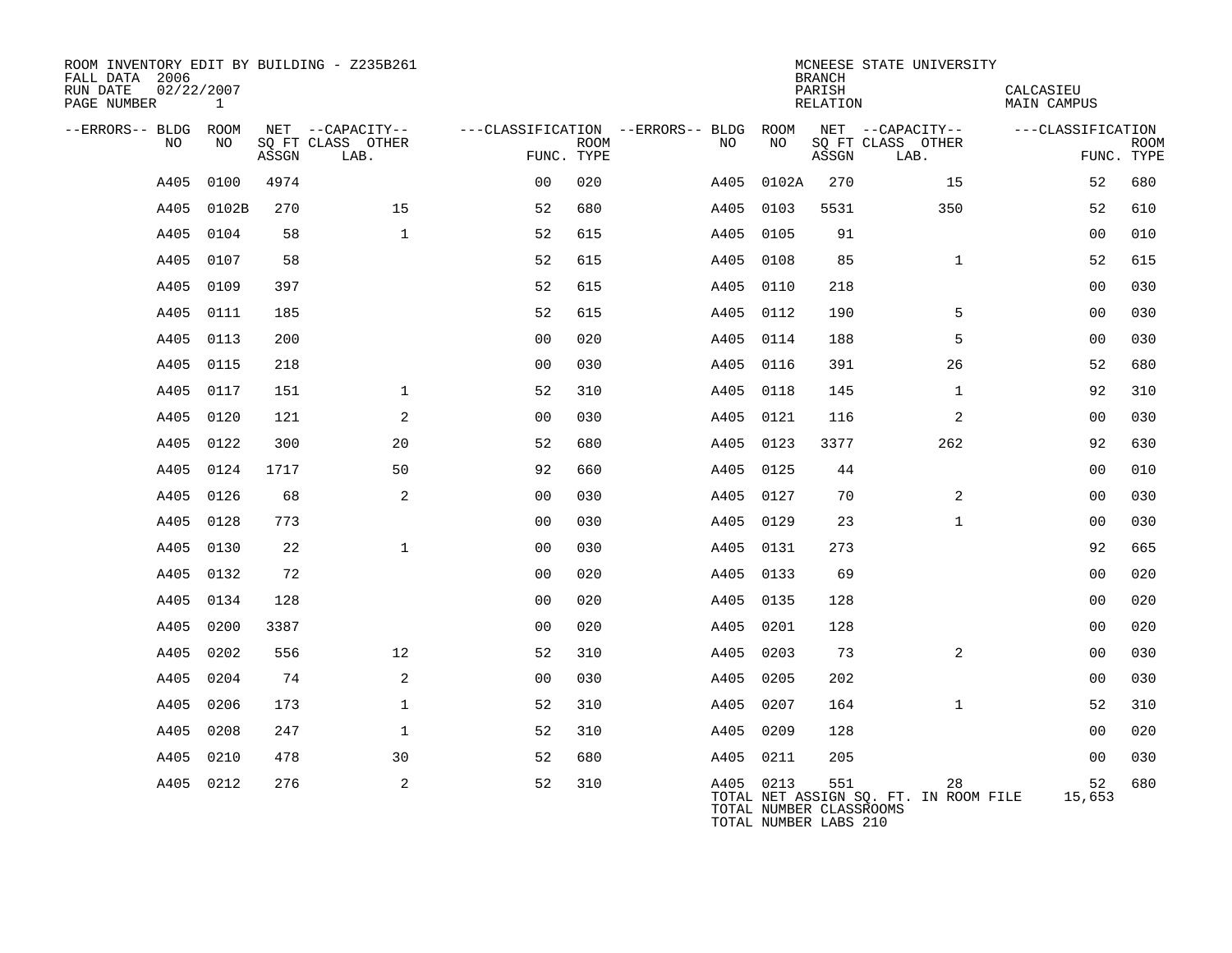| ROOM INVENTORY EDIT BY BUILDING - Z235B261<br>FALL DATA 2006<br>RUN DATE 02/22/2007<br>PAGE NUMBER 2 |     |                 |            | MCNEESE STATE UNIVERSITY<br>BRANCH                                                                                                                                                                                                   |
|------------------------------------------------------------------------------------------------------|-----|-----------------|------------|--------------------------------------------------------------------------------------------------------------------------------------------------------------------------------------------------------------------------------------|
|                                                                                                      |     |                 |            | ERRORS-- BLDG ROOM NET --CAPACITY--- ---CLASSIFICATION--ERRORS-- BLDG ROOM NET --CAPACITY-- ---CLASSIFICATION-<br>NO NO SQ FT CLASS OTHER ROOM NO SQ FT CLASS OTHER ROOM NO SQ FT CLASS OTHER ROOM<br>ASSGN LAB. FUNC. TYPE TOTAL NU |
|                                                                                                      |     | TRR0 0M00 162 3 | 00 030     | $\begin{tabular}{lllll} \bf TRR0 & 0W00 & 162 & 3 & 00 & 030 \\ \bf TOTAL NET ASSIGN SQ. FT. IN ROM FILE & \end{tabular}$<br>TOTAL NUMBER CLASSROOMS<br>TOTAL NUMBER LABS 210<br>TOTAL NUMBER SPECIAL LABS 220                       |
| T001 01A0 731 50                                                                                     |     |                 | $11$ $110$ | TO11 01B0 731 50<br>TOTAL NET ASSIGN SQ. FT. IN ROOM FILE 1,462<br>TOTAL NET ASSIGN SQ. FT. IN ROOM FILE 1,462<br>TOTAL NUMBER CLASSROOMS<br>TOTAL NUMBER LABS 210<br>TOTAL NUMBER SPECIAL LABS 220                                  |
| T002 02A0 731 50                                                                                     |     |                 | 11<br>110  | T002 02B0 731 50 11 10<br>TOTAL NET ASSIGN SQ. FT. IN ROOM FILE 1,462<br>TOTAL NUMBER CLASSROOMS 2<br>TOTAL NUMBER CLASSROOMS<br>TOTAL NUMBER LABS 210<br>TOTAL NUMBER SPECIAL LABS 220                                              |
| T003 03A0                                                                                            |     | 731 50          | 11<br>110  | T003 03B0 731 50 11 110<br>TOTAL NET ASSIGN SQ. FT. IN ROOM FILE 1,462<br>TOTAL NUMBER CLASSROOMS<br>$\overline{\phantom{0}}$ 2<br>TOTAL NUMBER LABS 210<br>TOTAL NUMBER SPECIAL LABS 220                                            |
| T004 04A0 731 50                                                                                     |     |                 | 11<br>110  | T004 04B0 731 50 11 110<br>TOTAL NET ASSIGN SQ. FT. IN ROOM FILE 1,462<br>TOTAL NUMBER CLASSROOMS<br>2<br>TOTAL NUMBER LABS 210<br>TOTAL NUMBER SPECIAL LABS 220                                                                     |
| T005 05A0 731 50                                                                                     |     |                 | 11<br>110  | T005 05B0 731 50 11 110<br>TOTAL NET ASSIGN SQ. FT. IN ROOM FILE 1,462<br>TOTAL NUMBER CLASSROOMS<br>$\sim$ 2<br>TOTAL NUMBER LABS 210<br>TOTAL NUMBER SPECIAL LABS 220                                                              |
| T006 06A0                                                                                            | 731 | 50              | 11<br>680  | T006 06B0 731 50 11 680<br>TOTAL NET ASSIGN SQ. FT. IN ROOM FILE 1,462<br>TOTAL NUMBER CLASSROOMS<br>TOTAL NUMBER LABS 210<br>TOTAL NUMBER SPECIAL LABS 220                                                                          |
| T007 07A0                                                                                            | 731 | 50              | 11<br>680  | T007 07B0 731 50 11 10<br>TOTAL NET ASSIGN SQ. FT. IN ROOM FILE 1,462<br>TOTAL NUMBER CLASSROOMS<br>$\overline{1}$<br>TOTAL NUMBER LABS 210<br>TOTAL NUMBER SPECIAL LABS 220                                                         |
| T008 08A0                                                                                            | 731 | 50              | 11 210     | T008 08B0 731 50<br>11 210                                                                                                                                                                                                           |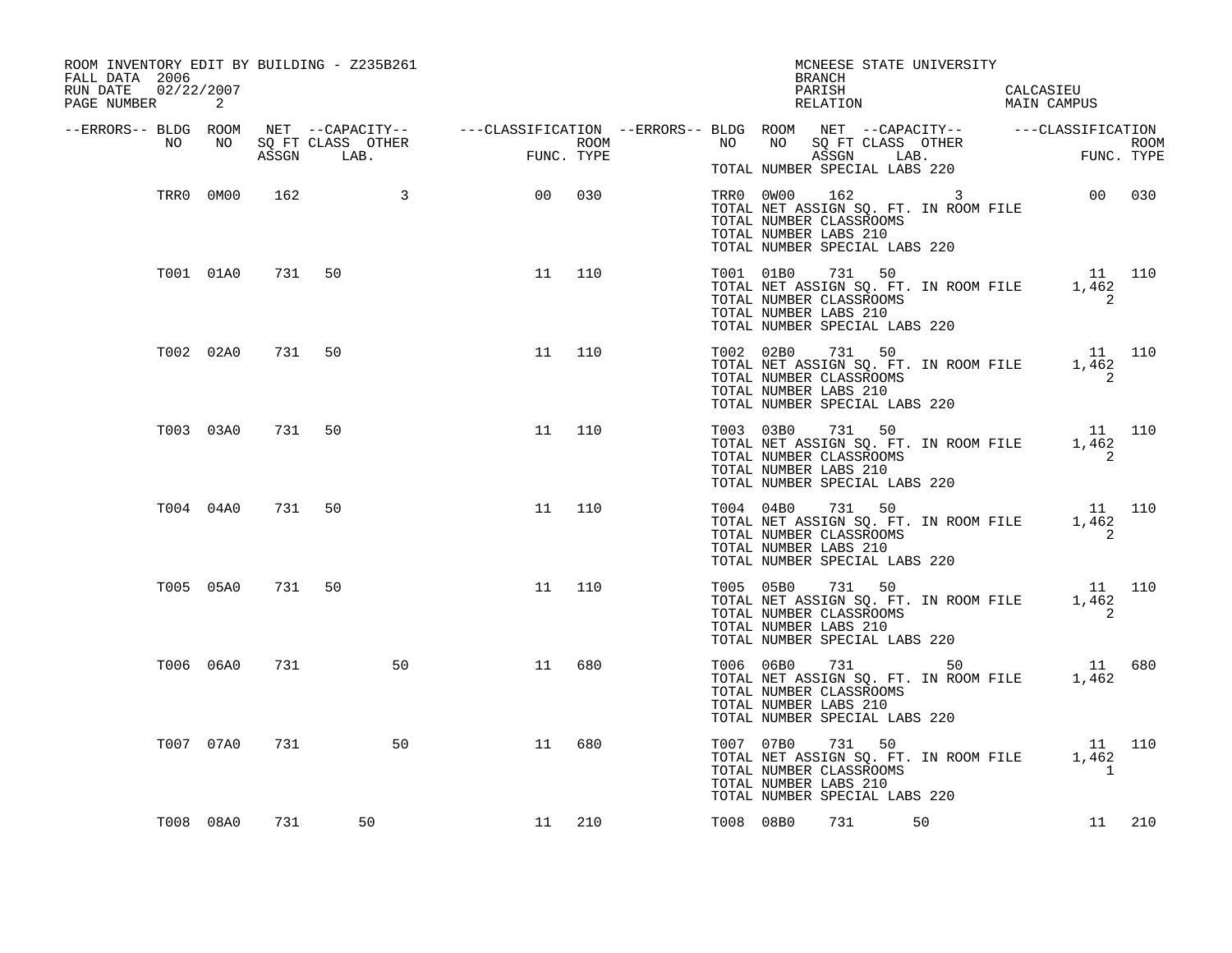| ROOM INVENTORY EDIT BY BUILDING - Z235B261<br>FALL DATA 2006 |              |      |                   |                                                                                                |            |           |            | MCNEESE STATE UNIVERSITY<br><b>BRANCH</b>                                                                                                                                                                                                                                                                          |              |           |                                 |     |
|--------------------------------------------------------------|--------------|------|-------------------|------------------------------------------------------------------------------------------------|------------|-----------|------------|--------------------------------------------------------------------------------------------------------------------------------------------------------------------------------------------------------------------------------------------------------------------------------------------------------------------|--------------|-----------|---------------------------------|-----|
| RUN DATE<br>02/22/2007<br>PAGE NUMBER                        | $\mathbf{3}$ |      |                   |                                                                                                |            |           |            | PARISH<br>RELATION                                                                                                                                                                                                                                                                                                 |              | CALCASIEU | MAIN CAMPUS                     |     |
| --ERRORS-- BLDG ROOM<br>NO                                   | NO           |      | SQ FT CLASS OTHER | NET --CAPACITY-- - ---CLASSIFICATION --ERRORS-- BLDG ROOM NET --CAPACITY-- - ---CLASSIFICATION | ROOM       |           |            |                                                                                                                                                                                                                                                                                                                    |              |           |                                 |     |
|                                                              |              |      | ASSGN LAB.        | FUNC                                                                                           | FUNC. TYPE |           |            | NO NO SQ FT CLASS OTHER<br>NO NO SQ FT CLASS OTHER<br>TOTAL NET ASSIGN SQ. FT. IN ROOM FILE 1,462<br>TOTAL NUMBER CLASSROOMS<br>TOTAL NUMBER LABS 210<br>TOTAL NUMBER SPECIAL LABS 220                                                                                                                             |              |           | 2                               |     |
|                                                              | T009 09A0    |      | 731 50            |                                                                                                | 11 110     |           |            | $\begin{tabular}{lllllll} \textsc{low} & \textsc{low} & \textsc{sim} & \textsc{sim} & \textsc{sim} \\ \textsc{Total NET ASSIGN SQ. FT. IN ROOT E} & & & 1,462 \\ \textsc{TOTAL NIMMER R CT.ACCPOMC} & & & & \\ \end{tabular}$<br>TOTAL NUMBER CLASSROOMS<br>TOTAL NUMBER LABS 210<br>TOTAL NUMBER SPECIAL LABS 220 |              |           | 2                               |     |
|                                                              | T010 010A    | 731  | 50                | 11                                                                                             | 680        |           |            | T010 010B 731 50<br>TOTAL NET ASSIGN SQ. FT. IN ROOM FILE<br>TOTAL NUMBER CLASSROOMS<br>TOTAL NUMBER LABS 210<br>TOTAL NUMBER SPECIAL LABS 220                                                                                                                                                                     |              |           | 11 110<br>1,462<br>$\mathbf{1}$ |     |
|                                                              | 0101 0100    | 755  |                   | 0 <sub>0</sub>                                                                                 | 020        | 0101 0101 |            | 4570                                                                                                                                                                                                                                                                                                               |              |           | 00                              | 020 |
|                                                              | 0101 0102A   | 128  | $\mathbf{1}$      | 11                                                                                             | 310        |           | 0101 0102B | 158                                                                                                                                                                                                                                                                                                                | $\mathbf{1}$ |           | 11                              | 310 |
|                                                              | 0101 0102C   | 121  | $\mathbf{1}$      | 11                                                                                             | 315        |           | 0101 0102D | 138                                                                                                                                                                                                                                                                                                                | $\mathbf{1}$ |           | 11                              | 310 |
|                                                              | 0101 0103    | 177  | $\mathbf 1$       | 11                                                                                             | 310        | 0101 0105 |            | 462                                                                                                                                                                                                                                                                                                                | 17           |           | 11                              | 210 |
|                                                              | 0101 0106    | 172  | $\mathbf{1}$      | 11                                                                                             | 310        | 0101 0107 |            | 174                                                                                                                                                                                                                                                                                                                | $\mathbf{1}$ |           | 11                              | 310 |
|                                                              | 0101 0108    | 222  | $\mathbf{1}$      | 11                                                                                             | 310        | 0101 0109 |            | 100                                                                                                                                                                                                                                                                                                                | $\mathbf{1}$ |           | 11                              | 220 |
|                                                              | 0101 0110    | 60   | $\mathbf{1}$      | 11                                                                                             | 220        | 0101 0111 |            | 60                                                                                                                                                                                                                                                                                                                 | 1            |           | 11                              | 225 |
|                                                              | 0101 0112    | 60   | 1                 | 11                                                                                             | 220        | 0101 0113 |            | 60                                                                                                                                                                                                                                                                                                                 | $\mathbf 1$  |           | 11                              | 220 |
|                                                              | 0101 0114    | 60   | $\mathbf{1}$      | 11                                                                                             | 220        | 0101 0115 |            | 60                                                                                                                                                                                                                                                                                                                 | 1            |           | 11                              | 220 |
|                                                              | 0101 0116    | 60   | $\mathbf{1}$      | 11                                                                                             | 220        |           | 0101 0117A | 67                                                                                                                                                                                                                                                                                                                 | $\mathbf{1}$ |           | 11                              | 310 |
|                                                              | 0101 0117B   | 105  | 1                 | 11                                                                                             | 315        |           | 0101 0117C | 84                                                                                                                                                                                                                                                                                                                 | $\mathbf{1}$ |           | 11                              | 310 |
|                                                              | 0101 0117D   | 116  | $\mathbf 1$       | 11                                                                                             | 310        |           | 0101 0117E | 98                                                                                                                                                                                                                                                                                                                 | $\mathbf{1}$ |           | 11                              | 310 |
|                                                              | 0101 0118A   | 72   | $\mathbf{1}$      | 11                                                                                             | 310        |           | 0101 0118B | 101                                                                                                                                                                                                                                                                                                                | $\mathbf{1}$ |           | 11                              | 310 |
|                                                              | 0101 0118C   | 101  | $\mathbf{1}$      | 11                                                                                             | 310        |           | 0101 0118D | 72                                                                                                                                                                                                                                                                                                                 | $\mathbf{1}$ |           | 11                              | 310 |
|                                                              | 0101 0119A   | 79   | $\mathbf{1}$      | 11                                                                                             | 310        |           | 0101 0119B | 126                                                                                                                                                                                                                                                                                                                | $\mathbf{1}$ |           | 11                              | 310 |
|                                                              | 0101 0120    | 1124 | 24                | 11                                                                                             | 210        | 0101 0121 |            | 1393                                                                                                                                                                                                                                                                                                               | 27           |           | 11                              | 210 |
|                                                              | 0101 0121A   | 177  | 20                | 11                                                                                             | 225        |           | 0101 0121B | 400                                                                                                                                                                                                                                                                                                                | 9            |           | 11                              | 220 |
|                                                              | 0101 0122    | 1471 | 30                | 11                                                                                             | 210        |           | 0101 0122A | 59                                                                                                                                                                                                                                                                                                                 |              |           | 11                              | 215 |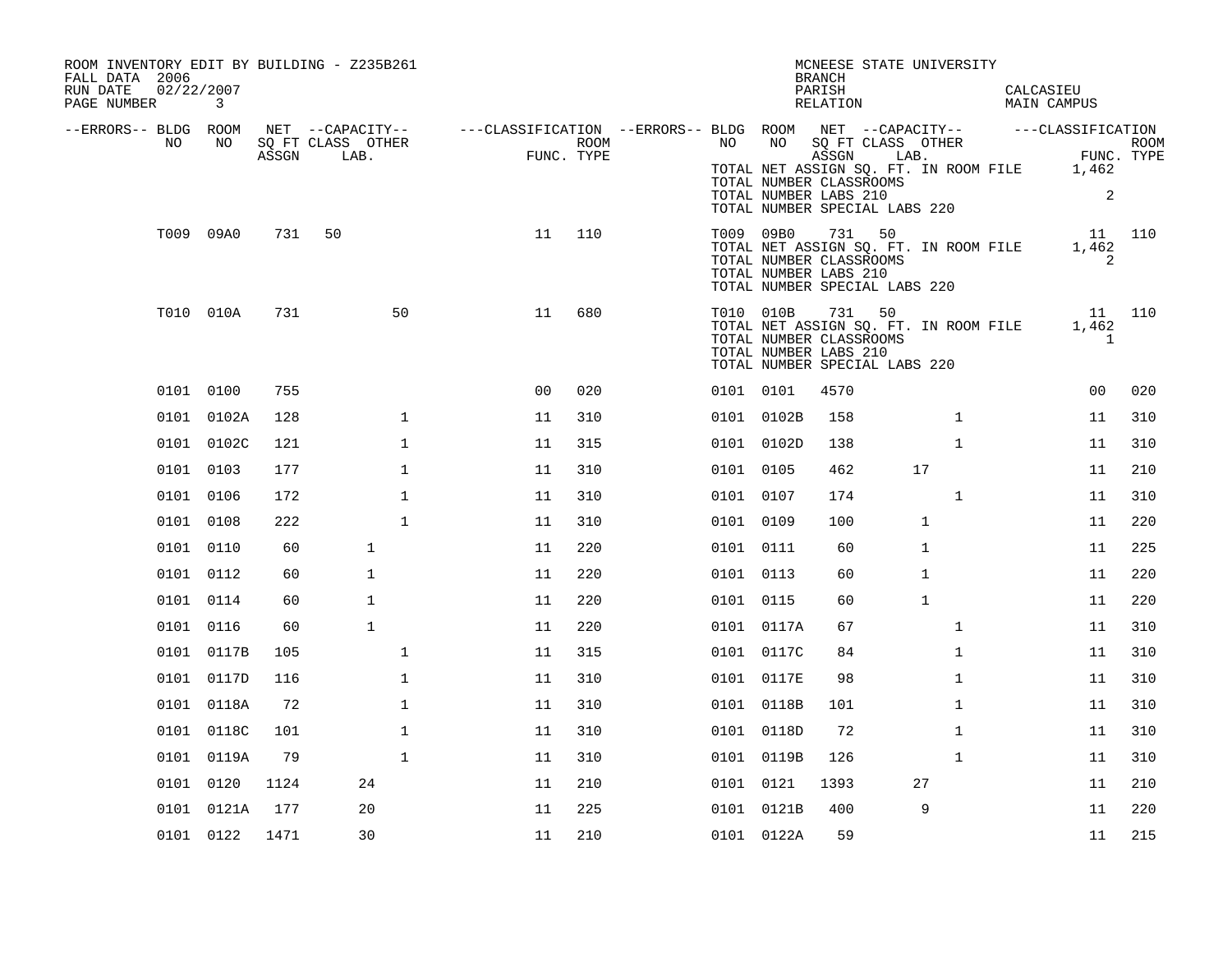| ROOM INVENTORY EDIT BY BUILDING - Z235B261<br>FALL DATA 2006<br>RUN DATE<br>PAGE NUMBER | 02/22/2007<br>4 |       |                           |              |                |                           |                                        |            | <b>BRANCH</b><br>PARISH<br><b>RELATION</b> | MCNEESE STATE UNIVERSITY  | CALCASIEU<br><b>MAIN CAMPUS</b> |                           |
|-----------------------------------------------------------------------------------------|-----------------|-------|---------------------------|--------------|----------------|---------------------------|----------------------------------------|------------|--------------------------------------------|---------------------------|---------------------------------|---------------------------|
| --ERRORS-- BLDG ROOM                                                                    |                 |       | NET --CAPACITY--          |              |                |                           | ---CLASSIFICATION --ERRORS-- BLDG ROOM |            |                                            | NET --CAPACITY--          | ---CLASSIFICATION               |                           |
| NO                                                                                      | NO              | ASSGN | SQ FT CLASS OTHER<br>LAB. |              |                | <b>ROOM</b><br>FUNC. TYPE | NO                                     | NO         | ASSGN                                      | SQ FT CLASS OTHER<br>LAB. |                                 | <b>ROOM</b><br>FUNC. TYPE |
| 0101                                                                                    | 0123            | 103   |                           | $\mathbf{1}$ | 11             | 310                       |                                        | 0101 0124  | 103                                        | $\mathbf{1}$              | 11                              | 310                       |
|                                                                                         | 0101 0125       | 1210  |                           | 80           | 42             | 620                       |                                        | 0101 0125A | 247                                        |                           | 11                              | 315                       |
|                                                                                         | 0101 0125B      | 270   |                           | $\mathbf 1$  | 11             | 310                       |                                        | 0101 0126  | 1303                                       | 20                        | 11                              | 210                       |
| 0101                                                                                    | 0126A           | 228   |                           |              | 11             | 215                       |                                        | 0101 0127  | 96                                         | $\mathbf{1}$              | 11                              | 310                       |
| 0101                                                                                    | 0128            | 74    | $\mathbf{1}$              |              | 11             | 220                       |                                        | 0101 0128A | 74                                         | $\mathbf{1}$              | 11                              | 220                       |
|                                                                                         | 0101 0128B      | 383   | $\mathbf{1}$              |              | 11             | 220                       |                                        | 0101 0129  | 728                                        | 23                        | 11                              | 210                       |
| 0101                                                                                    | 0130            | 846   | 20                        |              | 11             | 210                       |                                        | 0101 0131  | 718                                        | 20                        | 11                              | 220                       |
|                                                                                         | 0101 0132       | 569   | 28                        |              | 11             | 110                       |                                        | 0101 0133  | 530                                        | 28                        | 11                              | 110                       |
|                                                                                         | 0101 0134       | 168   |                           |              | 11             | 215                       |                                        | 0101 0135  | 155                                        |                           | 0 <sub>0</sub>                  | 020                       |
|                                                                                         | 0101 0135A      | 76    |                           |              | 0 <sub>0</sub> | 010                       |                                        | 0101 0136  | 1985                                       | 230                       | 11                              | 610                       |
|                                                                                         | 0101 0137       | 397   |                           | 17           | 11             | 610                       |                                        | 0101 0138  | 1892                                       | 75                        | 11                              | 610                       |
|                                                                                         | 0101 0139       | 94    |                           |              | 0 <sub>0</sub> | 020                       |                                        | 0101 0139A | 59                                         |                           | 11                              | 615                       |
| 0101                                                                                    | 0140            | 95    |                           |              | 0 <sub>0</sub> | 030                       |                                        | 0101 0141  | 1860                                       | 15                        | 11                              | 210                       |
|                                                                                         | 0101 0142       | 92    |                           |              | 0 <sub>0</sub> | 020                       |                                        | 0101 0143  | 197                                        | $\mathbf{1}$              | 11                              | 310                       |
|                                                                                         | 0101 0144       | 252   |                           |              | 11             | 615                       |                                        | 0101 0145  | 39                                         |                           | 0 <sub>0</sub>                  | 020                       |
|                                                                                         | 0101 0146       | 72    |                           |              | 11             | 615                       |                                        | 0101 0146A | 34                                         | 1                         | 11                              | 615                       |
| 0101                                                                                    | 0147            | 63    |                           |              | 0 <sub>0</sub> | 020                       |                                        | 0101 0148  | 289                                        | 12                        | 11                              | 615                       |
|                                                                                         | 0101 0148A      | 29    |                           | $\mathbf 1$  | 11             | 615                       |                                        | 0101 0149  | 1109                                       |                           | 11                              | 615                       |
|                                                                                         | 0101 0150       | 201   |                           |              | 0 <sub>0</sub> | 020                       |                                        | 0101 0151  | 106                                        |                           | 00                              | 020                       |
|                                                                                         | 0101 0152       | 190   |                           |              | 0 <sub>0</sub> | 020                       |                                        | 0101 0153  | 26                                         |                           | 00                              | 010                       |
|                                                                                         | 0101 0154       | 163   |                           |              | 0 <sub>0</sub> | 030                       |                                        | 0101 0155  | 92                                         |                           | 0 <sub>0</sub>                  | 030                       |
|                                                                                         | 0101 0155A      | 90    |                           | 3            | 0 <sub>0</sub> | 030                       |                                        | 0101 0156  | 186                                        | 4                         | 00                              | 030                       |
|                                                                                         | 0101 0157       | 191   |                           |              | 0 <sub>0</sub> | 020                       |                                        | 0101 0158  | 115                                        | 3                         | 0 <sub>0</sub>                  | 030                       |
|                                                                                         | 0101 0160       | 189   |                           |              | 0 <sub>0</sub> | 020                       |                                        | 0101 0161  | 271                                        |                           | 0 <sub>0</sub>                  | 030                       |
|                                                                                         | 0101 0161A      | 84    |                           |              | 0 <sub>0</sub> | 030                       |                                        | 0101 0162  | 78                                         |                           | 0 <sub>0</sub>                  | 030                       |
|                                                                                         | 0101 0163       | 337   |                           |              | 00             | 030                       |                                        | 0101 0200  | 2677                                       |                           | 0 <sub>0</sub>                  | 020                       |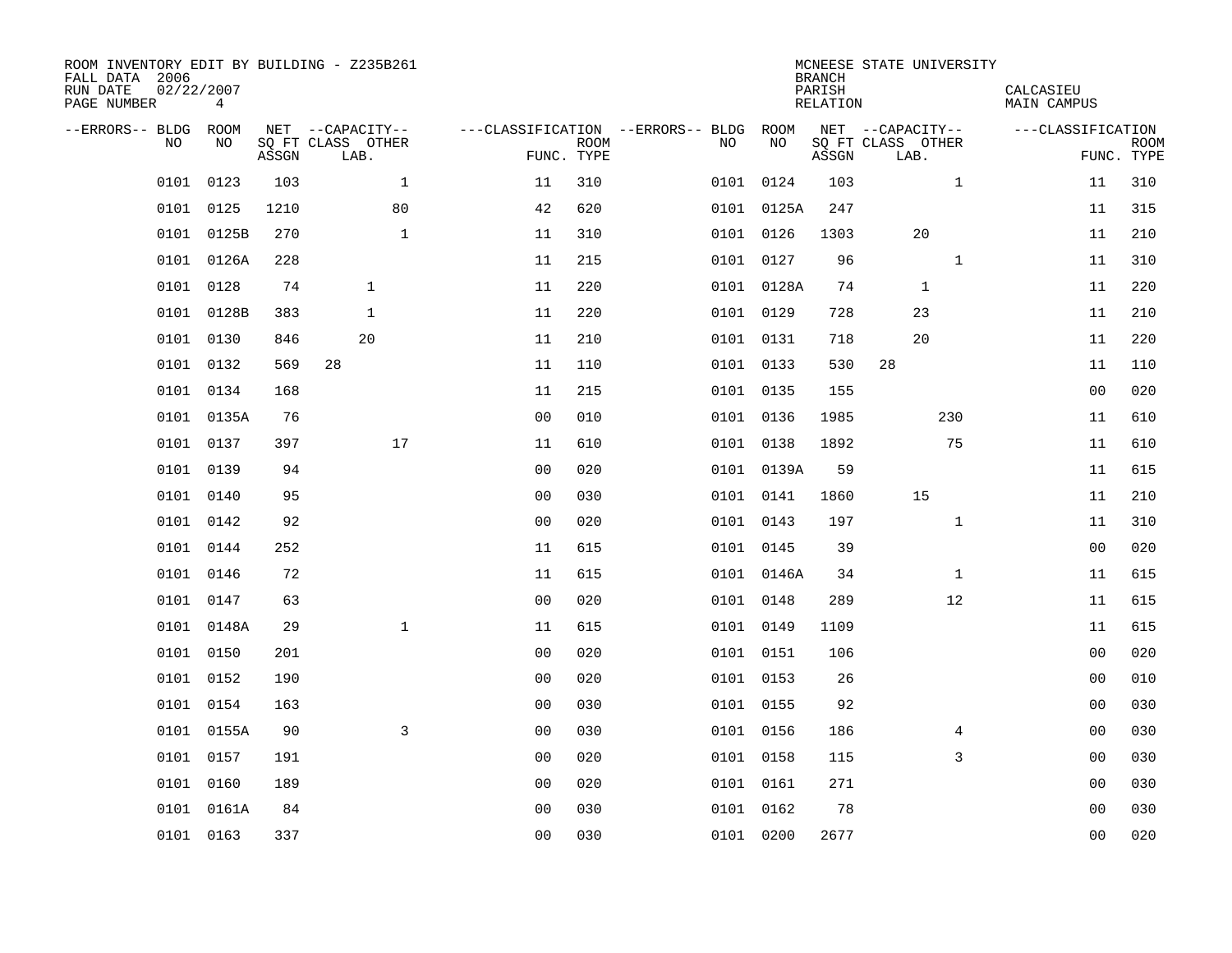| ROOM INVENTORY EDIT BY BUILDING - Z235B261<br>FALL DATA 2006<br>RUN DATE<br>PAGE NUMBER | 02/22/2007<br>5 |       |                           |    |                           |                                   |            | <b>BRANCH</b><br>PARISH<br><b>RELATION</b> | MCNEESE STATE UNIVERSITY  | CALCASIEU<br><b>MAIN CAMPUS</b> |                           |
|-----------------------------------------------------------------------------------------|-----------------|-------|---------------------------|----|---------------------------|-----------------------------------|------------|--------------------------------------------|---------------------------|---------------------------------|---------------------------|
| --ERRORS-- BLDG ROOM                                                                    |                 |       | NET --CAPACITY--          |    |                           | ---CLASSIFICATION --ERRORS-- BLDG | ROOM       |                                            | NET --CAPACITY--          | ---CLASSIFICATION               |                           |
| NO                                                                                      | NO              | ASSGN | SQ FT CLASS OTHER<br>LAB. |    | <b>ROOM</b><br>FUNC. TYPE | NO                                | NO         | ASSGN                                      | SQ FT CLASS OTHER<br>LAB. |                                 | <b>ROOM</b><br>FUNC. TYPE |
| 0101                                                                                    | 0201            | 880   | 26                        | 11 | 110                       |                                   | 0101 0202  | 237                                        | $\mathbf{1}$              | 11                              | 310                       |
| 0101                                                                                    | 0203            | 274   | $\mathbf{1}$              | 11 | 310                       |                                   | 0101 0204  | 294                                        | 15                        | 11                              | 110                       |
| 0101                                                                                    | 0205            | 592   | 28                        | 11 | 110                       |                                   | 0101 0206  | 1212                                       | 97                        | 11                              | 210                       |
| 0101                                                                                    | 0207            | 156   | 5                         | 11 | 310                       |                                   | 0101 0208  | 60                                         | 1                         | 11                              | 220                       |
| 0101                                                                                    | 0209            | 60    | $\mathbf{1}$              | 11 | 220                       |                                   | 0101 0210  | 60                                         | $\mathbf{1}$              | 11                              | 220                       |
| 0101                                                                                    | 0211            | 60    | $1\,$                     | 11 | 310                       |                                   | 0101 0212  | 60                                         | $\mathbf{1}$              | 11                              | 310                       |
| 0101                                                                                    | 0213            | 60    | $\mathbf{1}$              | 11 | 220                       |                                   | 0101 0214  | 51                                         | $\mathbf 1$               | 11                              | 220                       |
| 0101                                                                                    | 0215            | 55    | $\mathbf{1}$              | 11 | 220                       |                                   | 0101 0216  | 47                                         | 1                         | 11                              | 220                       |
| 0101                                                                                    | 0217            | 51    | $\mathbf{1}$              | 11 | 220                       |                                   | 0101 0218  | 55                                         | $\mathbf{1}$              | 11                              | 220                       |
|                                                                                         | 0101 0219       | 47    | $\mathbf{1}$              | 11 | 220                       |                                   | 0101 0220  | 182                                        | 5                         | 11                              | 310                       |
|                                                                                         | 0101 0221       | 182   | $\mathbf{1}$              | 11 | 310                       |                                   | 0101 0222  | 1432                                       | 65                        | 11                              | 110                       |
|                                                                                         | 0101 0222A      | 36    |                           | 11 | 115                       |                                   | 0101 0223  | 136                                        |                           | 0 <sub>0</sub>                  | 020                       |
| 0101                                                                                    | 0223A           | 86    | $\mathbf{1}$              | 11 | 310                       |                                   | 0101 0223B | 123                                        | $\mathbf{1}$              | 11                              | 310                       |
|                                                                                         | 0101 0223C      | 53    | $\mathbf{1}$              | 11 | 310                       |                                   | 0101 0223D | 125                                        | $\mathbf{1}$              | 11                              | 310                       |
|                                                                                         | 0101 0224       | 1622  | 100                       | 11 | 210                       |                                   | 0101 0224A | 76                                         |                           | 11                              | 215                       |
|                                                                                         | 0101 0225       | 162   | 10                        | 11 | 310                       |                                   | 0101 0225A | 180                                        | $\mathbf{1}$              | 11                              | 310                       |
| 0101                                                                                    | 0226            | 740   | 26                        | 11 | 430                       |                                   | 0101 0226A | 278                                        | $\mathbf{1}$              | 11                              | 310                       |
|                                                                                         | 0101 0226B      | 278   | $\mathbf{1}$              | 11 | 455                       |                                   | 0101 0227  | 145                                        | 5                         | 11                              | 310                       |
| 0101                                                                                    | 0228            | 145   | $\mathbf{1}$              | 11 | 310                       |                                   | 0101 0229  | 145                                        | $\mathbf{1}$              | 11                              | 310                       |
|                                                                                         | 0101 0230       | 196   |                           | 11 | 615                       |                                   | 0101 0232  | 54                                         | 1                         | 11                              | 220                       |
| 0101                                                                                    | 0233            | 47    | $\mathbf{1}$              | 11 | 220                       |                                   | 0101 0234  | 47                                         | 1                         | 11                              | 220                       |
| 0101                                                                                    | 0235            | 54    | $\mathbf 1$               | 11 | 220                       |                                   | 0101 0238  | 86                                         |                           | 11                              | 615                       |
| 0101                                                                                    | 0239            | 99    |                           | 11 | 215                       |                                   | 0101 0239A | 201                                        |                           | 11                              | 215                       |
|                                                                                         | 0101 0240       | 100   |                           | 11 | 615                       |                                   | 0101 0241  | 46                                         |                           | 11                              | 615                       |
|                                                                                         | 0101 0242       | 289   | 12                        | 11 | 615                       |                                   | 0101 0243  | 29                                         | $\mathbf{1}$              | 11                              | 615                       |
|                                                                                         | 0101 0244       | 64    |                           | 11 | 615                       |                                   | 0101 0245  | 64                                         |                           | 11                              | 615                       |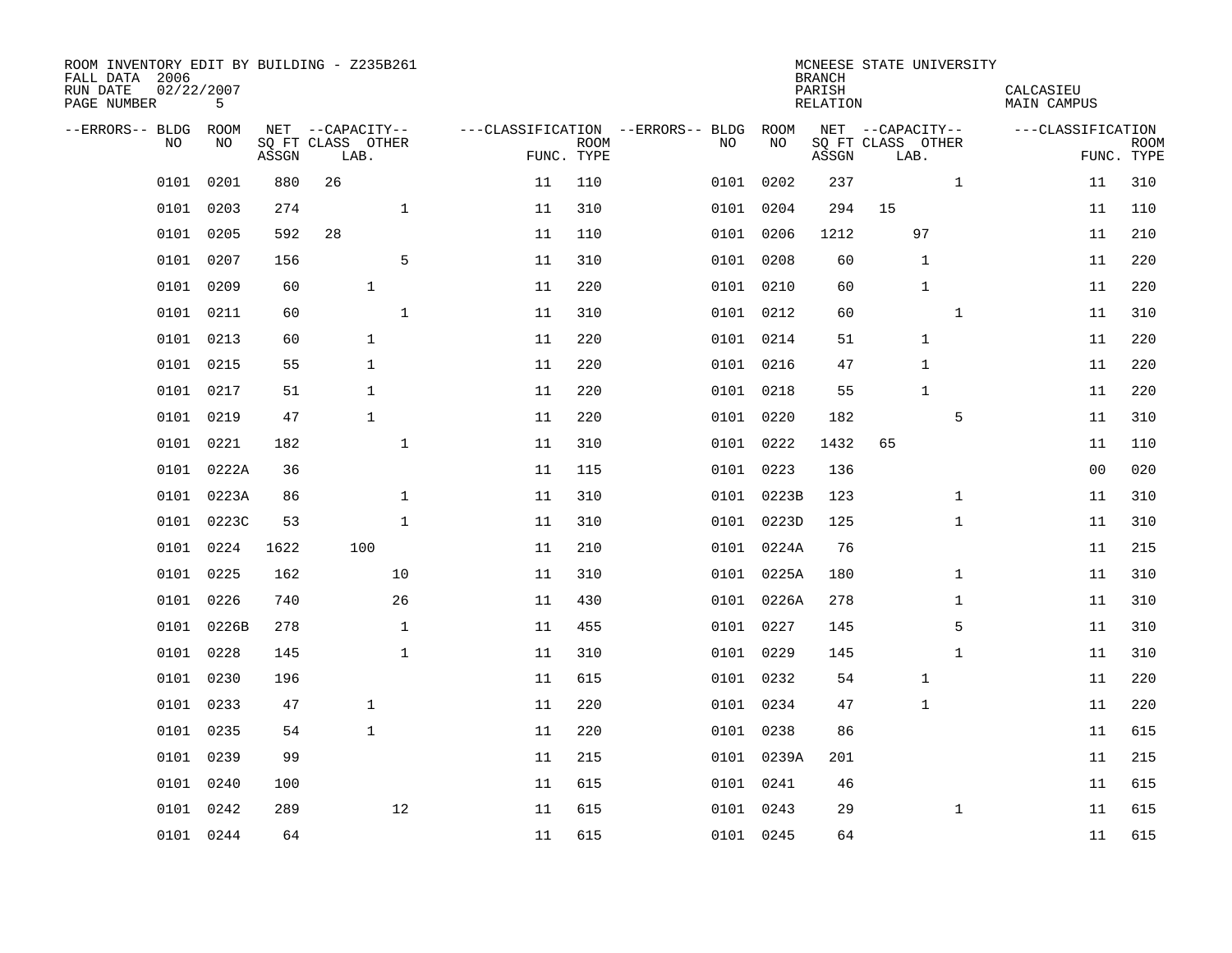| ROOM INVENTORY EDIT BY BUILDING - Z235B261<br>FALL DATA 2006 |            |       |                           |                |      |                                        |           | <b>BRANCH</b>                                           | MCNEESE STATE UNIVERSITY                                               |                               |                           |
|--------------------------------------------------------------|------------|-------|---------------------------|----------------|------|----------------------------------------|-----------|---------------------------------------------------------|------------------------------------------------------------------------|-------------------------------|---------------------------|
| 02/22/2007<br>RUN DATE<br>PAGE NUMBER                        | 6          |       |                           |                |      |                                        |           | PARISH<br>RELATION                                      |                                                                        | CALCASIEU<br>MAIN CAMPUS      |                           |
| --ERRORS-- BLDG ROOM                                         |            |       | NET --CAPACITY--          |                |      | ---CLASSIFICATION --ERRORS-- BLDG ROOM |           |                                                         | NET --CAPACITY--                                                       | ---CLASSIFICATION             |                           |
| NO                                                           | NO         | ASSGN | SQ FT CLASS OTHER<br>LAB. | FUNC. TYPE     | ROOM | NO.                                    | NO        | ASSGN                                                   | SQ FT CLASS OTHER<br>LAB.                                              |                               | <b>ROOM</b><br>FUNC. TYPE |
| 0101                                                         | 0246       | 65    |                           | 11             | 615  |                                        | 0101 0247 | 63                                                      |                                                                        | 0 <sub>0</sub>                | 020                       |
|                                                              | 0101 0248  | 129   |                           | 0 <sub>0</sub> | 020  |                                        | 0101 0249 | 77                                                      |                                                                        | 00                            | 020                       |
|                                                              | 0101 0250  | 187   |                           | 0 <sub>0</sub> | 030  |                                        | 0101 0251 | 106                                                     |                                                                        | 0 <sub>0</sub>                | 020                       |
|                                                              | 0101 0252  | 190   |                           | 0 <sub>0</sub> | 020  |                                        | 0101 0253 | 26                                                      |                                                                        | 0 <sub>0</sub>                | 010                       |
| 0101                                                         | 0254       | 163   |                           | 00             | 030  |                                        | 0101 0255 | 92                                                      |                                                                        | 00                            | 030                       |
|                                                              | 0101 0255A | 90    | 3                         | 0 <sub>0</sub> | 030  |                                        | 0101 0256 | 186                                                     | 4                                                                      | 00                            | 030                       |
|                                                              | 0101 0257  | 191   |                           | 0 <sub>0</sub> | 020  |                                        | 0101 0258 | 115                                                     | 3                                                                      | 0 <sub>0</sub>                | 030                       |
|                                                              | 0101 0260  | 189   |                           | 0 <sub>0</sub> | 020  |                                        | 0101 0261 | 2546                                                    |                                                                        | 0 <sub>0</sub>                | 030                       |
|                                                              | 0101 0262  | 39    |                           | 11             | 615  |                                        | 0101 0263 | 541<br>TOTAL NUMBER CLASSROOMS<br>TOTAL NUMBER LABS 210 | TOTAL NET ASSIGN SQ. FT. IN ROOM FILE<br>TOTAL NUMBER SPECIAL LABS 220 | 11<br>36,064<br>6<br>10<br>26 | 615                       |
|                                                              | 0102 0100  | 90    |                           | 11             | 215  |                                        | 0102 0101 | 4554                                                    | 212                                                                    | 11                            | 210                       |
|                                                              | 0102 0102  | 90    |                           | 11             | 215  |                                        | 0102 0103 | 260                                                     | 5                                                                      | 11                            | 310                       |
|                                                              | 0102 0104  | 152   | $\mathbf 1$               | 11             | 310  |                                        | 0102 0105 | 206                                                     | 5                                                                      | 11                            | 310                       |
|                                                              | 0102 0106  | 40    |                           | 0 <sub>0</sub> | 010  |                                        | 0102 0107 | 216                                                     |                                                                        | 0 <sub>0</sub>                | 030                       |
|                                                              | 0102 0108  | 205   | $\mathbf 1$               | 11             | 310  |                                        | 0102 0109 | 432                                                     |                                                                        | 11                            | 420                       |
|                                                              | 0102 0110  | 289   | 16                        | 11             | 650  |                                        | 0102 0111 | 645                                                     | 30                                                                     | 11                            | 210                       |
|                                                              | 0102 0112  | 67    | $\mathbf{1}$              | 11             | 220  |                                        | 0102 0113 | 97                                                      | $\mathbf{1}$                                                           | 11                            | 220                       |
|                                                              | 0102 0114  | 128   | 2                         | 11             | 220  |                                        | 0102 0115 | 60                                                      | $\mathbf{1}$                                                           | 11                            | 215                       |
|                                                              | 0102 0116  | 56    | $\mathbf{1}$              | 11             | 220  |                                        | 0102 0117 | 39                                                      | 1                                                                      | 11                            | 220                       |
|                                                              | 0102 0118  | 39    | $\mathbf{1}$              | 11             | 220  |                                        | 0102 0119 | 56                                                      | 1                                                                      | 11                            | 220                       |
| 0102                                                         | 0120       | 39    | $\mathbf{1}$              | 11             | 220  |                                        | 0102 0121 | 342                                                     |                                                                        | 82                            | 082                       |
|                                                              | 0102 0121A | 138   | 5                         | 11             | 310  |                                        | 0102 0122 | 147                                                     |                                                                        | 0 <sub>0</sub>                | 030                       |
| 0102                                                         | 0123       | 152   | $\mathbf{1}$              | 82             | 082  |                                        | 0102 0124 | 444                                                     |                                                                        | 11                            | 215                       |
|                                                              | 0102 0125  | 327   | 21                        | 82             | 082  |                                        | 0102 0126 | 154                                                     | 3                                                                      | 0 <sub>0</sub>                | 030                       |
|                                                              | 0102 0127  | 142   | 3                         | 0 <sub>0</sub> | 030  |                                        | 0102 0128 | 235                                                     | 15                                                                     | 82                            | 082                       |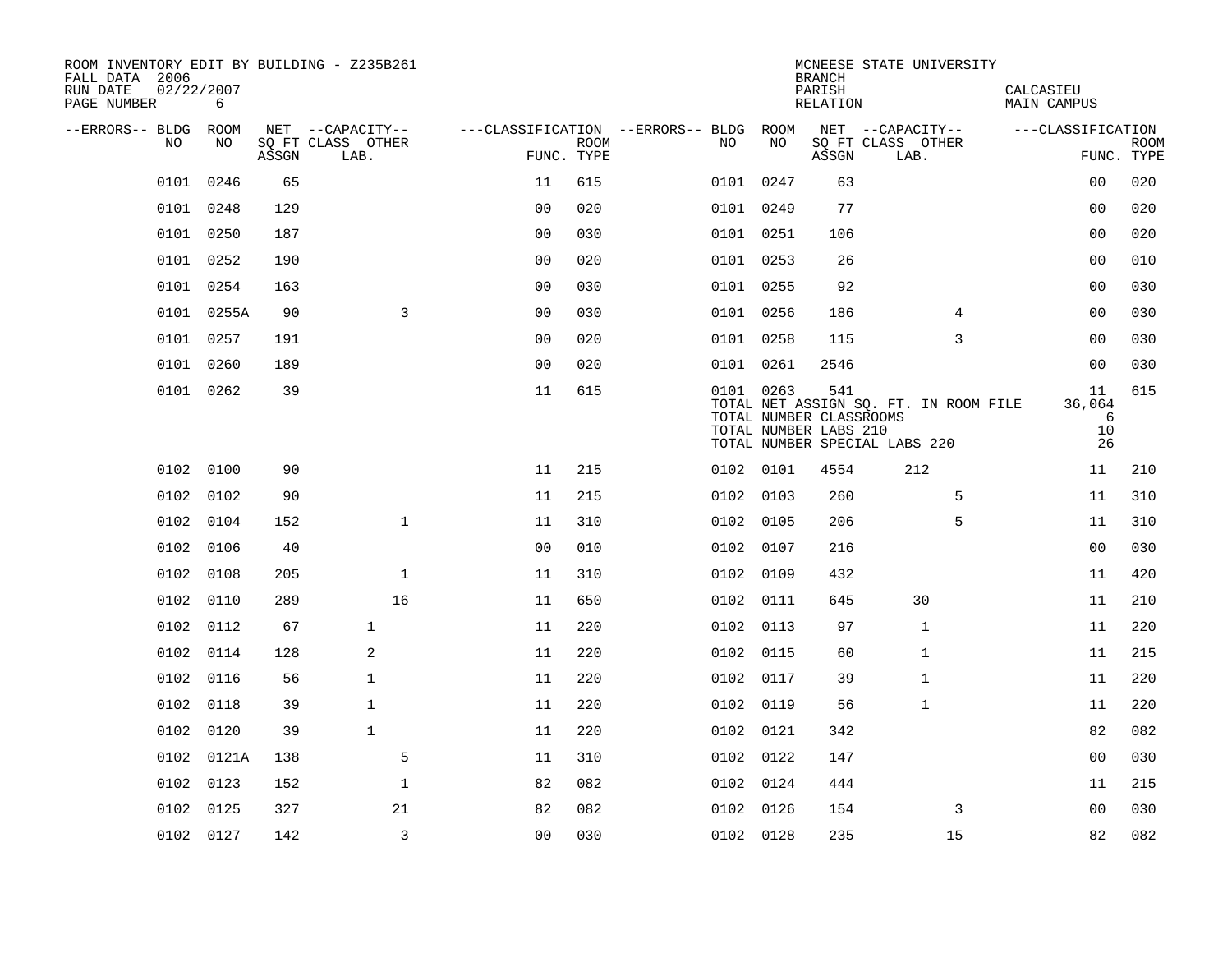| ROOM INVENTORY EDIT BY BUILDING - Z235B261<br>FALL DATA 2006<br>RUN DATE<br>PAGE NUMBER | 02/22/2007<br>$7\overline{ }$ |       |                           |                                        |                    |           |                                                        | <b>BRANCH</b><br>PARISH<br>RELATION |     | MCNEESE STATE UNIVERSITY              | CALCASIEU | <b>MAIN CAMPUS</b>  |                           |
|-----------------------------------------------------------------------------------------|-------------------------------|-------|---------------------------|----------------------------------------|--------------------|-----------|--------------------------------------------------------|-------------------------------------|-----|---------------------------------------|-----------|---------------------|---------------------------|
| --ERRORS-- BLDG ROOM                                                                    |                               |       | NET --CAPACITY--          | ---CLASSIFICATION --ERRORS-- BLDG ROOM |                    |           |                                                        |                                     |     | NET --CAPACITY--                      |           | ---CLASSIFICATION   |                           |
| NO.                                                                                     | NO.                           | ASSGN | SO FT CLASS OTHER<br>LAB. |                                        | ROOM<br>FUNC. TYPE | NO.       | NO                                                     | ASSGN                               |     | SQ FT CLASS OTHER<br>LAB.             |           |                     | <b>ROOM</b><br>FUNC. TYPE |
| 0102                                                                                    | 0129                          | 30    |                           | 11                                     | 315                | 0102 0130 |                                                        | 784                                 |     |                                       |           | 00                  | 020                       |
|                                                                                         | 0102 0131                     | 764   |                           | 0 <sub>0</sub>                         | 020                |           |                                                        |                                     |     |                                       |           |                     |                           |
|                                                                                         |                               |       |                           |                                        |                    |           | TOTAL NUMBER CLASSROOMS                                |                                     |     | TOTAL NET ASSIGN SQ. FT. IN ROOM FILE |           | 9,172               |                           |
|                                                                                         |                               |       |                           |                                        |                    |           | TOTAL NUMBER LABS 210<br>TOTAL NUMBER SPECIAL LABS 220 |                                     |     |                                       |           | $\overline{a}$<br>8 |                           |
|                                                                                         | 0103 0100A                    | 87    |                           | 0 <sub>0</sub>                         | 020                |           | 0103 0100B                                             | 519                                 |     |                                       |           | 00                  | 020                       |
| 0103                                                                                    | 0100C                         | 90    |                           | 0 <sub>0</sub>                         | 020                |           | 0103 0100D                                             | 1016                                |     |                                       |           | 0 <sub>0</sub>      | 020                       |
| 0103                                                                                    | 0100E                         | 983   |                           | 0 <sub>0</sub>                         | 020                | 0103      | 0100F                                                  | 394                                 |     |                                       |           | 0 <sub>0</sub>      | 020                       |
| 0103                                                                                    | 0100G                         | 322   |                           | 0 <sub>0</sub>                         | 020                |           | 0103 0100H                                             | 556                                 |     |                                       |           | 0 <sub>0</sub>      | 020                       |
| 0103                                                                                    | 0100J                         | 873   |                           | 0 <sub>0</sub>                         | 020                | 0103      | 0100K                                                  | 43                                  |     |                                       |           | 0 <sub>0</sub>      | 020                       |
| 0103                                                                                    | 0100L                         | 51    |                           | 0 <sub>0</sub>                         | 020                |           | 0103 0100M                                             | 129                                 |     |                                       |           | 0 <sub>0</sub>      | 020                       |
| 0103                                                                                    | 0100N                         | 143   |                           | 0 <sub>0</sub>                         | 020                | 0103      | 0100P                                                  | 217                                 |     |                                       |           | 0 <sub>0</sub>      | 020                       |
| 0103                                                                                    | 0100V                         | 103   |                           | 0 <sub>0</sub>                         | 020                | 0103      | 0101                                                   | 1485                                |     | 46                                    |           | 11                  | 220                       |
| 0103                                                                                    | 0101A                         | 140   | $\mathbf{1}$              | 11                                     | 310                | 0103      | 0101B                                                  | 141                                 |     |                                       |           | 11                  | 225                       |
| 0103                                                                                    | 0101C                         | 124   |                           | 11                                     | 225                |           | 0103 0101D                                             | 119                                 |     |                                       |           | 11                  | 225                       |
|                                                                                         | 0103 0101E                    | 121   | 8                         | 11                                     | 225                | 0103      | 0101F                                                  | 120                                 |     | $\,8\,$                               |           | 11                  | 225                       |
|                                                                                         | 0103 0102                     | 351   | $\mathbf 1$               | 46                                     | 310                |           | 0103 0102A                                             | 213                                 |     | $\mathbf{1}$                          |           | 11                  | 310                       |
| 0103                                                                                    | 0102B                         | 375   | 12                        | 46                                     | 350                | 0103      | 0102C                                                  | 348                                 |     |                                       |           | 46                  | 315                       |
| 0103                                                                                    | 0102D                         | 250   | $\mathbf{1}$              | 46                                     | 310                | 0103      | 0102E                                                  | 47                                  |     |                                       |           | 46                  | 315                       |
|                                                                                         | 0103 0102F                    | 182   | $\mathbf{1}$              | 46                                     | 315                | 0103 0103 |                                                        | 1180                                | 74  |                                       |           | 11                  | 110                       |
|                                                                                         | 0103 0104                     | 1179  | 74                        | 11                                     | 110                | 0103 0105 |                                                        | 2900                                | 267 |                                       |           | 11                  | 110                       |
|                                                                                         | 0103 0106                     | 742   | 30                        | 14                                     | 680                | 0103      | 0106A                                                  | 34                                  |     |                                       |           | 14                  | 685                       |
| 0103                                                                                    | 0106B                         | 229   | 10                        | 32                                     | 830                | 0103      | 0107                                                   | 96                                  |     |                                       |           | 32                  | 850                       |
| 0103                                                                                    | 0108                          | 95    |                           | 32                                     | 850                | 0103      | 0109                                                   | 97                                  |     |                                       |           | 32                  | 850                       |
| 0103                                                                                    | 0110                          | 94    |                           | 32                                     | 850                | 0103 0111 |                                                        | 96                                  |     |                                       |           | 32                  | 850                       |
|                                                                                         | 0103 0112                     | 96    |                           | 32                                     | 850                | 0103 0113 |                                                        | 97                                  |     |                                       |           | 32                  | 870                       |
|                                                                                         | 0103 0114                     | 160   |                           | 32                                     | 850                | 0103 0115 |                                                        | 141                                 |     |                                       |           | 32                  | 860                       |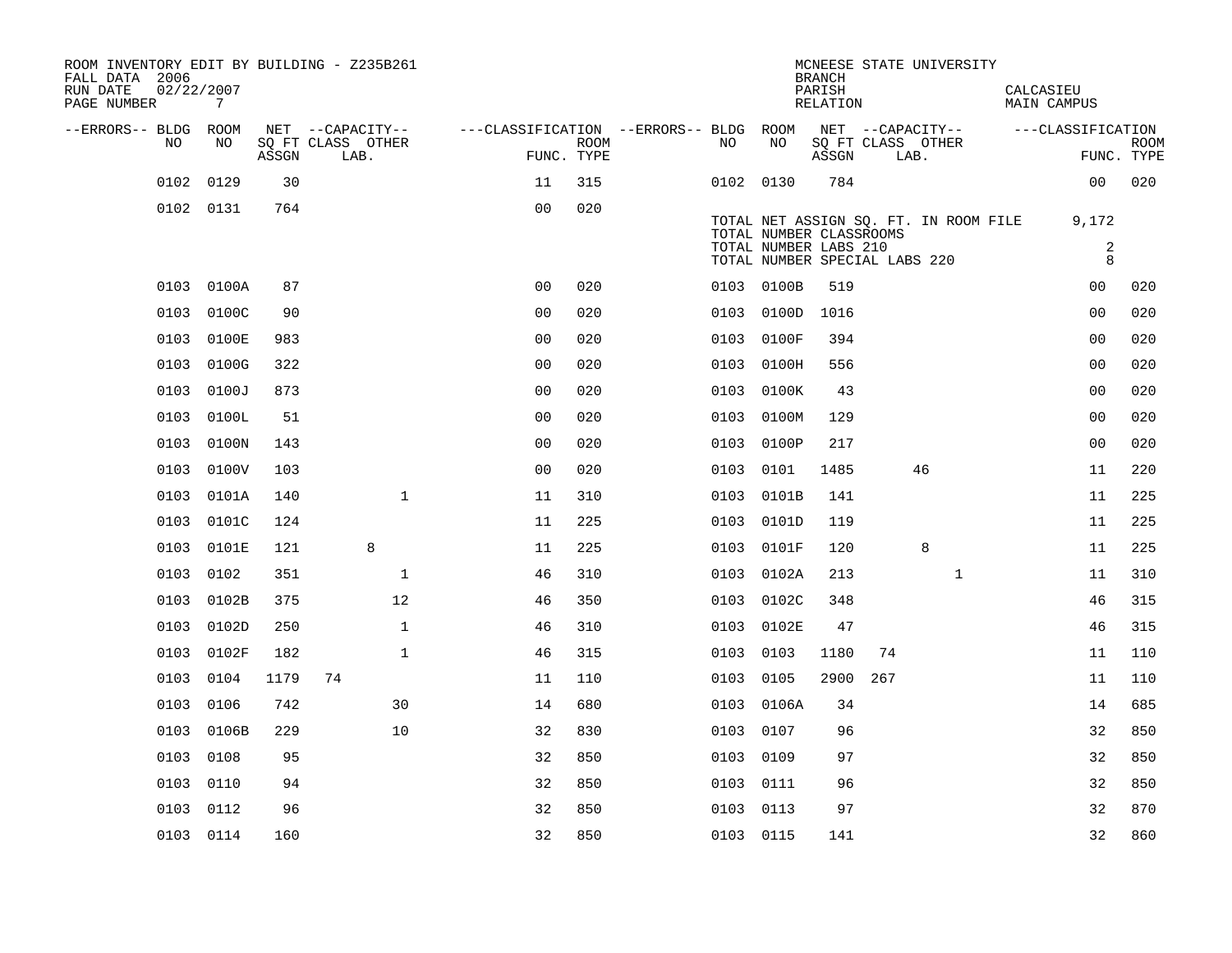| ROOM INVENTORY EDIT BY BUILDING - Z235B261<br>FALL DATA 2006<br>RUN DATE<br>PAGE NUMBER | 02/22/2007<br>8 |       |                           |                |             |                                        |            | <b>BRANCH</b><br>PARISH<br>RELATION | MCNEESE STATE UNIVERSITY  | CALCASIEU<br>MAIN CAMPUS |                           |
|-----------------------------------------------------------------------------------------|-----------------|-------|---------------------------|----------------|-------------|----------------------------------------|------------|-------------------------------------|---------------------------|--------------------------|---------------------------|
| --ERRORS-- BLDG ROOM                                                                    |                 |       | NET --CAPACITY--          |                |             | ---CLASSIFICATION --ERRORS-- BLDG ROOM |            |                                     | NET --CAPACITY--          | ---CLASSIFICATION        |                           |
| NO.                                                                                     | NO.             | ASSGN | SQ FT CLASS OTHER<br>LAB. | FUNC. TYPE     | <b>ROOM</b> | NO.                                    | NO         | ASSGN                               | SQ FT CLASS OTHER<br>LAB. |                          | <b>ROOM</b><br>FUNC. TYPE |
| 0103                                                                                    | 0116            | 160   |                           | 32             | 855         | 0103                                   | 0116A      | 13                                  |                           | 32                       | 855                       |
| 0103                                                                                    | 0116B           | 9     |                           | 32             | 855         | 0103                                   | 0117       | 72                                  |                           | 32                       | 855                       |
| 0103                                                                                    | 0118            | 264   | $\mathbf{1}$              | 46             | 310         |                                        | 0103 0118A | 188                                 | $\mathbf{1}$              | 46                       | 310                       |
| 0103                                                                                    | 0118B           | 374   | 12                        | 46             | 350         |                                        | 0103 0118C | 241                                 |                           | 46                       | 315                       |
| 0103                                                                                    | 0119            | 135   | $\mathbf{1}$              | 11             | 310         | 0103                                   | 0120       | 105                                 | $\mathbf{1}$              | 11                       | 310                       |
| 0103                                                                                    | 0121            | 107   | $\mathbf{1}$              | 11             | 310         |                                        | 0103 0122  | 590                                 | 15                        | 11                       | 210                       |
| 0103                                                                                    | 0123            | 96    | $\mathbf{1}$              | 11             | 310         | 0103                                   | 0124       | 348                                 | 13                        | 11                       | 220                       |
| 0103                                                                                    | 0125            | 97    | $\mathbf 1$               | 11             | 310         |                                        | 0103 0126  | 261                                 | 8                         | 22                       | 220                       |
| 0103                                                                                    | 0127            | 96    | $\mathbf{1}$              | 11             | 310         | 0103                                   | 0128       | 928                                 | 46                        | 11                       | 110                       |
| 0103                                                                                    | 0129            | 97    | $\mathbf{1}$              | 11             | 310         |                                        | 0103 0130  | 97                                  | $\mathbf{1}$              | 11                       | 310                       |
| 0103                                                                                    | 0151            | 108   |                           | 0 <sub>0</sub> | 030         | 0103                                   | 0152       | 34                                  |                           | 0 <sub>0</sub>           | 030                       |
| 0103                                                                                    | 0153            | 72    |                           | 0 <sub>0</sub> | 030         |                                        | 0103 0154  | 133                                 | $\overline{a}$            | 00                       | 030                       |
| 0103                                                                                    | 0155            | 103   |                           | 0 <sub>0</sub> | 030         | 0103                                   | 0156       | 272                                 |                           | 00                       | 030                       |
| 0103                                                                                    | 0157            | 22    |                           | 0 <sub>0</sub> | 010         |                                        | 0103 0158  | 162                                 | 2                         | 00                       | 030                       |
| 0103                                                                                    | 0159            | 55    | $\mathbf{1}$              | 0 <sub>0</sub> | 030         | 0103                                   | 0160       | 54                                  | $\mathbf{1}$              | 0 <sub>0</sub>           | 030                       |
| 0103                                                                                    | 0161            | 113   |                           | 0 <sub>0</sub> | 030         | 0103                                   | 0162       | 16                                  |                           | 0 <sub>0</sub>           | 030                       |
| 0103                                                                                    | 0163            | 15    |                           | 0 <sub>0</sub> | 030         | 0103                                   | 0164       | 114                                 | $\overline{a}$            | 00                       | 030                       |
| 0103                                                                                    | 0165            | 102   | 2                         | 0 <sub>0</sub> | 030         | 0103                                   | 0200A      | 1946                                |                           | 00                       | 020                       |
| 0103                                                                                    | 0200B           | 220   |                           | 0 <sub>0</sub> | 020         | 0103                                   | 0200C      | 208                                 |                           | 00                       | 020                       |
| 0103                                                                                    | 0200D           | 612   |                           | 0 <sub>0</sub> | 020         | 0103                                   | 0200E      | 219                                 |                           | 0 <sub>0</sub>           | 020                       |
| 0103                                                                                    | 0200V           | 110   |                           | 0 <sub>0</sub> | 020         | 0103                                   | 0201       | 206                                 |                           | 11                       | 315                       |
| 0103                                                                                    | 0201A           | 115   | $\mathbf 1$               | 11             | 310         | 0103                                   | 0201B      | 152                                 | $\mathbf{1}$              | 11                       | 310                       |
| 0103                                                                                    | 0201C           | 103   | $\mathbf 1$               | 11             | 310         | 0103                                   | 0201D      | 166                                 | $\mathbf{1}$              | 11                       | 310                       |
| 0103                                                                                    | 0201E           | 129   | $\mathbf{1}$              | 11             | 310         | 0103                                   | 0202       | 996                                 | 16                        | 11                       | 220                       |
| 0103                                                                                    | 0202A           | 117   |                           | 11             | 215         | 0103                                   | 0203       | 115                                 | $\mathbf{1}$              | 11                       | 310                       |
|                                                                                         | 0103 0204       | 345   | 12                        | 11             | 350         |                                        | 0103 0205  | 439                                 |                           | 11                       | 315                       |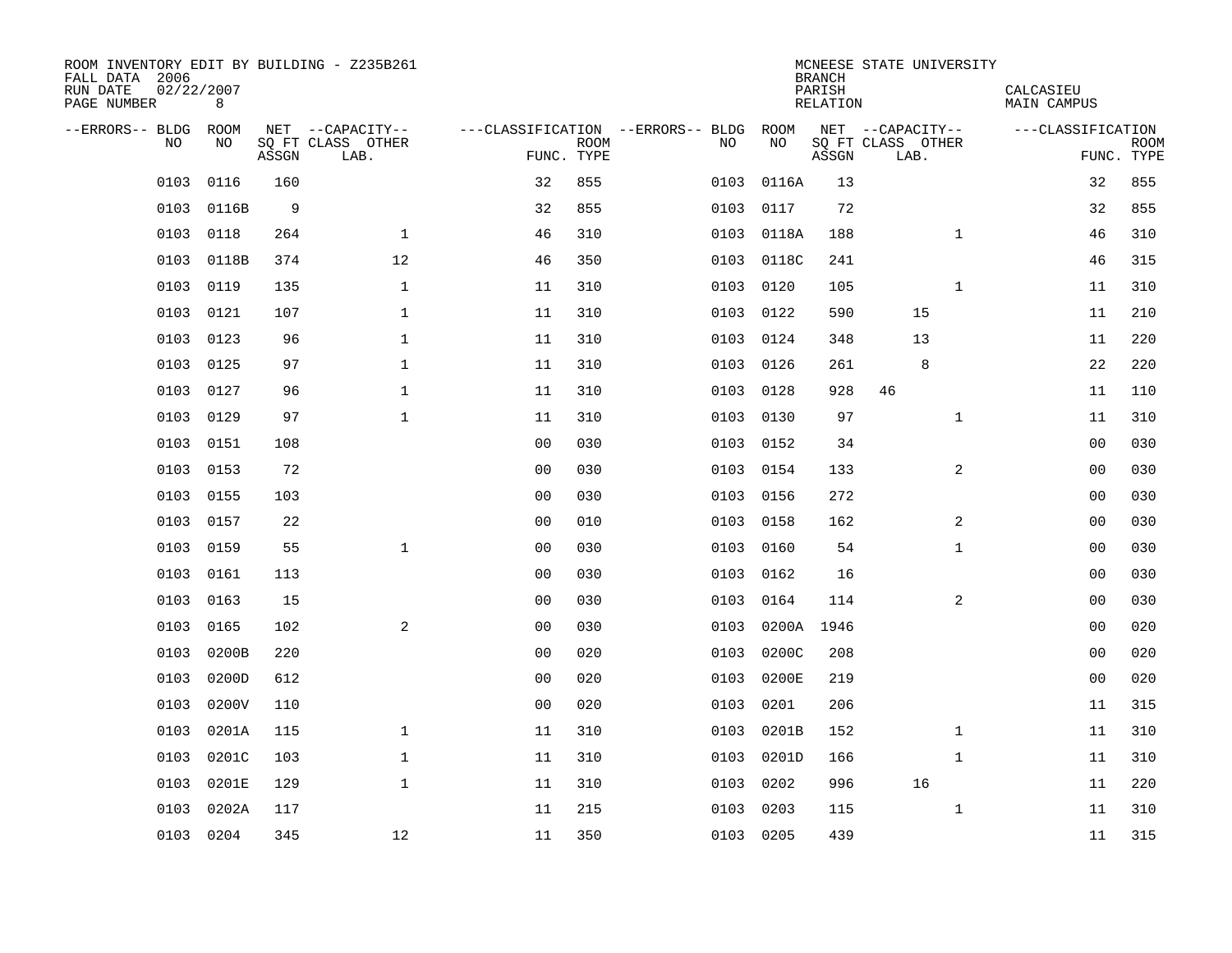| ROOM INVENTORY EDIT BY BUILDING - Z235B261<br>FALL DATA 2006<br>RUN DATE<br>PAGE NUMBER | 02/22/2007<br>9 |       |                           |              |                |                           |                                   |            | <b>BRANCH</b><br>PARISH<br><b>RELATION</b> | MCNEESE STATE UNIVERSITY  | CALCASIEU<br><b>MAIN CAMPUS</b> |                           |
|-----------------------------------------------------------------------------------------|-----------------|-------|---------------------------|--------------|----------------|---------------------------|-----------------------------------|------------|--------------------------------------------|---------------------------|---------------------------------|---------------------------|
| --ERRORS-- BLDG ROOM                                                                    |                 |       | NET --CAPACITY--          |              |                |                           | ---CLASSIFICATION --ERRORS-- BLDG | ROOM       |                                            | NET --CAPACITY--          | ---CLASSIFICATION               |                           |
| NO                                                                                      | NO              | ASSGN | SQ FT CLASS OTHER<br>LAB. |              |                | <b>ROOM</b><br>FUNC. TYPE | NO                                | NO         | ASSGN                                      | SQ FT CLASS OTHER<br>LAB. |                                 | <b>ROOM</b><br>FUNC. TYPE |
| 0103                                                                                    | 0205A           | 157   |                           | $\mathbf 1$  | 11             | 310                       | 0103                              | 0205B      | 95                                         | $\mathbf{1}$              | 11                              | 310                       |
| 0103                                                                                    | 0205C           | 95    |                           | $\mathbf 1$  | 11             | 310                       | 0103                              | 0205D      | 106                                        | $\mathbf{1}$              | 11                              | 310                       |
| 0103                                                                                    | 0205E           | 154   |                           | $\mathbf{1}$ | 11             | 310                       | 0103                              | 0205F      | 120                                        | $\mathbf{1}$              | 11                              | 310                       |
| 0103                                                                                    | 0206            | 272   |                           |              | 11             | 215                       | 0103                              | 0206A      | 84                                         | $\mathbf{1}$              | 11                              | 310                       |
| 0103                                                                                    | 0206B           | 41    |                           |              | 11             | 215                       | 0103                              | 0207       | 154                                        | $\mathbf{1}$              | 11                              | 310                       |
| 0103                                                                                    | 0208            | 111   |                           | $\mathbf 1$  | 11             | 310                       | 0103                              | 0209       | 114                                        | $\mathbf{1}$              | 11                              | 310                       |
| 0103                                                                                    | 0210            | 114   |                           | $\mathbf{1}$ | 11             | 310                       | 0103                              | 0211       | 114                                        | $\mathbf{1}$              | 11                              | 310                       |
| 0103                                                                                    | 0212            | 121   |                           | $\mathbf{1}$ | 11             | 310                       | 0103                              | 0213       | 987                                        | 20                        | 11                              | 210                       |
| 0103                                                                                    | 0213A           | 139   |                           |              | 11             | 215                       | 0103                              | 0214       | 39                                         |                           | 11                              | 215                       |
| 0103                                                                                    | 0215            | 1012  | 20                        |              | 11             | 210                       |                                   | 0103 0215A | 137                                        |                           | 11                              | 215                       |
| 0103                                                                                    | 0216            | 204   |                           | 10           | 32             | 350                       | 0103                              | 0217       | 208                                        | $\mathbf{1}$              | 32                              | 310                       |
| 0103                                                                                    | 0217A           | 99    |                           |              | 32             | 315                       | 0103                              | 0217B      | 172                                        | $\mathbf{1}$              | 32                              | 310                       |
| 0103                                                                                    | 0218            | 117   |                           | $\mathbf 1$  | 11             | 310                       | 0103                              | 0219       | 146                                        | $\mathbf{1}$              | 11                              | 310                       |
| 0103                                                                                    | 0219A           | 217   |                           | $\mathbf 1$  | 11             | 310                       | 0103                              | 0220       | 40                                         |                           | 00                              | 020                       |
| 0103                                                                                    | 0221            | 1194  | 30                        |              | 11             | 210                       | 0103                              | 0221A      | 804                                        | 30                        | 11                              | 110                       |
| 0103                                                                                    | 0222            | 595   |                           |              | 11             | 215                       | 0103                              | 0223       | 217                                        | 4                         | 11                              | 250                       |
| 0103                                                                                    | 0223A           | 66    | $\mathbf{1}$              |              | 11             | 250                       | 0103                              | 0223B      | 39                                         | $\mathbf{1}$              | 11                              | 250                       |
| 0103                                                                                    | 0223C           | 35    | $\mathbf{1}$              |              | 11             | 250                       | 0103                              | 0223D      | 36                                         | 1                         | 11                              | 250                       |
| 0103                                                                                    | 0223E           | 103   | $\mathbf{1}$              |              | 11             | 250                       |                                   | 0103 0223F | 80                                         | $\mathbf{1}$              | 11                              | 250                       |
| 0103                                                                                    | 0224            | 592   | 30                        |              | 11             | 110                       | 0103                              | 0251       | 218                                        |                           | 00                              | 030                       |
| 0103                                                                                    | 0252            | 128   |                           | 2            | 0 <sub>0</sub> | 030                       | 0103                              | 0253       | 128                                        | 2                         | 00                              | 030                       |
| 0103                                                                                    | 0254            | 131   |                           |              | 0 <sub>0</sub> | 030                       | 0103                              | 0255       | 45                                         |                           | 00                              | 010                       |
| 0103                                                                                    | 0256            | 19    |                           |              | 0 <sub>0</sub> | 030                       | 0103                              | 0257       | 19                                         |                           | 00                              | 030                       |
| 0103                                                                                    | 0258            | 61    |                           | $\mathbf 1$  | 0 <sub>0</sub> | 030                       | 0103                              | 0259       | 144                                        |                           | 0 <sub>0</sub>                  | 030                       |
| 0103                                                                                    | 0260            | 106   |                           | 2            | 0 <sub>0</sub> | 030                       | 0103                              | 0261       | 117                                        | 2                         | 00                              | 030                       |
|                                                                                         | 0103 0262       | 44    |                           |              | 0 <sub>0</sub> | 030                       |                                   | 0103 0263  | 24                                         |                           | 0 <sub>0</sub>                  | 030                       |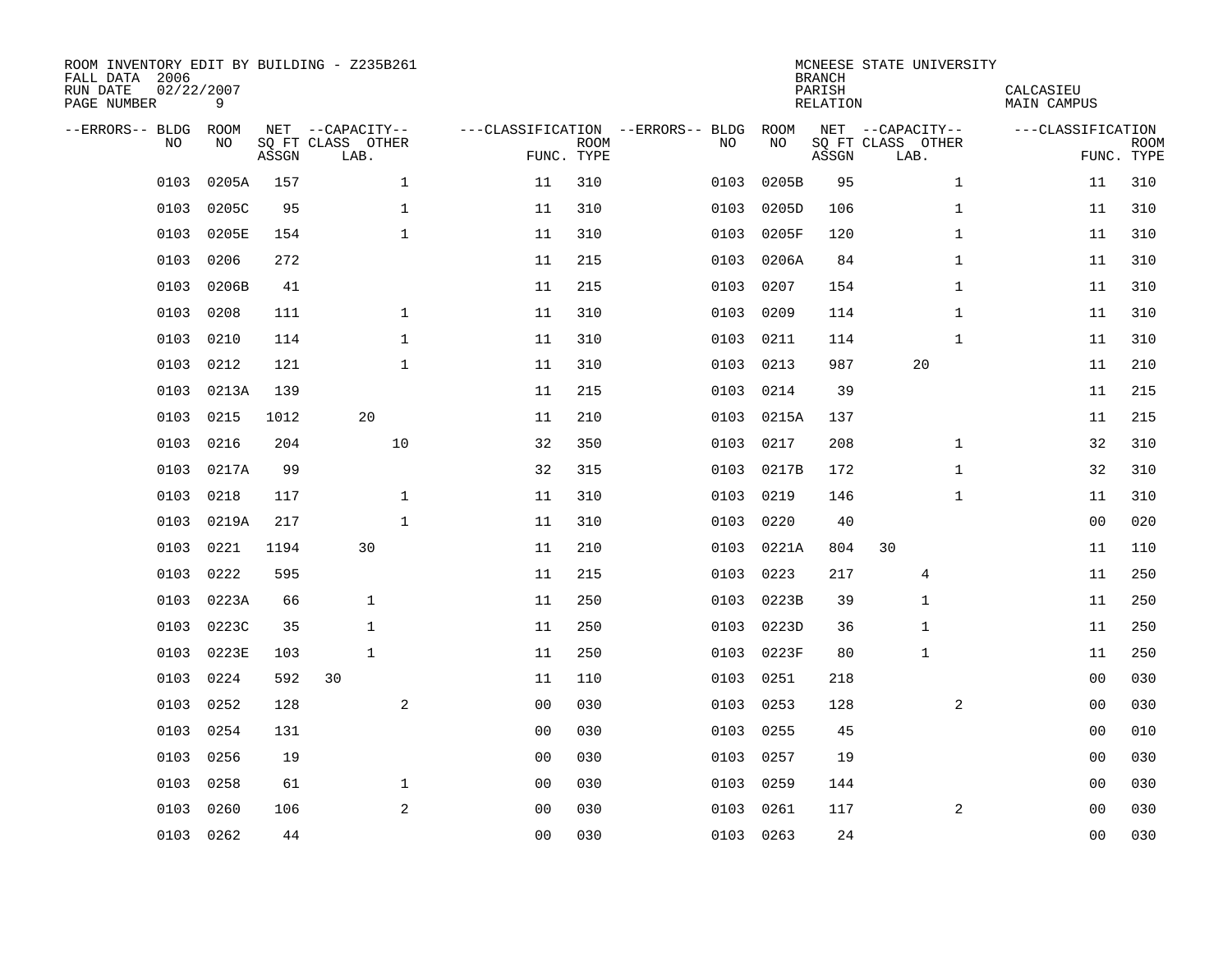| ROOM INVENTORY EDIT BY BUILDING - Z235B261<br>FALL DATA 2006<br>RUN DATE<br>PAGE NUMBER | 02/22/2007<br>10 |       |                           |                |      |                                        |                                                               | <b>BRANCH</b><br>PARISH<br>RELATION | MCNEESE STATE UNIVERSITY                                               | CALCASIEU<br>MAIN CAMPUS                 |                           |
|-----------------------------------------------------------------------------------------|------------------|-------|---------------------------|----------------|------|----------------------------------------|---------------------------------------------------------------|-------------------------------------|------------------------------------------------------------------------|------------------------------------------|---------------------------|
| --ERRORS-- BLDG ROOM                                                                    |                  |       | NET --CAPACITY--          |                |      | ---CLASSIFICATION --ERRORS-- BLDG ROOM |                                                               |                                     | NET --CAPACITY--                                                       | ---CLASSIFICATION                        |                           |
| NO.                                                                                     | NO.              | ASSGN | SO FT CLASS OTHER<br>LAB. | FUNC. TYPE     | ROOM | NO.                                    | NO                                                            | ASSGN                               | SQ FT CLASS OTHER<br>LAB.                                              |                                          | <b>ROOM</b><br>FUNC. TYPE |
| 0103                                                                                    | 0264             | 26    |                           | 0 <sub>0</sub> | 010  | 0103                                   |                                                               | 0300A 1785                          |                                                                        | 00                                       | 020                       |
| 0103                                                                                    | 0300B            | 221   |                           | 0 <sub>0</sub> | 020  | 0103                                   | 0300C                                                         | 196                                 |                                                                        | 0 <sub>0</sub>                           | 020                       |
| 0103                                                                                    | 0300V            | 110   |                           | 0 <sub>0</sub> | 020  | 0103                                   | 0301                                                          | 204                                 | $\mathbf{1}$                                                           | 11                                       | 310                       |
| 0103                                                                                    | 0301A            | 174   | $\mathbf 1$               | 11             | 310  | 0103                                   | 0301B                                                         | 84                                  |                                                                        | 11                                       | 315                       |
| 0103                                                                                    | 0302             | 290   | 10                        | 11             | 350  | 0103                                   | 0303                                                          | 569                                 | 24                                                                     | 11                                       | 350                       |
| 0103                                                                                    | 0304             | 847   | 34                        | 11             | 110  |                                        | 0103 0305                                                     | 113                                 | $\mathbf{1}$                                                           | 11                                       | 310                       |
| 0103                                                                                    | 0306             | 114   | $\mathbf{1}$              | 11             | 310  | 0103                                   | 0307                                                          | 114                                 | $\mathbf{1}$                                                           | 11                                       | 310                       |
| 0103                                                                                    | 0308             | 114   | $\mathbf{1}$              | 11             | 310  |                                        | 0103 0309                                                     | 114                                 | $\mathbf{1}$                                                           | 11                                       | 310                       |
| 0103                                                                                    | 0310             | 114   | $\mathbf 1$               | 11             | 310  | 0103                                   | 0311                                                          | 114                                 | $\mathbf{1}$                                                           | 11                                       | 310                       |
| 0103                                                                                    | 0312             | 114   | $\mathbf{1}$              | 11             | 310  |                                        | 0103 0313                                                     | 114                                 | $\mathbf{1}$                                                           | 11                                       | 310                       |
| 0103                                                                                    | 0314             | 113   | $\mathbf{1}$              | 11             | 310  | 0103                                   | 0315                                                          | 539                                 | 25                                                                     | 82                                       | 082                       |
| 0103                                                                                    | 0316             | 291   | 12                        | 11             | 350  |                                        | 0103 0317                                                     | 859                                 | 16                                                                     | 11                                       | 650                       |
| 0103                                                                                    | 0317A            | 44    |                           | 11             | 655  | 0103                                   | 0317B                                                         | 49                                  | $\mathbf{1}$                                                           | 00                                       | 030                       |
| 0103                                                                                    | 0318             | 208   | $\mathbf 1$               | 11             | 310  |                                        | 0103 0318A                                                    | 176                                 | 1                                                                      | 11                                       | 310                       |
| 0103                                                                                    | 0318B            | 99    | $\mathbf 1$               | 11             | 310  | 0103                                   | 0319                                                          | 360                                 | 24                                                                     | 11                                       | 430                       |
|                                                                                         | 0103 0351        | 147   | 2                         | 0 <sub>0</sub> | 030  |                                        | 0103 0352                                                     | 127                                 | 2                                                                      | 0 <sub>0</sub>                           | 030                       |
|                                                                                         | 0103 0353        | 282   |                           | 00             | 030  |                                        | 0103 0354                                                     | 23                                  |                                                                        | 0 <sub>0</sub>                           | 030                       |
|                                                                                         | 0103 0355        | 18    |                           | 0 <sub>0</sub> | 030  |                                        | 0103 0356<br>TOTAL NUMBER CLASSROOMS<br>TOTAL NUMBER LABS 210 | 32                                  | TOTAL NET ASSIGN SQ. FT. IN ROOM FILE<br>TOTAL NUMBER SPECIAL LABS 220 | 00<br>33,385<br>7<br>4<br>$\overline{4}$ | 010                       |
|                                                                                         | 0201 0001        | 399   |                           | 82             | 082  |                                        | 0201 0002                                                     | 159                                 |                                                                        | 82                                       | 082                       |
|                                                                                         | 0201 0003        | 141   |                           | 82             | 082  |                                        | 0201 0004                                                     | 75                                  |                                                                        | 82                                       | 082                       |
| 0201                                                                                    | 0005             | 114   |                           | 82             | 082  |                                        | 0201 0006                                                     | 1858                                |                                                                        | 82                                       | 082                       |
| 0201                                                                                    | 0007             | 176   |                           | 82             | 082  |                                        | 0201 0008                                                     | 157                                 |                                                                        | 82                                       | 082                       |
| 0201                                                                                    | 0009             | 179   |                           | 82             | 082  |                                        | 0201 0100A                                                    | 635                                 |                                                                        | 0 <sub>0</sub>                           | 020                       |
|                                                                                         | 0201 0100B 3701  |       |                           | 82             | 082  |                                        | 0201 0100C                                                    | 115                                 |                                                                        | 82                                       | 082                       |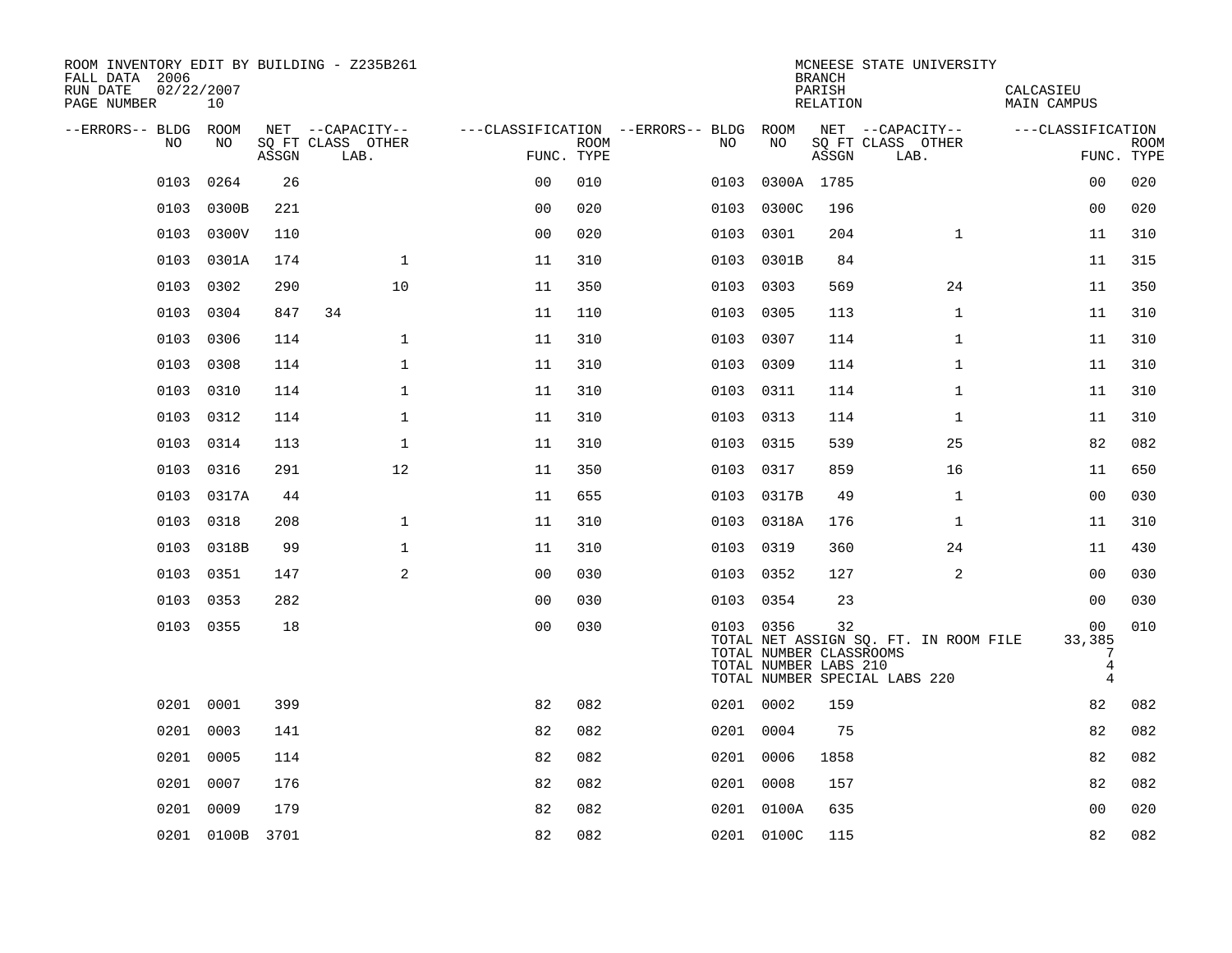| ROOM INVENTORY EDIT BY BUILDING - Z235B261<br>FALL DATA 2006<br>RUN DATE<br>PAGE NUMBER | 02/22/2007<br>11 |       |                           |                                   |             |           |            | <b>BRANCH</b><br>PARISH<br><b>RELATION</b> | MCNEESE STATE UNIVERSITY  | CALCASIEU<br><b>MAIN CAMPUS</b> |                           |
|-----------------------------------------------------------------------------------------|------------------|-------|---------------------------|-----------------------------------|-------------|-----------|------------|--------------------------------------------|---------------------------|---------------------------------|---------------------------|
| --ERRORS-- BLDG                                                                         | ROOM             |       | NET --CAPACITY--          | ---CLASSIFICATION --ERRORS-- BLDG |             |           | ROOM       |                                            | NET --CAPACITY--          | ---CLASSIFICATION               |                           |
| N <sub>O</sub>                                                                          | NO.              | ASSGN | SO FT CLASS OTHER<br>LAB. | FUNC. TYPE                        | <b>ROOM</b> | NO.       | NO         | ASSGN                                      | SQ FT CLASS OTHER<br>LAB. |                                 | <b>ROOM</b><br>FUNC. TYPE |
| 0201                                                                                    | 0100D            | 115   |                           | 82                                | 082         |           | 0201 0100E | 157                                        |                           | 82                              | 082                       |
| 0201                                                                                    | 0100F            | 157   |                           | 82                                | 082         | 0201 0101 |            | 155                                        | $\mathbf{1}$              | 52                              | 310                       |
|                                                                                         | 0201 0101A       | 105   | $\mathbf 1$               | 52                                | 310         | 0201 0102 |            | 84                                         | $\mathbf{1}$              | 00                              | 030                       |
| 0201                                                                                    | 0103             | 216   | $\mathbf{1}$              | 52                                | 310         |           | 0201 0103A | 105                                        | $\mathbf{1}$              | 52                              | 310                       |
| 0201                                                                                    | 0103B            | 32    |                           | 52                                | 315         | 0201 0104 |            | 143                                        |                           | 0 <sub>0</sub>                  | 030                       |
| 0201                                                                                    | 0105             | 65    |                           | 82                                | 082         | 0201 0106 |            | 6531                                       | 1037                      | 82                              | 082                       |
| 0201                                                                                    | 01061            | 2563  | 50                        | 82                                | 082         | 0201 0107 |            | 65                                         |                           | 52                              | 315                       |
| 0201                                                                                    | 0108             | 143   |                           | 0 <sub>0</sub>                    | 030         | 0201 0109 |            | 121                                        |                           | 82                              | 082                       |
| 0201                                                                                    | 01091            | 48    |                           | 82                                | 082         |           | 0201 01092 | 55                                         | $\mathbf{1}$              | 0 <sub>0</sub>                  | 030                       |
|                                                                                         | 0201 0110        | 151   |                           | 82                                | 082         |           | 0201 0111  | 2563                                       | 200                       | 82                              | 082                       |
| 0201                                                                                    | 0111A            | 410   |                           | 82                                | 082         |           | 0201 0111B | 261                                        |                           | 82                              | 082                       |
| 0201                                                                                    | 0200N            | 164   |                           | 82                                | 082         |           | 0201 0200S | 164                                        |                           | 82                              | 082                       |
| 0201                                                                                    | 02001            | 462   |                           | 82                                | 082         |           | 0201 02002 | 462                                        |                           | 82                              | 082                       |
| 0201                                                                                    | 0201             | 210   | 4                         | 82                                | 082         |           | 0201 0202  | 779                                        | 103                       | 82                              | 082                       |
| 0201                                                                                    | 0203             | 210   | 9                         | 82                                | 082         | 0201 0206 |            | 5343                                       | 851                       | 82                              | 082                       |
|                                                                                         | 0201 02061       | 97    |                           | 82                                | 082         |           | 0201 02062 | 97                                         |                           | 82                              | 082                       |
| 0201                                                                                    | 0210             | 268   |                           | 82                                | 082         | 0201 0211 |            | 268                                        |                           | 82                              | 082                       |
|                                                                                         | 0201 0212        | 174   |                           | 82                                | 082         |           | 0201 0213  | 29                                         | $\mathbf{1}$              | 82                              | 082                       |
|                                                                                         | 0201 0214        | 126   | 8                         | 82                                | 082         | 0201 0215 |            | 123                                        | 5                         | 82                              | 082                       |
| 0201                                                                                    | 0216             | 85    | 3                         | 82                                | 082         | 0201 0217 |            | 174                                        |                           | 82                              | 082                       |
|                                                                                         | 0201 0218        | 32    | $\mathbf{1}$              | 82                                | 082         | 0201 0219 |            | 13                                         |                           | 82                              | 082                       |
| 0201                                                                                    | 0220             | 127   | 8                         | 82                                | 082         | 0201 0221 |            | 123                                        | 5                         | 82                              | 082                       |
|                                                                                         | 0201 0222        | 85    | 3                         | 82                                | 082         |           | 0201 0300N | 256                                        |                           | 82                              | 082                       |
| 0201                                                                                    | 0300S            | 256   |                           | 82                                | 082         | 0201 0301 |            | 125                                        |                           | 0 <sub>0</sub>                  | 030                       |
| 0201                                                                                    | 0302             | 27    |                           | 52                                | 315         | 0201 0303 |            | 121                                        |                           | 82                              | 082                       |
|                                                                                         | 0201 0304        | 27    |                           | 52                                | 315         | 0201 0305 |            | 125                                        |                           | 0 <sub>0</sub>                  | 030                       |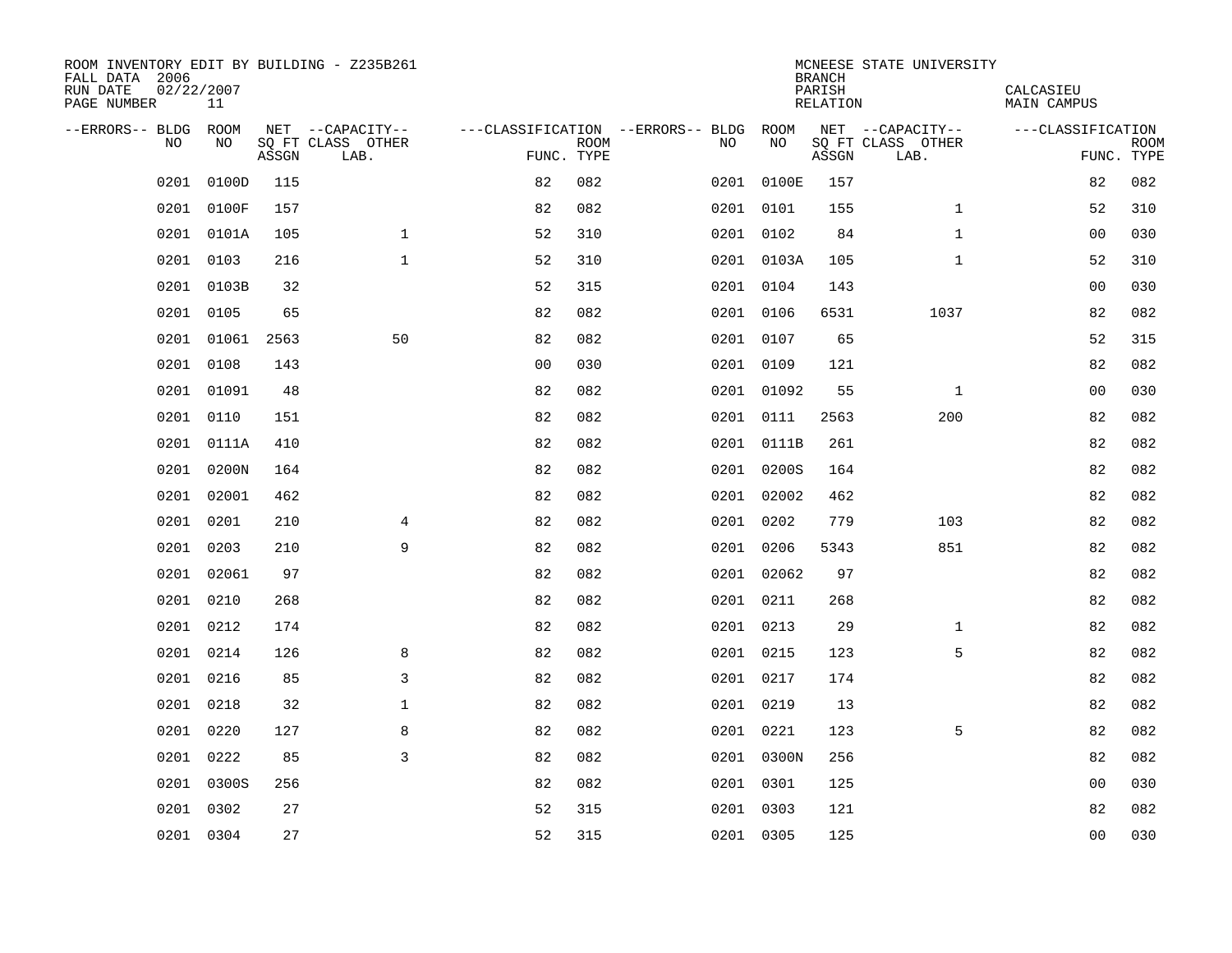| ROOM INVENTORY EDIT BY BUILDING - Z235B261<br>FALL DATA 2006<br>RUN DATE<br>PAGE NUMBER | 02/22/2007<br>12 |       |                           |                                        |      |           |                                                  | <b>BRANCH</b><br>PARISH<br>RELATION |                               | MCNEESE STATE UNIVERSITY              | CALCASIEU<br>MAIN CAMPUS           |                           |
|-----------------------------------------------------------------------------------------|------------------|-------|---------------------------|----------------------------------------|------|-----------|--------------------------------------------------|-------------------------------------|-------------------------------|---------------------------------------|------------------------------------|---------------------------|
| --ERRORS-- BLDG ROOM                                                                    |                  |       | NET --CAPACITY--          | ---CLASSIFICATION --ERRORS-- BLDG ROOM |      |           |                                                  |                                     |                               |                                       | NET --CAPACITY-- ---CLASSIFICATION |                           |
| NO.                                                                                     | NO.              | ASSGN | SO FT CLASS OTHER<br>LAB. | FUNC. TYPE                             | ROOM | NO.       | NO.                                              | ASSGN                               |                               | SQ FT CLASS OTHER<br>LAB.             |                                    | <b>ROOM</b><br>FUNC. TYPE |
| 0201                                                                                    | 0306             | 1614  | 196                       | 82                                     | 082  |           | 0201 03061                                       | 264                                 |                               |                                       | 00 <sub>o</sub>                    | 030                       |
|                                                                                         | 0201 03062       | 264   |                           | 0 <sub>0</sub>                         | 030  |           | TOTAL NUMBER CLASSROOMS<br>TOTAL NUMBER LABS 210 |                                     | TOTAL NUMBER SPECIAL LABS 220 | TOTAL NET ASSIGN SQ. FT. IN ROOM FILE | 32,810                             |                           |
| 0202                                                                                    | 0100             | 776   |                           | 0 <sub>0</sub>                         | 020  |           | 0202 0100A                                       | 893                                 |                               |                                       | 0 <sub>0</sub>                     | 020                       |
| 0202                                                                                    | 0101             | 7059  | 47                        | 52                                     | 520  |           | 0202 0101A                                       | 111                                 |                               |                                       | 0 <sub>0</sub>                     | 020                       |
| 0202                                                                                    | 0101B            | 111   |                           | 0 <sub>0</sub>                         | 020  | 0202 0102 |                                                  | 33                                  |                               |                                       | 0 <sub>0</sub>                     | 020                       |
| 0202                                                                                    | 0102A            | 30    |                           | 0 <sub>0</sub>                         | 030  |           | 0202 0102B                                       | 163                                 |                               | $\overline{4}$                        | 0 <sub>0</sub>                     | 030                       |
| 0202                                                                                    | 0102C            | 111   |                           | 0 <sub>0</sub>                         | 030  | 0202 0103 |                                                  | 33                                  |                               |                                       | 0 <sub>0</sub>                     | 020                       |
| 0202                                                                                    | 0103A            | 31    |                           | 0 <sub>0</sub>                         | 030  |           | 0202 0103B                                       | 164                                 |                               | 4                                     | 00                                 | 030                       |
|                                                                                         | 0202 0103C       | 111   |                           | 0 <sub>0</sub>                         | 030  | 0202 0104 |                                                  | 170                                 |                               |                                       | 0 <sub>0</sub>                     | 020                       |
|                                                                                         | 0202 0105        | 820   |                           | 0 <sub>0</sub>                         | 020  |           | 0202 0105A                                       | 250                                 |                               |                                       | 0 <sub>0</sub>                     | 020                       |
|                                                                                         | 0202 0105B       | 81    |                           | 52                                     | 525  |           | 0202 0105C                                       | 144                                 |                               |                                       | 0 <sub>0</sub>                     | 030                       |
|                                                                                         | 0202 0105D       | 81    |                           | 52                                     | 525  |           | 0202 0105E                                       | 144                                 |                               |                                       | 0 <sub>0</sub>                     | 030                       |
|                                                                                         | 0202 0106        | 174   | $\mathbf{1}$              | 11                                     | 310  | 0202 0107 |                                                  | 8179                                |                               |                                       | 52                                 | 520                       |
|                                                                                         | 0202 0107A       | 190   |                           | 52                                     | 525  | 0202 0108 |                                                  | 103                                 |                               |                                       | 52                                 | 525                       |
|                                                                                         | 0202 0108A       | 72    |                           | 52                                     | 525  |           | 0202 0108B                                       | 73                                  |                               |                                       | 52                                 | 525                       |
| 0202                                                                                    | 0109             | 980   | 65                        | 11                                     | 110  |           | 0202 0109A                                       | 224                                 |                               |                                       | 11                                 | 115                       |
|                                                                                         | 0202 0110        | 908   | 60                        | 11                                     | 210  |           | 0202 0110A                                       | 190                                 |                               |                                       | 11                                 | 215                       |
|                                                                                         | 0202 0111        | 87    |                           | 0 <sub>0</sub>                         | 020  | 0202 0112 |                                                  | 181                                 |                               | $\mathbf{1}$                          | 11                                 | 310                       |
|                                                                                         | 0202 0113        | 128   |                           | 0 <sub>0</sub>                         | 030  | 0202 0114 |                                                  | 1059                                |                               |                                       | 00                                 | 020                       |
| 0202                                                                                    | 0115             | 278   |                           | 0 <sub>0</sub>                         | 030  | 0202 0116 |                                                  | 939                                 |                               |                                       | 52                                 | 525                       |
|                                                                                         | 0202 0116A       | 380   |                           | 52                                     | 525  |           | 0202 0116B                                       | 139                                 |                               |                                       | 52                                 | 525                       |
| 0202                                                                                    | 0117             | 1052  |                           | 52                                     | 525  |           | 0202 0117A                                       | 139                                 |                               |                                       | 52                                 | 525                       |
| 0202                                                                                    | 0117B            | 380   |                           | 52                                     | 525  | 0202 0118 |                                                  | 104                                 |                               |                                       | 0 <sub>0</sub>                     | 010                       |
|                                                                                         | 0202 0119        | 1915  |                           | 0 <sub>0</sub>                         | 020  |           | 0202 0120 28216                                  |                                     |                               |                                       | 52                                 | 520                       |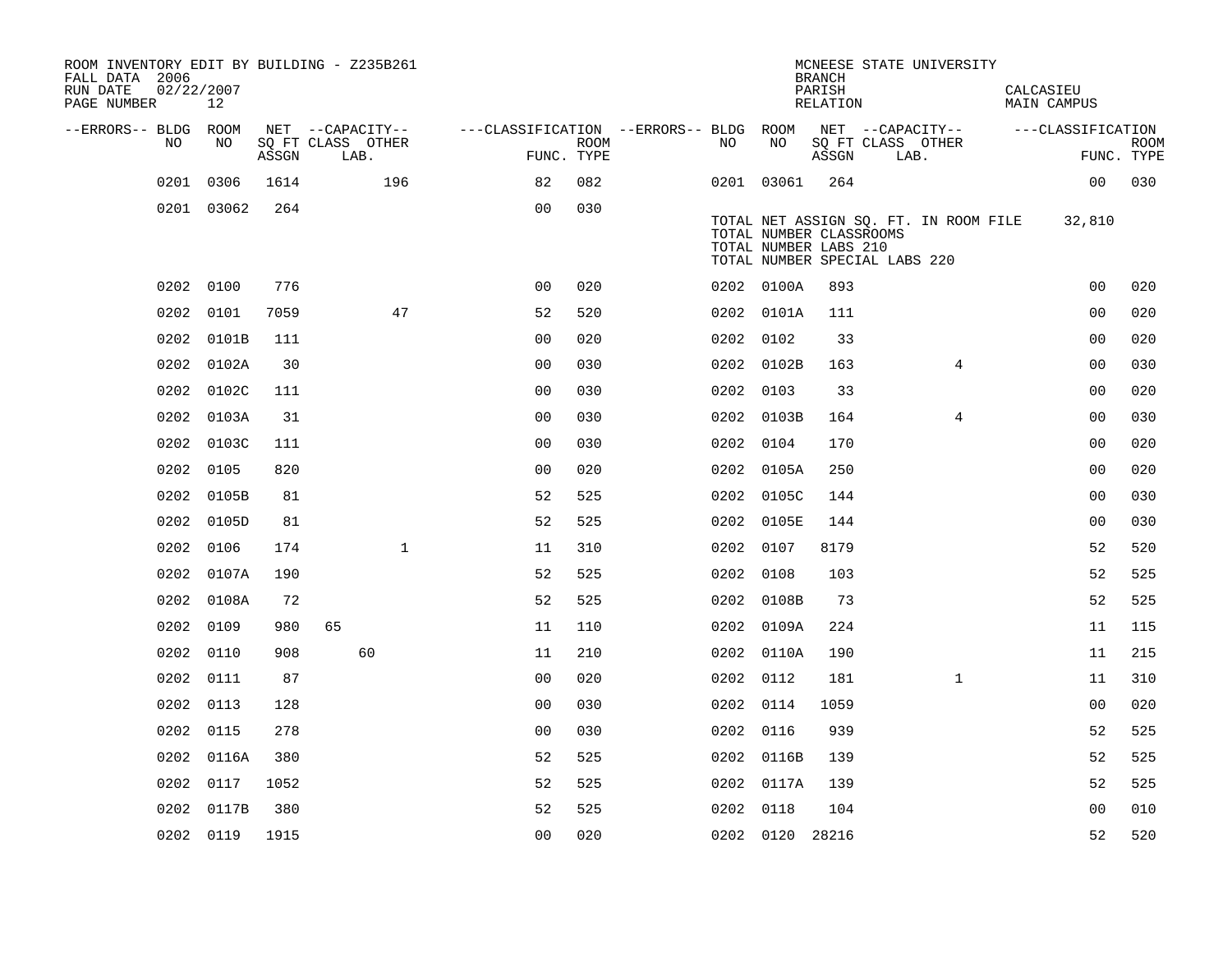| ROOM INVENTORY EDIT BY BUILDING - Z235B261<br>FALL DATA 2006<br>RUN DATE<br>PAGE NUMBER | 02/22/2007<br>13 |       |                           |                |      |                                        |            | <b>BRANCH</b><br>PARISH<br>RELATION | MCNEESE STATE UNIVERSITY  | CALCASIEU<br>MAIN CAMPUS |                           |
|-----------------------------------------------------------------------------------------|------------------|-------|---------------------------|----------------|------|----------------------------------------|------------|-------------------------------------|---------------------------|--------------------------|---------------------------|
| --ERRORS-- BLDG ROOM                                                                    |                  |       | NET --CAPACITY--          |                |      | ---CLASSIFICATION --ERRORS-- BLDG ROOM |            |                                     | NET --CAPACITY--          | ---CLASSIFICATION        |                           |
| N <sub>O</sub>                                                                          | NO.              | ASSGN | SO FT CLASS OTHER<br>LAB. | FUNC. TYPE     | ROOM | NO.                                    | NO         | ASSGN                               | SQ FT CLASS OTHER<br>LAB. |                          | <b>ROOM</b><br>FUNC. TYPE |
| 0202                                                                                    | 0121             | 76    |                           | 0 <sub>0</sub> | 020  |                                        | 0202 0122  | 76                                  |                           | 00                       | 020                       |
| 0202                                                                                    | 0123             | 647   |                           | 82             | 082  |                                        | 0202 0124  | 800                                 |                           | 82                       | 082                       |
| 0202                                                                                    | 0125             | 150   |                           | 82             | 082  |                                        | 0202 0125A | 262                                 |                           | 82                       | 082                       |
| 0202                                                                                    | 0125B            | 108   |                           | 82             | 082  |                                        | 0202 0126  | 800                                 |                           | 82                       | 082                       |
| 0202                                                                                    | 0127             | 172   |                           | 82             | 082  |                                        | 0202 0128  | 800                                 |                           | 82                       | 082                       |
| 0202                                                                                    | 0129             | 157   |                           | 82             | 082  |                                        | 0202 0129A | 262                                 |                           | 82                       | 082                       |
| 0202                                                                                    | 0129B            | 156   |                           | 82             | 082  |                                        | 0202 0130  | 800                                 |                           | 82                       | 082                       |
| 0202                                                                                    | 0131             | 141   | $\mathbf 1$               | 11             | 310  |                                        | 0202 0131A | 85                                  |                           | 11                       | 315                       |
| 0202                                                                                    | 0132             | 141   | $\mathbf{1}$              | 11             | 310  |                                        | 0202 0132A | 85                                  |                           | 11                       | 315                       |
| 0202                                                                                    | 0133             | 30    |                           | 0 <sub>0</sub> | 030  |                                        | 0202 0134  | 723                                 |                           | 52                       | 525                       |
| 0202                                                                                    | 0140             | 205   |                           | 0 <sub>0</sub> | 020  |                                        | 0202 0141  | 75                                  |                           | 52                       | 525                       |
| 0202                                                                                    | 0142             | 123   |                           | 52             | 525  |                                        | 0202 0143  | 544                                 |                           | 52                       | 525                       |
| 0202                                                                                    | 0143A            | 182   |                           | 52             | 525  |                                        | 0202 0144  | 45                                  |                           | 52                       | 525                       |
| 0202                                                                                    | 0145             | 532   |                           | 0 <sub>0</sub> | 020  |                                        | 0202 0146  | 117                                 |                           | 52                       | 525                       |
| 0202                                                                                    | 0147             | 69    |                           | 0 <sub>0</sub> | 030  |                                        | 0202 0148  | 75                                  |                           | 00                       | 030                       |
| 0202                                                                                    | 0149             | 528   |                           | 52             | 525  |                                        | 0202 0150  | 1292                                |                           | 52                       | 525                       |
| 0202                                                                                    | 0150A            | 186   |                           | 52             | 525  |                                        | 0202 0150B | 110                                 |                           | 52                       | 525                       |
| 0202                                                                                    | 0151             | 123   | $\mathbf 1$               | 11             | 310  |                                        | 0202 0151A | 279                                 | $\mathbf{1}$              | 11                       | 310                       |
| 0202                                                                                    | 0152             | 140   |                           | 11             | 315  |                                        | 0202 0152A | 108                                 | $\mathbf{1}$              | 11                       | 310                       |
| 0202                                                                                    | 0152B            | 108   | $\mathbf{1}$              | 11             | 310  |                                        | 0202 0153  | 359                                 | 20                        | 11                       | 350                       |
| 0202                                                                                    | 0154             | 199   | $\mathbf 1$               | 11             | 310  |                                        | 0202 0154A | 244                                 | $\mathbf{1}$              | 11                       | 310                       |
| 0202                                                                                    | 0155             | 3427  |                           | 0 <sub>0</sub> | 020  |                                        | 0202 0156  | 143                                 |                           | 52                       | 525                       |
| 0202                                                                                    | 0157             | 217   |                           | 52             | 525  |                                        | 0202 0158  | 53                                  |                           | 00                       | 030                       |
| 0202                                                                                    | 0158A            | 131   |                           | 0 <sub>0</sub> | 030  |                                        | 0202 0159  | 121                                 | $\mathbf{1}$              | 11                       | 310                       |
| 0202                                                                                    | 0159A            | 102   |                           | 11             | 315  |                                        | 0202 0160  | 53                                  |                           | 0 <sub>0</sub>           | 030                       |
|                                                                                         | 0202 0160A       | 233   |                           | 0 <sub>0</sub> | 030  |                                        | 0202 0160B | 121                                 |                           | 52                       | 525                       |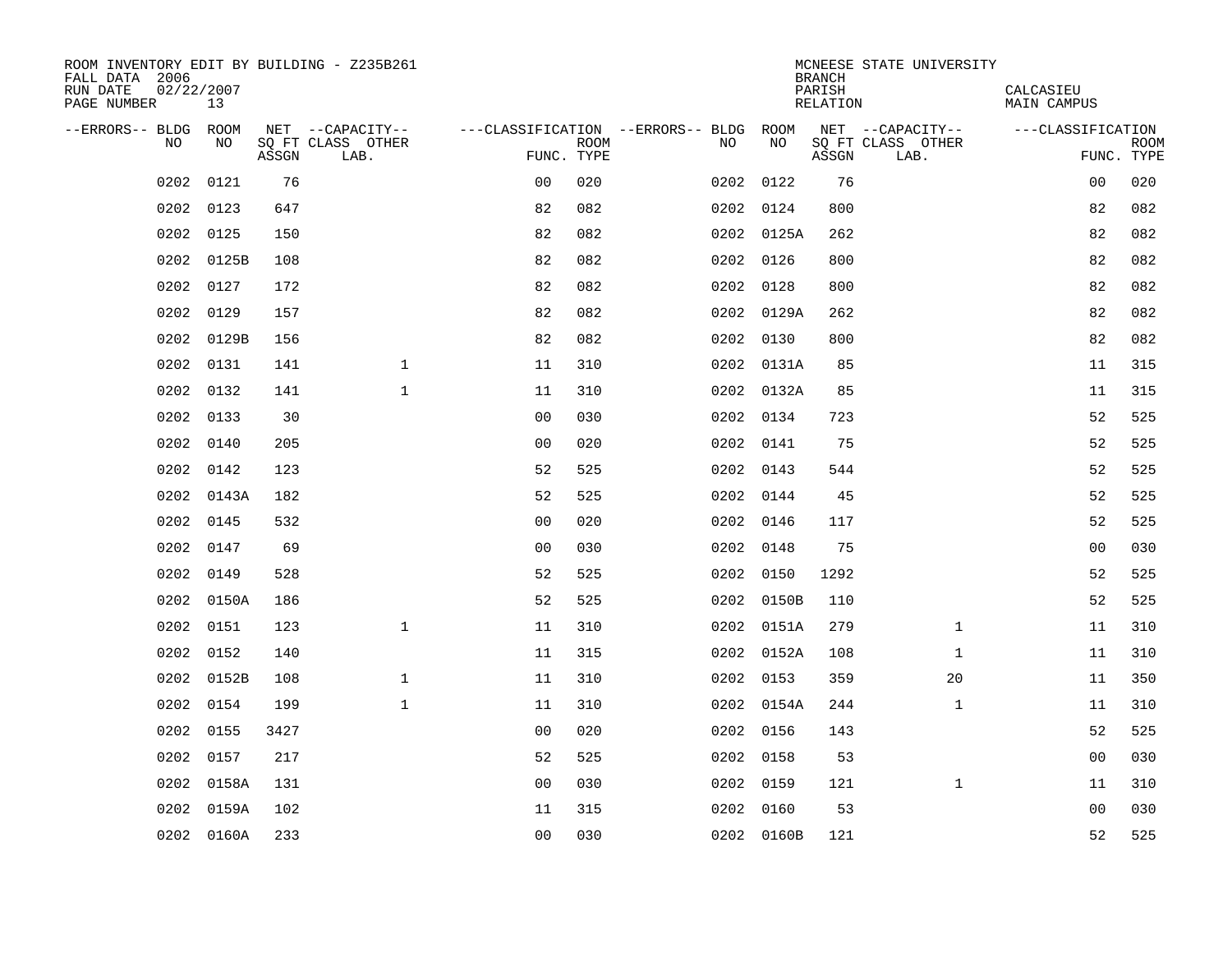| ROOM INVENTORY EDIT BY BUILDING - Z235B261<br>FALL DATA 2006<br>RUN DATE<br>PAGE NUMBER | 02/22/2007<br>14 |       |                           |                |             |                                   |            | <b>BRANCH</b><br>PARISH<br>RELATION | MCNEESE STATE UNIVERSITY  | CALCASIEU<br><b>MAIN CAMPUS</b> |                           |
|-----------------------------------------------------------------------------------------|------------------|-------|---------------------------|----------------|-------------|-----------------------------------|------------|-------------------------------------|---------------------------|---------------------------------|---------------------------|
| --ERRORS-- BLDG ROOM                                                                    |                  |       | NET --CAPACITY--          |                |             | ---CLASSIFICATION --ERRORS-- BLDG | ROOM       |                                     | NET --CAPACITY--          | ---CLASSIFICATION               |                           |
| N <sub>O</sub>                                                                          | NO.              | ASSGN | SO FT CLASS OTHER<br>LAB. | FUNC. TYPE     | <b>ROOM</b> | NO.                               | NO         | ASSGN                               | SQ FT CLASS OTHER<br>LAB. |                                 | <b>ROOM</b><br>FUNC. TYPE |
| 0202                                                                                    | 0161             | 217   |                           | 0 <sub>0</sub> | 020         | 0202                              | 0162       | 509                                 |                           | 52                              | 525                       |
| 0202                                                                                    | 0163             | 143   |                           | 52             | 525         |                                   | 0202 0164  | 89                                  |                           | 52                              | 525                       |
| 0202                                                                                    | 0167             | 89    |                           | 52             | 525         |                                   | 0202 0168  | 1423                                |                           | 11                              | 525                       |
| 0202                                                                                    | 0169             | 145   |                           | 52             | 525         |                                   | 0202 0170  | 1050                                | 70                        | 52                              | 210                       |
| 0202                                                                                    | 0171             | 201   |                           | 52             | 525         |                                   | 0202 0172  | 52                                  |                           | 00                              | 030                       |
| 0202                                                                                    | 0172A            | 131   |                           | 0 <sub>0</sub> | 030         |                                   | 0202 0173  | 121                                 |                           | 52                              | 525                       |
| 0202                                                                                    | 0173A            | 102   |                           | 52             | 525         |                                   | 0202 0174  | 51                                  |                           | 52                              | 525                       |
| 0202                                                                                    | 0175             | 147   |                           | 52             | 525         |                                   | 0202 0176  | 90                                  |                           | 52                              | 525                       |
| 0202                                                                                    | 0177             | 145   |                           | 52             | 525         | 0202                              | 0178       | 2129                                |                           | 52                              | 520                       |
| 0202                                                                                    | 0200             | 776   |                           | 0 <sub>0</sub> | 020         |                                   | 0202 0200A | 964                                 |                           | 00                              | 020                       |
| 0202                                                                                    | 0200B            | 43    |                           | 0 <sub>0</sub> | 020         | 0202                              | 0200C      | 110                                 | $\overline{2}$            | 0 <sub>0</sub>                  | 030                       |
| 0202                                                                                    | 0200D            | 106   | 2                         | 0 <sub>0</sub> | 030         | 0202                              | 0200E      | 167                                 |                           | 0 <sub>0</sub>                  | 020                       |
| 0202                                                                                    | 0201             | 1879  | 45                        | 52             | 520         | 0202                              | 0201A      | 178                                 |                           | 52                              | 525                       |
| 0202                                                                                    | 0202             | 1878  | 45                        | 52             | 520         |                                   | 0202 0202A | 209                                 |                           | 52                              | 525                       |
| 0202                                                                                    | 0203             | 172   |                           | 00             | 020         |                                   | 0202 0203A | 75                                  |                           | 00                              | 030                       |
| 0202                                                                                    | 0203B            | 242   |                           | 0 <sub>0</sub> | 030         |                                   | 0202 0204  | 243                                 |                           | 52                              | 520                       |
| 0202                                                                                    | 0204A            | 651   |                           | 0 <sub>0</sub> | 020         |                                   | 0202 0204B | 39                                  | $\mathbf{1}$              | 00                              | 030                       |
| 0202                                                                                    | 0204C            | 39    | $\mathbf{1}$              | 0 <sub>0</sub> | 030         |                                   | 0202 0205  | 520                                 | 16                        | 52                              | 350                       |
| 0202                                                                                    | 0206             | 200   | $\mathbf{1}$              | 52             | 310         |                                   | 0202 0206A | 186                                 | $\mathbf{1}$              | 52                              | 310                       |
| 0202                                                                                    | 0207             | 35    |                           | 52             | 315         |                                   | 0202 0208  | 128                                 | $\mathbf{1}$              | 52                              | 310                       |
| 0202                                                                                    | 0209             | 128   | $\mathbf 1$               | 52             | 310         |                                   | 0202 0210  | 128                                 | $\mathbf{1}$              | 52                              | 310                       |
| 0202                                                                                    | 0211             | 128   | $\mathbf{1}$              | 52             | 310         |                                   | 0202 0212  | 136                                 | $\mathbf{1}$              | 52                              | 310                       |
| 0202                                                                                    | 0213             | 108   | $\mathbf{1}$              | 52             | 310         |                                   | 0202 0214  | 153                                 | $\mathbf{1}$              | 52                              | 310                       |
| 0202                                                                                    | 0215             | 307   |                           | 00             | 020         |                                   | 0202 0220  | 17165                               | 114                       | 52                              | 520                       |
| 0202                                                                                    | 0221             | 76    |                           | 0 <sub>0</sub> | 020         |                                   | 0202 0222  | 76                                  |                           | 0 <sub>0</sub>                  | 020                       |
|                                                                                         | 0202 0223        | 541   |                           | 0 <sub>0</sub> | 020         |                                   | 0202 0224  | 67                                  |                           | 0 <sub>0</sub>                  | 030                       |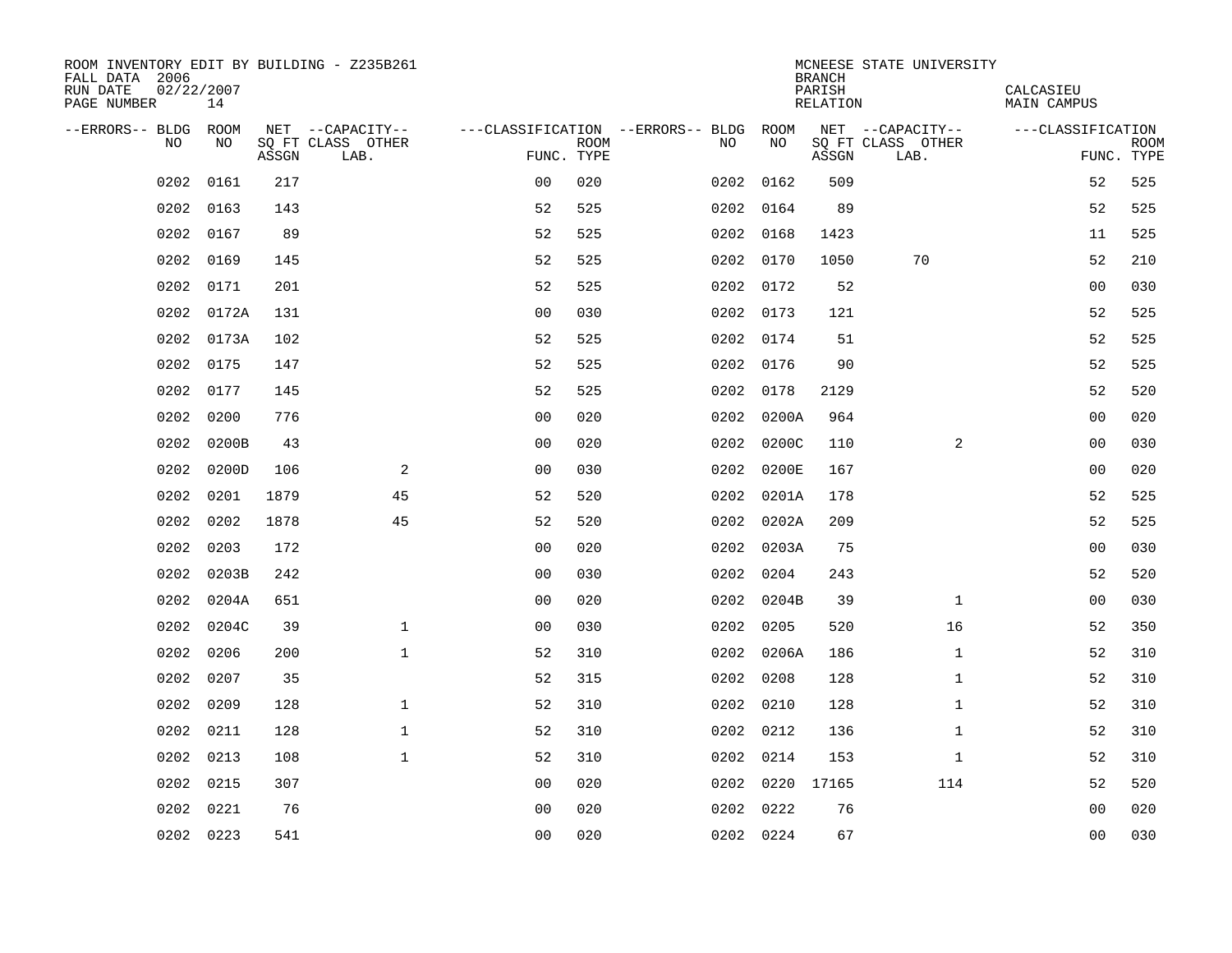| ROOM INVENTORY EDIT BY BUILDING - Z235B261<br>FALL DATA 2006<br>RUN DATE<br>PAGE NUMBER | 02/22/2007<br>15 |       |                           |                                                         |      |           |            | <b>BRANCH</b><br>PARISH<br>RELATION                                                      | MCNEESE STATE UNIVERSITY              | CALCASIEU | <b>MAIN CAMPUS</b>                             |                           |
|-----------------------------------------------------------------------------------------|------------------|-------|---------------------------|---------------------------------------------------------|------|-----------|------------|------------------------------------------------------------------------------------------|---------------------------------------|-----------|------------------------------------------------|---------------------------|
| --ERRORS-- BLDG ROOM                                                                    |                  |       | NET --CAPACITY--          | ---CLASSIFICATION --ERRORS-- BLDG ROOM NET --CAPACITY-- |      |           |            |                                                                                          |                                       |           | ---CLASSIFICATION                              |                           |
| NO                                                                                      | NO               | ASSGN | SQ FT CLASS OTHER<br>LAB. | FUNC. TYPE                                              | ROOM | NO        | NO         | SQ FT CLASS OTHER<br>ASSGN                                                               | LAB.                                  |           |                                                | <b>ROOM</b><br>FUNC. TYPE |
|                                                                                         | 0202 0225        | 66    |                           | 0 <sub>0</sub>                                          | 030  |           | 0202 0227  | 172<br>TOTAL NUMBER CLASSROOMS<br>TOTAL NUMBER LABS 210<br>TOTAL NUMBER SPECIAL LABS 220 | TOTAL NET ASSIGN SQ. FT. IN ROOM FILE |           | 00 <sup>1</sup><br>91,331<br>$\mathbf{1}$<br>2 | 020                       |
|                                                                                         | 0203 0100        | 1074  |                           | 0 <sub>0</sub>                                          | 030  |           |            | TOTAL NUMBER CLASSROOMS<br>TOTAL NUMBER LABS 210<br>TOTAL NUMBER SPECIAL LABS 220        | TOTAL NET ASSIGN SQ. FT. IN ROOM FILE |           |                                                |                           |
|                                                                                         | 0204 0101        | 190   | $\mathbf{1}$              | 62                                                      | 310  |           | 0204 0101A | 57                                                                                       |                                       |           | 62                                             | 315                       |
|                                                                                         | 0204 0102        | 33    |                           | 62                                                      | 315  | 0204 0103 |            | 142                                                                                      | $\mathbf{1}$                          |           | 62                                             | 310                       |
|                                                                                         | 0204 0104        | 245   | 2                         | 62                                                      | 310  |           | 0204 0104A | 194                                                                                      | $\mathbf{1}$                          |           | 62                                             | 310                       |
|                                                                                         | 0204 0104B       | 162   | $\mathbf{1}$              | 62                                                      | 310  |           | 0204 0104C | 36                                                                                       |                                       |           | 0 <sub>0</sub>                                 | 020                       |
|                                                                                         | 0204 0105        | 148   | $\mathbf{1}$              | 13                                                      | 310  |           | 0204 0105A | 148                                                                                      | $\mathbf{1}$                          |           | 13                                             | 310                       |
|                                                                                         | 0204 0105B       | 206   |                           | 0 <sub>0</sub>                                          | 020  | 0204 0106 |            | 341                                                                                      |                                       |           | 0 <sub>0</sub>                                 | 020                       |
|                                                                                         | 0204 0107        | 182   | $\mathbf{1}$              | 63                                                      | 310  | 0204 0108 |            | 137                                                                                      | $\mathbf{1}$                          |           | 63                                             | 310                       |
|                                                                                         | 0204 0108A       | 70    | $\mathbf 1$               | 63                                                      | 310  | 0204 0109 |            | 137                                                                                      | 4                                     |           | 63                                             | 315                       |
|                                                                                         | 0204 0110        | 166   | $\mathbf{1}$              | 63                                                      | 310  |           | 0204 0110A | 104                                                                                      | $\mathbf{1}$                          |           | 63                                             | 315                       |
|                                                                                         | 0204 0111        | 165   | $\mathbf 1$               | 63                                                      | 310  |           | 0204 0111A | 15                                                                                       |                                       |           | 0 <sub>0</sub>                                 | 030                       |
|                                                                                         | 0204 0112        | 126   | $\mathbf 1$               | 63                                                      | 310  |           | 0204 0112A | 140                                                                                      | $\mathbf{1}$                          |           | 63                                             | 310                       |
|                                                                                         | 0204 0113        | 190   | $\mathbf{1}$              | 63                                                      | 310  |           | 0204 0113A | 105                                                                                      | $\mathbf{1}$                          |           | 63                                             | 310                       |
|                                                                                         | 0204 0114        | 262   | 2                         | 63                                                      | 310  | 0204 0115 |            | 277                                                                                      | 2                                     |           | 63                                             | 315                       |
|                                                                                         | 0204 0116        | 85    |                           | 63                                                      | 315  | 0204 0117 |            | 31                                                                                       | $\mathbf{1}$                          |           | 63                                             | 315                       |
|                                                                                         | 0204 0117A       | 14    |                           | 63                                                      | 315  | 0204 0118 |            | 430                                                                                      | $\mathbf{1}$                          |           | 63                                             | 310                       |
|                                                                                         | 0204 0119        | 173   | $\mathbf{1}$              | 63                                                      | 310  | 0204 0120 |            | 261                                                                                      | $\mathbf{1}$                          |           | 63                                             | 310                       |
|                                                                                         | 0204 0120A       | 233   | 2                         | 62                                                      | 310  | 0204 0121 |            | 274                                                                                      | $\mathbf{1}$                          |           | 63                                             | 310                       |
|                                                                                         | 0204 0121A       | 246   | $\mathbf 1$               | 63                                                      | 310  | 0204 0122 |            | 52                                                                                       |                                       |           | 0 <sub>0</sub>                                 | 010                       |
|                                                                                         | 0204 0123        | 401   | 8                         | 63                                                      | 315  | 0204 0124 |            | 24                                                                                       |                                       |           | 63                                             | 315                       |
|                                                                                         | 0204 0125        | 254   | 2                         | 61                                                      | 310  | 0204 0126 |            | 139                                                                                      | $\mathbf{1}$                          |           | 45                                             | 310                       |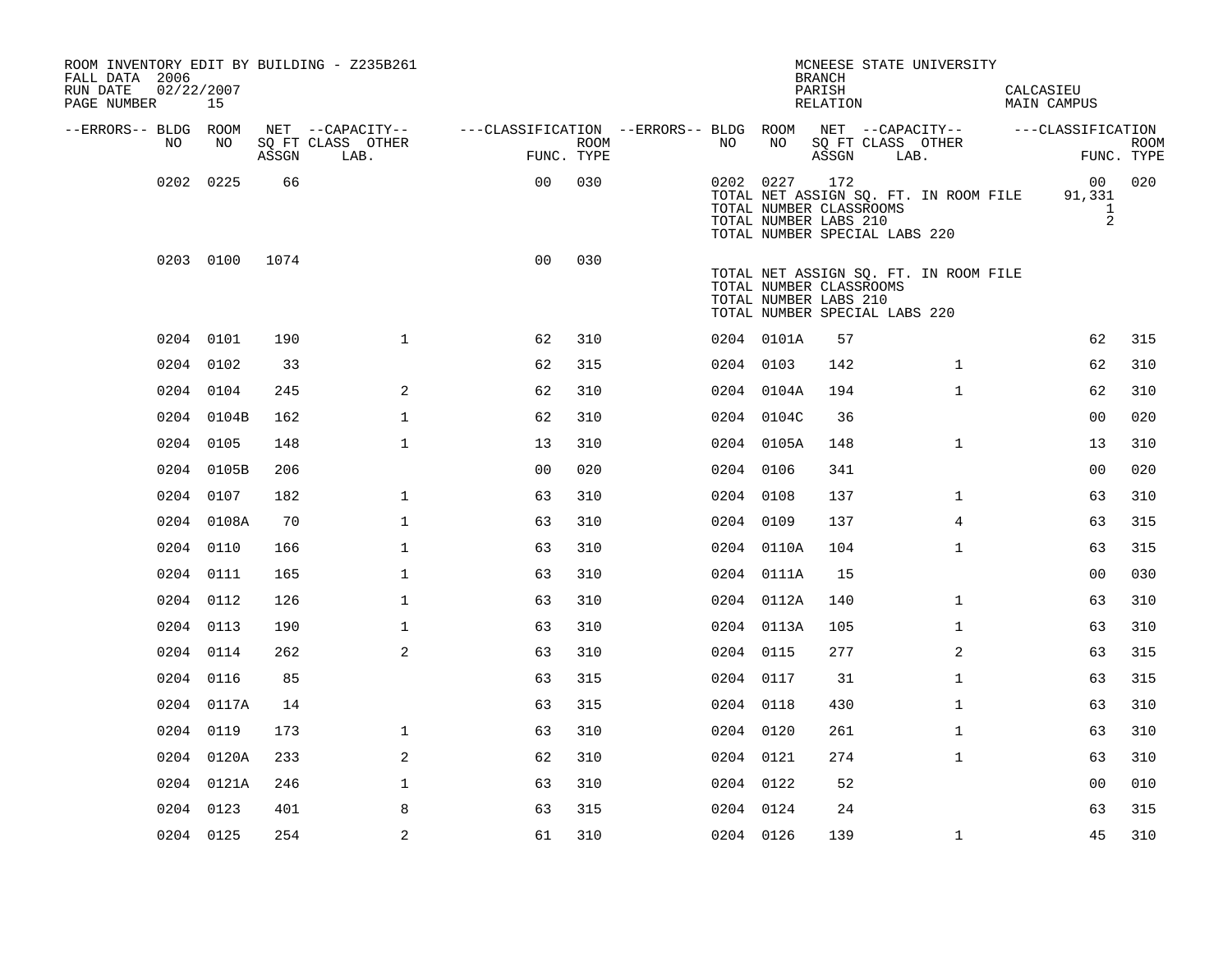| ROOM INVENTORY EDIT BY BUILDING - Z235B261<br>FALL DATA 2006<br>RUN DATE<br>PAGE NUMBER | 02/22/2007<br>16 |       |                           |                |      |                                   |                                                               | <b>BRANCH</b><br>PARISH<br>RELATION | MCNEESE STATE UNIVERSITY                                               | CALCASIEU<br>MAIN CAMPUS |                           |
|-----------------------------------------------------------------------------------------|------------------|-------|---------------------------|----------------|------|-----------------------------------|---------------------------------------------------------------|-------------------------------------|------------------------------------------------------------------------|--------------------------|---------------------------|
| --ERRORS-- BLDG ROOM                                                                    |                  |       | NET --CAPACITY--          |                |      | ---CLASSIFICATION --ERRORS-- BLDG | ROOM                                                          |                                     | NET --CAPACITY--                                                       | ---CLASSIFICATION        |                           |
| NO.                                                                                     | NO.              | ASSGN | SO FT CLASS OTHER<br>LAB. | FUNC. TYPE     | ROOM | NO.                               | NO                                                            | ASSGN                               | SQ FT CLASS OTHER<br>LAB.                                              |                          | <b>ROOM</b><br>FUNC. TYPE |
| 0204                                                                                    | 0126A            | 69    |                           | 0 <sub>0</sub> | 020  |                                   | 0204 0126B                                                    | 50                                  |                                                                        | 0 <sub>0</sub>           | 020                       |
| 0204                                                                                    | 0127             | 370   | 3                         | 45             | 350  |                                   | 0204 0127A                                                    | 215                                 | 2                                                                      | 45                       | 310                       |
|                                                                                         | 0204 0127B       | 123   | $\mathbf 1$               | 45             | 315  |                                   | 0204 0127C                                                    | 115                                 | $\mathbf{1}$                                                           | 45                       | 310                       |
| 0204                                                                                    | 0128             | 274   | 2                         | 62             | 315  |                                   | 0204 0128A                                                    | 175                                 | $\mathbf{1}$                                                           | 62                       | 310                       |
| 0204                                                                                    | 0128B            | 177   | $\mathbf{1}$              | 62             | 310  |                                   | 0204 0129                                                     | 174                                 | $\mathbf{1}$                                                           | 62                       | 310                       |
|                                                                                         | 0204 0129A       | 138   | $\mathbf{1}$              | 62             | 310  |                                   | 0204 0129B                                                    | 59                                  |                                                                        | 62                       | 315                       |
|                                                                                         | 0204 0129C       | 53    |                           | 0 <sub>0</sub> | 020  |                                   | 0204 0130                                                     | 804                                 | 8                                                                      | 62                       | 315                       |
|                                                                                         | 0204 0130A       | 66    | $\mathbf 1$               | 62             | 315  |                                   | 0204 0130B                                                    | 124                                 | $\mathbf{1}$                                                           | 62                       | 310                       |
|                                                                                         | 0204 0131        | 256   | 2                         | 62             | 310  |                                   | 0204 0131A                                                    | 64                                  |                                                                        | 62                       | 315                       |
|                                                                                         | 0204 0132        | 198   | $\mathbf{1}$              | 62             | 310  |                                   | 0204 0133                                                     | 233                                 | 2                                                                      | 62                       | 310                       |
|                                                                                         | 0204 0134        | 284   | 2                         | 62             | 310  |                                   | 0204 0135                                                     | 180                                 | $\mathbf{1}$                                                           | 62                       | 310                       |
|                                                                                         | 0204 0135A       | 90    |                           | 62             | 315  |                                   | 0204 0136                                                     | 143                                 | $\mathbf{1}$                                                           | 62                       | 310                       |
|                                                                                         | 0204 0136A       | 17    |                           | 81             | 081  |                                   | 0204 0137                                                     | 119                                 | 3                                                                      | 00                       | 030                       |
|                                                                                         | 0204 0138        | 119   | 3                         | 0 <sub>0</sub> | 030  |                                   | 0204 0139                                                     | 119                                 | 3                                                                      | 0 <sub>0</sub>           | 030                       |
| 0204                                                                                    | 0140             | 119   | 3                         | 0 <sub>0</sub> | 030  |                                   | 0204 0142                                                     | 1858                                |                                                                        | 00                       | 020                       |
|                                                                                         | 0204 0143        | 66    |                           | 63             | 315  |                                   | 0204 0200                                                     | 150                                 |                                                                        | 00                       | 020                       |
|                                                                                         | 0204 0201        | 1546  |                           | 62             | 315  |                                   | 0204 0202<br>TOTAL NUMBER CLASSROOMS<br>TOTAL NUMBER LABS 210 | 573                                 | TOTAL NET ASSIGN SQ. FT. IN ROOM FILE<br>TOTAL NUMBER SPECIAL LABS 220 | 00<br>11,836             | 030                       |
| 0205                                                                                    | 0101             | 303   |                           | 0 <sub>0</sub> | 020  |                                   | 0205 0102                                                     | 82                                  |                                                                        | 00                       | 020                       |
| 0205                                                                                    | 0103             | 104   |                           | 0 <sub>0</sub> | 020  |                                   | 0205 0104                                                     | 195                                 | 3                                                                      | 00                       | 030                       |
| 0205                                                                                    | 0105             | 232   | 5                         | 0 <sub>0</sub> | 030  | 0205                              | 0106                                                          | 148                                 |                                                                        | 65                       | 685                       |
| 0205                                                                                    | 0107             | 91    |                           | 65             | 685  |                                   | 0205 0108                                                     | 2053                                | 295                                                                    | 65                       | 680                       |
| 0205                                                                                    | 0109             | 337   | 16                        | 65             | 680  |                                   | 0205 0110                                                     | 105                                 |                                                                        | 65                       | 685                       |
| 0205                                                                                    | 0112             | 144   |                           | 0 <sub>0</sub> | 020  |                                   | 0205 0112A                                                    | 232                                 |                                                                        | 0 <sub>0</sub>           | 020                       |
|                                                                                         | 0205 0113        | 144   |                           | 0 <sub>0</sub> | 020  |                                   | 0205 0113A                                                    | 232                                 |                                                                        | 0 <sub>0</sub>           | 020                       |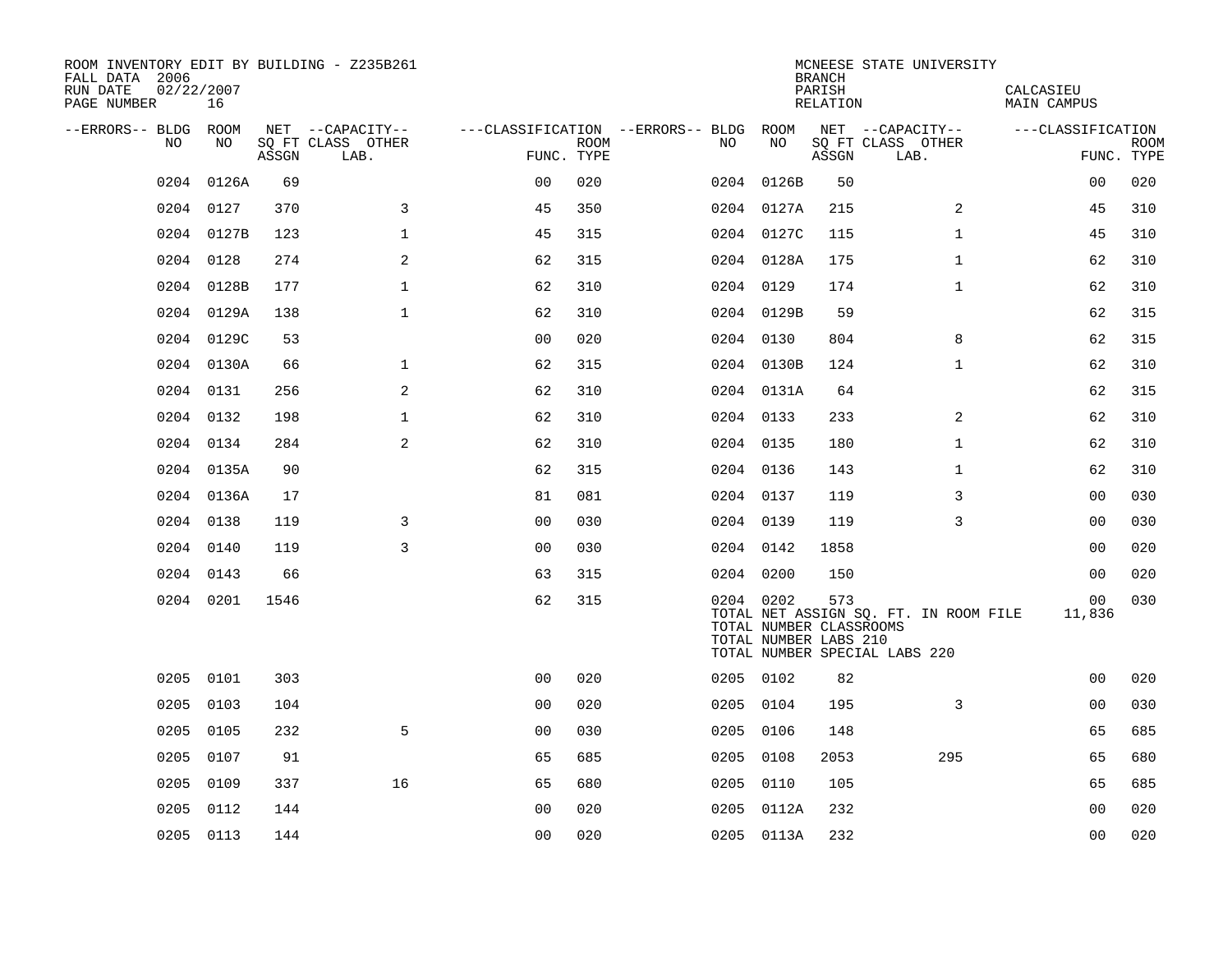| ROOM INVENTORY EDIT BY BUILDING - Z235B261<br>FALL DATA 2006<br>RUN DATE<br>PAGE NUMBER | 02/22/2007<br>17 |       |                           |                |                |             |                                   |           | <b>BRANCH</b><br>PARISH<br>RELATION |    | MCNEESE STATE UNIVERSITY  | CALCASIEU<br><b>MAIN CAMPUS</b> |                           |
|-----------------------------------------------------------------------------------------|------------------|-------|---------------------------|----------------|----------------|-------------|-----------------------------------|-----------|-------------------------------------|----|---------------------------|---------------------------------|---------------------------|
| --ERRORS-- BLDG                                                                         | ROOM             |       | NET --CAPACITY--          |                |                |             | ---CLASSIFICATION --ERRORS-- BLDG | ROOM      |                                     |    | NET --CAPACITY--          | ---CLASSIFICATION               |                           |
| N <sub>O</sub>                                                                          | NO.              | ASSGN | SO FT CLASS OTHER<br>LAB. |                | FUNC. TYPE     | <b>ROOM</b> | NO.                               | NO        | ASSGN                               |    | SQ FT CLASS OTHER<br>LAB. |                                 | <b>ROOM</b><br>FUNC. TYPE |
| 0205                                                                                    | 0115             | 2297  |                           |                | 0 <sub>0</sub> | 020         | 0205                              | 0118      | 802                                 | 30 |                           | 11                              | 110                       |
| 0205                                                                                    | 0119             | 952   | 60                        |                | 11             | 110         | 0205                              | 0120      | 964                                 | 60 |                           | 11                              | 110                       |
| 0205                                                                                    | 0121             | 952   | 60                        |                | 11             | 110         | 0205                              | 0122      | 802                                 | 40 |                           | 11                              | 110                       |
| 0205                                                                                    | 0123             | 225   |                           | 5              | 0 <sub>0</sub> | 030         | 0205                              | 0124      | 304                                 |    | 9                         | 0 <sub>0</sub>                  | 030                       |
| 0205                                                                                    | 0125             | 16    |                           |                | 00             | 010         | 0205                              | 0126      | 99                                  |    |                           | 11                              | 315                       |
| 0205                                                                                    | 0127             | 222   |                           |                | 11             | 315         |                                   | 0205 0128 | 103                                 |    |                           | 0 <sub>0</sub>                  | 030                       |
| 0205                                                                                    | 0129             | 495   |                           | 14             | 46             | 350         | 0205                              | 0130      | 480                                 |    | $\mathbf{1}$              | 46                              | 310                       |
| 0205                                                                                    | 0131             | 139   |                           |                | 46             | 315         |                                   | 0205 0132 | 260                                 |    | $\mathbf{1}$              | 11                              | 310                       |
| 0205                                                                                    | 0133             | 167   |                           | $\mathbf{1}$   | 32             | 310         | 0205                              | 0134      | 66                                  |    |                           | 32                              | 315                       |
| 0205                                                                                    | 0135             | 26    |                           |                | 32             | 315         |                                   | 0205 0136 | 173                                 |    | $\mathbf{1}$              | 32                              | 310                       |
| 0205                                                                                    | 0137             | 165   |                           | $\mathbf{1}$   | 32             | 310         | 0205                              | 0138      | 66                                  |    |                           | 32                              | 315                       |
| 0205                                                                                    | 0139             | 26    |                           |                | 32             | 315         |                                   | 0205 0140 | 171                                 |    | $\mathbf{1}$              | 32                              | 310                       |
| 0205                                                                                    | 0141             | 167   |                           | 5              | 11             | 310         | 0205                              | 0142      | 66                                  |    |                           | 11                              | 315                       |
| 0205                                                                                    | 0143             | 26    |                           |                | 11             | 315         |                                   | 0205 0144 | 173                                 |    | $\mathbf{1}$              | 11                              | 310                       |
| 0205                                                                                    | 0145             | 165   |                           | 5              | 11             | 310         | 0205                              | 0146      | 66                                  |    |                           | 11                              | 315                       |
| 0205                                                                                    | 0147             | 26    |                           |                | 11             | 315         |                                   | 0205 0148 | 168                                 |    | $\mathbf{1}$              | 11                              | 310                       |
| 0205                                                                                    | 0149             | 166   |                           | $\mathbf{1}$   | 11             | 310         | 0205                              | 0150      | 66                                  |    |                           | 11                              | 315                       |
| 0205                                                                                    | 0151             | 26    |                           |                | 11             | 315         |                                   | 0205 0152 | 173                                 |    | $\mathbf{1}$              | 11                              | 310                       |
| 0205                                                                                    | 0153             | 1308  | 75                        |                | 11             | 110         |                                   | 0205 0154 | 123                                 |    |                           | 11                              | 115                       |
| 0205                                                                                    | 0156             | 323   |                           |                | 0 <sub>0</sub> | 030         |                                   | 0205 0157 | 233                                 |    |                           | 0 <sub>0</sub>                  | 030                       |
| 0205                                                                                    | 0201             | 802   | 50                        |                | 11             | 110         | 0205                              | 0202      | 784                                 | 21 |                           | 11                              | 110                       |
| 0205                                                                                    | 0203             | 1582  | 25                        |                | 11             | 210         | 0205                              | 0204      | 802                                 | 40 |                           | 11                              | 110                       |
| 0205                                                                                    | 0205             | 30    |                           |                | 0 <sub>0</sub> | 020         | 0205                              |           | 02051<br>815                        |    | 20                        | 11                              | 210                       |
| 0205                                                                                    | 02052            | 815   | 20                        |                | 11             | 210         | 0205                              | 0206      | 30                                  |    |                           | 0 <sub>0</sub>                  | 020                       |
| 0205                                                                                    | 02061            | 830   | 22                        |                | 11             | 210         | 0205                              |           | 02062<br>830                        |    | 22                        | 11                              | 210                       |
|                                                                                         | 0205 0208        | 191   |                           | $\overline{3}$ | 0 <sub>0</sub> | 030         |                                   | 0205 0209 | 245                                 |    | 6                         | 0 <sub>0</sub>                  | 030                       |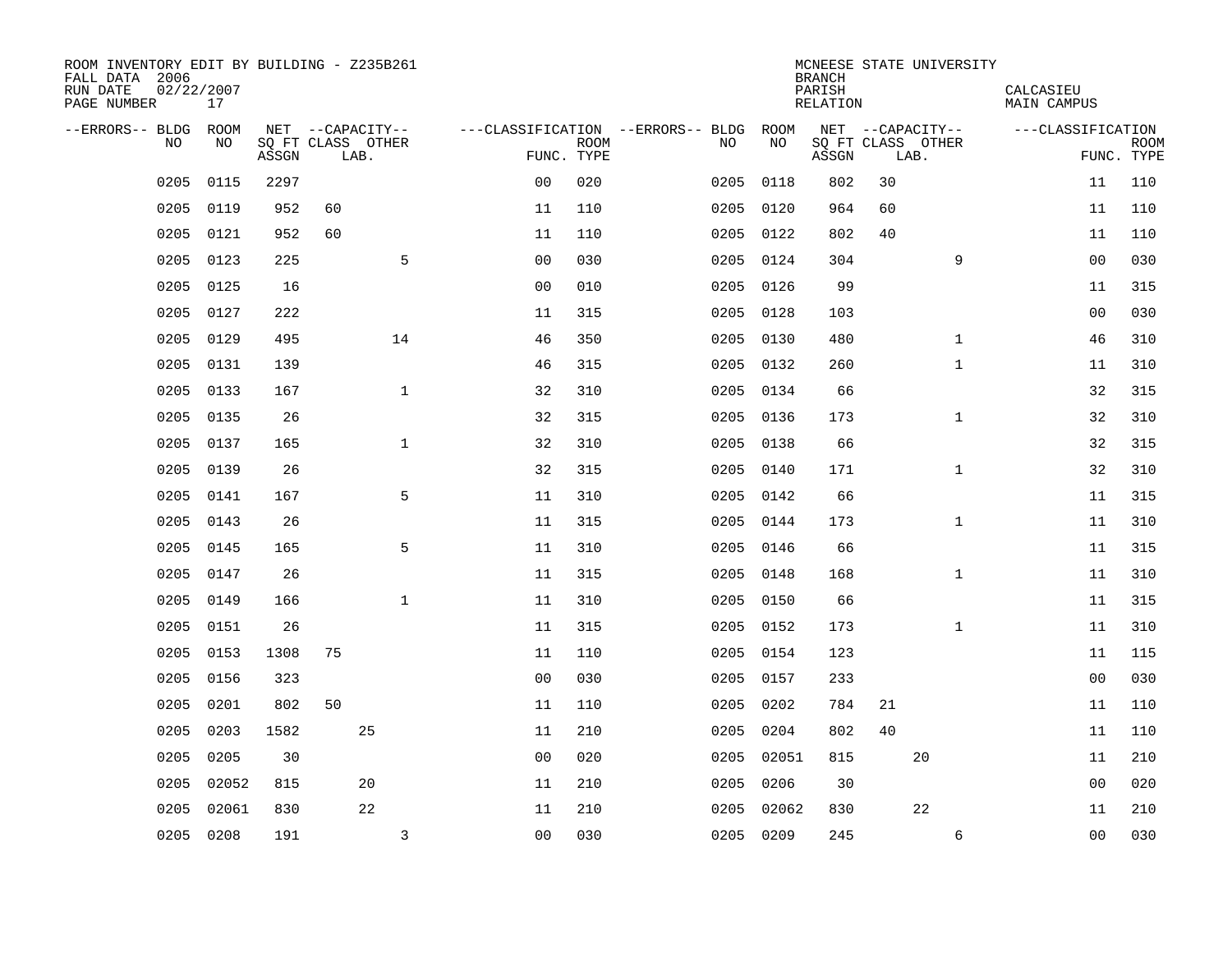| ROOM INVENTORY EDIT BY BUILDING - Z235B261<br>FALL DATA 2006<br>RUN DATE<br>PAGE NUMBER | 02/22/2007<br>18 |       |    |                           |              |                                   |                           |      |            | <b>BRANCH</b><br>PARISH<br><b>RELATION</b> | MCNEESE STATE UNIVERSITY  | CALCASIEU<br><b>MAIN CAMPUS</b> |                           |
|-----------------------------------------------------------------------------------------|------------------|-------|----|---------------------------|--------------|-----------------------------------|---------------------------|------|------------|--------------------------------------------|---------------------------|---------------------------------|---------------------------|
| --ERRORS-- BLDG ROOM                                                                    |                  |       |    | NET --CAPACITY--          |              | ---CLASSIFICATION --ERRORS-- BLDG |                           |      | ROOM       |                                            | NET --CAPACITY--          | ---CLASSIFICATION               |                           |
| NO.                                                                                     | NO               | ASSGN |    | SQ FT CLASS OTHER<br>LAB. |              |                                   | <b>ROOM</b><br>FUNC. TYPE | NO   | NO         | ASSGN                                      | SQ FT CLASS OTHER<br>LAB. |                                 | <b>ROOM</b><br>FUNC. TYPE |
| 0205                                                                                    | 0210A            | 362   |    |                           |              | 11                                | 315                       | 0205 | 0210B      | 392                                        |                           | 11                              | 315                       |
| 0205                                                                                    | 0210C            | 227   |    |                           |              | 11                                | 315                       |      | 0205 0211A | 304                                        |                           | 11                              | 315                       |
| 0205                                                                                    | 0211B            | 235   |    |                           | $\mathbf 1$  | 11                                | 310                       | 0205 | 0212       | 221                                        |                           | 00                              | 020                       |
| 0205                                                                                    | 0213             | 214   |    |                           |              | 0 <sub>0</sub>                    | 020                       |      | 0205 0214  | 1018                                       |                           | 00                              | 020                       |
| 0205                                                                                    | 0215             | 295   |    |                           |              | 0 <sub>0</sub>                    | 020                       | 0205 | 0216       | 213                                        |                           | 0 <sub>0</sub>                  | 020                       |
| 0205                                                                                    | 0217             | 196   |    |                           |              | 0 <sub>0</sub>                    | 020                       |      | 0205 0218  | 95                                         | $\mathbf{1}$              | 11                              | 310                       |
| 0205                                                                                    | 0219             | 91    |    |                           | $\mathbf{1}$ | 11                                | 310                       | 0205 | 0220       | 91                                         | $\mathbf{1}$              | 11                              | 310                       |
| 0205                                                                                    | 0221             | 91    |    |                           | $\mathbf{1}$ | 11                                | 310                       |      | 0205 0222  | 91                                         | $\mathbf{1}$              | 11                              | 310                       |
| 0205                                                                                    | 0223             | 98    |    |                           | $\mathbf{1}$ | 11                                | 310                       | 0205 | 0224       | 94                                         | $\mathbf{1}$              | 11                              | 310                       |
| 0205                                                                                    | 0225             | 91    |    |                           | 1            | 11                                | 310                       |      | 0205 0226  | 91                                         | $\mathbf{1}$              | 11                              | 310                       |
| 0205                                                                                    | 0227             | 89    |    |                           | $\mathbf 1$  | 11                                | 310                       | 0205 | 0228       | 91                                         | $\mathbf{1}$              | 11                              | 310                       |
| 0205                                                                                    | 0229             | 95    |    |                           | $\mathbf 1$  | 11                                | 310                       |      | 0205 0230  | 91                                         | $\mathbf{1}$              | 11                              | 310                       |
| 0205                                                                                    | 0231             | 91    |    |                           | $\mathbf{1}$ | 11                                | 310                       | 0205 | 0232       | 91                                         | $\mathbf{1}$              | 11                              | 310                       |
| 0205                                                                                    | 0233             | 91    |    |                           | $\mathbf 1$  | 11                                | 310                       | 0205 | 0234       | 98                                         | $\mathbf{1}$              | 11                              | 310                       |
| 0205                                                                                    | 0235             | 92    |    |                           | $\mathbf{1}$ | 11                                | 310                       | 0205 | 0236       | 85                                         | $\mathbf{1}$              | 11                              | 310                       |
| 0205                                                                                    | 0237             | 25    |    |                           |              | 00                                | 030                       | 0205 | 0238       | 73                                         |                           | 11                              | 315                       |
| 0205                                                                                    | 0239             | 62    |    |                           |              | 11                                | 315                       | 0205 | 0240       | 41                                         |                           | 0 <sub>0</sub>                  | 010                       |
| 0205                                                                                    | 0301             | 802   | 40 |                           |              | 11                                | 110                       | 0205 | 0302       | 540                                        | 20                        | 11                              | 680                       |
| 0205                                                                                    | 0303             | 1126  |    | 62                        |              | 11                                | 210                       | 0205 | 0304       | 1029                                       | 61                        | 11                              | 110                       |
| 0205                                                                                    | 0305             | 1121  | 50 |                           |              | 11                                | 110                       | 0205 | 0306       | 1667                                       | 60                        | 11                              | 210                       |
| 0205                                                                                    | 0307             | 108   |    |                           |              | 0 <sub>0</sub>                    | 010                       |      | 0205 0308  | 176                                        | 3                         | 0 <sub>0</sub>                  | 030                       |
| 0205                                                                                    | 0309             | 245   |    |                           | 6            | 00                                | 030                       |      | 0205 0310  | 192                                        | 5                         | 11                              | 310                       |
| 0205                                                                                    | 0310A            | 69    |    |                           |              | 11                                | 315                       |      | 0205 0311  | 178                                        | $\mathbf{1}$              | 11                              | 310                       |
| 0205                                                                                    | 0312             | 218   |    |                           |              | 0 <sub>0</sub>                    | 020                       |      | 0205 0313  | 214                                        |                           | 0 <sub>0</sub>                  | 020                       |
| 0205                                                                                    | 0314             | 1022  |    |                           |              | 0 <sub>0</sub>                    | 020                       |      | 0205 0315  | 300                                        |                           | 0 <sub>0</sub>                  | 020                       |
|                                                                                         | 0205 0316        | 215   |    |                           |              | 00                                | 020                       |      | 0205 0317  | 254                                        |                           | 0 <sub>0</sub>                  | 020                       |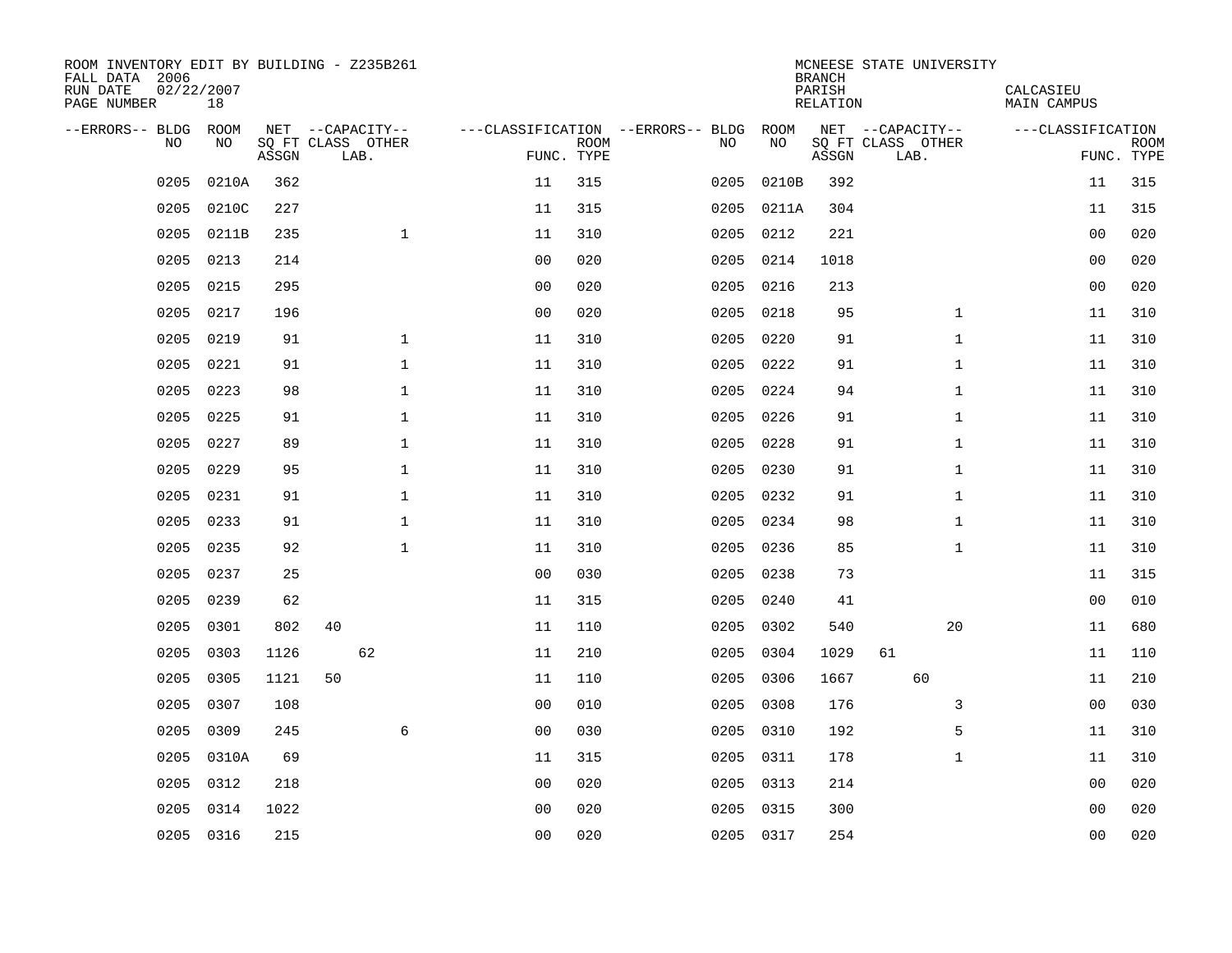| ROOM INVENTORY EDIT BY BUILDING - Z235B261<br>FALL DATA 2006<br>RUN DATE<br>PAGE NUMBER | 02/22/2007<br>19 |       |                           |                |                           |                                   |            | <b>BRANCH</b><br>PARISH<br>RELATION | MCNEESE STATE UNIVERSITY  | CALCASIEU<br><b>MAIN CAMPUS</b> |                           |
|-----------------------------------------------------------------------------------------|------------------|-------|---------------------------|----------------|---------------------------|-----------------------------------|------------|-------------------------------------|---------------------------|---------------------------------|---------------------------|
| --ERRORS-- BLDG                                                                         | ROOM             |       | NET --CAPACITY--          |                |                           | ---CLASSIFICATION --ERRORS-- BLDG | ROOM       |                                     | NET --CAPACITY--          | ---CLASSIFICATION               |                           |
| NO                                                                                      | NO               | ASSGN | SQ FT CLASS OTHER<br>LAB. |                | <b>ROOM</b><br>FUNC. TYPE | NO                                | NO         | ASSGN                               | SQ FT CLASS OTHER<br>LAB. |                                 | <b>ROOM</b><br>FUNC. TYPE |
| 0205                                                                                    | 0318             | 95    | $\mathbf{1}$              | 11             | 310                       | 0205                              | 0319       | 91                                  | $\mathbf{1}$              | 11                              | 310                       |
| 0205                                                                                    | 0320             | 91    | $\mathbf 1$               | 11             | 310                       | 0205                              | 0321       | 91                                  | $\mathbf{1}$              | 11                              | 310                       |
| 0205                                                                                    | 0322             | 91    | $\mathbf{1}$              | 11             | 310                       | 0205                              | 0323       | 98                                  | $\mathbf{1}$              | 11                              | 310                       |
| 0205                                                                                    | 0324             | 94    | $\mathbf{1}$              | 11             | 310                       | 0205                              | 0325       | 91                                  | $\mathbf{1}$              | 11                              | 310                       |
| 0205                                                                                    | 0326A            | 218   | $\mathbf{1}$              | 11             | 310                       | 0205                              | 0326B      | 392                                 | $\mathbf{1}$              | 11                              | 310                       |
| 0205                                                                                    | 0327             | 24    |                           | 0 <sub>0</sub> | 030                       |                                   | 0205 0328  | 564                                 | 18                        | 11                              | 650                       |
| 0205                                                                                    | 0328A            | 95    | $\mathbf{1}$              | 11             | 310                       | 0205                              | 0329       | 95                                  | $\mathbf{1}$              | 11                              | 310                       |
| 0205                                                                                    | 0330             | 91    | $\mathbf 1$               | 11             | 310                       |                                   | 0205 0331  | 91                                  | $\mathbf{1}$              | 11                              | 310                       |
| 0205                                                                                    | 0332             | 91    | $\mathbf{1}$              | 11             | 310                       | 0205                              | 0333       | 91                                  | $\mathbf{1}$              | 11                              | 310                       |
| 0205                                                                                    | 0334             | 98    | $\mathbf 1$               | 11             | 310                       |                                   | 0205 0335  | 92                                  | $\mathbf{1}$              | 11                              | 310                       |
| 0205                                                                                    | 0336             | 91    | $\mathbf{1}$              | 11             | 310                       | 0205                              | 0337       | 91                                  | $\mathbf{1}$              | 11                              | 310                       |
| 0205                                                                                    | 0338             | 92    | $\mathbf 1$               | 11             | 310                       |                                   | 0205 0339  | 91                                  | $\mathbf{1}$              | 11                              | 310                       |
| 0205                                                                                    | 0340A            | 269   | $\mathbf{1}$              | 11             | 310                       | 0205                              | 0340B      | 272                                 |                           | 11                              | 315                       |
| 0205                                                                                    | 0340C            | 230   |                           | 11             | 315                       | 0205                              | 0341       | 32                                  |                           | 11                              | 315                       |
| 0205                                                                                    | 0401             | 301   | $\mathbf 1$               | 61             | 310                       | 0205                              | 0402       | 151                                 |                           | 61                              | 315                       |
| 0205                                                                                    | 0403             | 328   | $\mathbf 1$               | 61             | 310                       | 0205                              | 0404       | 222                                 | $\mathbf{1}$              | 65                              | 310                       |
| 0205                                                                                    | 0404A            | 183   |                           | 61             | 315                       | 0205                              | 0404B      | 216                                 | $\mathbf{1}$              | 61                              | 310                       |
| 0205                                                                                    | 0404C            | 263   | $\mathbf 1$               | 61             | 310                       | 0205                              | 0404D      | 131                                 |                           | 61                              | 315                       |
| 0205                                                                                    | 0405             | 134   | $\mathbf 1$               | 64             | 310                       |                                   | 0205 0405A | 252                                 | $\mathbf{1}$              | 64                              | 310                       |
| 0205                                                                                    | 0405B            | 156   | $\mathbf 1$               | 64             | 310                       | 0205                              | 0405C      | 72                                  |                           | 64                              | 315                       |
| 0205                                                                                    | 0405D            | 247   | $\mathbf{1}$              | 64             | 310                       | 0205                              | 0405E      | 157                                 |                           | 62                              | 315                       |
| 0205                                                                                    | 0406             | 93    | 61                        | 0 <sub>0</sub> | 020                       | 0205                              | 0406A      | 326                                 | 10                        | 14                              | 680                       |
| 0205                                                                                    | 0406B            | 128   | $\mathbf{1}$              | 62             | 310                       | 0205                              | 0406C      | 214                                 | $\mathbf{1}$              | 62                              | 310                       |
| 0205                                                                                    | 0406D            | 43    |                           | 62             | 315                       | 0205                              | 0406E      | 73                                  |                           | 62                              | 315                       |
| 0205                                                                                    | 0407             | 438   | $\mathbf 1$               | 61             | 310                       | 0205                              | 0408       | 301                                 | $\mathbf{1}$              | 61                              | 310                       |
|                                                                                         | 0205 0409        | 151   |                           | 61             | 315                       |                                   | 0205 0411  | 17                                  |                           | 00                              | 010                       |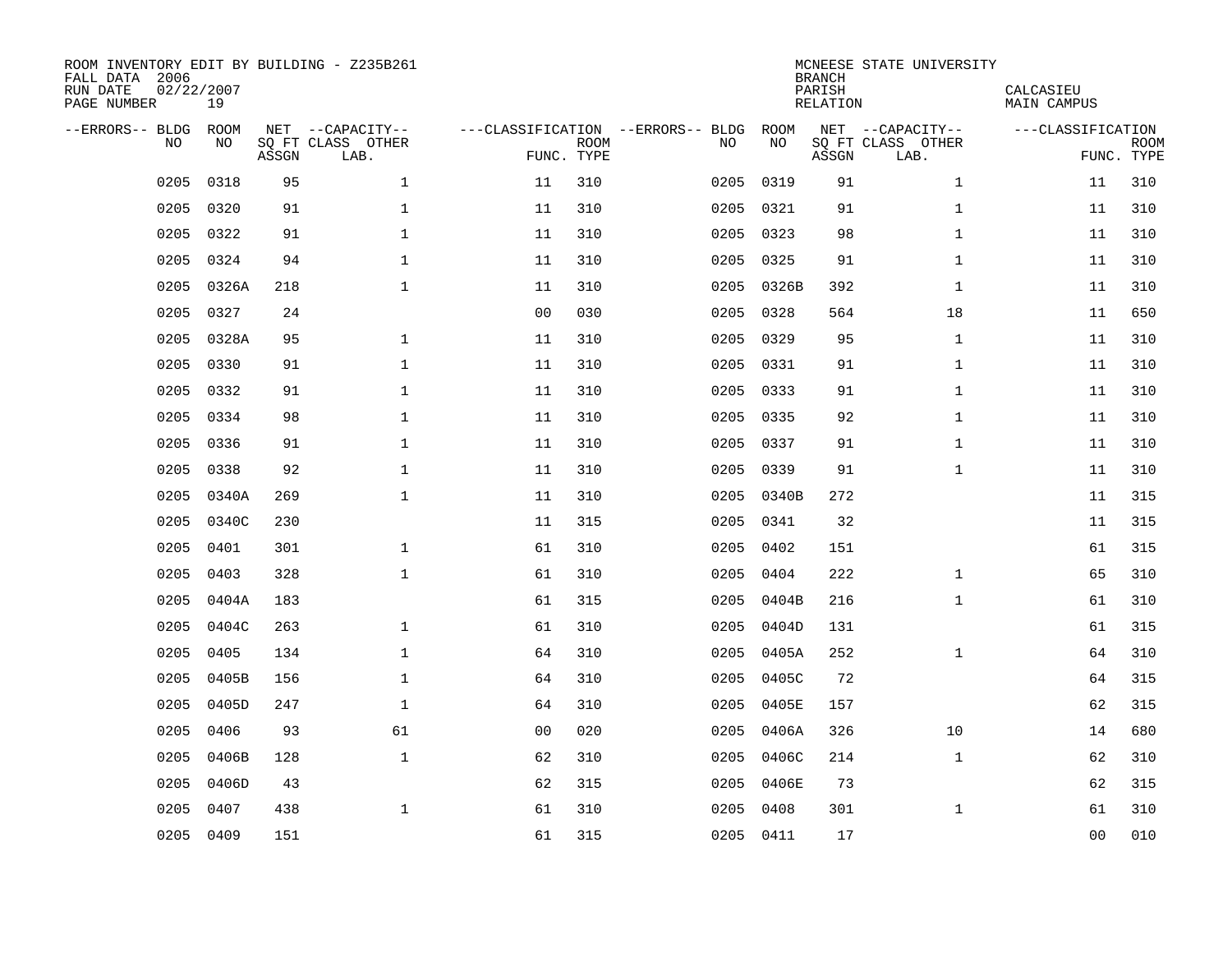| ROOM INVENTORY EDIT BY BUILDING - Z235B261<br>FALL DATA 2006<br>02/22/2007<br>RUN DATE<br>PAGE NUMBER | 20        |       |                           |                |             |                                        |                 | <b>BRANCH</b><br>PARISH<br>RELATION              | MCNEESE STATE UNIVERSITY                                               | CALCASIEU<br>MAIN CAMPUS        |                           |
|-------------------------------------------------------------------------------------------------------|-----------|-------|---------------------------|----------------|-------------|----------------------------------------|-----------------|--------------------------------------------------|------------------------------------------------------------------------|---------------------------------|---------------------------|
| --ERRORS-- BLDG ROOM                                                                                  |           |       | NET --CAPACITY--          |                |             | ---CLASSIFICATION --ERRORS-- BLDG ROOM |                 |                                                  | NET --CAPACITY--                                                       | ---CLASSIFICATION               |                           |
| NO                                                                                                    | NO        | ASSGN | SQ FT CLASS OTHER<br>LAB. | FUNC. TYPE     | <b>ROOM</b> | NO                                     | NO              | ASSGN                                            | SQ FT CLASS OTHER<br>LAB.                                              |                                 | <b>ROOM</b><br>FUNC. TYPE |
| 0205                                                                                                  | 0412      | 218   |                           | 0 <sub>0</sub> | 020         |                                        | 0205 0413       | 209                                              |                                                                        | 0 <sub>0</sub>                  | 020                       |
| 0205                                                                                                  | 0414      | 712   |                           | 0 <sub>0</sub> | 020         |                                        | 0205 0415       | 517                                              |                                                                        | 00                              | 020                       |
| 0205                                                                                                  | 0416      | 106   |                           | 0 <sub>0</sub> | 020         |                                        | 0205 0417       | 612                                              |                                                                        | 0 <sub>0</sub>                  | 020                       |
| 0205                                                                                                  | 0418      | 217   |                           | 0 <sub>0</sub> | 020         |                                        | 0205 0421       | 394                                              |                                                                        | 61                              | 315                       |
| 0205                                                                                                  | 0422      | 270   |                           | 00             | 030         |                                        | 0205 0423       | 192                                              | $\mathbf{1}$                                                           | 14                              | 310                       |
| 0205                                                                                                  | 0424      | 164   |                           | 14             | 315         |                                        | 0205 0425       | 139                                              | $\mathbf{1}$                                                           | 14                              | 310                       |
| 0205                                                                                                  | 0426      | 139   | $\mathbf{1}$              | 14             | 310         |                                        | 0205 0427       | 248                                              | $\mathbf{1}$                                                           | 61                              | 310                       |
| 0205                                                                                                  | 0428      | 292   | $\mathbf{1}$              | 61             | 310         |                                        | 0205 0429       | 136                                              | $\mathbf{1}$                                                           | 61                              | 310                       |
| 0205                                                                                                  | 0430      | 207   | $\mathbf 1$               | 46             | 310         |                                        | 0205 0431       | 209                                              | $\mathbf{1}$                                                           | 46                              | 310                       |
| 0205                                                                                                  | 0432      | 215   | $\mathbf 1$               | 46             | 310         |                                        | 0205 0433       | 280                                              | $\mathbf{1}$                                                           | 45                              | 310                       |
| 0205                                                                                                  | 0434      | 151   | $\mathbf{1}$              | 45             | 310         |                                        | 0205 0435       | 425                                              | 2                                                                      | 65                              | 310                       |
| 0205                                                                                                  | 0436      | 277   | $\mathbf{1}$              | 65             | 310         |                                        | 0205 0437       | 159                                              | 2                                                                      | 0 <sub>0</sub>                  | 030                       |
| 0205                                                                                                  | 0438      | 75    |                           | 65             | 315         |                                        | 0205 0439       | 197                                              | $\mathbf{1}$                                                           | 65                              | 310                       |
| 0205                                                                                                  | 0440      | 282   | $\mathbf 1$               | 65             | 310         |                                        | 0205 0441       | 443                                              | 16                                                                     | 61                              | 350                       |
| 0205                                                                                                  | 0442      | 487   | $\mathbf{1}$              | 61             | 310         |                                        | 0205 0442A      | 16                                               |                                                                        | 61                              | 315                       |
| 0205                                                                                                  | 0443      | 32    | $\mathbf 1$               | 61             | 315         |                                        | 0205 0444       | 454                                              | $\mathbf{1}$                                                           | 61                              | 310                       |
| 0205                                                                                                  | 0444A     | 5     |                           | 61             | 315         |                                        | 0205 0445       | 83                                               |                                                                        | 61                              | 315                       |
|                                                                                                       | 0205 0446 | 20    |                           | 0 <sub>0</sub> | 030         |                                        |                 | TOTAL NUMBER CLASSROOMS<br>TOTAL NUMBER LABS 210 | TOTAL NET ASSIGN SQ. FT. IN ROOM FILE<br>TOTAL NUMBER SPECIAL LABS 220 | 43,723<br>12<br>$7\phantom{.0}$ |                           |
|                                                                                                       | 0206 0100 | 335   |                           | 82             | 082         |                                        | 0206 0100A 1128 |                                                  |                                                                        | 82                              | 082                       |
| 0206                                                                                                  | 0100B     | 56    |                           | 82             | 082         | 0206                                   | 0100C           | 55                                               |                                                                        | 82                              | 082                       |
| 0206                                                                                                  | 0101      | 363   | 10                        | 82             | 082         |                                        | 0206 0101A      | 299                                              | $\mathbf{1}$                                                           | 82                              | 082                       |
| 0206                                                                                                  | 0102      | 332   | 10                        | 82             | 082         | 0206                                   | 0103            | 66                                               |                                                                        | 82                              | 082                       |
| 0206                                                                                                  | 0103A     | 186   | $\mathbf 1$               | 82             | 082         |                                        | 0206 0103B      | 118                                              | $\mathbf{1}$                                                           | 82                              | 082                       |
|                                                                                                       | 0206 0104 | 251   | 2                         | 82             | 082         |                                        | 0206 0104A      | 152                                              | $\mathbf{1}$                                                           | 82                              | 082                       |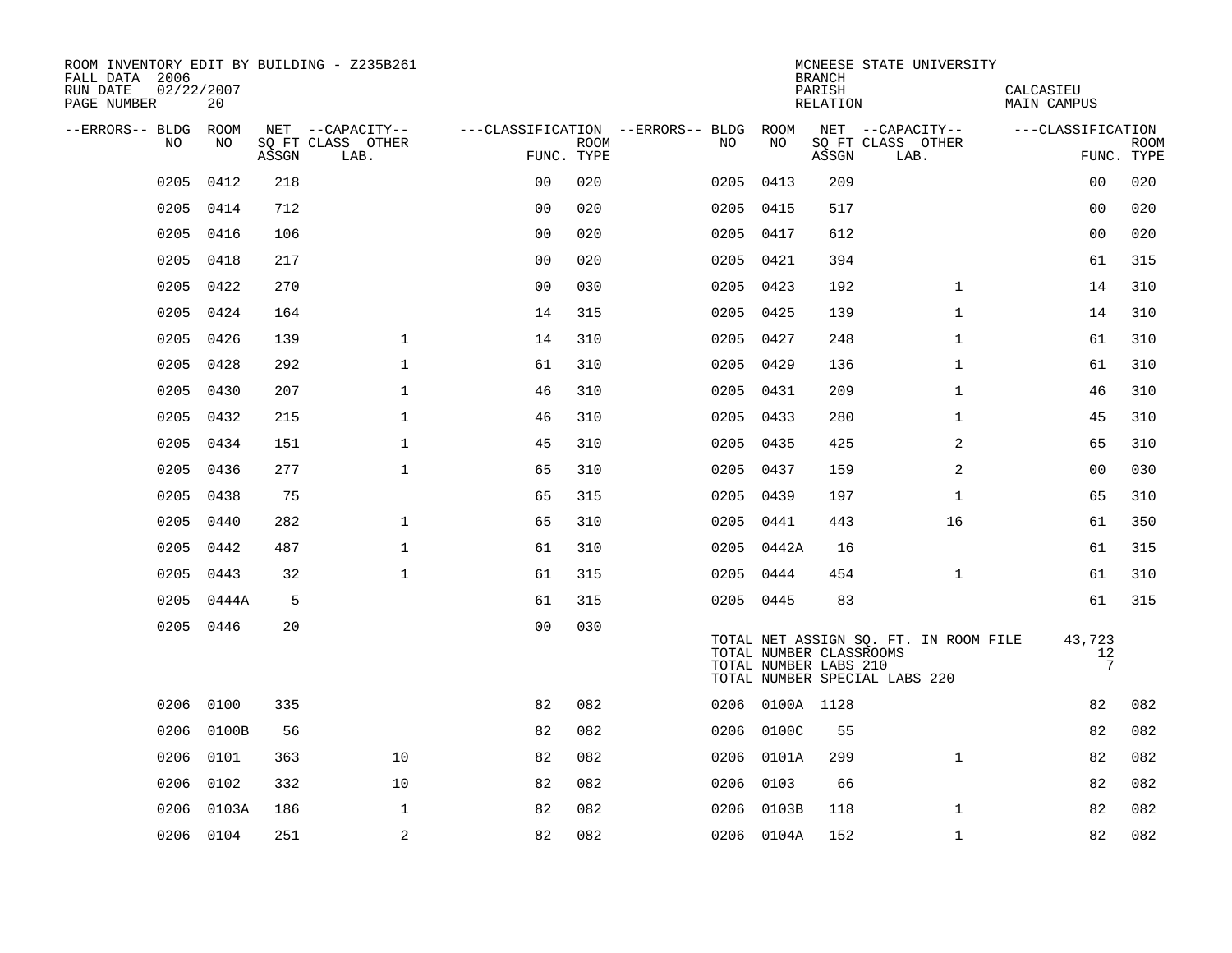| ROOM INVENTORY EDIT BY BUILDING - Z235B261<br>FALL DATA 2006<br>RUN DATE<br>02/22/2007<br>PAGE NUMBER | 21         |       |                           |                                        |             |      |                                                               | <b>BRANCH</b><br>PARISH<br>RELATION | MCNEESE STATE UNIVERSITY                                               | CALCASIEU<br>MAIN CAMPUS |             |
|-------------------------------------------------------------------------------------------------------|------------|-------|---------------------------|----------------------------------------|-------------|------|---------------------------------------------------------------|-------------------------------------|------------------------------------------------------------------------|--------------------------|-------------|
| --ERRORS-- BLDG ROOM                                                                                  |            |       | NET --CAPACITY--          | ---CLASSIFICATION --ERRORS-- BLDG ROOM |             |      |                                                               |                                     | NET --CAPACITY--                                                       | ---CLASSIFICATION        |             |
| NO.                                                                                                   | NO.        | ASSGN | SQ FT CLASS OTHER<br>LAB. | FUNC. TYPE                             | <b>ROOM</b> | NO.  | NO                                                            | ASSGN                               | SQ FT CLASS OTHER<br>LAB.                                              | FUNC. TYPE               | <b>ROOM</b> |
| 0206                                                                                                  | 0104B      | 124   | $\mathbf{1}$              | 82                                     | 082         | 0206 | 0104C                                                         | 124                                 | $\mathbf{1}$                                                           | 82                       | 082         |
| 0206                                                                                                  | 0104D      | 263   | 2                         | 82                                     | 082         | 0206 | 0105                                                          | 592                                 | 20                                                                     | 82                       | 082         |
| 0206                                                                                                  | 0106       | 331   |                           | 82                                     | 082         | 0206 | 0106A                                                         | 58                                  | $\mathbf{1}$                                                           | 82                       | 082         |
| 0206                                                                                                  | 0106B      | 62    |                           | 82                                     | 082         | 0206 | 0106C                                                         | 209                                 | 4                                                                      | 82                       | 082         |
| 0206                                                                                                  | 0106D      | 406   |                           | 82                                     | 082         | 0206 | 0106E                                                         | 416                                 |                                                                        | 82                       | 082         |
| 0206                                                                                                  | 0106F      | 417   |                           | 82                                     | 082         | 0206 | 0107                                                          | 291                                 | 2                                                                      | 82                       | 082         |
| 0206                                                                                                  | 0107A      | 291   | 2                         | 82                                     | 082         | 0206 | 0108                                                          | 205                                 | $\mathbf{1}$                                                           | 82                       | 082         |
| 0206                                                                                                  | 0108A      | 144   | $\mathbf{1}$              | 82                                     | 082         |      | 0206 0108B                                                    | 194                                 | $\mathbf{1}$                                                           | 82                       | 082         |
| 0206                                                                                                  | 0108C      | 133   | $\mathbf{1}$              | 82                                     | 082         | 0206 | 0108D                                                         | 154                                 |                                                                        | 82                       | 082         |
| 0206                                                                                                  | 0109       | 557   | $\mathbf{1}$              | 82                                     | 082         |      | 0206 0109A                                                    | 327                                 | $\mathbf{1}$                                                           | 82                       | 082         |
| 0206                                                                                                  | 0109B      | 292   | $\mathbf 1$               | 82                                     | 082         | 0206 | 0110                                                          | 271                                 | 2                                                                      | 82                       | 082         |
| 0206                                                                                                  | 0110A      | 133   | $\mathbf 1$               | 82                                     | 082         |      | 0206 0110B                                                    | 194                                 |                                                                        | 82                       | 082         |
| 0206                                                                                                  | 0110C      | 144   | $\mathbf{1}$              | 82                                     | 082         | 0206 | 0110D                                                         | 144                                 | $\mathbf{1}$                                                           | 82                       | 082         |
| 0206                                                                                                  | 0110E      | 149   | 1                         | 82                                     | 082         |      | 0206 0110F                                                    | 66                                  |                                                                        | 82                       | 082         |
| 0206                                                                                                  | 0111       | 203   | 2                         | 82                                     | 082         | 0206 | 0112                                                          | 167                                 | $\overline{2}$                                                         | 82                       | 082         |
| 0206                                                                                                  | 0112A      | 52    |                           | 82                                     | 082         |      | 0206 0112B                                                    | 119                                 |                                                                        | 82                       | 082         |
|                                                                                                       | 0206 0113  | 24    |                           | 82                                     | 082         |      | 0206 0114<br>TOTAL NUMBER CLASSROOMS<br>TOTAL NUMBER LABS 210 | 44                                  | TOTAL NET ASSIGN SQ. FT. IN ROOM FILE<br>TOTAL NUMBER SPECIAL LABS 220 | 82<br>10,641             | 082         |
|                                                                                                       | 0301 0100  | 607   |                           | 0 <sub>0</sub>                         | 020         |      | 0301 0101                                                     | 2186                                |                                                                        | 0 <sub>0</sub>           | 020         |
|                                                                                                       | 0301 0102  | 222   | $\mathbf{1}$              | 46                                     | 310         |      | 0301 0102A                                                    | 60                                  |                                                                        | 46                       | 315         |
|                                                                                                       | 0301 0103  | 59    |                           | 00                                     | 030         |      | 0301 0103A                                                    | 140                                 | 3                                                                      | 0 <sub>0</sub>           | 030         |
|                                                                                                       | 0301 0104  | 56    |                           | 0 <sub>0</sub>                         | 030         |      | 0301 0104A                                                    | 295                                 | 6                                                                      | 00                       | 030         |
| 0301                                                                                                  | 0105       | 155   |                           | 00                                     | 020         |      | 0301 0106                                                     | 336                                 | $\mathbf{1}$                                                           | 46                       | 310         |
| 0301                                                                                                  | 0106A      | 257   | $\mathbf 1$               | 46                                     | 310         |      | 0301 0107                                                     | 342                                 | 16                                                                     | 46                       | 315         |
|                                                                                                       | 0301 0107A | 143   | $\mathbf{1}$              | 46                                     | 310         |      | 0301 0107B                                                    | 158                                 | 2                                                                      | 46                       | 310         |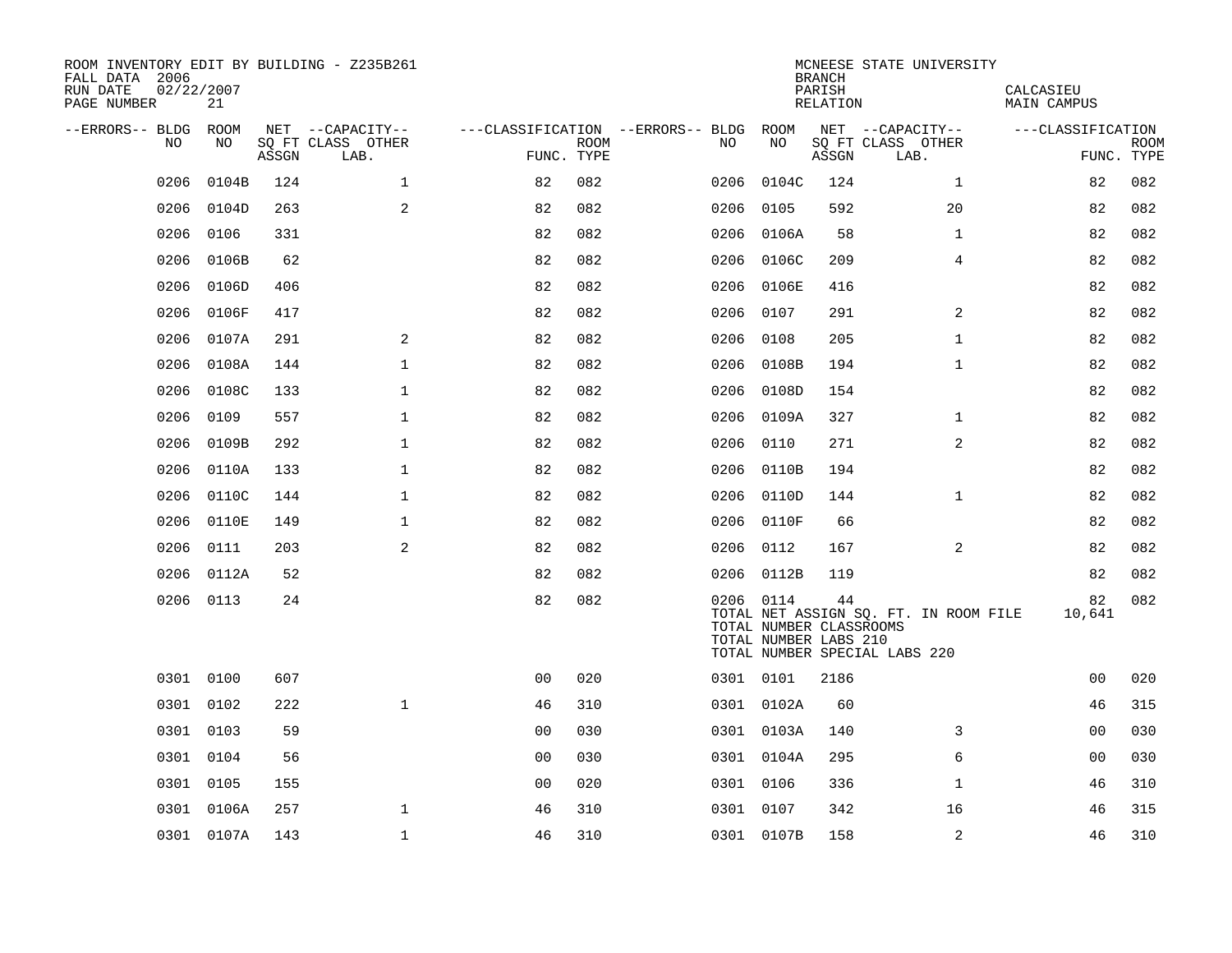| ROOM INVENTORY EDIT BY BUILDING - Z235B261<br>FALL DATA 2006<br>RUN DATE<br>PAGE NUMBER | 02/22/2007<br>22 |       |                           |                |             |                                        |            | <b>BRANCH</b><br>PARISH<br><b>RELATION</b> | MCNEESE STATE UNIVERSITY  | CALCASIEU<br><b>MAIN CAMPUS</b> |                           |
|-----------------------------------------------------------------------------------------|------------------|-------|---------------------------|----------------|-------------|----------------------------------------|------------|--------------------------------------------|---------------------------|---------------------------------|---------------------------|
| --ERRORS-- BLDG ROOM                                                                    |                  |       | NET --CAPACITY--          |                |             | ---CLASSIFICATION --ERRORS-- BLDG ROOM |            |                                            | NET --CAPACITY--          | ---CLASSIFICATION               |                           |
| NO.                                                                                     | NO               | ASSGN | SQ FT CLASS OTHER<br>LAB. | FUNC. TYPE     | <b>ROOM</b> | NO                                     | NO         | ASSGN                                      | SQ FT CLASS OTHER<br>LAB. |                                 | <b>ROOM</b><br>FUNC. TYPE |
| 0301                                                                                    | 0107C            | 136   | 2                         | 46             | 310         |                                        | 0301 0107D | 146                                        | 2                         | 46                              | 310                       |
| 0301                                                                                    | 0110             | 376   | $\mathbf 1$               | 46             | 310         |                                        | 0301 0110A | 176                                        | 2                         | 46                              | 310                       |
|                                                                                         | 0301 0110B       | 35    |                           | 46             | 315         |                                        | 0301 0110C |                                            | 30                        | 46                              | 315                       |
| 0301                                                                                    | 0111             | 113   |                           | 00             | 010         |                                        | 0301 0112  |                                            | 61                        | 00                              | 030                       |
| 0301                                                                                    | 0113             | 107   |                           | 00             | 020         |                                        | 0301 0115  | 208                                        | $\mathbf{1}$              | 46                              | 315                       |
| 0301                                                                                    | 0115A            | 250   | 3                         | 46             | 310         |                                        | 0301 0115B |                                            | $\overline{a}$<br>132     | 46                              | 310                       |
| 0301                                                                                    | 0115C            | 105   |                           | 46             | 315         |                                        | 0301 0115D | 156                                        |                           | 46                              | 315                       |
|                                                                                         | 0301 0116        | 215   |                           | 0 <sub>0</sub> | 020         |                                        | 0301 0118  |                                            | 54                        | 0 <sub>0</sub>                  | 030                       |
| 0301                                                                                    | 0118A            | 290   | 5                         | 0 <sub>0</sub> | 030         |                                        | 0301 0119A |                                            | 2<br>297                  | 31                              | 310                       |
|                                                                                         | 0301 0119B       | 328   | 3                         | 31             | 310         |                                        | 0301 0119C |                                            | 79                        | 31                              | 315                       |
| 0301                                                                                    | 0122             | 438   |                           | 0 <sub>0</sub> | 020         |                                        | 0301 0122A |                                            | 96                        | 31                              | 315                       |
|                                                                                         | 0301 0122B       | 118   | $\mathbf 1$               | 11             | 310         |                                        | 0301 0122C | 119                                        | $\mathbf{1}$              | 11                              | 310                       |
| 0301                                                                                    | 0122D            | 117   | $\mathbf 1$               | 11             | 310         |                                        | 0301 0122E | 122                                        | $\mathbf{1}$              | 11                              | 310                       |
| 0301                                                                                    | 0122F            | 231   | $\mathbf 1$               | 11             | 310         |                                        | 0301 0122G | 110                                        |                           | 11                              | 315                       |
| 0301                                                                                    | 0122H            | 104   | $\mathbf{1}$              | 11             | 310         |                                        | 0301 01221 | 122                                        | $\mathbf{1}$              | 11                              | 310                       |
|                                                                                         | 0301 0122J       | 122   | 1                         | 11             | 310         |                                        | 0301 0122K | 117                                        | $\mathbf{1}$              | 11                              | 310                       |
| 0301                                                                                    | 0122M            | 240   | $\overline{3}$            | 31             | 310         |                                        | 0301 0122N | 116                                        | $\mathbf{1}$              | 31                              | 310                       |
| 0301                                                                                    | 0122P            | 72    |                           | 31             | 315         |                                        | 0301 0123  | 186                                        | 2                         | 46                              | 315                       |
|                                                                                         | 0301 0124        | 143   | $\mathbf{1}$              | 46             | 310         |                                        | 0301 0125  | 181                                        | 2                         | 46                              | 310                       |
|                                                                                         | 0301 0138        | 59    |                           | 0 <sub>0</sub> | 030         |                                        | 0301 0138A | 144                                        | 2                         | 00                              | 030                       |
|                                                                                         | 0301 0139        | 220   | $\mathbf{1}$              | 46             | 310         |                                        | 0301 0139A |                                            | 56                        | 46                              | 315                       |
| 0301                                                                                    | 0139B            | 176   | 2                         | 46             | 310         |                                        | 0301 0139C | 142                                        | 2                         | 46                              | 310                       |
|                                                                                         | 0301 0139D       | 180   |                           | 46             | 315         |                                        | 0301 0145  | 180                                        | 3                         | 55                              | 310                       |
| 0301                                                                                    | 0145A            | 164   | 2                         | 55             | 310         |                                        | 0301 0145B |                                            | 67                        | 56                              | 315                       |
|                                                                                         | 0301 0145C       | 122   | 2                         | 55             | 310         |                                        | 0301 0145D |                                            | 389<br>2                  | 55                              | 310                       |
|                                                                                         | 0301 0145E       | 183   | 2                         | 55             | 310         |                                        | 0301 0145F |                                            | 2<br>192                  | 55                              | 310                       |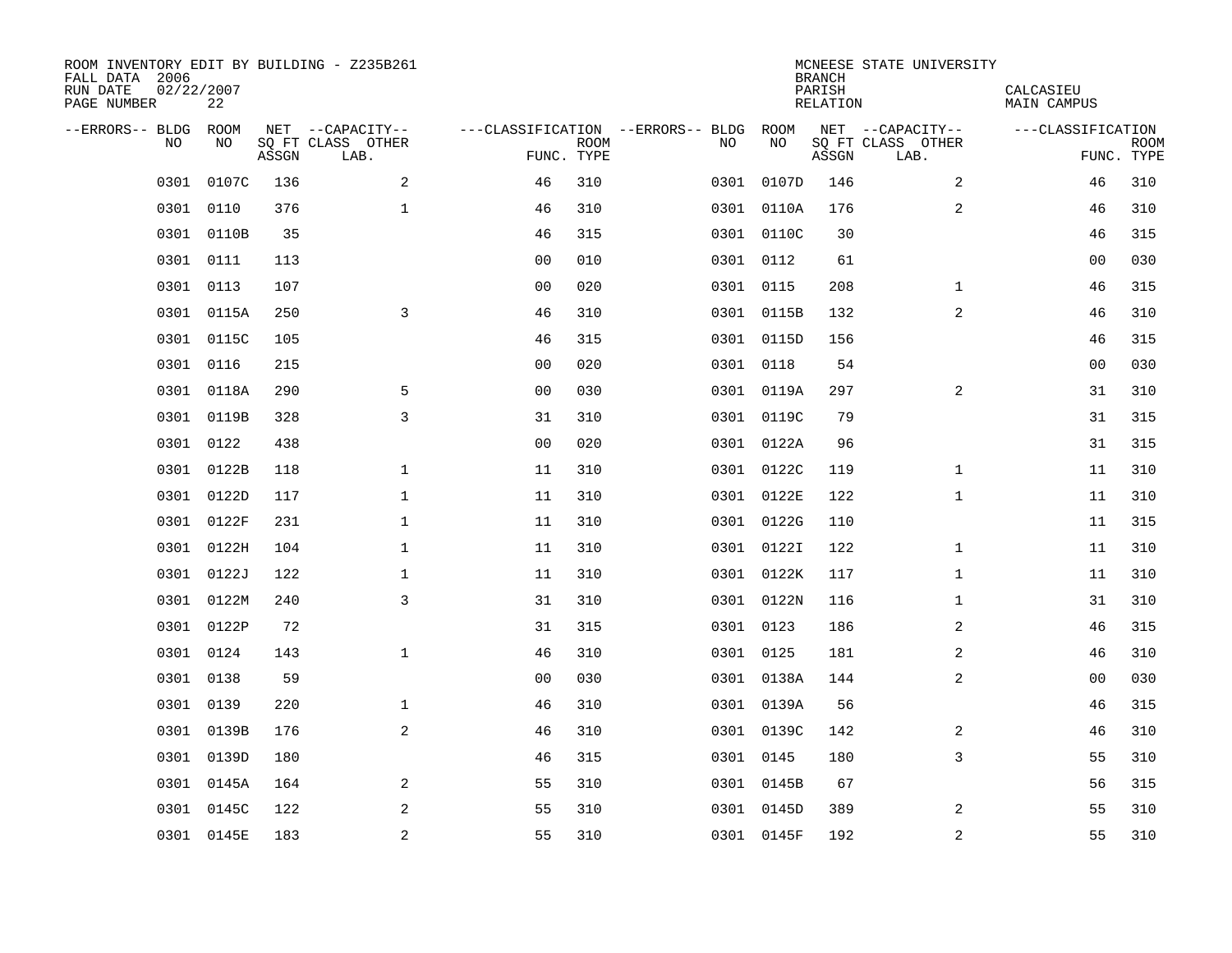| ROOM INVENTORY EDIT BY BUILDING - Z235B261<br>FALL DATA 2006<br>RUN DATE<br>PAGE NUMBER | 02/22/2007<br>23 |       |                           |                |             |                                        |            | <b>BRANCH</b><br>PARISH<br><b>RELATION</b> | MCNEESE STATE UNIVERSITY  | CALCASIEU<br><b>MAIN CAMPUS</b> |                           |
|-----------------------------------------------------------------------------------------|------------------|-------|---------------------------|----------------|-------------|----------------------------------------|------------|--------------------------------------------|---------------------------|---------------------------------|---------------------------|
| --ERRORS-- BLDG ROOM                                                                    |                  |       | NET --CAPACITY--          |                |             | ---CLASSIFICATION --ERRORS-- BLDG ROOM |            |                                            | NET --CAPACITY--          | ---CLASSIFICATION               |                           |
| NO.                                                                                     | NO               | ASSGN | SQ FT CLASS OTHER<br>LAB. | FUNC. TYPE     | <b>ROOM</b> | NO                                     | NO         | ASSGN                                      | SQ FT CLASS OTHER<br>LAB. |                                 | <b>ROOM</b><br>FUNC. TYPE |
| 0301                                                                                    | 0145G            | 238   | $\mathbf 1$               | 56             | 310         |                                        | 0301 0145H | 121                                        |                           | 55                              | 315                       |
|                                                                                         | 0301 0145I       | 121   |                           | 55             | 315         |                                        | 0301 0145J | 120                                        |                           | 55                              | 315                       |
|                                                                                         | 0301 0145K       | 120   | $\mathbf 1$               | 56             | 310         |                                        | 0301 0147  | 191                                        | $\mathbf{1}$              | 56                              | 310                       |
| 0301                                                                                    | 0147A            | 67    |                           | 56             | 315         |                                        | 0301 0148  | 135                                        | 2                         | 56                              | 310                       |
| 0301                                                                                    | 0149             | 195   | 2                         | 55             | 310         |                                        | 0301 0150  | 120                                        | $\overline{a}$            | 55                              | 310                       |
| 0301                                                                                    | 0151             | 186   | $\mathbf{2}$              | 55             | 310         |                                        | 0301 0152  | 58                                         |                           | 55                              | 315                       |
| 0301                                                                                    | 0153             | 235   | $\overline{3}$            | 55             | 310         |                                        | 0301 0154  | 65                                         | 3                         | 55                              | 315                       |
|                                                                                         | 0301 0155        | 373   |                           | 0 <sub>0</sub> | 020         |                                        | 0301 0156  | 335                                        | 8                         | 54                              | 310                       |
| 0301                                                                                    | 0157             | 117   | 2                         | 54             | 315         |                                        | 0301 0158  | 165                                        | $\mathbf{1}$              | 54                              | 310                       |
|                                                                                         | 0301 0159        | 125   |                           | 54             | 315         |                                        | 0301 0160  | 124                                        | 3                         | 54                              | 310                       |
|                                                                                         | 0301 0161        | 119   | 2                         | 54             | 310         |                                        | 0301 0162  | 167                                        | 3                         | 54                              | 310                       |
|                                                                                         | 0301 0163        | 134   |                           | 53             | 315         |                                        | 0301 0163A | 195                                        | 2                         | 53                              | 310                       |
| 0301                                                                                    | 0164             | 120   | 2                         | 53             | 310         |                                        | 0301 0165  | 191                                        | 2                         | 53                              | 310                       |
|                                                                                         | 0301 0166        | 125   |                           | 53             | 315         |                                        | 0301 0167  | 197                                        | 5                         | 53                              | 310                       |
| 0301                                                                                    | 0168             | 189   | 2                         | 53             | 310         |                                        | 0301 0169  | 372                                        |                           | 0 <sub>0</sub>                  | 020                       |
|                                                                                         | 0301 0170        | 90    |                           | 00             | 010         |                                        | 0301 0170A | 162                                        |                           | 00                              | 030                       |
| 0301                                                                                    | 0171             | 98    | $\mathbf{1}$              | 0 <sub>0</sub> | 030         |                                        | 0301 0171A | 98                                         | 2                         | 0 <sub>0</sub>                  | 030                       |
| 0301                                                                                    | 0172             | 252   | 10                        | 46             | 680         |                                        | 0301 0173  | 118                                        | $\mathbf{1}$              | 11                              | 310                       |
|                                                                                         | 0301 0174        | 200   | 4                         | 11             | 315         |                                        | 0301 0175  | 130                                        | $\mathbf{1}$              | 11                              | 310                       |
|                                                                                         | 0301 0175A       | 66    |                           | 11             | 315         |                                        | 0301 0176  | 118                                        | $\mathbf{1}$              | 11                              | 310                       |
|                                                                                         | 0301 0177        | 118   | $\mathbf{1}$              | 11             | 310         |                                        | 0301 0178  | 118                                        | $\mathbf{1}$              | 11                              | 310                       |
| 0301                                                                                    | 0180             | 1440  |                           | 0 <sub>0</sub> | 020         |                                        | 0301 0181  | 1592                                       |                           | 0 <sub>0</sub>                  | 020                       |
|                                                                                         | 0301 0185        | 217   |                           | 0 <sub>0</sub> | 020         |                                        | 0301 0200  | 863                                        |                           | 0 <sub>0</sub>                  | 020                       |
| 0301                                                                                    | 0201             | 1867  |                           | 00             | 020         |                                        | 0301 0202  | 38                                         |                           | 00                              | 030                       |
| 0301                                                                                    | 0202A            | 303   |                           | 0 <sub>0</sub> | 030         |                                        | 0301 0203  | 48                                         |                           | 0 <sub>0</sub>                  | 030                       |
|                                                                                         | 0301 0203A       | 294   |                           | 00             | 030         |                                        | 0301 0204  | 605                                        | 35                        | 11                              | 110                       |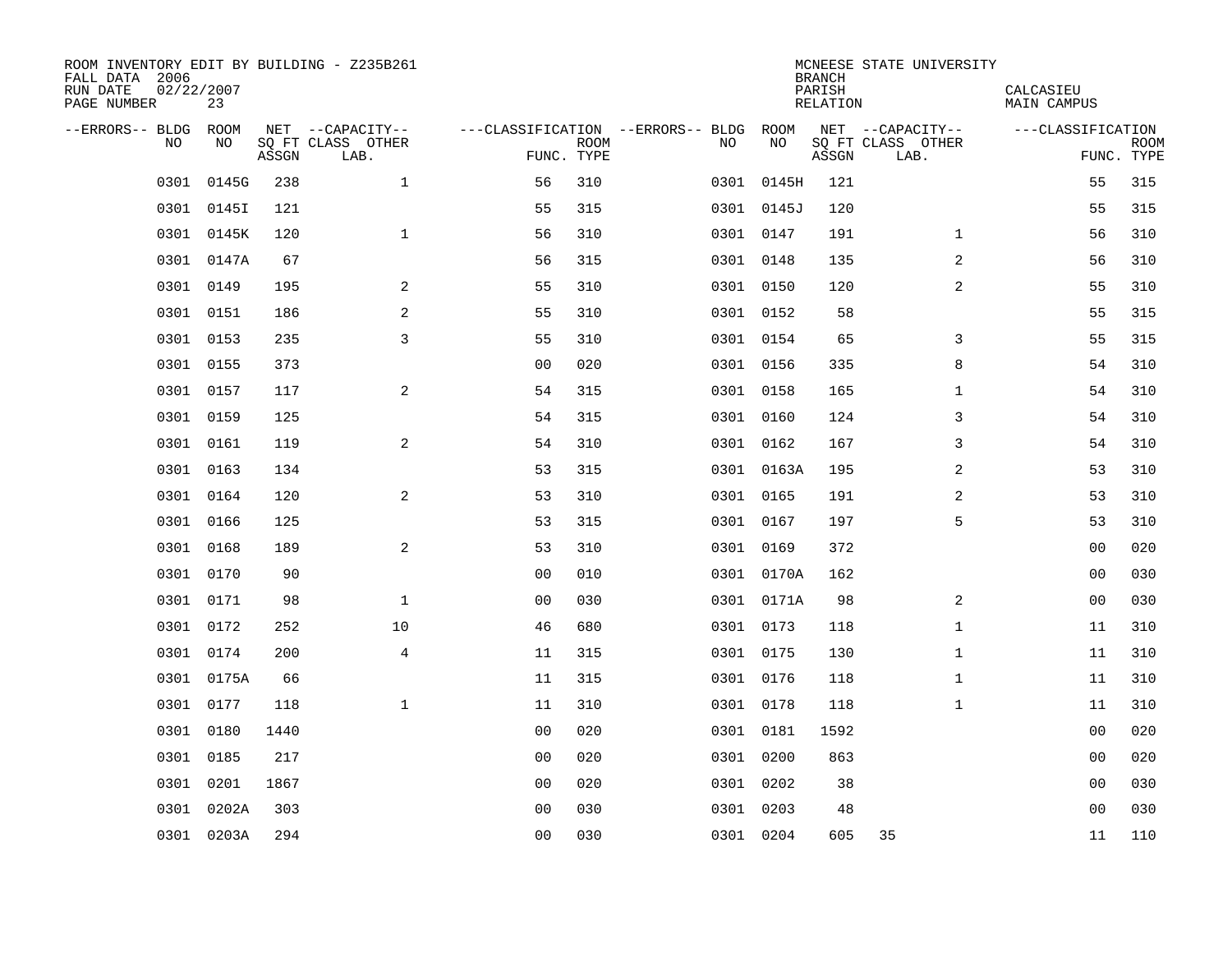| ROOM INVENTORY EDIT BY BUILDING - Z235B261<br>FALL DATA 2006<br>RUN DATE<br>PAGE NUMBER | 02/22/2007<br>24 |       |                           |                |             |                                   |            | <b>BRANCH</b><br>PARISH<br><b>RELATION</b> | MCNEESE STATE UNIVERSITY  | CALCASIEU<br><b>MAIN CAMPUS</b> |                           |
|-----------------------------------------------------------------------------------------|------------------|-------|---------------------------|----------------|-------------|-----------------------------------|------------|--------------------------------------------|---------------------------|---------------------------------|---------------------------|
| --ERRORS-- BLDG                                                                         | ROOM             |       | NET --CAPACITY--          |                |             | ---CLASSIFICATION --ERRORS-- BLDG | ROOM       |                                            | NET --CAPACITY--          | ---CLASSIFICATION               |                           |
| <b>NO</b>                                                                               | NO.              | ASSGN | SO FT CLASS OTHER<br>LAB. | FUNC. TYPE     | <b>ROOM</b> | NO.                               | NO         | ASSGN                                      | SQ FT CLASS OTHER<br>LAB. |                                 | <b>ROOM</b><br>FUNC. TYPE |
| 0301                                                                                    | 0205             | 997   | 69                        | 11             | 110         |                                   | 0301 0206  | 989                                        | 62                        | 11                              | 110                       |
| 0301                                                                                    | 0207             | 613   | 45                        | 11             | 110         |                                   | 0301 0208  | 782                                        | 56                        | 11                              | 110                       |
| 0301                                                                                    | 0210             | 60    |                           | 0 <sub>0</sub> | 010         |                                   | 0301 0211  | 53                                         |                           | 0 <sub>0</sub>                  | 010                       |
| 0301                                                                                    | 0212             | 676   | 36                        | 11             | 110         |                                   | 0301 0213  | 726                                        | 43                        | 11                              | 110                       |
| 0301                                                                                    | 0220             | 739   | 41                        | 11             | 110         |                                   | 0301 0221  | 693                                        | 35                        | 11                              | 110                       |
| 0301                                                                                    | 0222             | 573   |                           | 0 <sub>0</sub> | 020         |                                   | 0301 0222A | 117                                        | $\mathbf{1}$              | 11                              | 310                       |
| 0301                                                                                    | 0222B            | 123   | 1                         | 11             | 310         |                                   | 0301 0222C | 119                                        | $\mathbf{1}$              | 11                              | 310                       |
| 0301                                                                                    | 0222D            | 117   | $\mathbf 1$               | 11             | 310         |                                   | 0301 0222E | 122                                        | $\mathbf{1}$              | 11                              | 310                       |
| 0301                                                                                    | 0222F            | 122   | $\mathbf{1}$              | 11             | 310         |                                   | 0301 0222G | 104                                        | $\mathbf{1}$              | 11                              | 310                       |
| 0301                                                                                    | 0222H            | 104   | $\mathbf 1$               | 11             | 310         |                                   | 0301 0222I | 122                                        | $\mathbf{1}$              | 11                              | 310                       |
| 0301                                                                                    | 0222J            | 122   | $\mathbf 1$               | 11             | 310         |                                   | 0301 0222K | 117                                        | $\mathbf{1}$              | 11                              | 310                       |
|                                                                                         | 0301 0222L       | 119   | $\mathbf{1}$              | 11             | 310         |                                   | 0301 0222M | 120                                        | $\mathbf{1}$              | 11                              | 310                       |
| 0301                                                                                    | 0222N            | 117   | $\mathbf{1}$              | 11             | 310         |                                   | 0301 0222P | 21                                         |                           | 0 <sub>0</sub>                  | 030                       |
| 0301                                                                                    | 0227             | 777   | 49                        | 11             | 310         |                                   | 0301 0228  | 784                                        | 52                        | 11                              | 310                       |
| 0301                                                                                    | 0229             | 784   | 60                        | 11             | 310         |                                   | 0301 0230  | 784                                        | 41                        | 11                              | 310                       |
|                                                                                         | 0301 0231        | 775   | 60                        | 11             | 310         |                                   | 0301 0232  | 1194                                       | 103                       | 11                              | 310                       |
| 0301                                                                                    | 0233             | 1195  | 101                       | 11             | 310         |                                   | 0301 0234  | 94                                         |                           | 00                              | 010                       |
| 0301                                                                                    | 0235             | 170   |                           | 0 <sub>0</sub> | 030         |                                   | 0301 0236  | 200                                        | 2                         | 11                              | 315                       |
| 0301                                                                                    | 0237             | 124   | $\mathbf 1$               | 11             | 310         |                                   | 0301 0238  | 124                                        | $\mathbf{1}$              | 11                              | 310                       |
| 0301                                                                                    | 0239             | 88    | $\mathbf{1}$              | 11             | 310         |                                   | 0301 0240  | 88                                         | $\mathbf{1}$              | 11                              | 310                       |
| 0301                                                                                    | 0241             | 200   | $\mathbf 1$               | 11             | 310         | 0301                              | 0242       | 118                                        | $\mathbf{1}$              | 11                              | 310                       |
| 0301                                                                                    | 0243             | 118   | $\mathbf{1}$              | 11             | 310         |                                   | 0301 0244  | 130                                        | $\mathbf{1}$              | 11                              | 310                       |
| 0301                                                                                    | 0245             | 130   | $\mathbf{1}$              | 11             | 310         |                                   | 0301 0280  | 1594                                       |                           | 00                              | 020                       |
| 0301                                                                                    | 0281             | 373   |                           | 0 <sub>0</sub> | 020         |                                   | 0301 0282  | 378                                        |                           | 0 <sub>0</sub>                  | 020                       |
| 0301                                                                                    | 0283             | 1278  |                           | 00             | 020         |                                   | 0301 0284  | 215                                        |                           | 00                              | 020                       |
|                                                                                         | 0301 0285        | 218   |                           | 0 <sub>0</sub> | 020         |                                   | 0301 0300  | 863                                        |                           | 0 <sub>0</sub>                  | 020                       |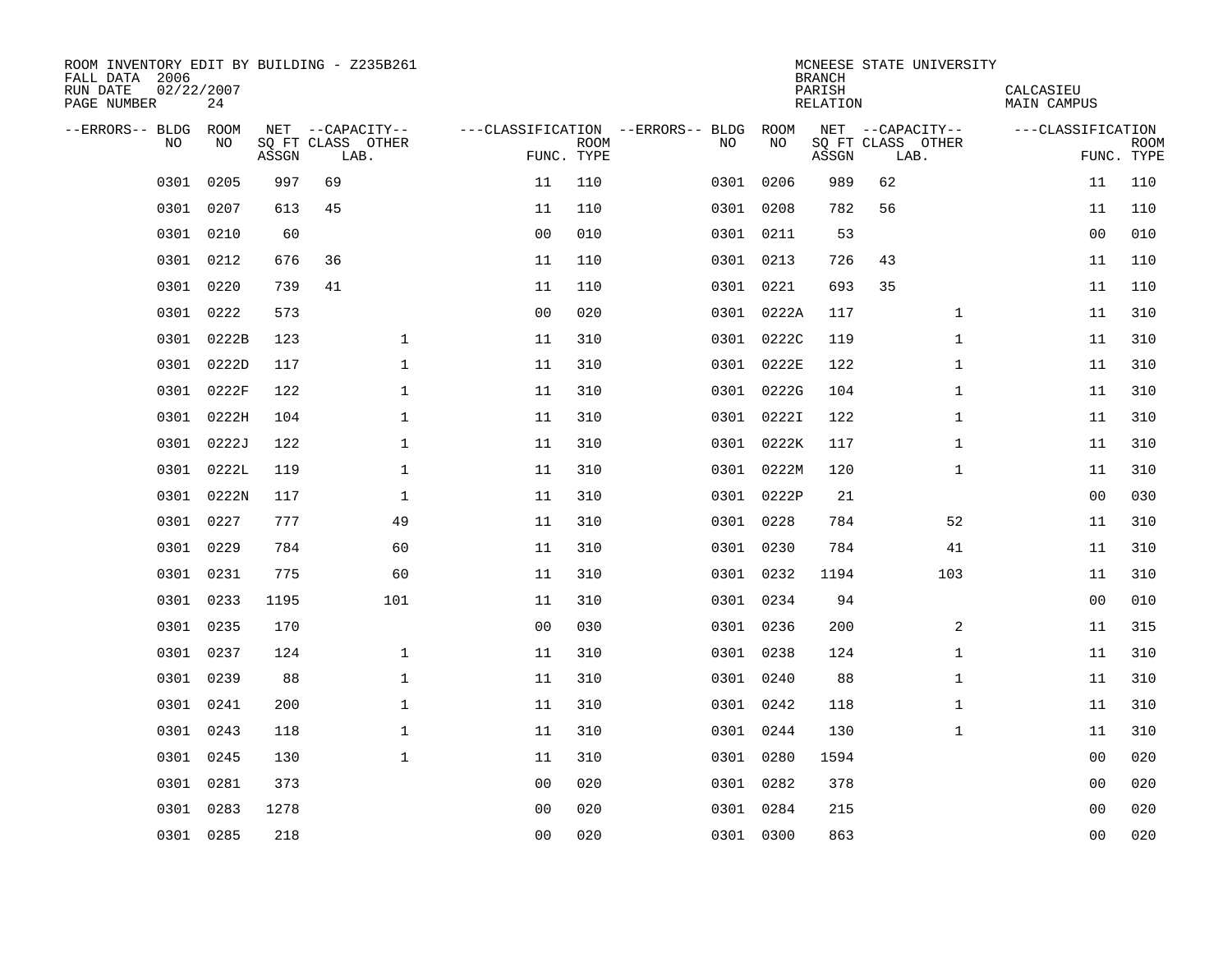| ROOM INVENTORY EDIT BY BUILDING - Z235B261<br>FALL DATA 2006<br>RUN DATE<br>PAGE NUMBER | 02/22/2007<br>25 |       |                           |                |             |                                        |            | <b>BRANCH</b><br>PARISH<br>RELATION | MCNEESE STATE UNIVERSITY  |              | CALCASIEU<br>MAIN CAMPUS |                           |
|-----------------------------------------------------------------------------------------|------------------|-------|---------------------------|----------------|-------------|----------------------------------------|------------|-------------------------------------|---------------------------|--------------|--------------------------|---------------------------|
| --ERRORS-- BLDG ROOM                                                                    |                  |       | NET --CAPACITY--          |                |             | ---CLASSIFICATION --ERRORS-- BLDG ROOM |            |                                     | NET --CAPACITY--          |              | ---CLASSIFICATION        |                           |
| NO.                                                                                     | NO.              | ASSGN | SQ FT CLASS OTHER<br>LAB. | FUNC. TYPE     | <b>ROOM</b> | NO.                                    | NO         | ASSGN                               | SQ FT CLASS OTHER<br>LAB. |              |                          | <b>ROOM</b><br>FUNC. TYPE |
| 0301                                                                                    | 0301             | 2195  |                           | 0 <sub>0</sub> | 020         |                                        | 0301 0304  | 279                                 |                           |              |                          | 64<br>710                 |
| 0301                                                                                    | 0304A            | 39    |                           | 64             | 715         |                                        | 0301 0304B | 71                                  |                           |              |                          | 64<br>715                 |
|                                                                                         | 0301 0304C       | 80    | $\mathbf{1}$              | 64             | 310         |                                        | 0301 0304D | 69                                  |                           | $\mathbf{1}$ |                          | 64<br>310                 |
| 0301                                                                                    | 0305             | 1029  |                           | 64             | 710         |                                        | 0301 0306  | 310                                 |                           |              |                          | 0 <sub>0</sub><br>020     |
| 0301                                                                                    | 0306A            | 100   | $\mathbf 1$               | 11             | 310         |                                        | 0301 0306B | 68                                  |                           | $\mathbf{1}$ |                          | 11<br>310                 |
| 0301                                                                                    | 0306C            | 61    | 1                         | 11             | 310         |                                        | 0301 0306D | 62                                  |                           | $\mathbf{1}$ |                          | 11<br>310                 |
|                                                                                         | 0301 0306E       | 70    | $\mathbf{1}$              | 11             | 310         |                                        | 0301 0306F | 70                                  |                           | $\mathbf{1}$ |                          | 310<br>11                 |
| 0301                                                                                    | 0306G            | 70    | $\mathbf 1$               | 11             | 310         |                                        | 0301 0306H | 70                                  |                           | $\mathbf{1}$ |                          | 310<br>11                 |
| 0301                                                                                    | 0306J            | 42    |                           | 0 <sub>0</sub> | 030         |                                        | 0301 0307  | 613                                 | 40                        |              |                          | 11<br>110                 |
|                                                                                         | 0301 0308        | 185   | $\mathbf 1$               | 11             | 310         |                                        | 0301 0309  | 287                                 | 2                         |              |                          | 11<br>115                 |
|                                                                                         | 0301 0310        | 124   | $\mathbf{1}$              | 11             | 310         |                                        | 0301 0311  | 1588                                |                           | 30           |                          | 220<br>11                 |
|                                                                                         | 0301 0312        | 60    |                           | 0 <sub>0</sub> | 010         |                                        | 0301 0313  | 591                                 |                           | 30           |                          | 220<br>11                 |
| 0301                                                                                    | 0314             | 102   |                           | 11             | 225         |                                        | 0301 0315  | 679                                 |                           | 30           |                          | 220<br>11                 |
|                                                                                         | 0301 0316        | 38    |                           | 0 <sub>0</sub> | 030         |                                        | 0301 0316A | 303                                 |                           | 4            |                          | 0 <sub>0</sub><br>030     |
| 0301                                                                                    | 0317             | 48    |                           | 0 <sub>0</sub> | 030         |                                        | 0301 0317A | 294                                 |                           | 6            |                          | 00<br>030                 |
|                                                                                         | 0301 0318        | 53    |                           | 0 <sub>0</sub> | 010         |                                        | 0301 0322  | 323                                 |                           | 2            |                          | 64<br>310                 |
| 0301                                                                                    | 0324             | 160   | 2                         | 64             | 310         |                                        | 0301 0324A | 287                                 |                           | 2            |                          | 310<br>64                 |
|                                                                                         | 0301 0324B       | 148   | $\mathbf 1$               | 64             | 310         |                                        | 0301 0324C | 319                                 |                           | 2            |                          | 64<br>310                 |
|                                                                                         | 0301 0324D       | 60    |                           | 64             | 315         |                                        | 0301 0324E | 25                                  |                           |              |                          | 0 <sub>0</sub><br>030     |
| 0301                                                                                    | 0325             | 185   |                           | 11             | 315         |                                        | 0301 0325A | 151                                 |                           | $\mathbf{1}$ |                          | 310<br>11                 |
|                                                                                         | 0301 0325B       | 133   | $\mathbf 1$               | 11             | 310         |                                        | 0301 0325C | 74                                  |                           | $\mathbf{1}$ |                          | 315<br>11                 |
|                                                                                         | 0301 0328        | 777   | 61                        | 11             | 310         |                                        | 0301 0329  | 1180                                |                           | 40           |                          | 220<br>13                 |
|                                                                                         | 0301 0330        | 1180  | 40                        | 11             | 315         |                                        | 0301 0331  | 775                                 |                           | 51           |                          | 220<br>11                 |
| 0301                                                                                    | 0332             | 1194  | 75                        | 11             | 310         |                                        | 0301 0333  | 591                                 | 38                        |              |                          | 11<br>110                 |
|                                                                                         | 0301 0334        | 593   | 36                        | 11             | 410         |                                        | 0301 0335  | 170                                 |                           |              |                          | 0 <sub>0</sub><br>030     |
|                                                                                         | 0301 0335A       | 94    |                           | 00             | 010         |                                        | 0301 0336  | 98                                  |                           | $\mathbf{1}$ |                          | 11<br>310                 |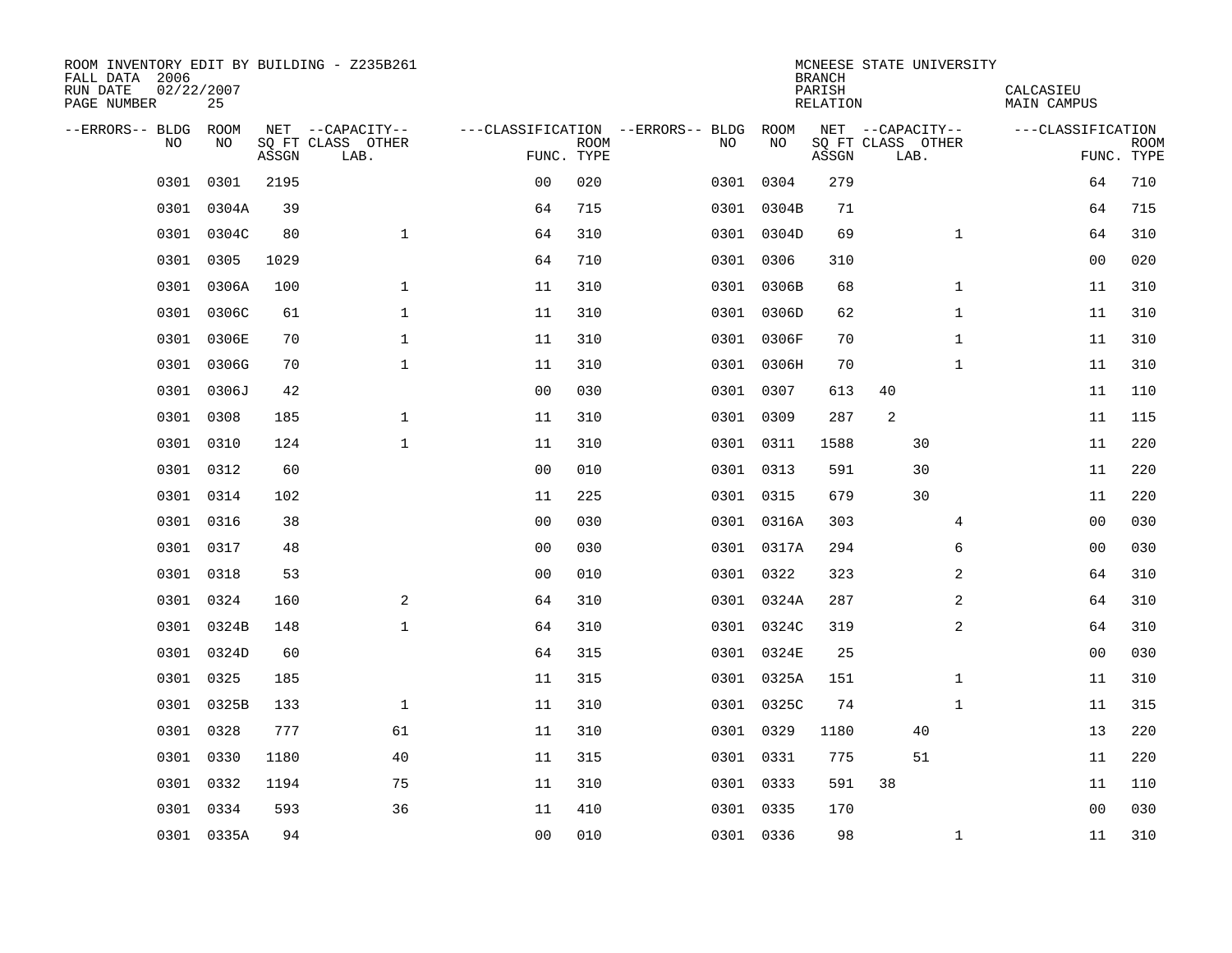| ROOM INVENTORY EDIT BY BUILDING - Z235B261<br>FALL DATA 2006<br>RUN DATE<br>PAGE NUMBER | 02/22/2007<br>26 |       |                           |                |             |                                        |     |            | <b>BRANCH</b><br>PARISH<br>RELATION              | MCNEESE STATE UNIVERSITY                                               | CALCASIEU<br>MAIN CAMPUS |                           |
|-----------------------------------------------------------------------------------------|------------------|-------|---------------------------|----------------|-------------|----------------------------------------|-----|------------|--------------------------------------------------|------------------------------------------------------------------------|--------------------------|---------------------------|
| --ERRORS-- BLDG ROOM                                                                    |                  |       | NET --CAPACITY--          |                |             | ---CLASSIFICATION --ERRORS-- BLDG ROOM |     |            |                                                  | NET --CAPACITY--                                                       | ---CLASSIFICATION        |                           |
| NO                                                                                      | NO               | ASSGN | SQ FT CLASS OTHER<br>LAB. | FUNC. TYPE     | <b>ROOM</b> |                                        | NO. | NO         | ASSGN                                            | SQ FT CLASS OTHER<br>LAB.                                              |                          | <b>ROOM</b><br>FUNC. TYPE |
| 0301                                                                                    | 0336A            | 98    | $\mathbf 1$               | 11             | 310         |                                        |     | 0301 0337  | 124                                              | $\mathbf{1}$                                                           | 11                       | 310                       |
|                                                                                         | 0301 0338        | 118   | $\mathbf{1}$              | 11             | 310         |                                        |     | 0301 0339  | 88                                               | $\mathbf{1}$                                                           | 11                       | 310                       |
|                                                                                         | 0301 0340        | 88    | $\mathbf{1}$              | 11             | 310         |                                        |     | 0301 0341  | 98                                               | $\mathbf{1}$                                                           | 11                       | 310                       |
|                                                                                         | 0301 0342        | 118   | $\mathbf{1}$              | 11             | 310         |                                        |     | 0301 0343  | 124                                              | $\mathbf{1}$                                                           | 11                       | 310                       |
|                                                                                         | 0301 0344        | 130   | $\mathbf 1$               | 11             | 310         |                                        |     | 0301 0345  | 130                                              | $\mathbf{1}$                                                           | 11                       | 310                       |
|                                                                                         | 0301 0346        | 98    | $\mathbf{1}$              | 11             | 310         |                                        |     | 0301 0347  | 1594                                             |                                                                        | 00                       | 020                       |
|                                                                                         | 0301 0348        | 373   |                           | 0 <sub>0</sub> | 020         |                                        |     | 0301 0349  | 378                                              |                                                                        | 0 <sub>0</sub>           | 020                       |
|                                                                                         | 0301 0350        | 1278  |                           | 0 <sub>0</sub> | 020         |                                        |     | 0301 0351  | 215                                              |                                                                        | 0 <sub>0</sub>           | 020                       |
|                                                                                         | 0301 0352        | 199   |                           | 0 <sub>0</sub> | 020         |                                        |     |            | TOTAL NUMBER CLASSROOMS<br>TOTAL NUMBER LABS 210 | TOTAL NET ASSIGN SQ. FT. IN ROOM FILE<br>TOTAL NUMBER SPECIAL LABS 220 | 45,581<br>11<br>5        |                           |
|                                                                                         | 0302 0100        | 398   | $\mathbf{1}$              | 93             | 310         |                                        |     | 0302 0100A | 138                                              |                                                                        | 00                       | 020                       |
| 0302                                                                                    | 0100B            | 138   |                           | 0 <sub>0</sub> | 020         |                                        |     | 0302 0100C | 422                                              |                                                                        | 00                       | 020                       |
| 0302                                                                                    | 0101             | 399   | $\mathbf 1$               | 93             | 310         |                                        |     | 0302 0102  | 360                                              | 2                                                                      | 93                       | 310                       |
| 0302                                                                                    | 0103             | 178   | $\mathbf{1}$              | 93             | 310         |                                        |     | 0302 0103A | 41                                               | $\mathbf{1}$                                                           | 93                       | 310                       |
|                                                                                         | 0302 0103B       | 9     | $\mathbf{1}$              | 93             | 310         |                                        |     | 0302 0104  | 367                                              | 10                                                                     | 93                       | 350                       |
| 0302                                                                                    | 0105             | 451   | 10                        | 93             | 350         |                                        |     | 0302 0106  | 732                                              |                                                                        | 0 <sub>0</sub>           | 020                       |
|                                                                                         | 0302 0107        | 12013 | 350                       | 82             | 082         |                                        |     | 0302 0108  | 123                                              |                                                                        | 82                       | 082                       |
|                                                                                         | 0302 0109        | 161   |                           | 93             | 525         |                                        |     | 0302 0110  | 131                                              | $\mathbf{1}$                                                           | 93                       | 310                       |
|                                                                                         | 0302 0111        | 131   | $\mathbf 1$               | 93             | 310         |                                        |     | 0302 0112  | 126                                              | $\mathbf{1}$                                                           | 93                       | 310                       |
|                                                                                         | 0302 0113        | 146   | $\mathbf 1$               | 93             | 310         |                                        |     | 0302 0114  | 458                                              | 6                                                                      | 93                       | 525                       |
|                                                                                         | 0302 0115        | 179   | 3                         | 93             | 525         |                                        |     | 0302 0116  | 72                                               |                                                                        | 93                       | 525                       |
|                                                                                         | 0302 0117        | 289   |                           | 0 <sub>0</sub> | 030         |                                        |     | 0302 0118  | 535                                              |                                                                        | 00                       | 020                       |
| 0302                                                                                    | 0119             | 89    |                           | 00             | 030         |                                        |     | 0302 0120  | 242                                              |                                                                        | 93                       | 525                       |
| 0302                                                                                    | 0121             | 274   | 10                        | 93             | 350         |                                        |     | 0302 0122  | 108                                              | $\mathbf{1}$                                                           | 93                       | 310                       |
|                                                                                         | 0302 0123        | 129   | $\mathbf{1}$              | 93             | 310         |                                        |     | 0302 0124  | 109                                              | $\mathbf{1}$                                                           | 93                       | 310                       |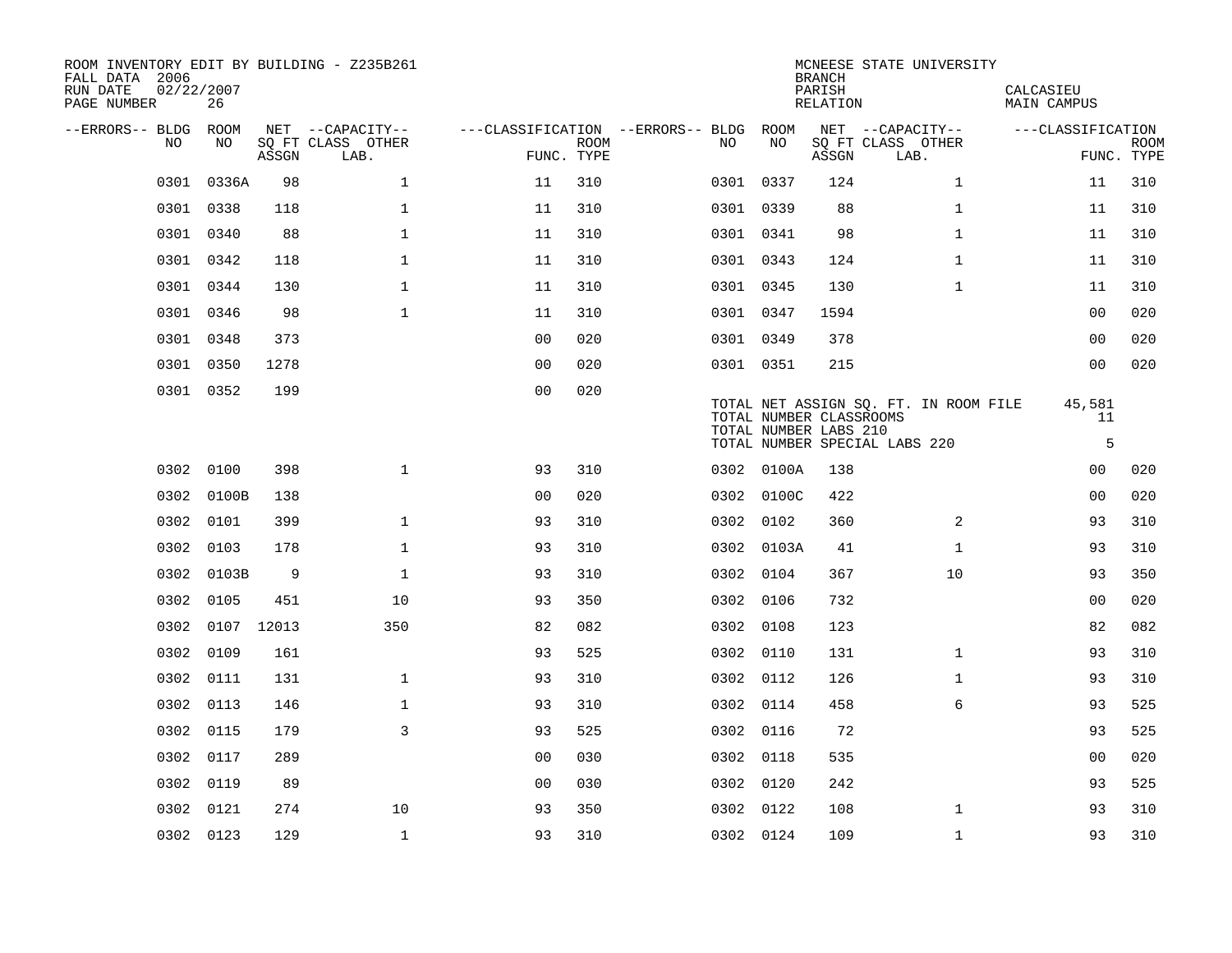| ROOM INVENTORY EDIT BY BUILDING - Z235B261<br>FALL DATA 2006<br>RUN DATE<br>PAGE NUMBER | 02/22/2007<br>27 |       |                           |                                        |             |           |            | <b>BRANCH</b><br>PARISH<br>RELATION                                                      |    | MCNEESE STATE UNIVERSITY                              | CALCASIEU<br>MAIN CAMPUS |                    |
|-----------------------------------------------------------------------------------------|------------------|-------|---------------------------|----------------------------------------|-------------|-----------|------------|------------------------------------------------------------------------------------------|----|-------------------------------------------------------|--------------------------|--------------------|
| --ERRORS-- BLDG ROOM                                                                    |                  |       | NET --CAPACITY--          | ---CLASSIFICATION --ERRORS-- BLDG ROOM |             |           |            |                                                                                          |    | NET --CAPACITY--                                      | ---CLASSIFICATION        |                    |
| NO.                                                                                     | NO.              | ASSGN | SQ FT CLASS OTHER<br>LAB. | FUNC. TYPE                             | <b>ROOM</b> | NO.       | NO         | ASSGN                                                                                    |    | SQ FT CLASS OTHER<br>LAB.                             |                          | ROOM<br>FUNC. TYPE |
| 0302                                                                                    | 0125             | 155   | 2                         | 93                                     | 310         | 0302 0126 |            | 109                                                                                      |    | $\mathbf{1}$                                          | 93                       | 310                |
| 0302                                                                                    | 0127             | 144   | $\mathbf{1}$              | 93                                     | 310         | 0302 0128 |            | 108                                                                                      |    | $\mathbf{1}$                                          | 93                       | 310                |
|                                                                                         | 0302 0129        | 89    |                           | 0 <sub>0</sub>                         | 030         | 0302 0130 |            | 248<br>TOTAL NUMBER CLASSROOMS<br>TOTAL NUMBER LABS 210<br>TOTAL NUMBER SPECIAL LABS 220 |    | $\mathbf{1}$<br>TOTAL NET ASSIGN SQ. FT. IN ROOM FILE | 93<br>17,369             | 310                |
| 0303                                                                                    | 0100             | 487   | 11                        | 46                                     | 350         | 0303 0101 |            | 109                                                                                      |    |                                                       | 46                       | 315                |
| 0303                                                                                    | 0102             | 362   | 3                         | 46                                     | 310         | 0303      | 0103       | 343                                                                                      |    | 7                                                     | 46                       | 310                |
| 0303                                                                                    | 0104             | 219   | 2                         | 46                                     | 310         | 0303      | 0105       | 273                                                                                      |    | 3                                                     | 46                       | 310                |
| 0303                                                                                    | 0106             | 195   | $\mathsf{3}$              | 46                                     | 310         | 0303      | 0107       | 150                                                                                      |    | 2                                                     | 46                       | 310                |
| 0303                                                                                    | 0108             | 738   | 16                        | 46                                     | 350         | 0303 0109 |            | 97                                                                                       |    | $\mathbf{1}$                                          | 11                       | 310                |
| 0303                                                                                    | 0110             | 100   | $\mathbf{1}$              | 11                                     | 310         | 0303 0111 |            | 100                                                                                      |    | $\mathbf{1}$                                          | 11                       | 310                |
|                                                                                         | 0303 0112        | 645   | 40                        | 11                                     | 110         | 0303 0113 |            | 149                                                                                      |    |                                                       | 11                       | 115                |
| 0303                                                                                    | 0114             | 639   | 39                        | 11                                     | 110         | 0303      | 0115       | 148                                                                                      |    |                                                       | 11                       | 115                |
| 0303                                                                                    | 0116             | 317   | $\mathbf{1}$              | 11                                     | 315         | 0303 0117 |            | 90                                                                                       |    | $\mathbf{1}$                                          | 11                       | 310                |
| 0303                                                                                    | 0118             | 95    | $\mathbf 1$               | 11                                     | 310         | 0303      | 0119       | 95                                                                                       |    | $\mathbf{1}$                                          | 11                       | 310                |
| 0303                                                                                    | 0120             | 178   | $\mathbf 1$               | 11                                     | 315         | 0303 0121 |            | 289                                                                                      |    | $\mathbf{1}$                                          | 11                       | 310                |
| 0303                                                                                    | 0122             | 73    | $\mathbf{1}$              | 11                                     | 310         | 0303      | 0123       | 83                                                                                       |    | $\mathbf{1}$                                          | 11                       | 310                |
| 0303                                                                                    | 0124             | 83    |                           | 11                                     | 315         | 0303 0125 |            | 481                                                                                      |    | 16                                                    | 93                       | 525                |
| 0303                                                                                    | 0126             | 206   |                           | 0 <sub>0</sub>                         | 030         | 0303      | 0128       | 407                                                                                      |    |                                                       | 0 <sub>0</sub>           | 030                |
| 0303                                                                                    | 0129A            | 684   | 30                        | 93                                     | 525         |           | 0303 0129B | 1003                                                                                     |    | 20                                                    | 93                       | 525                |
|                                                                                         | 0303 0130        | 91    | $\mathbf 1$               | 11                                     | 310         | 0303 0131 |            | 602                                                                                      | 36 |                                                       | 11                       | 110                |
| 0303                                                                                    | 0132             | 607   | 35                        | 11                                     | 110         | 0303 0133 |            | 1052                                                                                     | 56 |                                                       | 11                       | 110                |
|                                                                                         | 0303 0134        | 753   |                           | 0 <sub>0</sub>                         | 030         | 0303 0135 |            | 119                                                                                      |    | $\mathbf{1}$                                          | 11                       | 315                |
| 0303                                                                                    | 0135A            | 264   | $\mathbf{1}$              | 11                                     | 310         |           | 0303 0135B | 228                                                                                      |    | $\mathbf{1}$                                          | 11                       | 310                |
| 0303                                                                                    | 0135C            | 239   |                           | 11                                     | 315         | 0303 0136 |            | 1072                                                                                     | 75 |                                                       | 11                       | 110                |
|                                                                                         | 0303 0137        | 1077  | 62                        | 11                                     | 110         | 0303 0138 |            | 92                                                                                       |    | $\mathbf{1}$                                          | 11                       | 310                |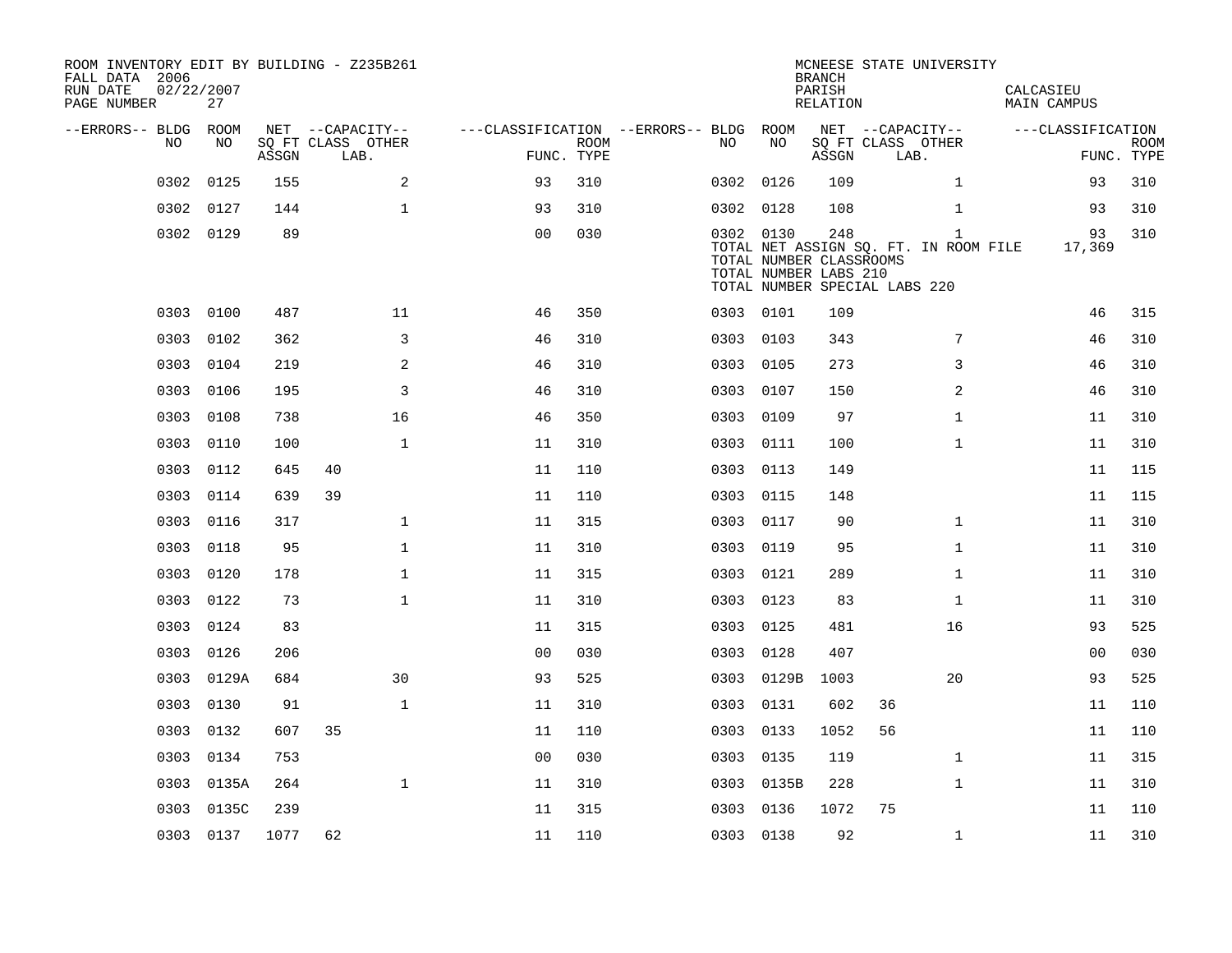| ROOM INVENTORY EDIT BY BUILDING - Z235B261<br>FALL DATA 2006<br>RUN DATE<br>PAGE NUMBER | 02/22/2007<br>28 |          |                           |                |                           |                                   |           | <b>BRANCH</b><br>PARISH<br><b>RELATION</b> | MCNEESE STATE UNIVERSITY  | CALCASIEU<br><b>MAIN CAMPUS</b> |                           |
|-----------------------------------------------------------------------------------------|------------------|----------|---------------------------|----------------|---------------------------|-----------------------------------|-----------|--------------------------------------------|---------------------------|---------------------------------|---------------------------|
| --ERRORS-- BLDG                                                                         | ROOM             |          | NET --CAPACITY--          |                |                           | ---CLASSIFICATION --ERRORS-- BLDG | ROOM      |                                            | NET --CAPACITY--          | ---CLASSIFICATION               |                           |
| NO                                                                                      | NO               | ASSGN    | SQ FT CLASS OTHER<br>LAB. |                | <b>ROOM</b><br>FUNC. TYPE | NO                                | NO        | ASSGN                                      | SQ FT CLASS OTHER<br>LAB. |                                 | <b>ROOM</b><br>FUNC. TYPE |
| 0303                                                                                    | 0139             | 128      | $\mathbf{1}$              | 11             | 310                       | 0303                              | 0140      | 128                                        | $\mathbf{1}$              | 11                              | 310                       |
| 0303                                                                                    | 0141             | 602      | 40                        | 11             | 110                       | 0303                              | 0142      | 39                                         | $\mathbf{1}$              | 11                              | 310                       |
| 0303                                                                                    | 0143             | 37       | $\mathbf 1$               | 11             | 310                       | 0303                              | 0146      | 39                                         | $\mathbf{1}$              | 11                              | 310                       |
| 0303                                                                                    | 0147             | 37       | $\mathbf 1$               | 11             | 310                       | 0303                              | 0148      | 211                                        | 8                         | 11                              | 220                       |
| 0303                                                                                    | 0150             | 126      | $\mathbf{1}$              | 11             | 310                       | 0303                              | 0151      | 397                                        | 5                         | 11                              | 310                       |
| 0303                                                                                    | 0152             | 243      | $\mathbf{1}$              | 11             | 315                       |                                   | 0303 0153 | 188                                        | $\mathbf{1}$              | 11                              | 310                       |
| 0303                                                                                    | 0154             | 76       |                           | 11             | 315                       | 0303                              | 0155      | 241                                        | $\mathbf{1}$              | 11                              | 310                       |
| 0303                                                                                    | 0156             | 272      | $\mathbf 1$               | 11             | 310                       |                                   | 0303 0157 | 77                                         | $\mathbf{1}$              | 11                              | 310                       |
| 0303                                                                                    | 0158             | 80       | $\mathbf{1}$              | 11             | 310                       | 0303                              | 0159      | 80                                         |                           | 46                              | 315                       |
| 0303                                                                                    | 0160             | 90       | $\mathbf{1}$              | 0 <sub>0</sub> | 030                       | 0303                              | 0161      | 177                                        | 5                         | 0 <sub>0</sub>                  | 030                       |
| 0303                                                                                    | 0162             | 172      | $\overline{4}$            | 0 <sub>0</sub> | 030                       | 0303                              | 0163      | 90                                         | $\mathbf{1}$              | 00                              | 030                       |
| 0303                                                                                    | 0164             | 4304 387 |                           | 11             | 110                       | 0303                              | 0166      | 452                                        |                           | 0 <sub>0</sub>                  | 020                       |
| 0303                                                                                    | 0167             | 455      |                           | 0 <sub>0</sub> | 020                       | 0303                              | 0168      | 452                                        |                           | 0 <sub>0</sub>                  | 020                       |
| 0303                                                                                    | 0169             | 2954     |                           | 0 <sub>0</sub> | 020                       | 0303                              | 0170      | 117                                        |                           | 0 <sub>0</sub>                  | 010                       |
| 0303                                                                                    | 0172             | 1123     |                           | 0 <sub>0</sub> | 020                       | 0303                              | 0173      | 961                                        |                           | 00                              | 020                       |
| 0303                                                                                    | 0200             | 343      | 2                         | 52             | 310                       | 0303                              | 0201      | 263                                        | $\mathbf{1}$              | 52                              | 310                       |
| 0303                                                                                    | 0202             | 160      | $\mathbf{1}$              | 52             | 310                       | 0303                              | 0203      | 75                                         |                           | 52                              | 315                       |
| 0303                                                                                    | 0205             | 1805     | 70                        | 11             | 110                       | 0303                              | 0206      | 103                                        | $\mathbf{1}$              | 11                              | 310                       |
| 0303                                                                                    | 0207             | 100      |                           | 11             | 215                       | 0303                              | 0208      | 103                                        | $\mathbf{1}$              | 11                              | 310                       |
| 0303                                                                                    | 0209             | 103      | $\mathbf 1$               | 11             | 310                       | 0303                              | 0210      | 100                                        | $\mathbf{1}$              | 11                              | 310                       |
| 0303                                                                                    | 0211             | 103      | $\mathbf 1$               | 11             | 310                       | 0303                              | 0212      | 602                                        | 39                        | 11                              | 110                       |
| 0303                                                                                    | 0213             | 135      | $\mathbf 1$               | 11             | 310                       | 0303                              | 0214      | 140                                        | $\mathbf{1}$              | 11                              | 310                       |
| 0303                                                                                    | 0215             | 197      | $\mathbf 1$               | 11             | 310                       | 0303                              | 0216      | 920                                        | 24                        | 11                              | 110                       |
| 0303                                                                                    | 0217             | 100      | $\mathbf{1}$              | 46             | 310                       | 0303                              | 0218      | 566                                        |                           | 00                              | 030                       |
| 0303                                                                                    | 0219             | 200      | $\mathbf 1$               | 46             | 310                       | 0303                              | 0221      | 576                                        | 31                        | 11                              | 110                       |
|                                                                                         | 0303 0222        | 81       | $\mathbf{1}$              | 92             | 545                       |                                   | 0303 0223 | 935                                        | 13                        | 92                              | 680                       |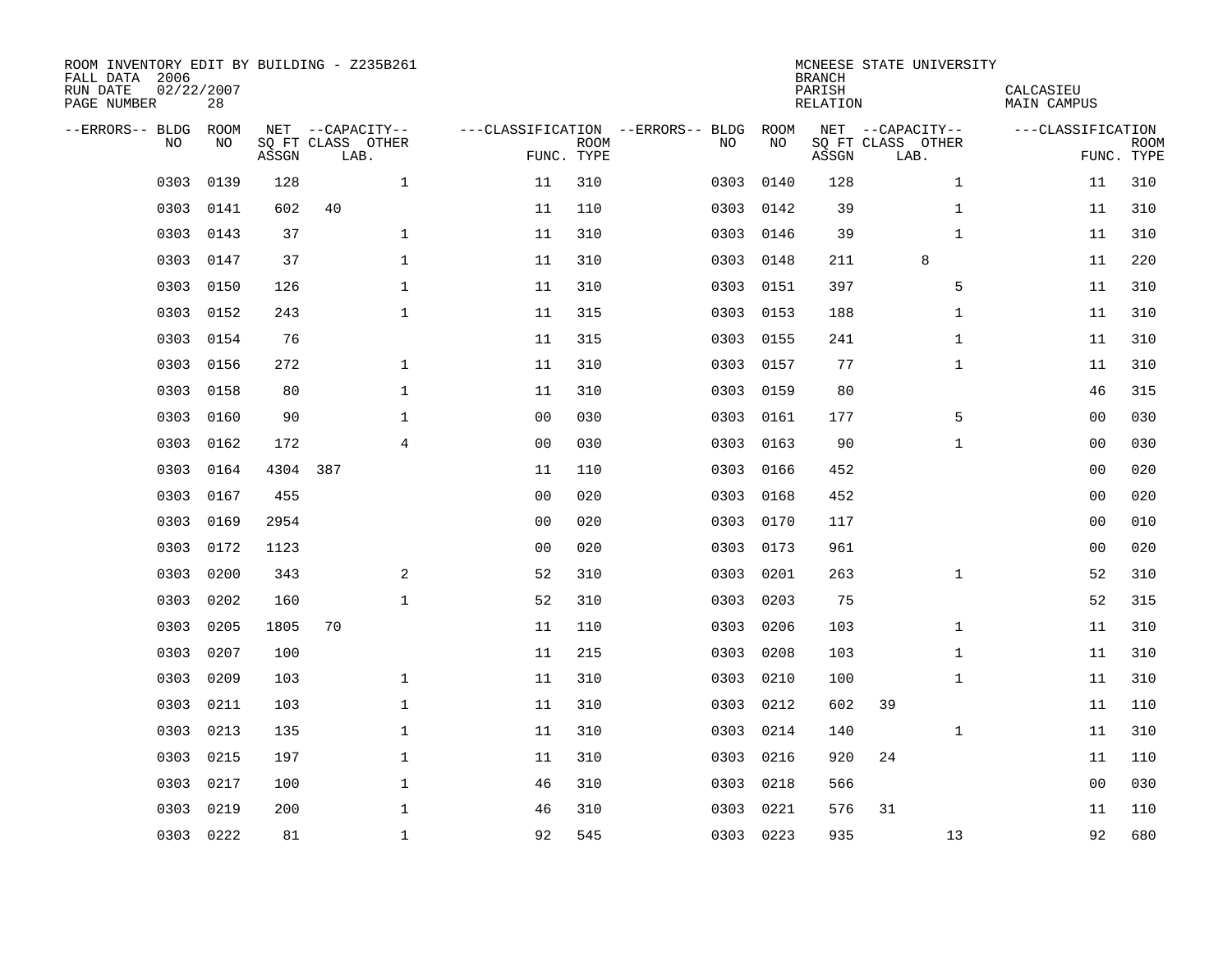| ROOM INVENTORY EDIT BY BUILDING - Z235B261<br>FALL DATA 2006<br>RUN DATE<br>PAGE NUMBER | 02/22/2007<br>29 |       |                           |                |             |                                        |           | <b>BRANCH</b><br>PARISH<br>RELATION | MCNEESE STATE UNIVERSITY  | CALCASIEU<br>MAIN CAMPUS |                           |
|-----------------------------------------------------------------------------------------|------------------|-------|---------------------------|----------------|-------------|----------------------------------------|-----------|-------------------------------------|---------------------------|--------------------------|---------------------------|
| --ERRORS-- BLDG ROOM                                                                    |                  |       | NET --CAPACITY--          |                |             | ---CLASSIFICATION --ERRORS-- BLDG ROOM |           |                                     | NET --CAPACITY--          | ---CLASSIFICATION        |                           |
| NO.                                                                                     | NO.              | ASSGN | SQ FT CLASS OTHER<br>LAB. | FUNC. TYPE     | <b>ROOM</b> | NO.                                    | NO        | ASSGN                               | SQ FT CLASS OTHER<br>LAB. |                          | <b>ROOM</b><br>FUNC. TYPE |
| 0303                                                                                    | 0223A            | 145   | $\mathbf{1}$              | 92             | 310         | 0303                                   | 0223B     | 373                                 | 15                        | 92                       | 540                       |
| 0303                                                                                    | 0225             | 160   | 6                         | 92             | 315         | 0303                                   | 0226      | 174                                 | 2                         | 92                       | 310                       |
| 0303                                                                                    | 0226A            | 270   | 2                         | 92             | 545         | 0303                                   | 0226B     | 90                                  |                           | 92                       | 315                       |
| 0303                                                                                    | 0227             | 657   |                           | 92             | 315         | 0303                                   | 0227A     | 167                                 | 3                         | 92                       | 540                       |
| 0303                                                                                    | 0227B            | 164   | 3                         | 92             | 540         | 0303                                   | 0227C     | 167                                 | 3                         | 92                       | 540                       |
| 0303<br>9                                                                               | 0228             | 3919  | 25                        | 11             | 430         | 0303                                   | 0228A     | 312                                 |                           | 11                       | 455                       |
| 0303                                                                                    | 0229             | 117   |                           | 11             | 455         | 0303                                   | 0231      | 327                                 | 3                         | 11                       | 250                       |
| 0303                                                                                    | 0231A            | 73    | $\mathbf{1}$              | 22             | 250         | 0303                                   | 0231B     | 73                                  | $\mathbf{1}$              | 22                       | 250                       |
| 0303                                                                                    | 0232             | 708   | 27                        | 11             | 210         | 0303                                   | 0234      | 77                                  | $\mathbf{1}$              | 11                       | 310                       |
| 0303                                                                                    | 0235             | 126   | $\mathbf{1}$              | 11             | 310         |                                        | 0303 0236 | 97                                  | $\mathbf{1}$              | 11                       | 310                       |
| 0303                                                                                    | 0237             | 100   | $\mathbf{1}$              | 11             | 310         | 0303                                   | 0238      | 100                                 | $\mathbf{1}$              | 11                       | 310                       |
| 0303                                                                                    | 0239             | 940   | 10                        | 11             | 680         | 0303                                   | 0240      | 328                                 | 2                         | 46                       | 310                       |
| 0303                                                                                    | 0240A            | 100   |                           | 46             | 315         | 0303                                   | 0241      | 270                                 | $\mathbf{1}$              | 46                       | 310                       |
| 0303                                                                                    | 0242             | 158   | $\mathbf{1}$              | 46             | 310         | 0303                                   | 0243      | 177                                 | 5                         | 0 <sub>0</sub>           | 030                       |
| 0303                                                                                    | 0244             | 172   | 4                         | 0 <sub>0</sub> | 030         | 0303                                   | 0245      | 90                                  | $\mathbf{1}$              | 00                       | 030                       |
| 0303                                                                                    | 0246             | 42    |                           | 0 <sub>0</sub> | 010         | 0303                                   | 0247      | 90                                  | $\mathbf{1}$              | 00                       | 030                       |
| 0303                                                                                    | 0248             | 455   |                           | 0 <sub>0</sub> | 020         | 0303                                   | 0249      | 452                                 |                           | 00                       | 020                       |
| 0303                                                                                    | 0250             | 455   |                           | 0 <sub>0</sub> | 020         | 0303                                   | 0251      | 455                                 |                           | 00                       | 020                       |
| 0303                                                                                    | 0253             | 3206  |                           | 0 <sub>0</sub> | 020         | 0303                                   | 0254      | 25                                  |                           | 11                       | 315                       |
| 0303                                                                                    | 0255             | 25    |                           | 11             | 315         | 0303                                   | 0301      | 592                                 | 39                        | 11                       | 110                       |
| 0303                                                                                    | 0302             | 592   | 39                        | 11             | 110         | 0303                                   | 0303      | 720                                 | 32                        | 11                       | 110                       |
| 0303                                                                                    | 0304A            | 370   | 6                         | 22             | 250         | 0303                                   | 0304B     | 370                                 | 6                         | 22                       | 250                       |
| 0303                                                                                    | 0305             | 1714  | 54                        | 11             | 110         | 0303                                   | 0306      | 753                                 | 44                        | 11                       | 110                       |
| 0303                                                                                    | 0307             | 87    | $\mathbf 1$               | 11             | 310         | 0303                                   | 0308      | 87                                  | $\mathbf{1}$              | 11                       | 310                       |
| 0303                                                                                    | 0309             | 87    | $\mathbf{1}$              | 11             | 310         | 0303                                   | 0310      | 100                                 | $\mathbf{1}$              | 11                       | 310                       |
|                                                                                         | 0303 0311        | 753   | 27                        | 11             | 110         |                                        | 0303 0312 | 92                                  | $\mathbf{1}$              | 11                       | 310                       |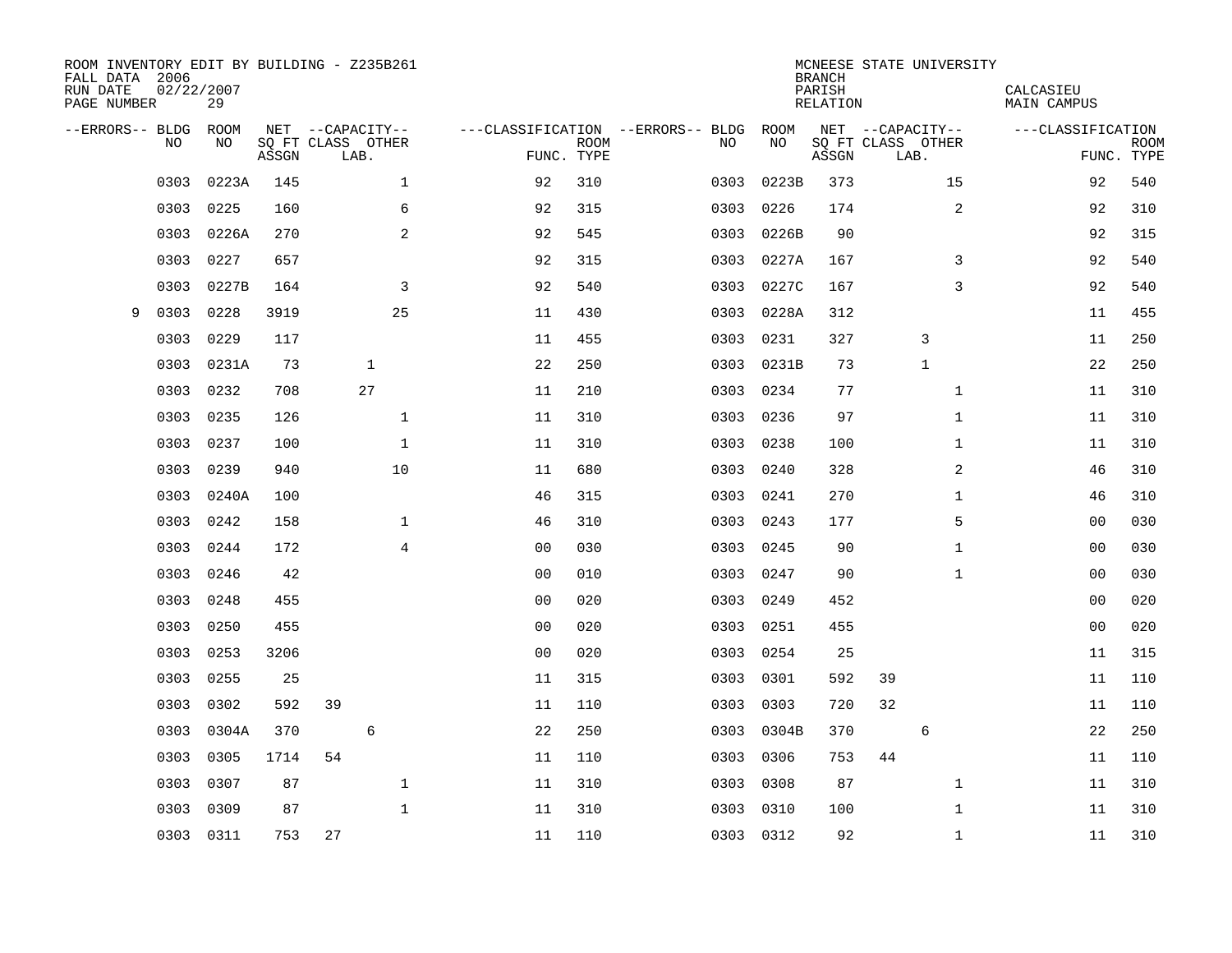| ROOM INVENTORY EDIT BY BUILDING - Z235B261<br>FALL DATA 2006<br>RUN DATE<br>PAGE NUMBER | 02/22/2007<br>30 |       |                           |                |                    |                                        |                                                               | <b>BRANCH</b><br>PARISH<br>RELATION | MCNEESE STATE UNIVERSITY                                               | CALCASIEU<br>MAIN CAMPUS     |                           |
|-----------------------------------------------------------------------------------------|------------------|-------|---------------------------|----------------|--------------------|----------------------------------------|---------------------------------------------------------------|-------------------------------------|------------------------------------------------------------------------|------------------------------|---------------------------|
| --ERRORS-- BLDG ROOM                                                                    |                  |       | NET --CAPACITY--          |                |                    | ---CLASSIFICATION --ERRORS-- BLDG ROOM |                                                               |                                     | NET --CAPACITY--                                                       | ---CLASSIFICATION            |                           |
| NO                                                                                      | NO               | ASSGN | SQ FT CLASS OTHER<br>LAB. |                | ROOM<br>FUNC. TYPE | NO.                                    | NO                                                            | ASSGN                               | SQ FT CLASS OTHER<br>LAB.                                              |                              | <b>ROOM</b><br>FUNC. TYPE |
| 0303                                                                                    | 0313             | 95    | $\mathbf{1}$              | 11             | 310                | 0303                                   | 0314                                                          | 152                                 | 2                                                                      | 11                           | 310                       |
| 0303                                                                                    | 0315             | 607   | 40                        | 11             | 220                | 0303 0316                              |                                                               | 592                                 | 13                                                                     | 11                           | 550                       |
| 0303                                                                                    | 0317             | 354   |                           | 0 <sub>0</sub> | 030                | 0303 0318                              |                                                               | 117                                 | $\mathbf{1}$                                                           | 11                           | 310                       |
| 0303                                                                                    | 0319             | 665   | 27                        | 11             | 110                |                                        | 0303 0320                                                     | 90                                  | $\mathbf{1}$                                                           | 11                           | 310                       |
| 0303                                                                                    | 0321             | 920   | 44                        | 11             | 110                | 0303                                   | 0322                                                          | 910                                 | 42                                                                     | 11                           | 110                       |
| 0303                                                                                    | 0323             | 1714  | 33                        | 11             | 550                | 0303                                   | 0324                                                          | 140                                 | $\mathbf{1}$                                                           | 11                           | 310                       |
| 0303                                                                                    | 0325             | 160   | $\mathbf{1}$              | 11             | 310                | 0303                                   | 0326                                                          | 3048                                |                                                                        | 0 <sub>0</sub>               | 020                       |
| 0303                                                                                    | 0327             | 839   | 27                        | 11             | 110                | 0303 0328                              |                                                               | 100                                 | $\mathbf{1}$                                                           | 11                           | 310                       |
| 0303                                                                                    | 0329             | 87    | $\mathbf 1$               | 11             | 310                | 0303                                   | 0330                                                          | 87                                  | $\mathbf{1}$                                                           | 11                           | 310                       |
| 0303                                                                                    | 0331             | 84    | $\mathbf{1}$              | 11             | 310                |                                        | 0303 0332                                                     | 839                                 | 37                                                                     | 11                           | 110                       |
| 0303                                                                                    | 0333             | 1507  | 88                        | 11             | 110                | 0303                                   | 0334                                                          | 126                                 | $\mathbf{1}$                                                           | 11                           | 310                       |
| 0303                                                                                    | 0335             | 69    | $\mathbf{1}$              | 11             | 310                | 0303 0336                              |                                                               | 53                                  |                                                                        | 0 <sub>0</sub>               | 010                       |
| 0303                                                                                    | 0337             | 150   | $\mathbf 1$               | 11             | 310                |                                        | 0303 0337A                                                    | 150                                 | $\mathbf{1}$                                                           | 11                           | 310                       |
| 0303                                                                                    | 0338             | 90    | $\mathbf{1}$              | 0 <sub>0</sub> | 030                |                                        | 0303 0339                                                     | 90                                  | $\mathbf{1}$                                                           | 00                           | 030                       |
| 0303                                                                                    | 0340             | 177   | 5                         | 0 <sub>0</sub> | 030                | 0303 0341                              |                                                               | 172                                 | 4                                                                      | 0 <sub>0</sub>               | 030                       |
| 0303                                                                                    | 0343             | 455   |                           | 0 <sub>0</sub> | 020                | 0303 0344                              |                                                               | 452                                 |                                                                        | 00                           | 020                       |
|                                                                                         | 0303 0345        | 455   |                           | 0 <sub>0</sub> | 020                |                                        | 0303 0346<br>TOTAL NUMBER CLASSROOMS<br>TOTAL NUMBER LABS 210 | 452                                 | TOTAL NET ASSIGN SQ. FT. IN ROOM FILE<br>TOTAL NUMBER SPECIAL LABS 220 | 00<br>54,876<br>25<br>1<br>2 | 020                       |
|                                                                                         | 0401 0100        | 2841  |                           | 0 <sub>0</sub> | 020                |                                        | 0401 0100A 2911                                               |                                     |                                                                        | 00                           | 020                       |
|                                                                                         | 0401 0101        | 1673  | 98                        | 82             | 082                |                                        | 0401 0102                                                     | 77                                  |                                                                        | 0 <sub>0</sub>               | 020                       |
|                                                                                         | 0401 0102A       | 94    |                           | 82             | 082                |                                        | 0401 0102B                                                    | 93                                  |                                                                        | 82                           | 082                       |
| 0401                                                                                    | 0102C            | 124   |                           | 82             | 082                |                                        | 0401 0103                                                     | 79                                  |                                                                        | 0 <sub>0</sub>               | 030                       |
| 0401                                                                                    | 0104             | 598   | 25                        | 82             | 082                | 0401 0105                              |                                                               | 606                                 | 4                                                                      | 82                           | 082                       |
|                                                                                         | 0401 0105A       | 102   |                           | 82             | 082                | 0401 0106                              |                                                               | 824                                 | 40                                                                     | 82                           | 082                       |
|                                                                                         | 0401 0107        | 745   | 40                        | 82             | 082                | 0401 0108                              |                                                               | 559                                 | 16                                                                     | 82                           | 082                       |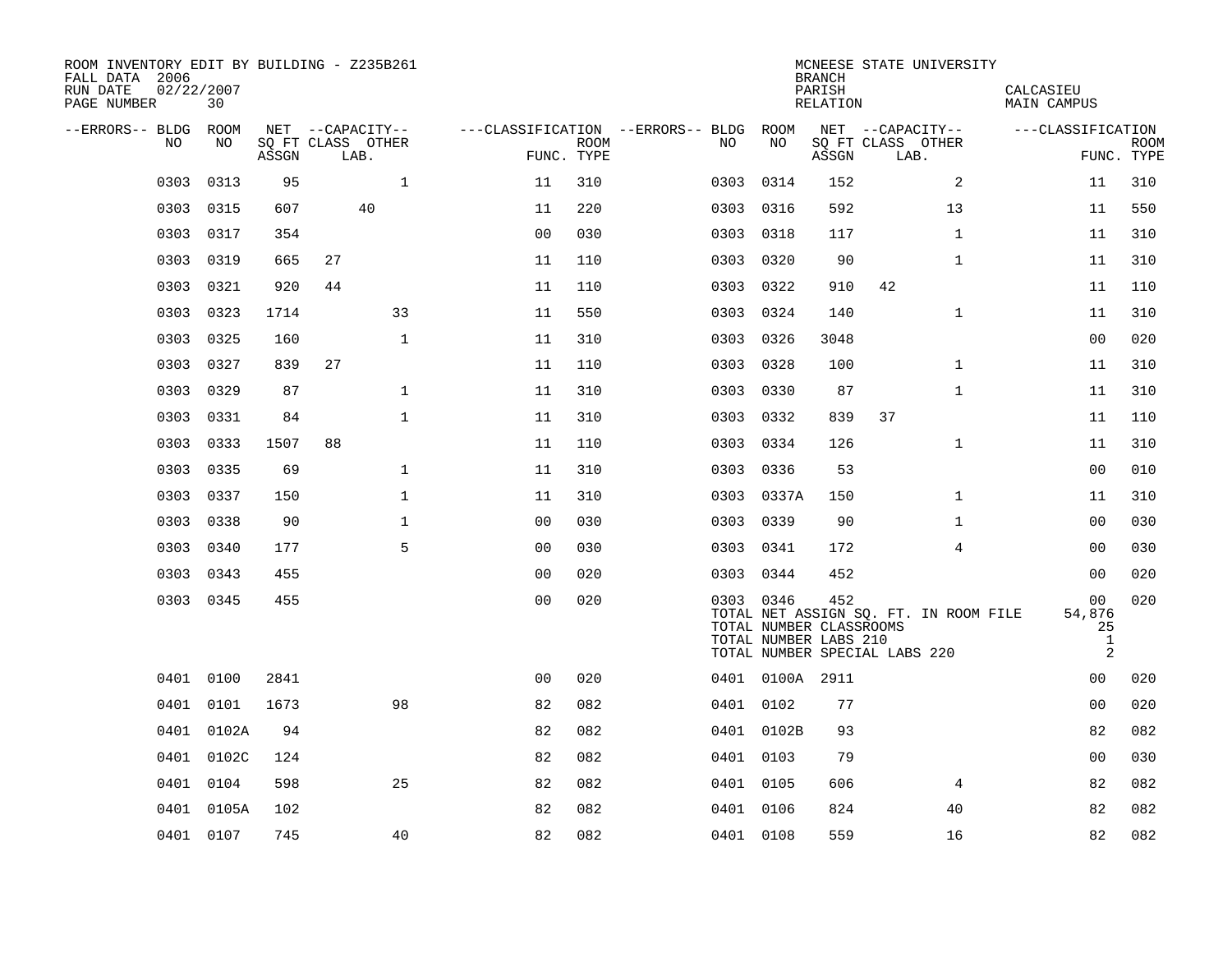| ROOM INVENTORY EDIT BY BUILDING - Z235B261<br>FALL DATA 2006<br>RUN DATE<br>PAGE NUMBER | 02/22/2007<br>31 |       |                           |                |                           |                                   |            | <b>BRANCH</b><br>PARISH<br>RELATION | MCNEESE STATE UNIVERSITY  | CALCASIEU<br><b>MAIN CAMPUS</b> |                           |
|-----------------------------------------------------------------------------------------|------------------|-------|---------------------------|----------------|---------------------------|-----------------------------------|------------|-------------------------------------|---------------------------|---------------------------------|---------------------------|
| --ERRORS-- BLDG                                                                         | ROOM             |       | NET --CAPACITY--          |                |                           | ---CLASSIFICATION --ERRORS-- BLDG | ROOM       |                                     | NET --CAPACITY--          | ---CLASSIFICATION               |                           |
| <b>NO</b>                                                                               | NO.              | ASSGN | SQ FT CLASS OTHER<br>LAB. |                | <b>ROOM</b><br>FUNC. TYPE | NO                                | NO         | ASSGN                               | SQ FT CLASS OTHER<br>LAB. |                                 | <b>ROOM</b><br>FUNC. TYPE |
| 0401                                                                                    | 0109             | 71    |                           | 0 <sub>0</sub> | 020                       | 0401                              | 0109A      | 121                                 | $\mathbf{1}$              | 82                              | 082                       |
| 0401                                                                                    | 0109B            | 119   | $\mathbf{1}$              | 82             | 082                       |                                   | 0401 0109C | 111                                 | $\mathbf{1}$              | 82                              | 082                       |
| 0401                                                                                    | 0110             | 553   | 15                        | 82             | 082                       |                                   | 0401 0111  | 149                                 |                           | 0 <sub>0</sub>                  | 030                       |
| 0401                                                                                    | 0112             | 543   | $\mathbf{1}$              | 82             | 082                       |                                   | 0401 0113  | 136                                 |                           | 0 <sub>0</sub>                  | 030                       |
| 0401                                                                                    | 0114             | 117   | $\mathbf{1}$              | 82             | 082                       |                                   | 0401 0115  | 599                                 | $\mathbf{1}$              | 82                              | 082                       |
| 0401                                                                                    | 0116             | 450   | 5                         | 82             | 082                       |                                   | 0401 0116A | 256                                 | 2                         | 82                              | 082                       |
| 0401                                                                                    | 0116B            | 193   |                           | 82             | 082                       |                                   | 0401 0116C | 257                                 | 2                         | 82                              | 082                       |
| 0401                                                                                    | 0117             | 360   | $\mathbf 1$               | 82             | 082                       |                                   | 0401 0117A | 100                                 | $\mathbf{1}$              | 82                              | 082                       |
| 0401                                                                                    | 0117B            | 179   | $\mathbf 1$               | 82             | 082                       |                                   | 0401 0118  | 547                                 | 28                        | 82                              | 082                       |
|                                                                                         | 0401 0119        | 152   | 3                         | 0 <sub>0</sub> | 030                       |                                   | 0401 0120  | 143                                 | 3                         | 00                              | 030                       |
| 0401                                                                                    | 0121             | 47    |                           | 0 <sub>0</sub> | 030                       |                                   | 0401 0122  | 20                                  |                           | 00                              | 030                       |
|                                                                                         | 0401 0123        | 25    |                           | 0 <sub>0</sub> | 010                       |                                   | 0401 0124  | 534                                 | $\mathbf{1}$              | 82                              | 082                       |
| 0401                                                                                    | 0125             | 318   | $\mathbf{1}$              | 82             | 082                       |                                   | 0401 0126  | 795                                 |                           | 82                              | 082                       |
|                                                                                         | 0401 0127        | 117   |                           | 0 <sub>0</sub> | 030                       |                                   | 0401 0128  | 317                                 |                           | 00                              | 030                       |
| 0401                                                                                    | 0128A            | 62    |                           | 0 <sub>0</sub> | 030                       |                                   | 0401 0128B | 410                                 |                           | 0 <sub>0</sub>                  | 030                       |
|                                                                                         | 0401 0128C       | 116   |                           | 0 <sub>0</sub> | 030                       |                                   | 0401 0129  | 206                                 |                           | 11                              | 115                       |
| 0401                                                                                    | 0129A            | 37    |                           | 11             | 115                       | 0401                              | 0130       | 1798                                | 89                        | 11                              | 110                       |
|                                                                                         | 0401 0130A       | 214   |                           | 11             | 115                       |                                   | 0401 0131  | 155                                 | 5                         | 0 <sub>0</sub>                  | 030                       |
| 0401                                                                                    | 0132             | 158   | $\overline{4}$            | 0 <sub>0</sub> | 030                       |                                   | 0401 0133  | 139                                 |                           | 11                              | 315                       |
| 0401                                                                                    | 0133A            | 103   | $\mathbf{1}$              | 11             | 310                       |                                   | 0401 0133B | 70                                  | $\mathbf{1}$              | 11                              | 310                       |
| 0401                                                                                    | 0133C            | 70    | $\mathbf{1}$              | 11             | 310                       |                                   | 0401 0133D | 103                                 | $\mathbf{1}$              | 11                              | 310                       |
| 0401                                                                                    | 0133E            | 24    |                           | 11             | 315                       |                                   | 0401 0133F | 10                                  |                           | 11                              | 315                       |
| 0401                                                                                    | 0133G            | 10    |                           | 11             | 315                       |                                   | 0401 0133H | 24                                  |                           | 11                              | 315                       |
| 0401                                                                                    | 0134             | 279   |                           | 11             | 215                       |                                   | 0401 0135  | 815                                 | 24                        | 11                              | 210                       |
| 0401                                                                                    | 0135A            | 92    |                           | 11             | 215                       |                                   | 0401 0136  | 815                                 | 51                        | 11                              | 110                       |
|                                                                                         | 0401 0137        | 461   | 12                        | 11             | 215                       |                                   | 0401 0137A | 348                                 |                           | 11                              | 215                       |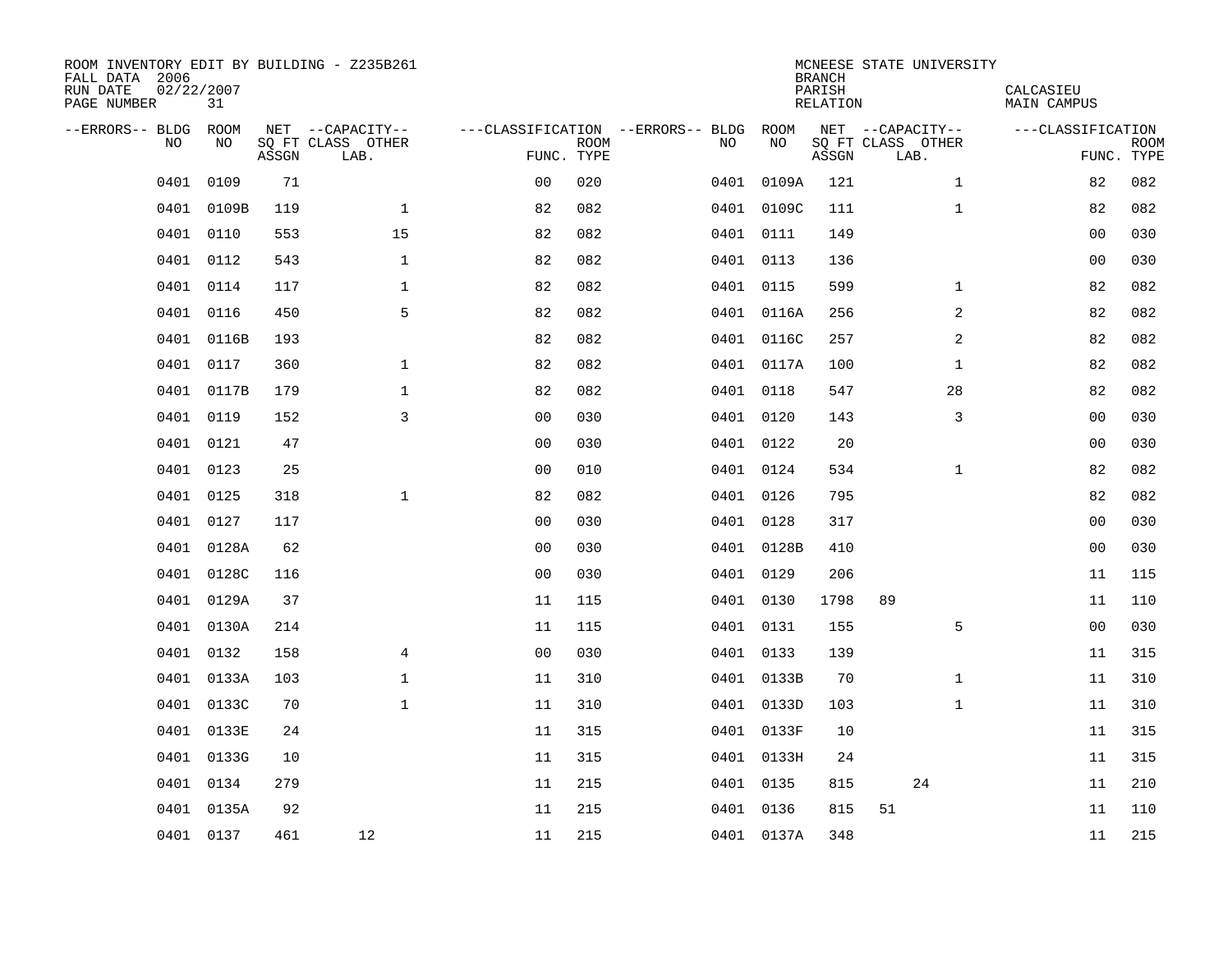| ROOM INVENTORY EDIT BY BUILDING - Z235B261<br>FALL DATA 2006<br>RUN DATE<br>PAGE NUMBER | 02/22/2007<br>32 |       |                           |                |                           |                                        |            | <b>BRANCH</b><br>PARISH<br><b>RELATION</b> | MCNEESE STATE UNIVERSITY  | CALCASIEU<br><b>MAIN CAMPUS</b> |                           |
|-----------------------------------------------------------------------------------------|------------------|-------|---------------------------|----------------|---------------------------|----------------------------------------|------------|--------------------------------------------|---------------------------|---------------------------------|---------------------------|
| --ERRORS-- BLDG ROOM                                                                    |                  |       | NET --CAPACITY--          |                |                           | ---CLASSIFICATION --ERRORS-- BLDG ROOM |            |                                            | NET --CAPACITY--          | ---CLASSIFICATION               |                           |
| NO                                                                                      | NO               | ASSGN | SQ FT CLASS OTHER<br>LAB. |                | <b>ROOM</b><br>FUNC. TYPE | NO                                     | NO         | ASSGN                                      | SQ FT CLASS OTHER<br>LAB. |                                 | <b>ROOM</b><br>FUNC. TYPE |
| 0401                                                                                    | 0138             | 604   | 40                        | 11             | 110                       |                                        | 0401 0139  | 820                                        | 24                        | 11                              | 210                       |
| 0401                                                                                    | 0140             | 820   | 24                        | 11             | 210                       |                                        | 0401 0140A | 207                                        |                           | 11                              | 215                       |
| 0401                                                                                    | 0141             | 740   | 24                        | 11             | 210                       |                                        | 0401 0141A | 69                                         |                           | 11                              | 215                       |
| 0401                                                                                    | 0142             | 169   |                           | 11             | 575                       |                                        | 0401 0142A | 180                                        |                           | 11                              | 575                       |
| 0401                                                                                    | 0142B            | 81    |                           | 11             | 570                       |                                        | 0401 0142C | 82                                         |                           | 11                              | 570                       |
|                                                                                         | 0401 0142D       | 81    |                           | 11             | 570                       |                                        | 0401 0142E | 82                                         |                           | 11                              | 570                       |
| 0401                                                                                    | 0142H            | 108   |                           | 11             | 575                       |                                        | 0401 0143  | 258                                        |                           | 11                              | 575                       |
|                                                                                         | 0401 0144        | 258   |                           | 0 <sub>0</sub> | 020                       |                                        | 0401 0145  | 48                                         |                           | 0 <sub>0</sub>                  | 010                       |
| 0401                                                                                    | 0146             | 164   |                           | 0 <sub>0</sub> | 020                       |                                        | 0401 0146A | 329                                        |                           | 00                              | 020                       |
|                                                                                         | 0401 0147        | 45    |                           | 0 <sub>0</sub> | 030                       |                                        | 0401 0148  | 63                                         |                           | 00                              | 020                       |
| 0401                                                                                    | 0149             | 174   |                           | 0 <sub>0</sub> | 020                       |                                        | 0401 0200  | 1642                                       |                           | 0 <sub>0</sub>                  | 020                       |
| 0401                                                                                    | 0200A            | 2078  |                           | 0 <sub>0</sub> | 020                       |                                        | 0401 0201  | 18                                         |                           | 0 <sub>0</sub>                  | 010                       |
| 0401                                                                                    | 0202             | 11    |                           | 0 <sub>0</sub> | 030                       |                                        | 0401 0203  | 143                                        |                           | 0 <sub>0</sub>                  | 030                       |
| 0401                                                                                    | 0204             | 59    |                           | 0 <sub>0</sub> | 030                       |                                        | 0401 0205  | 152                                        |                           | 00                              | 030                       |
|                                                                                         | 0401 0206        | 200   | 15                        | 11             | 215                       |                                        | 0401 0206A | 101                                        |                           | 11                              | 215                       |
| 0401                                                                                    | 0206B            | 260   | 5                         | 11             | 215                       |                                        | 0401 0206C | 132                                        |                           | 11                              | 215                       |
| 0401                                                                                    | 0207             | 177   |                           | 0 <sub>0</sub> | 030                       |                                        | 0401 0208  | 258                                        | 15                        | 11                              | 210                       |
| 0401                                                                                    | 0208A            | 103   |                           | 11             | 215                       |                                        | 0401 0209  | 711                                        | 16                        | 11                              | 250                       |
|                                                                                         | 0401 0210        | 348   |                           | 82             | 082                       |                                        | 0401 0210A | 198                                        |                           | 82                              | 082                       |
| 0401                                                                                    | 0211             | 283   |                           | 82             | 082                       |                                        | 0401 0211A | 10                                         |                           | 82                              | 082                       |
| 0401                                                                                    | 0212             | 568   | 5                         | 82             | 082                       |                                        | 0401 0213  | 74                                         |                           | 0 <sub>0</sub>                  | 020                       |
| 0401                                                                                    | 0213A            | 96    | $\mathbf 1$               | 82             | 082                       |                                        | 0401 0213B | 98                                         | $\mathbf{1}$              | 82                              | 082                       |
| 0401                                                                                    | 0213C            | 124   | $\mathbf 1$               | 82             | 082                       |                                        | 0401 0213D | 132                                        | $\mathbf{1}$              | 82                              | 082                       |
| 0401                                                                                    | 0214             | 482   | 6                         | 82             | 082                       |                                        | 0401 0214A | 75                                         |                           | 82                              | 082                       |
|                                                                                         | 0401 0215        | 149   |                           | 0 <sub>0</sub> | 030                       |                                        | 0401 0216  | 541                                        | 6                         | 82                              | 082                       |
|                                                                                         | 0401 0217        | 323   | $\mathbf{1}$              | 82             | 082                       |                                        | 0401 0218  | 572                                        | 6                         | 82                              | 082                       |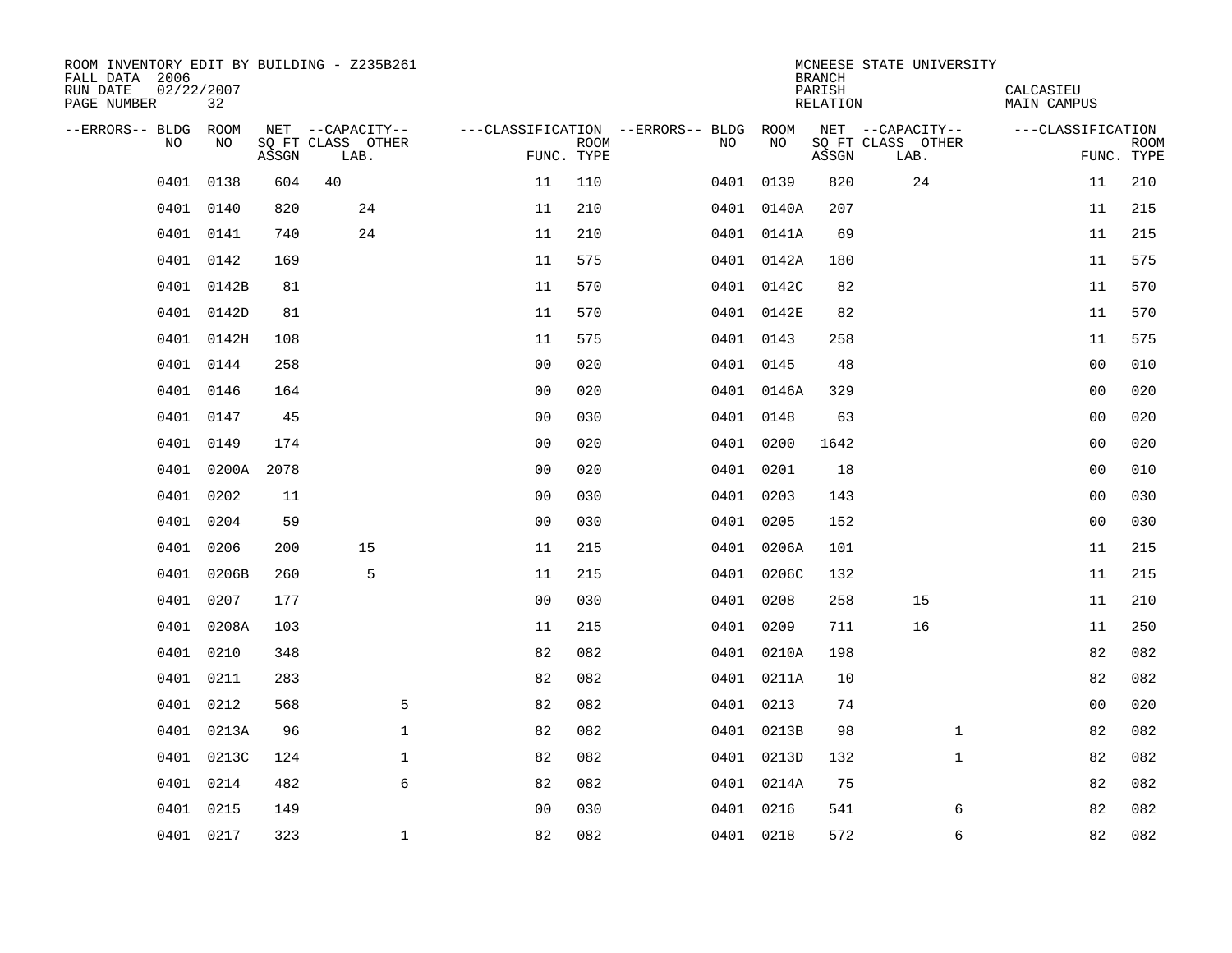| ROOM INVENTORY EDIT BY BUILDING - Z235B261<br>FALL DATA 2006<br>02/22/2007<br>RUN DATE<br>PAGE NUMBER | 33         |       |                           |                |             |                                        |            | <b>BRANCH</b><br>PARISH<br>RELATION | MCNEESE STATE UNIVERSITY  | CALCASIEU<br>MAIN CAMPUS |                           |
|-------------------------------------------------------------------------------------------------------|------------|-------|---------------------------|----------------|-------------|----------------------------------------|------------|-------------------------------------|---------------------------|--------------------------|---------------------------|
| --ERRORS-- BLDG ROOM                                                                                  |            |       | NET --CAPACITY--          |                |             | ---CLASSIFICATION --ERRORS-- BLDG ROOM |            |                                     | NET --CAPACITY--          | ---CLASSIFICATION        |                           |
| NO.                                                                                                   | NO.        | ASSGN | SQ FT CLASS OTHER<br>LAB. | FUNC. TYPE     | <b>ROOM</b> | NO.                                    | NO         | ASSGN                               | SQ FT CLASS OTHER<br>LAB. |                          | <b>ROOM</b><br>FUNC. TYPE |
| 0401                                                                                                  | 0219       | 395   | 15                        | 82             | 082         |                                        | 0401 0220  | 575                                 | 12                        | 82                       | 082                       |
| 0401                                                                                                  | 0220A      | 184   |                           | 82             | 082         |                                        | 0401 0220B | 182                                 |                           | 82                       | 082                       |
| 0401                                                                                                  | 0220C      | 88    |                           | 82             | 082         |                                        | 0401 0220D | 86                                  |                           | 82                       | 082                       |
|                                                                                                       | 0401 0220H | 100   |                           | 0 <sub>0</sub> | 020         |                                        | 0401 0221  | 278                                 | 2                         | 82                       | 082                       |
| 0401                                                                                                  | 0222       | 132   | $\mathbf{1}$              | 82             | 082         |                                        | 0401 0223  | 469                                 | 8                         | 82                       | 082                       |
| 0401                                                                                                  | 0224       | 461   | 1                         | 82             | 082         |                                        | 0401 0224A | 184                                 |                           | 82                       | 082                       |
| 0401                                                                                                  | 0225       | 123   | $\mathbf{1}$              | 11             | 310         |                                        | 0401 0226  | 196                                 | $\mathbf{1}$              | 11                       | 310                       |
| 0401                                                                                                  | 0226A      | 186   | $\mathbf{1}$              | 11             | 310         |                                        | 0401 0226B | 136                                 | $\mathbf{1}$              | 11                       | 310                       |
| 0401                                                                                                  | 0226C      | 92    | $\mathbf{1}$              | 11             | 310         |                                        | 0401 0226D | 29                                  |                           | 11                       | 315                       |
|                                                                                                       | 0401 0227  | 572   | 22                        | 11             | 210         |                                        | 0401 0227A | 170                                 |                           | 11                       | 215                       |
| 0401                                                                                                  | 0228       | 804   |                           | 11             | 620         |                                        | 0401 0229  | 820                                 | 20                        | 11                       | 210                       |
|                                                                                                       | 0401 0230  | 809   |                           | 11             | 620         |                                        | 0401 0231  | 396                                 |                           | 0 <sub>0</sub>           | 030                       |
| 0401                                                                                                  | 0232       | 302   |                           | 11             | 215         |                                        | 0401 0233  | 818                                 | 27                        | 11                       | 210                       |
| 0401                                                                                                  | 0234       | 277   | 5                         | 11             | 310         |                                        | 0401 0235  | 590                                 | 15                        | 11                       | 215                       |
| 0401                                                                                                  | 0236       | 226   | 5                         | 11             | 310         |                                        | 0401 0237  | 64                                  | $\mathbf{1}$              | 11                       | 310                       |
| 0401                                                                                                  | 0238       | 282   | 1                         | 11             | 310         |                                        | 0401 0239  | 32                                  |                           | 0 <sub>0</sub>           | 010                       |
| 0401                                                                                                  | 0240       | 285   | $\mathbf{1}$              | 11             | 310         |                                        | 0401 0241  | 583                                 | 14                        | 11                       | 250                       |
| 0401                                                                                                  | 0241A      | 31    | $\mathbf{1}$              | 11             | 250         |                                        | 0401 0241B | 101                                 | $\mathbf{1}$              | 11                       | 310                       |
|                                                                                                       | 0401 0241C | 61    | $\mathbf{1}$              | 11             | 250         |                                        | 0401 0242  | 201                                 | 5                         | 11                       | 310                       |
| 0401                                                                                                  | 0243       | 72    |                           | 0 <sub>0</sub> | 030         |                                        | 0401 0244  | 65                                  |                           | 00                       | 030                       |
| 0401                                                                                                  | 0245       | 263   |                           | 0 <sub>0</sub> | 020         |                                        | 0401 0246  | 258                                 |                           | 0 <sub>0</sub>           | 020                       |
| 0401                                                                                                  | 0247       | 154   |                           | 0 <sub>0</sub> | 020         |                                        | 0401 0248  | 170                                 |                           | 0 <sub>0</sub>           | 020                       |
| 0401                                                                                                  | 0300       | 1642  |                           | 0 <sub>0</sub> | 020         |                                        | 0401 0300A | 2073                                |                           | 00                       | 020                       |
| 0401                                                                                                  | 0301       | 18    |                           | 00             | 010         |                                        | 0401 0302  | 11                                  |                           | 00                       | 030                       |
| 0401                                                                                                  | 0303       | 142   |                           | 0 <sub>0</sub> | 030         |                                        | 0401 0304  | 59                                  |                           | 00                       | 030                       |
|                                                                                                       | 0401 0305  | 152   |                           | 00             | 030         |                                        | 0401 0306  | 197                                 | $\overline{4}$            | 82                       | 082                       |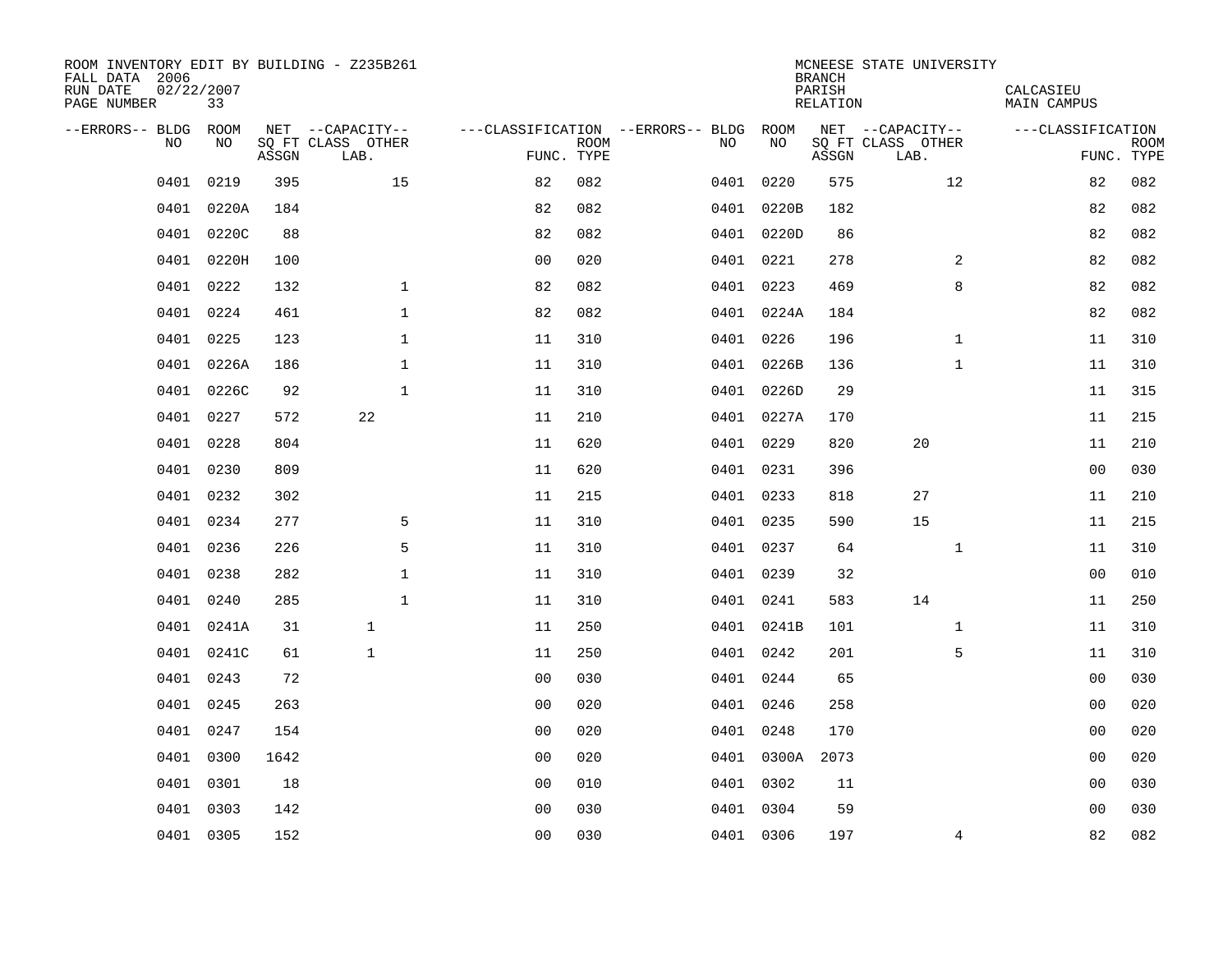| ROOM INVENTORY EDIT BY BUILDING - Z235B261<br>FALL DATA 2006<br>RUN DATE<br>PAGE NUMBER | 02/22/2007<br>34 |       |                           |                |      |                                   |            | <b>BRANCH</b><br>PARISH<br><b>RELATION</b> | MCNEESE STATE UNIVERSITY  | CALCASIEU<br><b>MAIN CAMPUS</b> |                           |
|-----------------------------------------------------------------------------------------|------------------|-------|---------------------------|----------------|------|-----------------------------------|------------|--------------------------------------------|---------------------------|---------------------------------|---------------------------|
| --ERRORS-- BLDG ROOM                                                                    |                  |       | NET --CAPACITY--          |                |      | ---CLASSIFICATION --ERRORS-- BLDG | ROOM       |                                            | NET --CAPACITY--          | ---CLASSIFICATION               |                           |
| <b>NO</b>                                                                               | NO.              | ASSGN | SO FT CLASS OTHER<br>LAB. | FUNC. TYPE     | ROOM | NO.                               | NO         | ASSGN                                      | SQ FT CLASS OTHER<br>LAB. |                                 | <b>ROOM</b><br>FUNC. TYPE |
| 0401                                                                                    | 0307             | 281   |                           | 0 <sub>0</sub> | 030  |                                   | 0401 0308  | 144                                        | $\mathbf{1}$              | 00                              | 020                       |
| 0401                                                                                    | 0308A            | 57    |                           | 82             | 082  |                                   | 0401 0308B | 119                                        | $\mathbf{1}$              | 82                              | 082                       |
| 0401                                                                                    | 0308C            | 209   | $\mathbf 1$               | 82             | 082  |                                   | 0401 0309  | 155                                        |                           | 82                              | 082                       |
| 0401                                                                                    | 0310             | 183   | 18                        | 82             | 082  |                                   | 0401 0311  | 78                                         |                           | 82                              | 082                       |
| 0401                                                                                    | 0311A            | 112   | $\mathbf{1}$              | 82             | 082  |                                   | 0401 0311B | 101                                        | $\mathbf{1}$              | 82                              | 082                       |
| 0401                                                                                    | 0311C            | 131   | $\mathbf{1}$              | 82             | 082  |                                   | 0401 0312  | 356                                        | 6                         | 82                              | 082                       |
| 0401                                                                                    | 0313             | 562   | 16                        | 82             | 082  |                                   | 0401 0314  | 144                                        | $\overline{a}$            | 82                              | 082                       |
| 0401                                                                                    | 0314A            | 121   |                           | 82             | 082  |                                   | 0401 0315  | 541                                        | 40                        | 82                              | 082                       |
| 0401                                                                                    | 0316             | 536   | 40                        | 82             | 082  |                                   | 0401 0317  | 530                                        | 20                        | 82                              | 082                       |
|                                                                                         | 0401 0317A       | 219   |                           | 82             | 082  |                                   | 0401 0318  | 546                                        | 40                        | 82                              | 082                       |
| 0401                                                                                    | 0319             | 24    |                           | 0 <sub>0</sub> | 020  |                                   | 0401 0319A | 95                                         |                           | 82                              | 082                       |
|                                                                                         | 0401 0319B       | 262   | 6                         | 82             | 082  |                                   | 0401 0320  | 531                                        | 20                        | 82                              | 082                       |
| 0401                                                                                    | 0320A            | 228   |                           | 82             | 082  |                                   | 0401 0321  | 550                                        | 20                        | 82                              | 082                       |
|                                                                                         | 0401 0322        | 280   | 16                        | 82             | 082  |                                   | 0401 0323  | 572                                        | 40                        | 82                              | 082                       |
| 0401                                                                                    | 0324             | 535   | 20                        | 82             | 082  |                                   | 0401 0325  | 125                                        | $\mathbf{1}$              | 82                              | 082                       |
|                                                                                         | 0401 0326        | 229   | $\mathbf{1}$              | 82             | 082  |                                   | 0401 0326A | 164                                        | $\mathbf{1}$              | 82                              | 082                       |
| 0401                                                                                    | 0326B            | 47    |                           | 82             | 082  |                                   | 0401 0327  | 78                                         |                           | 00                              | 020                       |
|                                                                                         | 0401 0327A       | 136   | $\mathbf 1$               | 82             | 082  |                                   | 0401 0327B | 131                                        | $\mathbf{1}$              | 82                              | 082                       |
| 0401                                                                                    | 0327C            | 126   | $\mathbf 1$               | 82             | 082  |                                   | 0401 0327D | 107                                        | $\mathbf{1}$              | 82                              | 082                       |
| 0401                                                                                    | 0327E            | 107   | $\mathbf{1}$              | 82             | 082  |                                   | 0401 0328  | 368                                        |                           | 11                              | 215                       |
| 0401                                                                                    | 0329             | 200   |                           | 11             | 215  |                                   | 0401 0330  | 119                                        |                           | 0 <sub>0</sub>                  | 030                       |
| 0401                                                                                    | 0331             | 596   | 18                        | 11             | 250  |                                   | 0401 0332  | 71                                         |                           | 0 <sub>0</sub>                  | 030                       |
| 0401                                                                                    | 0333             | 64    |                           | 0 <sub>0</sub> | 030  |                                   | 0401 0334  | 273                                        |                           | 11                              | 215                       |
| 0401                                                                                    | 0335             | 240   | $\mathbf{1}$              | 11             | 310  |                                   | 0401 0336  | 821                                        | 55                        | 11                              | 110                       |
| 0401                                                                                    | 0337             | 781   | 48                        | 11             | 110  |                                   | 0401 0338  | 785                                        | 24                        | 11                              | 210                       |
|                                                                                         | 0401 0339        | 821   | 16                        | 11             | 210  |                                   | 0401 0340  | 545                                        |                           | 11                              | 215                       |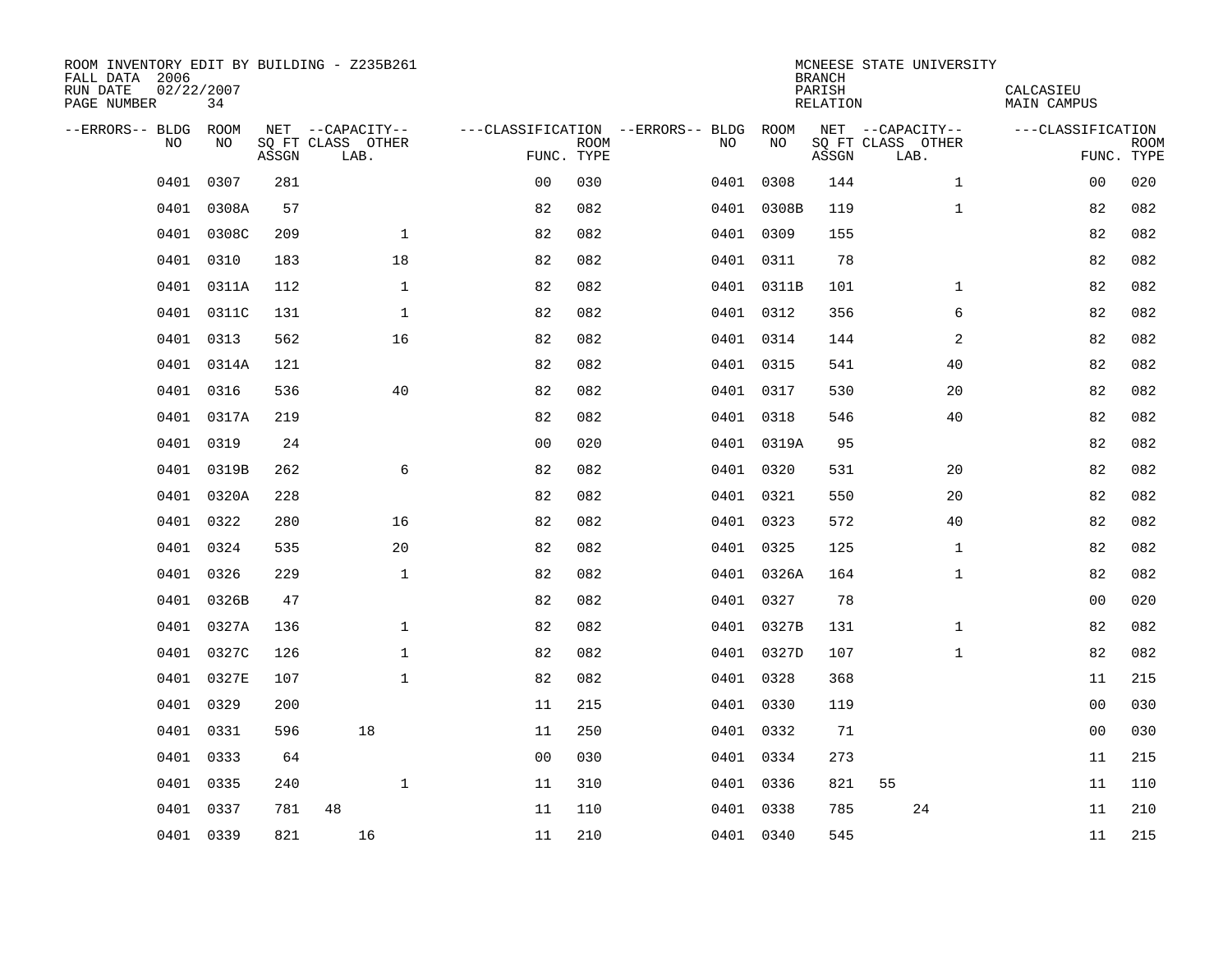| ROOM INVENTORY EDIT BY BUILDING - Z235B261<br>FALL DATA 2006<br>02/22/2007<br>RUN DATE<br>PAGE NUMBER | 35         |       |                           |                                        |      |           |                                                                | <b>BRANCH</b><br>PARISH<br>RELATION |                               | MCNEESE STATE UNIVERSITY                              | CALCASIEU<br>MAIN CAMPUS                |                           |
|-------------------------------------------------------------------------------------------------------|------------|-------|---------------------------|----------------------------------------|------|-----------|----------------------------------------------------------------|-------------------------------------|-------------------------------|-------------------------------------------------------|-----------------------------------------|---------------------------|
| --ERRORS-- BLDG ROOM                                                                                  |            |       | NET --CAPACITY--          | ---CLASSIFICATION --ERRORS-- BLDG ROOM |      |           |                                                                |                                     | NET --CAPACITY--              |                                                       | ---CLASSIFICATION                       |                           |
| NO                                                                                                    | NO         | ASSGN | SO FT CLASS OTHER<br>LAB. | FUNC. TYPE                             | ROOM | NO.       | NO                                                             | ASSGN                               | SQ FT CLASS OTHER<br>LAB.     |                                                       |                                         | <b>ROOM</b><br>FUNC. TYPE |
| 0401                                                                                                  | 0341       | 176   | $\mathbf{1}$              | 11                                     | 310  | 0401 0342 |                                                                | 835                                 | 24                            |                                                       | 11                                      | 210                       |
|                                                                                                       | 0401 0343  | 142   | $\mathbf{1}$              | 11                                     | 310  | 0401 0344 |                                                                | 557                                 | 16                            |                                                       | 11                                      | 220                       |
|                                                                                                       | 0401 0345  | 815   | 20                        | 11                                     | 210  |           | 0401 0345A                                                     | 149                                 |                               |                                                       | 11                                      | 215                       |
|                                                                                                       | 0401 0346  | 258   |                           | 0 <sub>0</sub>                         | 020  | 0401 0347 |                                                                | 262                                 |                               |                                                       | 00                                      | 020                       |
|                                                                                                       | 0401 0348  | 161   |                           | 0 <sub>0</sub>                         | 020  | 0401 0349 | TOTAL NUMBER CLASSROOMS<br>TOTAL NUMBER LABS 210               | 170                                 | TOTAL NUMBER SPECIAL LABS 220 | TOTAL NET ASSIGN SQ. FT. IN ROOM FILE                 | 00<br>55,122<br>5<br>12<br><sup>1</sup> | 020                       |
|                                                                                                       | 0404 0100  | 1081  |                           | 0 <sub>0</sub>                         | 020  | 0404 0101 |                                                                | 25                                  |                               |                                                       | 92                                      | 665                       |
|                                                                                                       | 0404 0102  | 68    |                           | 92                                     | 665  | 0404 0103 |                                                                | 542                                 |                               |                                                       | 92                                      | 665                       |
|                                                                                                       | 0404 0104  | 421   |                           | 92                                     | 665  | 0404 0105 |                                                                | 61                                  |                               |                                                       | 0 <sub>0</sub>                          | 020                       |
|                                                                                                       | 0404 0105A | 100   | $\mathbf{1}$              | 92                                     | 310  | 0404 0106 |                                                                | 7843                                |                               | 200                                                   | 92                                      | 660                       |
|                                                                                                       | 0404 0106A | 14    | $\mathbf 1$               | 92                                     | 665  |           | 0404 0106B                                                     | 14                                  |                               | $\mathbf{1}$                                          | 92                                      | 665                       |
|                                                                                                       | 0404 0107  | 295   | 3                         | 92                                     | 665  |           | 0404 0107A                                                     | 32                                  |                               | $\mathbf{1}$                                          | 0 <sub>0</sub>                          | 030                       |
|                                                                                                       | 0404 0108  | 108   |                           | 0 <sub>0</sub>                         | 030  | 0404 0109 |                                                                | 361                                 |                               | $\mathbf{1}$                                          | 92                                      | 310                       |
|                                                                                                       | 0404 0110  | 151   | $\mathbf{1}$              | 92                                     | 310  | 0404 0111 |                                                                | 205                                 |                               | $\mathbf{1}$                                          | 92                                      | 310                       |
|                                                                                                       | 0404 0112  | 188   | $\mathbf{1}$              | 92                                     | 310  | 0404 0113 |                                                                | 210                                 |                               | 8                                                     | 92                                      | 650                       |
|                                                                                                       | 0404 0113A | 35    |                           | 92                                     | 655  | 0404 0114 |                                                                | 172                                 |                               | $\mathbf{1}$                                          | 92                                      | 310                       |
|                                                                                                       | 0404 0115  | 1304  |                           | 92                                     | 665  |           | 0404 0115A<br>TOTAL NUMBER CLASSROOMS<br>TOTAL NUMBER LABS 210 | 42                                  | TOTAL NUMBER SPECIAL LABS 220 | $\mathbf{1}$<br>TOTAL NET ASSIGN SQ. FT. IN ROOM FILE | 00<br>11,948                            | 030                       |
|                                                                                                       | 0405 0100  | 4491  | 350                       | 52                                     | 610  |           | 0405 0100A                                                     | 411                                 |                               |                                                       | 0 <sub>0</sub>                          | 020                       |
| 0405                                                                                                  | 0100B      | 1237  |                           | 52                                     | 650  |           | 0405 0100C                                                     | 3179                                |                               |                                                       | 00                                      | 020                       |
|                                                                                                       | 0405 0100D | 323   |                           | 52                                     | 650  |           | 0405 0100E                                                     | 257                                 |                               |                                                       | 0 <sub>0</sub>                          | 020                       |
| 0405                                                                                                  | 0100F      | 515   |                           | 52                                     | 650  |           | 0405 0100G                                                     | 255                                 |                               |                                                       | 0 <sub>0</sub>                          | 020                       |
| 0405                                                                                                  | 0101       | 1348  | 13                        | 91                                     | 310  |           | 0405 0101A                                                     | 178                                 |                               | $\mathbf{1}$                                          | 91                                      | 310                       |
|                                                                                                       | 0405 0101B | 187   |                           | 10                                     | 665  | 0405 0102 |                                                                | 246                                 |                               | $\mathbf{1}$                                          | 52                                      | 310                       |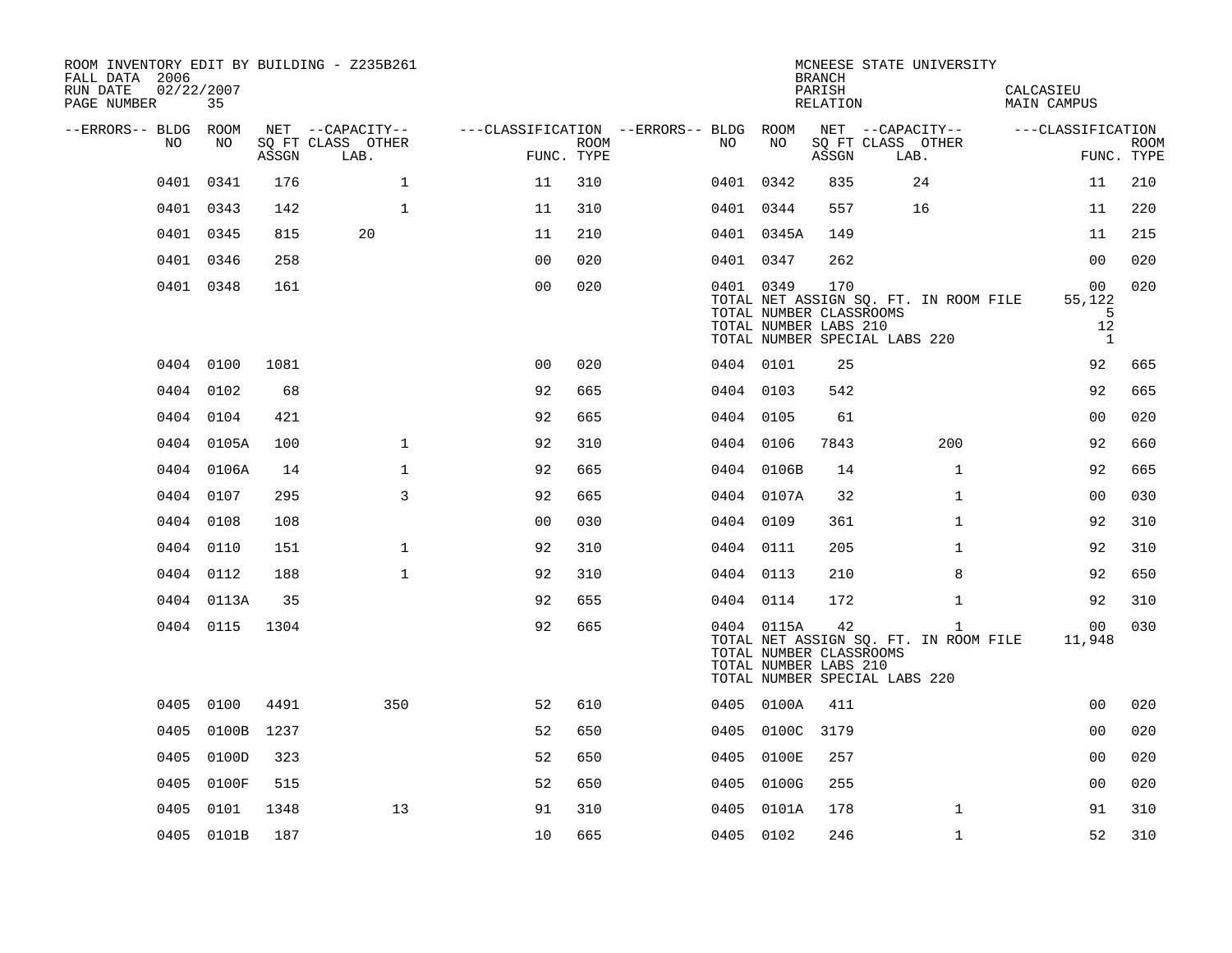| ROOM INVENTORY EDIT BY BUILDING - Z235B261<br>FALL DATA 2006<br>RUN DATE<br>PAGE NUMBER | 02/22/2007<br>36 |       |                           |                |             |                                   |            | <b>BRANCH</b><br>PARISH<br><b>RELATION</b> | MCNEESE STATE UNIVERSITY  | CALCASIEU<br><b>MAIN CAMPUS</b> |                           |
|-----------------------------------------------------------------------------------------|------------------|-------|---------------------------|----------------|-------------|-----------------------------------|------------|--------------------------------------------|---------------------------|---------------------------------|---------------------------|
| --ERRORS-- BLDG ROOM                                                                    |                  |       | NET --CAPACITY--          |                |             | ---CLASSIFICATION --ERRORS-- BLDG | ROOM       |                                            | NET --CAPACITY--          | ---CLASSIFICATION               |                           |
| NO                                                                                      | NO               | ASSGN | SQ FT CLASS OTHER<br>LAB. | FUNC. TYPE     | <b>ROOM</b> | NO                                | NO         | ASSGN                                      | SQ FT CLASS OTHER<br>LAB. |                                 | <b>ROOM</b><br>FUNC. TYPE |
| 0405                                                                                    | 0102A            | 120   | $\mathbf 1$               | 52             | 310         | 0405                              | 0103       | 3659                                       | 40                        | 44                              | 250                       |
| 0405                                                                                    | 0103A            | 150   | 2                         | 44             | 250         | 0405                              | 0103B      | 98                                         |                           | 00                              | 030                       |
| 0405                                                                                    | 0104             | 236   | $\mathbf 1$               | 52             | 310         | 0405                              | 0105       | 240                                        | $\mathbf{1}$              | 52                              | 310                       |
| 0405                                                                                    | 0106             | 240   | $\mathbf 1$               | 91             | 310         | 0405                              | 0107       | 246                                        | $\mathbf{1}$              | 91                              | 310                       |
| 0405                                                                                    | 0108             | 506   | $\mathbf{1}$              | 91             | 310         | 0405                              | 0108A      | 166                                        | $\mathbf{1}$              | 91                              | 310                       |
| 0405                                                                                    | 0108B            | 127   |                           | 0 <sub>0</sub> | 010         | 0405                              | 0109       | 222                                        | $\mathbf{1}$              | 52                              | 310                       |
| 0405                                                                                    | 0109A            | 211   | $\mathbf{1}$              | 52             | 310         | 0405                              | 0109B      | 19                                         | $\mathbf{1}$              | 52                              | 315                       |
| 0405                                                                                    | 0109C            | 18    | $\mathbf 1$               | 52             | 315         | 0405                              | 0110       | 16                                         |                           | 0 <sub>0</sub>                  | 020                       |
| 0405                                                                                    | 0110A            | 158   | $\mathbf{1}$              | 52             | 310         | 0405                              | 0110B      | 128                                        | $\mathbf{1}$              | 52                              | 310                       |
| 0405                                                                                    | 0110C            | 133   | $\mathbf{1}$              | 52             | 310         | 0405                              | 0110D      | 282                                        | $\mathbf{1}$              | 52                              | 310                       |
| 0405                                                                                    | 0110E            | 184   | $\mathbf 1$               | 52             | 310         | 0405                              | 0110F      | 42                                         |                           | 0 <sub>0</sub>                  | 020                       |
| 0405                                                                                    | 0111             | 2942  | 150                       | 10             | 630         | 0405                              | 0111A      | 202                                        | $\mathbf{1}$              | 10                              | 310                       |
| 0405                                                                                    | 0111B            | 197   | $\mathbf 1$               | 10             | 310         | 0405                              | 0111C      | 112                                        | $\mathbf{1}$              | 10                              | 310                       |
| 0405                                                                                    | 0111D            | 187   |                           | 0 <sub>0</sub> | 020         | 0405                              | 0111E      | 72                                         |                           | 00                              | 020                       |
| 0405                                                                                    | 0112             | 8928  | 400                       | 10             | 630         | 0405                              | 0112A      | 211                                        |                           | 00                              | 030                       |
| 0405                                                                                    | 0112B            | 17    | 6                         | 0 <sub>0</sub> | 010         | 0405                              |            | 0113A 1004                                 | 70                        | 10                              | 635                       |
| 0405                                                                                    | 0113B            | 1000  | 70                        | 10             | 635         | 0405                              | 0114       | 3168                                       | 30                        | 10                              | 635                       |
| 0405                                                                                    | 0114A            | 521   | 2                         | 10             | 635         | 0405                              | 0114B      | 93                                         | $\mathbf{1}$              | 10                              | 310                       |
| 0405                                                                                    | 0114C            | 117   | $\mathbf{1}$              | 10             | 310         |                                   | 0405 0114D | 108                                        | $\mathbf{1}$              | 10                              | 310                       |
| 0405                                                                                    | 0114E            | 664   |                           | 10             | 635         | 0405                              | 0114F      | 962                                        |                           | 10                              | 635                       |
| 0405                                                                                    | 0114G            | 335   |                           | 0 <sub>0</sub> | 020         | 0405                              | 0114H      | 157                                        |                           | 00                              | 030                       |
| 0405                                                                                    | 0114J            | 40    |                           | 0 <sub>0</sub> | 010         | 0405                              | 0115       | 193                                        | $\mathbf{1}$              | 10                              | 310                       |
| 0405                                                                                    | 0116             | 336   | 2                         | 10             | 635         |                                   | 0405 0116A | 89                                         |                           | 10                              | 635                       |
| 0405                                                                                    | 0117             | 204   |                           | 0 <sub>0</sub> | 020         | 0405                              | 0117A      | 27                                         |                           | 0 <sub>0</sub>                  | 030                       |
| 0405                                                                                    | 0117B            | 162   | 8                         | 10             | 635         | 0405                              | 0117C      | 43                                         | 3                         | 10                              | 635                       |
|                                                                                         | 0405 0117D       | 179   | 8                         | 10             | 635         |                                   | 0405 0117E | 43                                         | 3                         | 10                              | 635                       |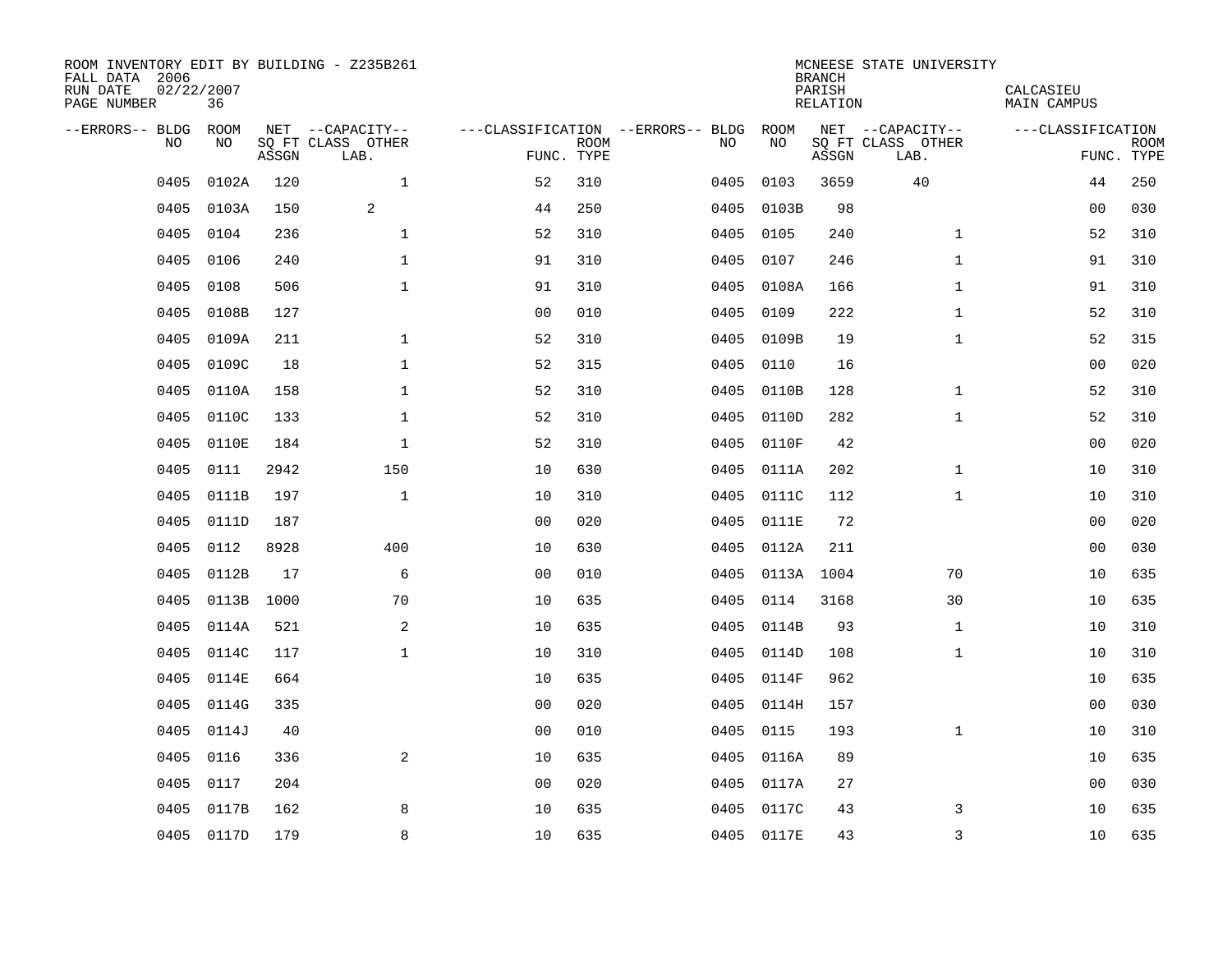| ROOM INVENTORY EDIT BY BUILDING - Z235B261<br>FALL DATA 2006<br>RUN DATE<br>PAGE NUMBER | 02/22/2007<br>37 |       |                           |                |      |                                   |      |            | <b>BRANCH</b><br>PARISH<br>RELATION              | MCNEESE STATE UNIVERSITY                                               | CALCASIEU<br><b>MAIN CAMPUS</b> |                           |
|-----------------------------------------------------------------------------------------|------------------|-------|---------------------------|----------------|------|-----------------------------------|------|------------|--------------------------------------------------|------------------------------------------------------------------------|---------------------------------|---------------------------|
| --ERRORS-- BLDG ROOM                                                                    |                  |       | NET --CAPACITY--          |                |      | ---CLASSIFICATION --ERRORS-- BLDG |      | ROOM       |                                                  | NET --CAPACITY--                                                       | ---CLASSIFICATION               |                           |
| N <sub>O</sub>                                                                          | NO.              | ASSGN | SO FT CLASS OTHER<br>LAB. | FUNC. TYPE     | ROOM |                                   | NO.  | NO         | ASSGN                                            | SQ FT CLASS OTHER<br>LAB.                                              |                                 | <b>ROOM</b><br>FUNC. TYPE |
| 0405                                                                                    | 0117F            | 145   | 8                         | 10             | 635  |                                   | 0405 | 0117G      | 47                                               | 3                                                                      | 10                              | 635                       |
| 0405                                                                                    | 0120             | 211   | $\mathbf{1}$              | 43             | 310  |                                   |      | 0405 0121  | 104                                              | $\mathbf{1}$                                                           | 43                              | 310                       |
| 0405                                                                                    | 0121A            | 32    |                           | 43             | 315  |                                   |      | 0405 0121B | 42                                               |                                                                        | 0 <sub>0</sub>                  | 030                       |
| 0405                                                                                    | 0122             | 104   |                           | 43             | 315  |                                   |      | 0405 0130  | 157                                              |                                                                        | 0 <sub>0</sub>                  | 020                       |
| 0405                                                                                    | 0130A            | 283   |                           | 00             | 020  |                                   | 0405 | 0131       | 166                                              | $\mathbf{1}$                                                           | 91                              | 350                       |
| 0405                                                                                    | 0132             | 175   | $\mathbf 1$               | 43             | 310  |                                   |      | 0405 0133  | 122                                              | $\mathbf{1}$                                                           | 43                              | 310                       |
| 0405                                                                                    | 0134             | 193   | $\mathbf{1}$              | 43             | 310  |                                   |      | 0405 0134A | 90                                               |                                                                        | 43                              | 315                       |
| 0405                                                                                    | 0135             | 356   | 3                         | 43             | 315  |                                   |      | 0405 0135A | 133                                              | $\mathbf{1}$                                                           | 43                              | 315                       |
| 0405                                                                                    | 0135B            | 78    | $\mathbf{1}$              | 43             | 315  |                                   | 0405 | 0140       | 357                                              | 2                                                                      | 53                              | 635                       |
| 0405                                                                                    | 0140A            | 13    |                           | 0 <sub>0</sub> | 030  |                                   |      | 0405 0141  | 185                                              | $\mathbf{1}$                                                           | 53                              | 310                       |
| 0405                                                                                    | 0142             | 187   | 2                         | 63             | 310  |                                   | 0405 | 0143       | 337                                              |                                                                        | 0 <sub>0</sub>                  | 030                       |
| 0405                                                                                    | 0144             | 522   |                           | 0 <sub>0</sub> | 020  |                                   |      | 0405 0145A | 125                                              | 2                                                                      | 53                              | 315                       |
| 0405                                                                                    | 0145B            | 61    | 2                         | 53             | 315  |                                   | 0405 | 0145C      | 61                                               | 2                                                                      | 53                              | 315                       |
| 0405                                                                                    | 0145D            | 57    | 2                         | 53             | 315  |                                   |      | 0405 0145E | 65                                               | 2                                                                      | 53                              | 315                       |
| 0405                                                                                    | 0146             | 234   | 10                        | 53             | 350  |                                   | 0405 | 0147       | 144                                              | 2                                                                      | 00                              | 030                       |
| 0405                                                                                    | 0148             | 160   | 2                         | 0 <sub>0</sub> | 030  |                                   |      | 0405 0150  | 991                                              |                                                                        | 0 <sub>0</sub>                  | 030                       |
| 0405                                                                                    | 0151             | 46    |                           | 0 <sub>0</sub> | 010  |                                   | 0405 | 0152       | 43                                               |                                                                        | 00                              | 030                       |
| 0405                                                                                    | 0152A            | 196   | 5                         | 0 <sub>0</sub> | 030  |                                   |      | 0405 0153  | 35                                               |                                                                        | 0 <sub>0</sub>                  | 030                       |
| 0405                                                                                    | 0153A            | 274   | 5                         | 0 <sub>0</sub> | 030  |                                   |      | 0405 0250  | 225                                              |                                                                        | 0 <sub>0</sub>                  | 030                       |
|                                                                                         | 0405 0250A       | 800   |                           | 0 <sub>0</sub> | 030  |                                   |      |            | TOTAL NUMBER CLASSROOMS<br>TOTAL NUMBER LABS 210 | TOTAL NET ASSIGN SO. FT. IN ROOM FILE<br>TOTAL NUMBER SPECIAL LABS 220 | 39,794                          |                           |
| 0410                                                                                    | 0100             | 386   | 6                         | 51             | 315  |                                   |      | 0410 0101  | 417                                              | 12                                                                     | 51                              | 350                       |
| 0410                                                                                    | 0102             | 168   | $\mathbf{1}$              | 51             | 310  |                                   | 0410 | 0103       | 168                                              | $\mathbf{1}$                                                           | 51                              | 310                       |
| 0410                                                                                    | 0104             | 168   | $\mathbf{1}$              | 51             | 310  |                                   | 0410 | 0105       | 168                                              |                                                                        | 51                              | 315                       |
|                                                                                         | 0410 0106        | 372   | $\mathbf{1}$              | 51             | 310  |                                   |      | 0410 0107  | 44                                               |                                                                        | 51                              | 315                       |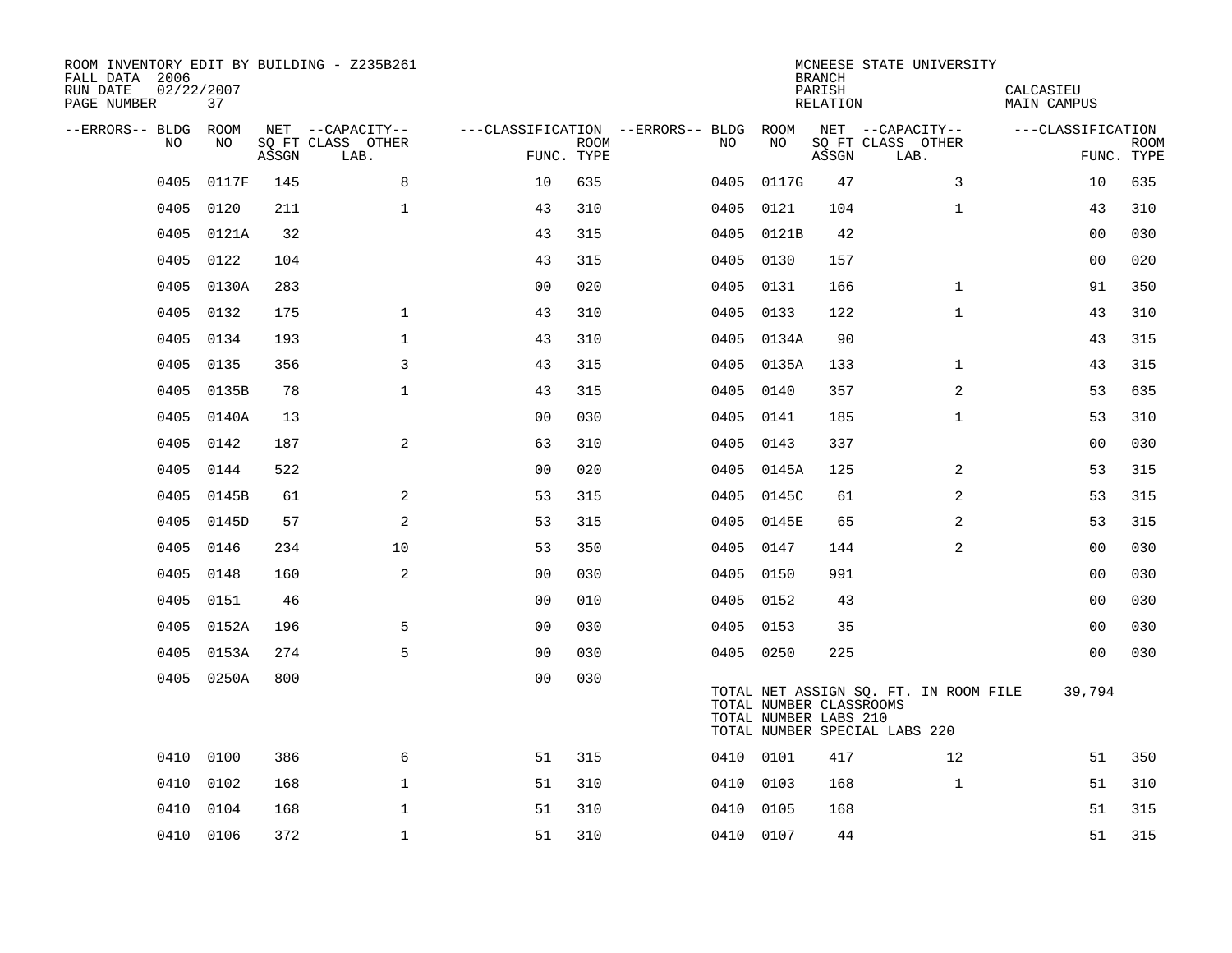| ROOM INVENTORY EDIT BY BUILDING - Z235B261<br>FALL DATA 2006<br>RUN DATE<br>PAGE NUMBER | 02/22/2007<br>38 |       |                           |                                   |      |      |                                                               | <b>BRANCH</b><br>PARISH<br>RELATION | MCNEESE STATE UNIVERSITY                                               | CALCASIEU<br><b>MAIN CAMPUS</b> |                           |
|-----------------------------------------------------------------------------------------|------------------|-------|---------------------------|-----------------------------------|------|------|---------------------------------------------------------------|-------------------------------------|------------------------------------------------------------------------|---------------------------------|---------------------------|
| --ERRORS-- BLDG                                                                         | ROOM             |       | NET --CAPACITY--          | ---CLASSIFICATION --ERRORS-- BLDG |      |      | ROOM                                                          |                                     | NET --CAPACITY--                                                       | ---CLASSIFICATION               |                           |
| NO.                                                                                     | NO               | ASSGN | SO FT CLASS OTHER<br>LAB. | FUNC. TYPE                        | ROOM | NO   | NO                                                            | ASSGN                               | SQ FT CLASS OTHER<br>LAB.                                              |                                 | <b>ROOM</b><br>FUNC. TYPE |
| 0410                                                                                    | 0108             | 95    | 2                         | 0 <sup>0</sup>                    | 030  | 0410 | 0109                                                          | 90                                  | 2                                                                      | 0 <sub>0</sub>                  | 030                       |
| 0410                                                                                    | 0110             | 32    |                           | 0 <sub>0</sub>                    | 030  | 0410 | 0111                                                          | 1347                                | 5                                                                      | 92                              | 660                       |
| 0410                                                                                    | 0112             | 219   |                           | 92                                | 665  | 0410 | 0113                                                          | 24                                  |                                                                        | 0 <sub>0</sub>                  | 030                       |
| 0410                                                                                    | 0114             | 120   | $\mathbf{1}$              | 73                                | 315  |      | 0410 0115                                                     | 364                                 | $\mathbf{1}$                                                           | 73                              | 310                       |
| 0410                                                                                    | 0116             | 120   | $\mathbf 1$               | 73                                | 310  |      | 0410 0117                                                     | 150                                 | $\mathbf{1}$                                                           | 73                              | 315                       |
| 0410                                                                                    | 0118             | 28    | $\mathbf{1}$              | 73                                | 315  |      | 0410 0119                                                     | 26                                  |                                                                        | 73                              | 315                       |
|                                                                                         | 0410 0120        | 17    |                           | 73                                | 315  |      | TOTAL NUMBER CLASSROOMS<br>TOTAL NUMBER LABS 210              |                                     | TOTAL NET ASSIGN SQ. FT. IN ROOM FILE<br>TOTAL NUMBER SPECIAL LABS 220 | 4,282                           |                           |
|                                                                                         | 0411 0101        | 576   | 30                        | 82                                | 082  |      | 0411 0101A                                                    | 20                                  |                                                                        | 82                              | 082                       |
|                                                                                         | 0411 0101B       | 50    | $\mathbf{1}$              | 82                                | 082  |      | 0411 0101C                                                    | 252                                 | 30                                                                     | 82                              | 082                       |
|                                                                                         | 0411 0101D       | 17    |                           | 82                                | 082  |      | 0411 0101E                                                    | -5                                  |                                                                        | 82                              | 082                       |
|                                                                                         | 0411 0102        | 540   |                           | 92                                | 660  |      | 0411 0102A                                                    | 514                                 |                                                                        | 92                              | 660                       |
|                                                                                         | 0411 0103        | 691   |                           | 92                                | 660  |      | 0411 0104                                                     | 21                                  |                                                                        | 92                              | 665                       |
|                                                                                         | 0411 0105        | 27    |                           | 0 <sub>0</sub>                    | 030  |      | 0411 0106<br>TOTAL NUMBER CLASSROOMS<br>TOTAL NUMBER LABS 210 | 15                                  | TOTAL NET ASSIGN SQ. FT. IN ROOM FILE<br>TOTAL NUMBER SPECIAL LABS 220 | 00<br>2,686                     | 030                       |
|                                                                                         | 0501 0100        | 121   |                           | 0 <sub>0</sub>                    | 020  |      | 0501 0101                                                     | 495                                 | 12                                                                     | 41                              | 650                       |
|                                                                                         | 0501 0102        | 770   |                           | 0 <sub>0</sub>                    | 020  |      | 0501 0103                                                     | 453                                 |                                                                        | 0 <sub>0</sub>                  | 020                       |
|                                                                                         | 0501 0104        | 1465  |                           | 0 <sub>0</sub>                    | 020  |      | 0501 0105                                                     | 430                                 | 16                                                                     | 41                              | 650                       |
|                                                                                         | 0501 0106        | 19    |                           | 0 <sub>0</sub>                    | 020  |      | 0501 0107                                                     | 85                                  |                                                                        | 41                              | 660                       |
|                                                                                         | 0501 0108        | 124   | 2                         | 0 <sub>0</sub>                    | 030  |      | 0501 0109                                                     | 122                                 | 2                                                                      | 0 <sub>0</sub>                  | 030                       |
|                                                                                         | 0501 0110        | 284   | 6                         | 41                                | 440  |      | 0501 0111                                                     | 972                                 |                                                                        | 41                              | 620                       |
|                                                                                         | 0501 0112        | 38    |                           | 0 <sub>0</sub>                    | 010  |      | 0501 0113                                                     | 52                                  |                                                                        | 0 <sub>0</sub>                  | 030                       |
|                                                                                         | 0501 0114        | 103   | $\mathbf{1}$              | 41                                | 310  |      | 0501 0115                                                     | 84                                  |                                                                        | 41                              | 315                       |
|                                                                                         | 0501 0116        | 188   | $\mathbf 1$               | 41                                | 310  |      | 0501 0117                                                     | 102                                 | $\mathbf{1}$                                                           | 41                              | 310                       |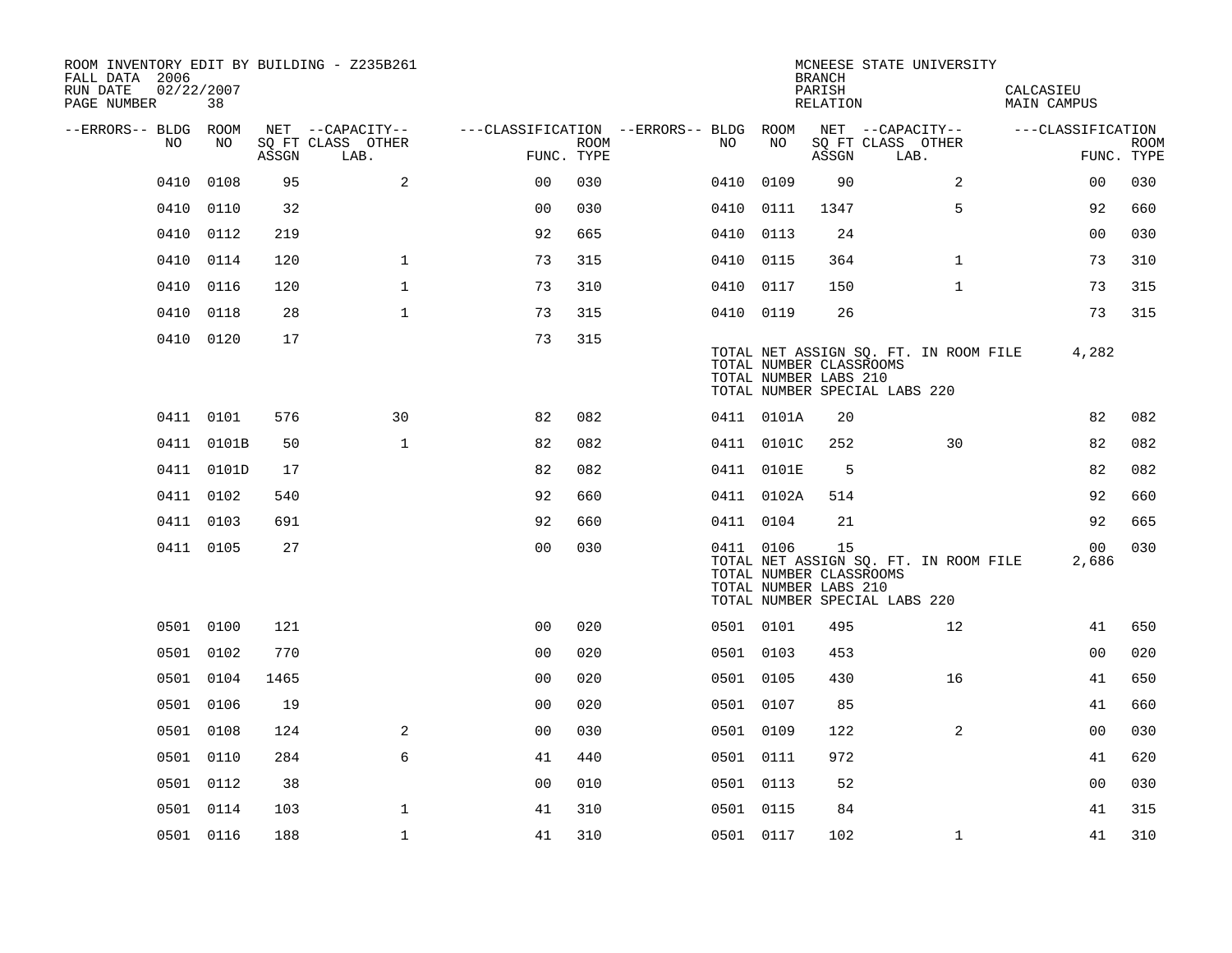| ROOM INVENTORY EDIT BY BUILDING - Z235B261<br>FALL DATA 2006<br>RUN DATE<br>PAGE NUMBER | 02/22/2007<br>39 |       |                           |                                   |             |   |    |            | <b>BRANCH</b><br>PARISH<br><b>RELATION</b> | MCNEESE STATE UNIVERSITY  | CALCASIEU<br><b>MAIN CAMPUS</b> |                           |
|-----------------------------------------------------------------------------------------|------------------|-------|---------------------------|-----------------------------------|-------------|---|----|------------|--------------------------------------------|---------------------------|---------------------------------|---------------------------|
| --ERRORS-- BLDG                                                                         | ROOM             |       | NET --CAPACITY--          | ---CLASSIFICATION --ERRORS-- BLDG |             |   |    | ROOM       |                                            | NET --CAPACITY--          | ---CLASSIFICATION               |                           |
| <b>NO</b>                                                                               | NO.              | ASSGN | SQ FT CLASS OTHER<br>LAB. | FUNC. TYPE                        | <b>ROOM</b> |   | NO | NO         | ASSGN                                      | SQ FT CLASS OTHER<br>LAB. |                                 | <b>ROOM</b><br>FUNC. TYPE |
| 0501                                                                                    | 0118             | 493   | 2                         | 41                                | 440         |   |    | 0501 0119  | 995                                        | 65                        | 41                              | 680                       |
| 0501                                                                                    | 0120             | 271   |                           | 0 <sub>0</sub>                    | 030         |   |    | 0501 0121  | 207                                        |                           | 00                              | 020                       |
| 0501                                                                                    | 0122             | 178   |                           | 0 <sub>0</sub>                    | 020         |   |    | 0501 0123  | 178                                        |                           | 0 <sub>0</sub>                  | 020                       |
| 0501                                                                                    | 0124             | 34    |                           | 0 <sub>0</sub>                    | 020         |   |    | 0501 0125  | 489                                        | 3                         | 41                              | 440                       |
| 0501                                                                                    | 0126             | 960   | 5                         | 41                                | 440         |   |    | 0501 0126A | 145                                        | $\mathbf{1}$              | 41                              | 310                       |
| 0501                                                                                    | 0127             | 494   |                           | 41                                | 420         |   |    | 0501 0128  | 984                                        | 3                         | 41                              | 440                       |
| 0501                                                                                    | 0129             | 865   | 24                        | 41                                | 680         |   |    | 0501 0130  | 256                                        |                           | 41                              | 420                       |
|                                                                                         | 0501 0131        | 71    |                           | 0 <sub>0</sub>                    | 030         |   |    | 0501 0132  | 278                                        |                           | 41                              | 455                       |
| 0501                                                                                    | 0133             | 212   |                           | 41                                | 420         |   |    | 0501 0134  | 927                                        | 4                         | 41                              | 440                       |
|                                                                                         | 0501 0135        | 116   | $\mathbf 1$               | 41                                | 310         |   |    | 0501 0136  | 475                                        |                           | 41                              | 620                       |
| 0501                                                                                    | 0137             | 129   | $\mathbf 1$               | 41                                | 310         |   |    | 0501 0138  | 115                                        | $\mathbf{1}$              | 41                              | 310                       |
|                                                                                         | 0501 0139        | 148   | $\mathbf 1$               | 41                                | 440         |   |    | 0501 0140  | 3603                                       | 72                        | 41                              | 430                       |
| 0501                                                                                    | 0141             | 121   | 3                         | 41                                | 440         |   |    | 0501 0142  | 275                                        |                           | 41                              | 440                       |
|                                                                                         | 0501 0143        | 125   | 3                         | 41                                | 440         |   |    | 0501 0144  | 790                                        |                           | 00                              | 020                       |
| 0501                                                                                    | 0145             | 176   |                           | 0 <sub>0</sub>                    | 020         |   |    | 0501 0146  | 64                                         |                           | 41                              | 455                       |
|                                                                                         | 0501 0147        | 146   | 4                         | 41                                | 440         |   |    | 0501 0148  | 118                                        | $\mathbf{1}$              | 41                              | 440                       |
| 0501                                                                                    | 0149             | 41    |                           | 0 <sub>0</sub>                    | 030         |   |    | 0501 0149A | 166                                        |                           | 00                              | 030                       |
|                                                                                         | 0501 0150        | 55    |                           | 0 <sub>0</sub>                    | 020         |   |    | 0501 0151  | 175                                        |                           | 41                              | 420                       |
| 0501                                                                                    | 0151A            | 113   | 3                         | 0 <sub>0</sub>                    | 030         |   |    | 0501 0152  | 170                                        | 3                         | 0 <sub>0</sub>                  | 030                       |
| 0501                                                                                    | 0153             | 190   | 8                         | 41                                | 410         |   |    | 0501 0154  | 1773                                       |                           | 41                              | 620                       |
| 0501                                                                                    | 0155             | 5036  | 100                       | 41                                | 430         |   |    | 0501 0156  | 195                                        | $\mathbf{1}$              | 41                              | 310                       |
| 0501                                                                                    | 0156A            | 159   |                           | 41                                | 315         |   |    | 0501 0156B | 396                                        | $\mathbf{1}$              | 41                              | 310                       |
| 0501                                                                                    | 0156C            | 130   | $\mathbf 1$               | 41                                | 310         |   |    | 0501 0157  | 224                                        |                           | 00                              | 020                       |
| 0501                                                                                    | 0158             | 479   |                           | 0 <sub>0</sub>                    | 030         |   |    | 0501 0200  | 1747                                       | 54                        | 41                              | 440                       |
| 9<br>0501                                                                               | 0201             | 3674  | 11                        | 41                                | 430         | 9 |    | 0501 0202  | 5774                                       | 87                        | 41                              | 430                       |
|                                                                                         | 0501 0203        | 170   |                           | 41                                | 455         |   |    | 0501 0204  | 439                                        |                           | 41                              | 420                       |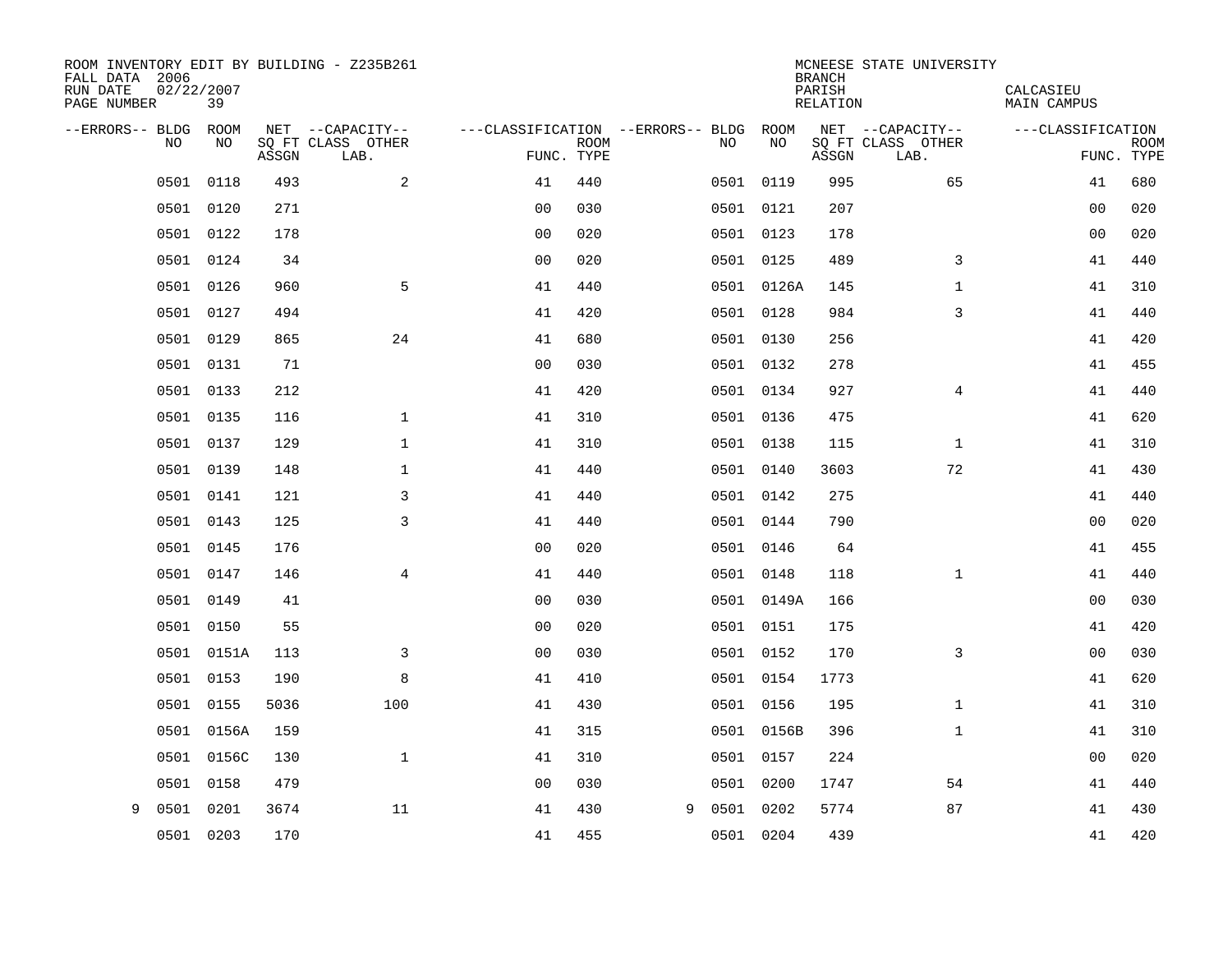| ROOM INVENTORY EDIT BY BUILDING - Z235B261<br>FALL DATA 2006<br>RUN DATE<br>PAGE NUMBER | 02/22/2007<br>40 |       |                           |                                        |             |   |    |            | <b>BRANCH</b><br>PARISH<br><b>RELATION</b> | MCNEESE STATE UNIVERSITY  | CALCASIEU<br><b>MAIN CAMPUS</b> |                           |
|-----------------------------------------------------------------------------------------|------------------|-------|---------------------------|----------------------------------------|-------------|---|----|------------|--------------------------------------------|---------------------------|---------------------------------|---------------------------|
| --ERRORS-- BLDG ROOM                                                                    |                  |       | NET --CAPACITY--          | ---CLASSIFICATION --ERRORS-- BLDG ROOM |             |   |    |            |                                            | NET --CAPACITY--          | ---CLASSIFICATION               |                           |
| NO                                                                                      | NO               | ASSGN | SQ FT CLASS OTHER<br>LAB. | FUNC. TYPE                             | <b>ROOM</b> |   | NO | NO         | ASSGN                                      | SQ FT CLASS OTHER<br>LAB. |                                 | <b>ROOM</b><br>FUNC. TYPE |
| 0501                                                                                    | 0205             | 794   |                           | 41                                     | 420         |   |    | 0501 0206  | 324                                        |                           | 41                              | 420                       |
| 0501                                                                                    | 0207             | 999   | 2                         | 41                                     | 310         |   |    | 0501 0208  | 617                                        | 2                         | 41                              | 440                       |
| 0501                                                                                    | 0209             | 279   |                           | 0 <sub>0</sub>                         | 030         |   |    | 0501 0210  | 26                                         |                           | 00                              | 030                       |
| 0501                                                                                    | 0211             | 985   |                           | 41                                     | 420         |   |    | 0501 0212  | 339                                        |                           | 0 <sub>0</sub>                  | 020                       |
| 0501                                                                                    | 0213             | 67    | 2                         | 0 <sub>0</sub>                         | 030         |   |    | 0501 0214  | 88                                         | $\overline{a}$            | 0 <sub>0</sub>                  | 030                       |
|                                                                                         | 0501 0215        | 458   | 10                        | 41                                     | 455         |   |    | 0501 0216  | 126                                        |                           | 41                              | 225                       |
| 0501                                                                                    | 0217             | 894   | 20                        | 22                                     | 220         |   |    | 0501 0218  | 109                                        |                           | 00                              | 020                       |
|                                                                                         | 0501 0219        | 124   | 2                         | 0 <sub>0</sub>                         | 030         |   |    | 0501 0220  | 124                                        | 2                         | 0 <sub>0</sub>                  | 030                       |
| 0501                                                                                    | 0221             | 193   |                           | 0 <sub>0</sub>                         | 020         |   |    | 0501 0222  | 175                                        |                           | 00                              | 020                       |
|                                                                                         | 0501 0223        | 169   |                           | 0 <sub>0</sub>                         | 020         |   |    | 0501 0224  | 34                                         |                           | 0 <sub>0</sub>                  | 020                       |
| 0501                                                                                    | 0225             | 769   |                           | 0 <sub>0</sub>                         | 020         |   |    | 0501 0226  | 176                                        |                           | 0 <sub>0</sub>                  | 020                       |
|                                                                                         | 0501 0227        | 64    |                           | 41                                     | 455         | 9 |    | 0501 0228  | 5729                                       | 73                        | 41                              | 430                       |
| 0501                                                                                    | 0228A            | 1212  | 16                        | 22                                     | 220         |   |    | 0501 0229  | 120                                        | 3                         | 41                              | 440                       |
| 0501                                                                                    | 0230             | 115   | $\mathbf 1$               | 41                                     | 310         |   |    | 0501 0231  | 37                                         |                           | 00                              | 030                       |
| 0501                                                                                    | 0231A            | 144   |                           | 0 <sub>0</sub>                         | 030         |   |    | 0501 0232  | 50                                         |                           | 00                              | 020                       |
| 0501                                                                                    | 0233             | 158   |                           | 41                                     | 420         |   |    | 0501 0233A | 98                                         | 3                         | 00                              | 030                       |
| 0501                                                                                    | 0234             | 152   | 3                         | 0 <sub>0</sub>                         | 030         |   |    | 0501 0235  | 177                                        | 8                         | 41                              | 410                       |
| 0501                                                                                    | 0236             | 193   | 8                         | 41                                     | 410         |   |    | 0501 0237  | 224                                        |                           | 0 <sub>0</sub>                  | 020                       |
| 0501                                                                                    | 0300             | 285   |                           | 0 <sub>0</sub>                         | 020         |   |    | 0501 0301  | 64                                         |                           | 41                              | 455                       |
| 0501                                                                                    | 0302             | 176   |                           | 0 <sub>0</sub>                         | 020         | 9 |    | 0501 0303  | 7377                                       | 96                        | 41                              | 430                       |
| 0501                                                                                    | 0304             | 116   |                           | 41                                     | 455         |   |    | 0501 0305  | 37                                         |                           | 00                              | 030                       |
| 0501                                                                                    | 0305A            | 144   |                           | 0 <sub>0</sub>                         | 030         |   |    | 0501 0306  | 50                                         |                           | 00                              | 020                       |
| 0501                                                                                    | 0307             | 158   |                           | 0 <sub>0</sub>                         | 030         |   |    | 0501 0307A | 98                                         | 3                         | 0 <sub>0</sub>                  | 030                       |
| 0501                                                                                    | 0308             | 152   | 3                         | 0 <sub>0</sub>                         | 030         |   |    | 0501 0309  | 177                                        | 8                         | 41                              | 410                       |
| 0501                                                                                    | 0310             | 193   | 8                         | 41                                     | 410         |   |    | 0501 0311  | 224                                        |                           | 0 <sub>0</sub>                  | 020                       |
|                                                                                         | 0501 0312        | 242   |                           | 0 <sub>0</sub>                         | 020         |   |    | 0501 0313  | 748                                        |                           | 0 <sub>0</sub>                  | 030                       |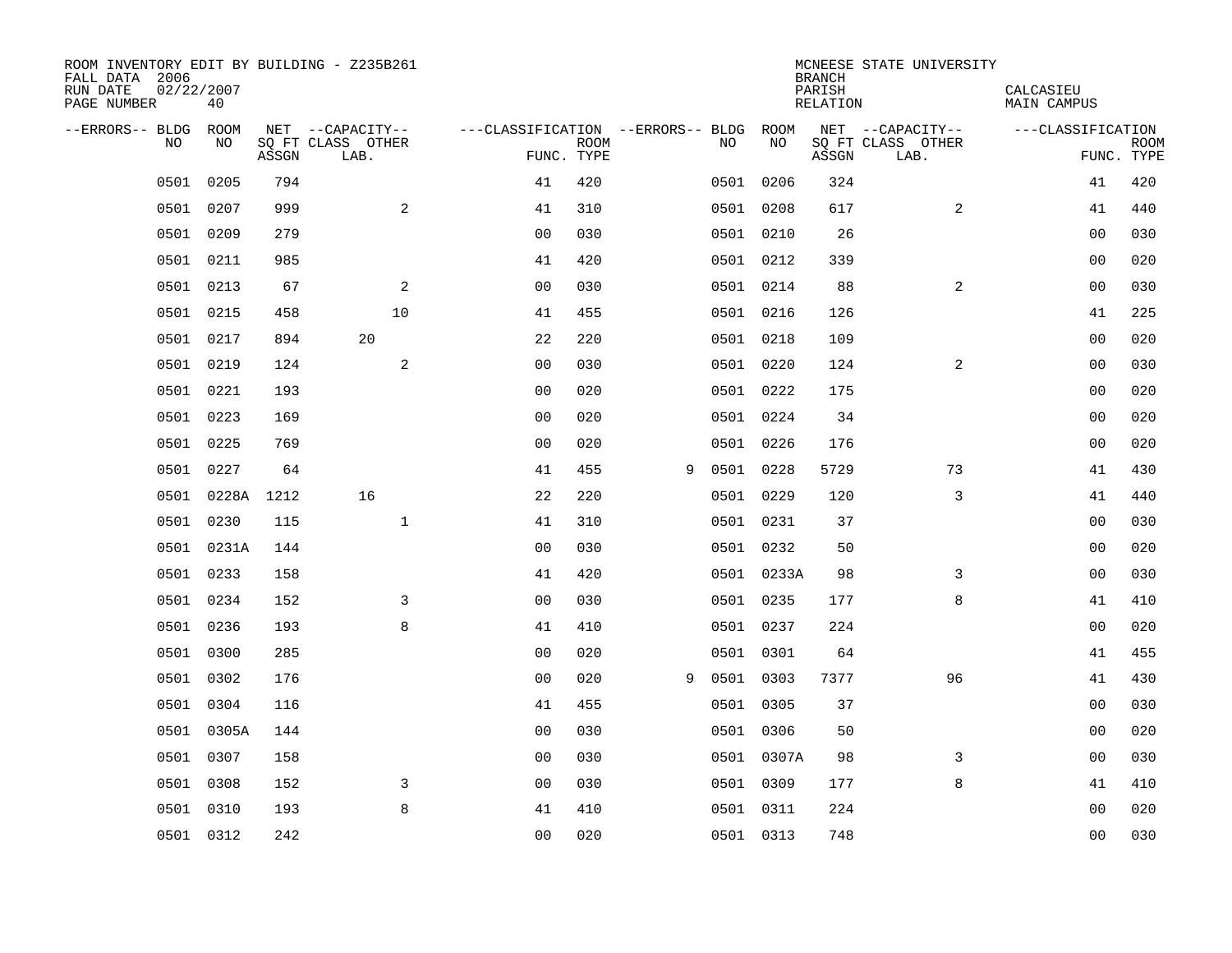| FALL DATA 2006<br>RUN DATE<br>PAGE NUMBER | 02/22/2007 | 41         |       | ROOM INVENTORY EDIT BY BUILDING - Z235B261 |                                        |             |           |            | <b>BRANCH</b><br>PARISH<br>RELATION              | MCNEESE STATE UNIVERSITY                                               | CALCASIEU<br><b>MAIN CAMPUS</b> |                           |
|-------------------------------------------|------------|------------|-------|--------------------------------------------|----------------------------------------|-------------|-----------|------------|--------------------------------------------------|------------------------------------------------------------------------|---------------------------------|---------------------------|
| --ERRORS-- BLDG ROOM                      |            |            |       | NET --CAPACITY--                           | ---CLASSIFICATION --ERRORS-- BLDG ROOM |             |           |            |                                                  | NET --CAPACITY--                                                       | ---CLASSIFICATION               |                           |
|                                           | NO         | NO         | ASSGN | SQ FT CLASS OTHER<br>LAB.                  | FUNC. TYPE                             | <b>ROOM</b> | NO.       | NO         | ASSGN                                            | SQ FT CLASS OTHER<br>LAB.                                              |                                 | <b>ROOM</b><br>FUNC. TYPE |
|                                           | 0501       | 0400       | 285   |                                            | 0 <sub>0</sub>                         | 020         | 0501 0401 |            | 64                                               |                                                                        | 41                              | 455                       |
| 9                                         | 0501 0402  |            | 7030  | 47                                         | 41                                     | 430         | 0501 0403 |            | 176                                              |                                                                        | 0 <sub>0</sub>                  | 020                       |
|                                           | 0501 0404  |            | 346   | $\mathbf{1}$                               | 41                                     | 440         | 0501 0405 |            | 116                                              | $\mathbf{1}$                                                           | 41                              | 310                       |
|                                           | 0501 0406  |            | 37    |                                            | 0 <sub>0</sub>                         | 030         |           | 0501 0406A | 144                                              |                                                                        | 0 <sub>0</sub>                  | 030                       |
|                                           | 0501 0407  |            | 50    |                                            | 00                                     | 020         | 0501 0408 |            | 158                                              |                                                                        | 00                              | 030                       |
|                                           |            | 0501 0408A | 98    | 3                                          | 0 <sub>0</sub>                         | 030         | 0501 0409 |            | 152                                              | 3                                                                      | 00                              | 030                       |
|                                           | 0501 0410  |            | 177   | $\mathbf{1}$                               | 41                                     | 310         | 0501 0411 |            | 193                                              | $\mathbf{1}$                                                           | 41                              | 440                       |
|                                           | 0501 0412  |            | 224   |                                            | 0 <sub>0</sub>                         | 020         | 0501 0501 |            | 228                                              |                                                                        | 0 <sub>0</sub>                  | 020                       |
|                                           | 0501 0502  |            | 443   |                                            | 0 <sub>0</sub>                         | 030         |           |            | TOTAL NUMBER CLASSROOMS<br>TOTAL NUMBER LABS 210 | TOTAL NET ASSIGN SQ. FT. IN ROOM FILE<br>TOTAL NUMBER SPECIAL LABS 220 | 63,952<br>2                     |                           |
|                                           | 0502 0100  |            | 471   | 20                                         | 57                                     | 880         | 0502 0101 |            | 100                                              | 2                                                                      | 57                              | 830                       |
|                                           |            | 0502 0101A | 91    |                                            | 57                                     | 870         | 0502 0102 |            | 201                                              | $\mathbf{1}$                                                           | 57                              | 850                       |
|                                           | 0502 0103  |            | 36    | $\mathbf{1}$                               | 57                                     | 855         | 0502 0104 |            | 36                                               | $\mathbf{1}$                                                           | 57                              | 855                       |
|                                           | 0502       | 0105       | 12    |                                            | 57                                     | 855         | 0502 0106 |            | 70                                               | $\mathbf{1}$                                                           | 57                              | 850                       |
|                                           | 0502 0107  |            | 70    | $\mathbf 1$                                | 57                                     | 855         | 0502 0108 |            | 70                                               | $\mathbf{1}$                                                           | 57                              | 850                       |
|                                           | 0502       | 0109       | 12    |                                            | 57                                     | 855         | 0502 0110 |            | 39                                               |                                                                        | 57                              | 835                       |
|                                           | 0502 0111  |            | 623   |                                            | 41                                     | 420         |           | 0502 0111A | 66                                               |                                                                        | 81                              | 081                       |
|                                           | 0502 0112  |            | 176   |                                            | 41                                     | 440         |           | 0502 0112A | 42                                               | $\mathbf{1}$                                                           | 57                              | 855                       |
|                                           | 0502 0113  |            | 42    |                                            | 57                                     | 855         | 0502 0114 |            | 58                                               | $\mathbf{1}$                                                           | 57                              | 310                       |
|                                           |            | 0502 0114A | 9     |                                            | 57                                     | 315         |           | 0502 0114B | 47                                               | $\mathbf{1}$                                                           | 57                              | 315                       |
|                                           | 0502 0115  |            | 83    |                                            | 57                                     | 835         | 0502 0116 |            | 94                                               |                                                                        | 57                              | 835                       |
|                                           | 0502 0117  |            | 55    |                                            | 0 <sub>0</sub>                         | 030         | 0502 0118 |            | 24                                               |                                                                        | 00                              | 010                       |
|                                           | 0502       | 0119       | 42    |                                            | 0 <sub>0</sub>                         | 030         | 0502 0120 |            | 176                                              | $\mathbf{1}$                                                           | 57                              | 310                       |
|                                           |            | 0502 0120A | 42    | $\mathbf{1}$                               | 57                                     | 315         | 0502 0121 |            | 309                                              | 3                                                                      | 57                              | 810                       |
|                                           |            | 0502 0121A | 66    | $\mathbf{1}$                               | 57                                     | 820         | 0502 0122 |            | 309                                              | 3                                                                      | 57                              | 810                       |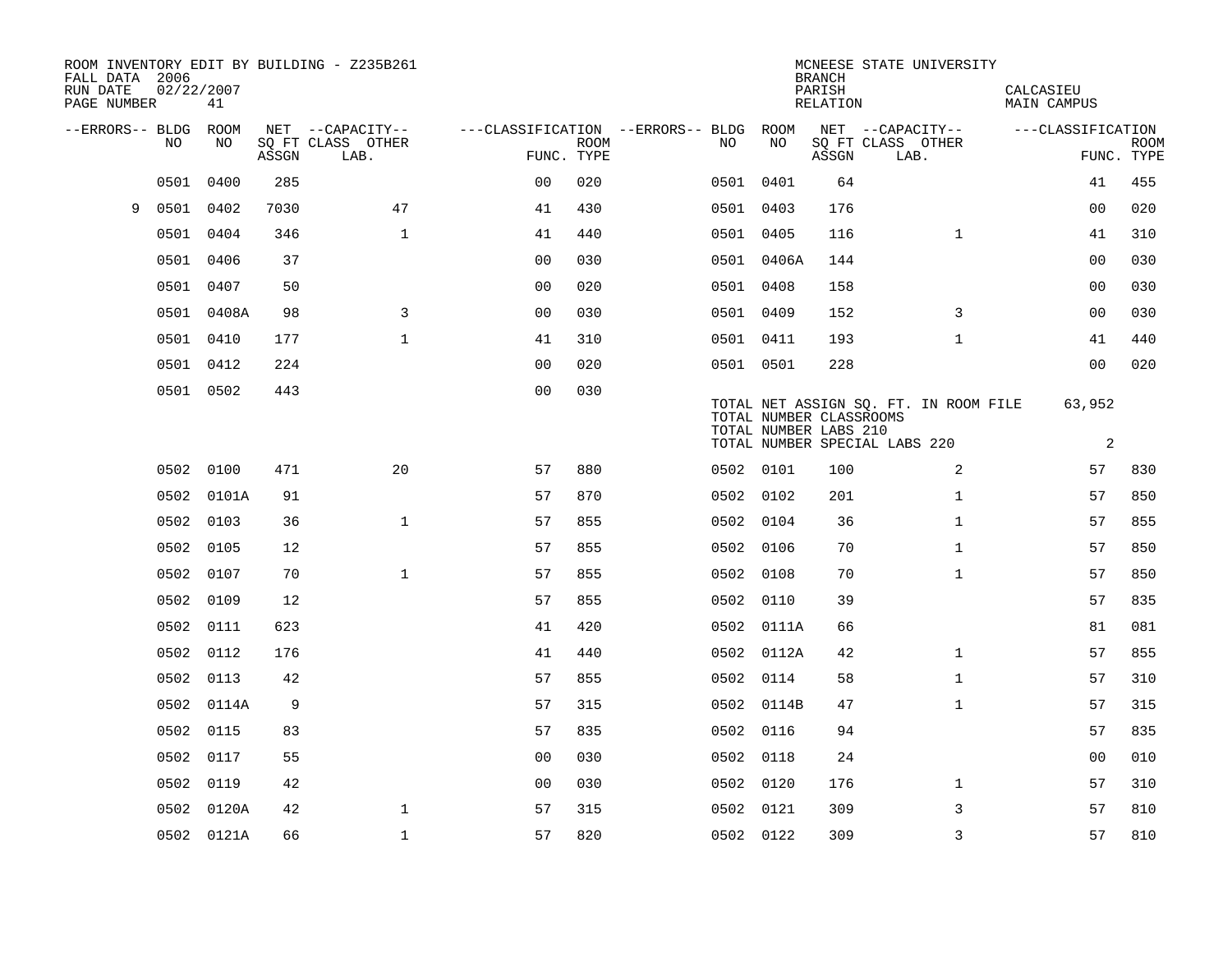| ROOM INVENTORY EDIT BY BUILDING - Z235B261<br>FALL DATA 2006<br>RUN DATE<br>PAGE NUMBER | 02/22/2007<br>42 |       |    |                           |                                        |                           |           |            | <b>BRANCH</b><br>PARISH<br>RELATION                                               |    | MCNEESE STATE UNIVERSITY              | CALCASIEU | MAIN CAMPUS       |                           |
|-----------------------------------------------------------------------------------------|------------------|-------|----|---------------------------|----------------------------------------|---------------------------|-----------|------------|-----------------------------------------------------------------------------------|----|---------------------------------------|-----------|-------------------|---------------------------|
| --ERRORS-- BLDG ROOM                                                                    |                  |       |    | NET --CAPACITY--          | ---CLASSIFICATION --ERRORS-- BLDG ROOM |                           |           |            |                                                                                   |    | NET --CAPACITY--                      |           | ---CLASSIFICATION |                           |
| NO.                                                                                     | NO.              | ASSGN |    | SQ FT CLASS OTHER<br>LAB. |                                        | <b>ROOM</b><br>FUNC. TYPE | NO.       | NO         | ASSGN                                                                             |    | SQ FT CLASS OTHER<br>LAB.             |           |                   | <b>ROOM</b><br>FUNC. TYPE |
| 0502                                                                                    | 0122A            | 28    |    |                           | 57                                     | 835                       | 0502 0123 |            | 79                                                                                |    |                                       |           | 0 <sub>0</sub>    | 030                       |
| 0502                                                                                    | 0124             | 339   |    |                           | 0 <sub>0</sub>                         | 020                       | 0502 0125 |            | 422                                                                               |    |                                       |           | 0 <sub>0</sub>    | 020                       |
|                                                                                         | 0502 0126        | 422   |    |                           | 0 <sub>0</sub>                         | 020                       |           |            | TOTAL NUMBER CLASSROOMS<br>TOTAL NUMBER LABS 210<br>TOTAL NUMBER SPECIAL LABS 220 |    | TOTAL NET ASSIGN SO. FT. IN ROOM FILE |           | 3,378             |                           |
|                                                                                         | 0503 0100        | 220   |    | $\mathbf{1}$              | 11                                     | 310                       |           | 0503 0100A | 68                                                                                |    |                                       |           | 11                | 315                       |
| 0503                                                                                    | 0100B            | 133   |    | $\mathbf 1$               | 46                                     | 310                       | 0503 0101 |            | 251                                                                               |    | 11                                    |           | 11                | 350                       |
| 0503                                                                                    | 0102             | 190   |    | $\mathbf 1$               | 11                                     | 310                       |           | 0503 0102A | 68                                                                                |    |                                       |           | 11                | 315                       |
| 0503                                                                                    | 0102B            | 126   |    | $\mathbf{1}$              | 46                                     | 310                       | 0503      | 0103       | 257                                                                               |    |                                       |           | 11                | 315                       |
| 0503                                                                                    | 0104             | 94    |    |                           | 0 <sub>0</sub>                         | 020                       | 0503 0105 |            | 102                                                                               |    | $\mathbf{1}$                          |           | 00                | 030                       |
| 0503                                                                                    | 0106             | 95    |    | $\mathbf{1}$              | 0 <sub>0</sub>                         | 030                       | 0503      | 0107       | 743                                                                               | 50 |                                       |           | 11                | 110                       |
| 0503                                                                                    | 0108             | 752   | 50 |                           | 11                                     | 110                       | 0503      | 0109       | 748                                                                               | 49 |                                       |           | 11                | 110                       |
| 0503                                                                                    | 0110A            | 245   |    | $\mathbf{1}$              | 11                                     | 310                       | 0503      | 0110B      | 185                                                                               |    | $\mathbf{1}$                          |           | 11                | 310                       |
| 0503                                                                                    | 0110C            | 39    |    |                           | 11                                     | 315                       |           | 0503 0110D | 10                                                                                |    |                                       |           | 11                | 315                       |
| 0503                                                                                    | 0111             | 721   | 55 |                           | 11                                     | 110                       | 0503      | 0112       | 250                                                                               |    | $\mathbf{1}$                          |           | 11                | 310                       |
| 0503                                                                                    | 0113             | 109   |    |                           | 11                                     | 115                       | 0503      | 0114       | 610                                                                               |    | 20                                    |           | 11                | 410                       |
| 0503                                                                                    | 0115             | 610   | 40 |                           | 11                                     | 110                       | 0503      | 0116       | 361                                                                               |    |                                       |           | 11                | 115                       |
| 0503                                                                                    | 0117             | 53    |    |                           | 0 <sub>0</sub>                         | 020                       |           | 0503 0117A | 543                                                                               |    |                                       |           | 11                | 710                       |
| 0503                                                                                    | 0117B            | 133   |    | $\mathbf{1}$              | 11                                     | 310                       | 0503      | 0117C      | 154                                                                               |    | $\mathbf{1}$                          |           | 11                | 310                       |
| 0503                                                                                    | 0117D            | 955   |    | 48                        | 11                                     | 220                       | 0503      | 0117E      | 702                                                                               |    | 24                                    |           | 11                | 220                       |
| 0503                                                                                    | 0117F            | 128   |    |                           | 11                                     | 715                       |           | 0503 0117G | 111                                                                               |    |                                       |           | 11                | 715                       |
| 0503                                                                                    | 0118             | 5026  |    |                           | 0 <sub>0</sub>                         | 020                       | 0503 0119 |            | 477                                                                               |    |                                       |           | 00                | 030                       |
| 0503                                                                                    | 0120             | 60    |    |                           | 0 <sub>0</sub>                         | 010                       | 0503 0121 |            | 235                                                                               |    | 7                                     |           | 0 <sub>0</sub>    | 030                       |
| 0503                                                                                    | 0122             | 245   |    | 6                         | 0 <sub>0</sub>                         | 030                       | 0503 0123 |            | 610                                                                               | 30 |                                       |           | 11                | 110                       |
| 0503                                                                                    | 0124             | 610   |    | 32                        | 11                                     | 410                       | 0503 0125 |            | 361                                                                               |    |                                       |           | 11                | 115                       |
|                                                                                         | 0503 0126        | 610   | 40 |                           | 11                                     | 110                       | 0503 0127 |            | 1907                                                                              |    | 10                                    |           | 11                | 250                       |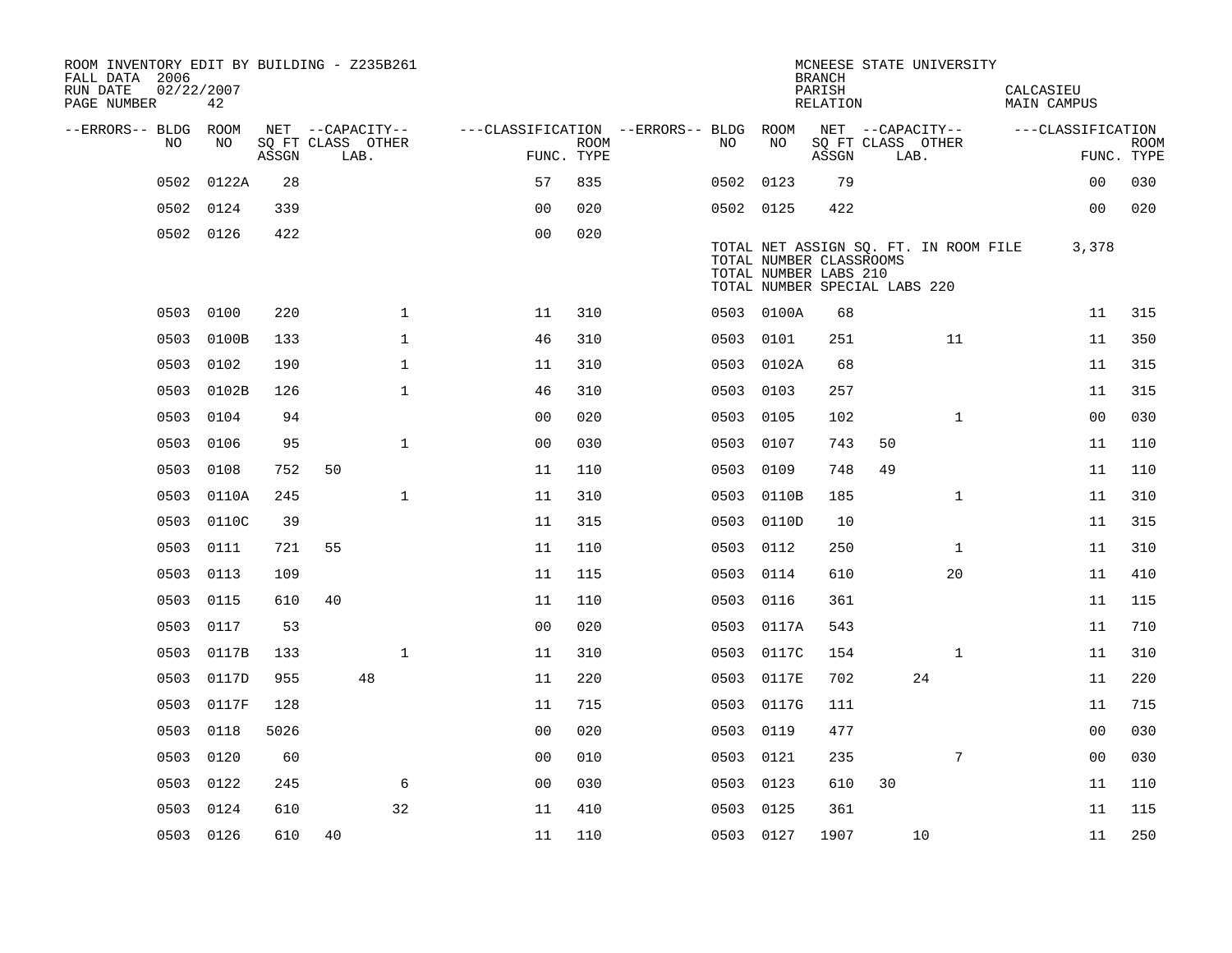| ROOM INVENTORY EDIT BY BUILDING - Z235B261<br>FALL DATA 2006<br>RUN DATE<br>PAGE NUMBER | 02/22/2007<br>43 |       |                           |              |                |                           |                                   |            | <b>BRANCH</b><br>PARISH<br><b>RELATION</b> | MCNEESE STATE UNIVERSITY  | CALCASIEU<br><b>MAIN CAMPUS</b> |                           |
|-----------------------------------------------------------------------------------------|------------------|-------|---------------------------|--------------|----------------|---------------------------|-----------------------------------|------------|--------------------------------------------|---------------------------|---------------------------------|---------------------------|
| --ERRORS-- BLDG                                                                         | ROOM             |       | NET --CAPACITY--          |              |                |                           | ---CLASSIFICATION --ERRORS-- BLDG | ROOM       |                                            | NET --CAPACITY--          | ---CLASSIFICATION               |                           |
| N <sub>O</sub>                                                                          | NO.              | ASSGN | SO FT CLASS OTHER<br>LAB. |              |                | <b>ROOM</b><br>FUNC. TYPE | NO.                               | NO         | ASSGN                                      | SQ FT CLASS OTHER<br>LAB. |                                 | <b>ROOM</b><br>FUNC. TYPE |
| 0503                                                                                    | 0127A            | 92    |                           |              | 11             | 215                       | 0503                              | 0127B      | 111                                        |                           | 11                              | 215                       |
| 0503                                                                                    | 0127C            | 330   |                           | $\mathbf 1$  | 11             | 310                       | 0503                              | 0127D      | 471                                        | 4                         | 11                              | 250                       |
| 0503                                                                                    | 0127E            | 26    | $\mathbf{1}$              |              | 11             | 250                       | 0503                              | 0128       | 116                                        | 2                         | 11                              | 250                       |
| 0503                                                                                    | 0129             | 610   | 40                        |              | 11             | 110                       | 0503                              | 0129A      | 225                                        |                           | 11                              | 115                       |
| 0503                                                                                    | 0130             | 466   | 25                        |              | 11             | 110                       | 0503                              | 0130A      | 84                                         | $\mathbf{1}$              | 11                              | 310                       |
| 0503                                                                                    | 0130B            | 80    |                           | $\mathbf 1$  | 11             | 310                       | 0503                              | 0130C      | 80                                         | $\mathbf{1}$              | 11                              | 310                       |
| 0503                                                                                    | 0130D            | 105   |                           | $\mathbf{1}$ | 11             | 310                       | 0503                              | 0130F      | 91                                         |                           | 11                              | 315                       |
| 0503                                                                                    | 0130H            | 127   |                           |              | 11             | 315                       | 0503                              | 0131       | 624                                        | 6                         | 11                              | 220                       |
| 0503                                                                                    | 0131A            | 167   | $\mathbf{1}$              |              | 11             | 220                       | 0503                              | 0131B      | 171                                        |                           | 11                              | 225                       |
| 0503                                                                                    | 0132             | 148   |                           | $\mathbf 1$  | 11             | 315                       |                                   | 0503 0132A | 196                                        | $\mathbf{1}$              | 11                              | 310                       |
| 0503                                                                                    | 0132B            | 48    |                           | $\mathbf{1}$ | 11             | 315                       | 0503                              | 0133       | 627                                        | 20                        | 11                              | 110                       |
| 0503                                                                                    | 0134             | 423   |                           |              | 11             | 215                       | 0503                              | 0134A      | 361                                        |                           | 11                              | 315                       |
| 0503                                                                                    | 0135             | 1070  | 18                        |              | 11             | 210                       | 0503                              | 0135A      | 196                                        | 4                         | 11                              | 250                       |
| 0503                                                                                    | 0135B            | 101   | 2                         |              | 11             | 250                       | 0503                              | 0136       | 195                                        | 4                         | 11                              | 310                       |
| 0503                                                                                    | 0137             | 76    |                           |              | 0 <sub>0</sub> | 020                       | 0503                              | 0137A      | 68                                         | $\mathbf{1}$              | 11                              | 310                       |
| 0503                                                                                    | 0137B            | 68    |                           | $\mathbf 1$  | 11             | 310                       | 0503                              | 0137C      | 69                                         | $\mathbf{1}$              | 11                              | 310                       |
| 0503                                                                                    | 0137D            | 69    |                           | $\mathbf{1}$ | 11             | 310                       | 0503                              | 0137E      | 69                                         | $\mathbf{1}$              | 11                              | 310                       |
| 0503                                                                                    | 0137F            | 70    |                           | $\mathbf 1$  | 11             | 310                       | 0503                              | 0137G      | 16                                         |                           | 11                              | 315                       |
| 0503                                                                                    | 0138             | 76    |                           |              | 0 <sub>0</sub> | 020                       | 0503                              | 0138A      | 69                                         | $\mathbf{1}$              | 11                              | 310                       |
| 0503                                                                                    | 0138B            | 69    |                           | 1            | 11             | 310                       | 0503                              | 0138C      | 70                                         | $\mathbf{1}$              | 11                              | 310                       |
| 0503                                                                                    | 0138D            | 68    |                           | $\mathbf 1$  | 11             | 310                       | 0503                              | 0138E      | 68                                         | $\mathbf{1}$              | 11                              | 310                       |
| 0503                                                                                    | 0138F            | 69    |                           | $\mathbf{1}$ | 11             | 310                       | 0503                              | 0138G      | 16                                         |                           | 11                              | 315                       |
| 0503                                                                                    | 0139             | 78    |                           |              | 0 <sub>0</sub> | 020                       |                                   | 0503 0139A | 70                                         | $\mathbf{1}$              | 11                              | 310                       |
| 0503                                                                                    | 0139B            | 70    |                           | 1            | 11             | 310                       | 0503                              | 0139C      | 71                                         | $\mathbf{1}$              | 11                              | 310                       |
| 0503                                                                                    | 0139D            | 70    |                           | $\mathbf{1}$ | 11             | 310                       | 0503                              | 0139E      | 70                                         | $\mathbf{1}$              | 11                              | 310                       |
|                                                                                         | 0503 0139F       | 71    |                           | 1            | 11             | 310                       |                                   | 0503 0139G | 16                                         |                           | 11                              | 315                       |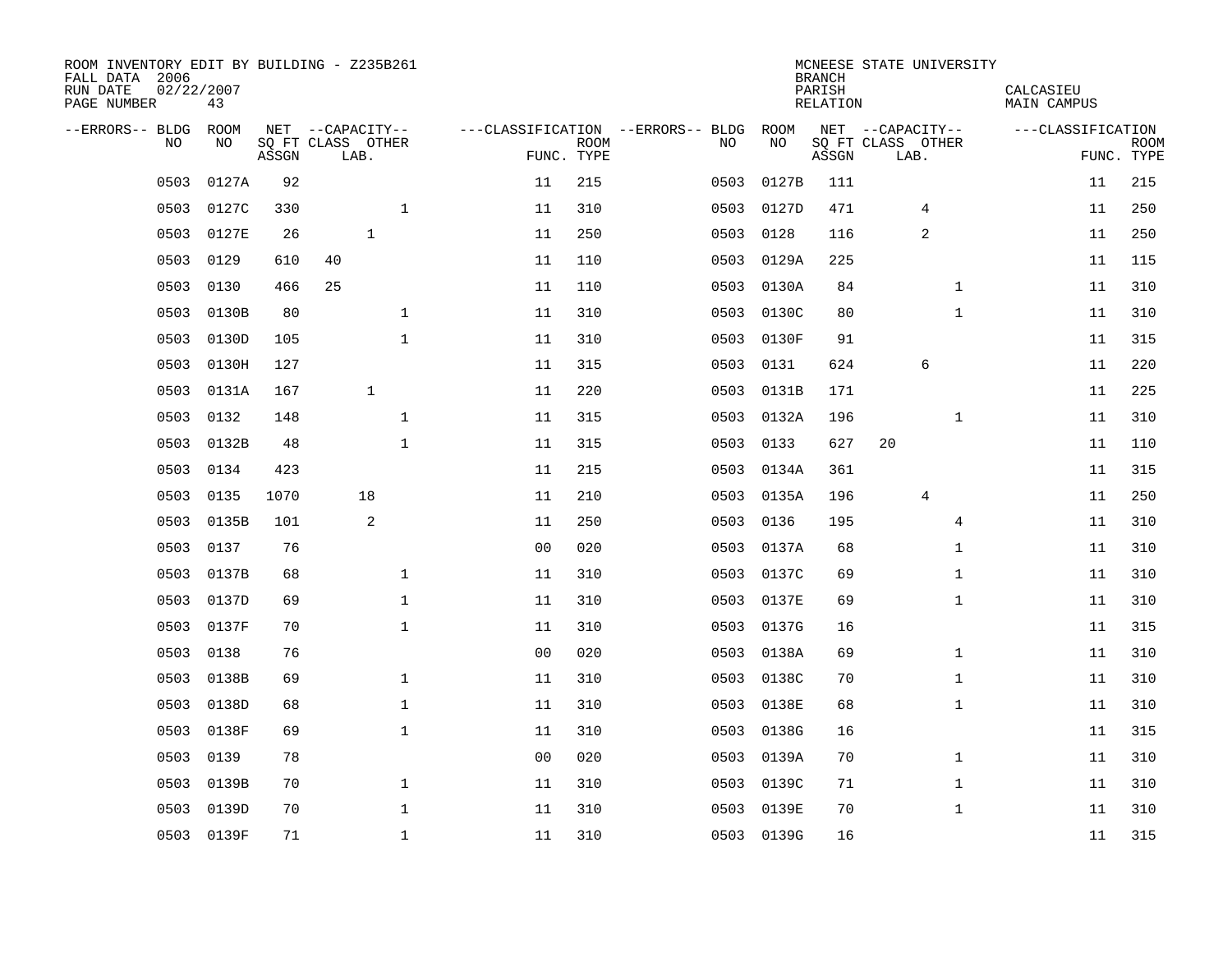| ROOM INVENTORY EDIT BY BUILDING - Z235B261<br>FALL DATA 2006<br>RUN DATE<br>PAGE NUMBER | 02/22/2007<br>44 |       |                           |              |                |             |                                        |            | <b>BRANCH</b><br>PARISH<br>RELATION | MCNEESE STATE UNIVERSITY  |    |              | CALCASIEU<br>MAIN CAMPUS |                           |
|-----------------------------------------------------------------------------------------|------------------|-------|---------------------------|--------------|----------------|-------------|----------------------------------------|------------|-------------------------------------|---------------------------|----|--------------|--------------------------|---------------------------|
| --ERRORS-- BLDG ROOM                                                                    |                  |       | NET --CAPACITY--          |              |                |             | ---CLASSIFICATION --ERRORS-- BLDG ROOM |            |                                     | NET --CAPACITY--          |    |              | ---CLASSIFICATION        |                           |
| NO                                                                                      | NO               | ASSGN | SQ FT CLASS OTHER<br>LAB. |              | FUNC. TYPE     | <b>ROOM</b> | NO                                     | NO         | ASSGN                               | SQ FT CLASS OTHER<br>LAB. |    |              |                          | <b>ROOM</b><br>FUNC. TYPE |
| 0503                                                                                    | 0140             | 551   | 45                        |              | 11             | 110         | 0503                                   | 0141       | 460                                 |                           |    |              | 0 <sub>0</sub>           | 020                       |
| 0503                                                                                    | 0142             | 351   |                           |              | 0 <sub>0</sub> | 020         | 0503                                   | 0143       | 482                                 |                           |    |              | 00                       | 020                       |
| 0503                                                                                    | 0144             | 469   |                           |              | 0 <sub>0</sub> | 030         | 0503                                   | 0145       | 42                                  |                           |    |              | 0 <sub>0</sub>           | 030                       |
| 0503                                                                                    | 0200             | 826   | 60                        |              | 11             | 110         | 0503                                   | 0201       | 1181                                | 78                        |    |              | 11                       | 110                       |
| 0503                                                                                    | 0201A            | 116   |                           | $\mathbf 1$  | 11             | 310         | 0503                                   | 0202       | 826                                 | 60                        |    |              | 11                       | 110                       |
| 0503                                                                                    | 0203             | 735   | 62                        |              | 11             | 110         | 0503                                   | 0204       | 747                                 | 60                        |    |              | 11                       | 110                       |
| 0503                                                                                    | 0205             | 365   |                           | 8            | 11             | 410         | 0503                                   | 0206       | 374                                 | 25                        |    |              | 11                       | 110                       |
| 0503                                                                                    | 0207             | 371   | 25                        |              | 11             | 110         | 0503                                   | 0208       | 1472                                |                           | 24 |              | 11                       | 210                       |
| 0503                                                                                    | 0208A            | 390   |                           |              | 11             | 215         | 0503                                   | 0209       | 1213                                |                           | 12 |              | 11                       | 210                       |
| 0503                                                                                    | 0209A            | 412   |                           |              | 0 <sub>0</sub> | 030         | 0503                                   | 0210       | 1404                                |                           | 24 |              | 11                       | 210                       |
| 0503                                                                                    | 0211             | 244   |                           | 6            | 0 <sub>0</sub> | 030         | 0503                                   | 0212       | 234                                 |                           |    | 7            | 0 <sub>0</sub>           | 030                       |
| 0503                                                                                    | 0213             | 56    |                           |              | 0 <sub>0</sub> | 010         | 0503                                   | 0214       | 940                                 |                           | 24 |              | 11                       | 210                       |
| 0503                                                                                    | 0214A            | 141   |                           |              | 11             | 215         | 0503                                   | 0215       | 1335                                |                           | 10 |              | 11                       | 250                       |
| 0503                                                                                    | 0215A            | 165   |                           |              | 11             | 215         | 0503                                   | 0215B      | 129                                 |                           |    |              | 11                       | 215                       |
| 0503                                                                                    | 0216             | 940   |                           | 24           | 82             | 082         | 0503                                   | 0217       | 1301                                |                           | 24 |              | 11                       | 210                       |
| 0503                                                                                    | 0217A            | 69    |                           |              | 11             | 215         | 0503                                   | 0217B      | 224                                 |                           |    |              | 11                       | 215                       |
| 0503                                                                                    | 0217C            | 155   |                           |              | 11             | 215         | 0503                                   | 0217D      | 118                                 |                           |    |              | 11                       | 215                       |
| 0503                                                                                    | 0218             | 67    |                           |              | 11             | 215         | 0503                                   | 0219       | 925                                 |                           | 10 |              | 11                       | 220                       |
| 0503                                                                                    | 0219A            | 87    |                           |              | 11             | 225         |                                        | 0503 0219B | 87                                  |                           |    |              | 11                       | 225                       |
| 0503                                                                                    | 0219C            | 91    |                           |              | 11             | 225         | 0503                                   | 0219D      | 96                                  |                           |    |              | 11                       | 225                       |
| 0503                                                                                    | 0219E            | 89    |                           |              | 11             | 225         |                                        | 0503 0219F | 92                                  |                           |    |              | 11                       | 225                       |
| 0503                                                                                    | 0220             | 1397  |                           |              | 11             | 215         | 0503                                   | 0220A      | 63                                  |                           |    |              | 11                       | 215                       |
| 0503                                                                                    | 0220B            | 61    |                           |              | 11             | 215         | 0503                                   | 0221       | 93                                  |                           |    |              | 0 <sub>0</sub>           | 020                       |
| 0503                                                                                    | 0221A            | 142   |                           | $\mathbf{1}$ | 11             | 310         | 0503                                   | 0221B      | 142                                 |                           |    | $\mathbf{1}$ | 11                       | 310                       |
| 0503                                                                                    | 0221C            | 144   |                           | $\mathbf{1}$ | 11             | 310         | 0503                                   | 0221D      | 88                                  |                           |    | $\mathbf{1}$ | 11                       | 310                       |
|                                                                                         | 0503 0221E       | 89    |                           | $\mathbf{1}$ | 11             | 310         |                                        | 0503 0222  | 947                                 |                           | 24 |              | 11                       | 210                       |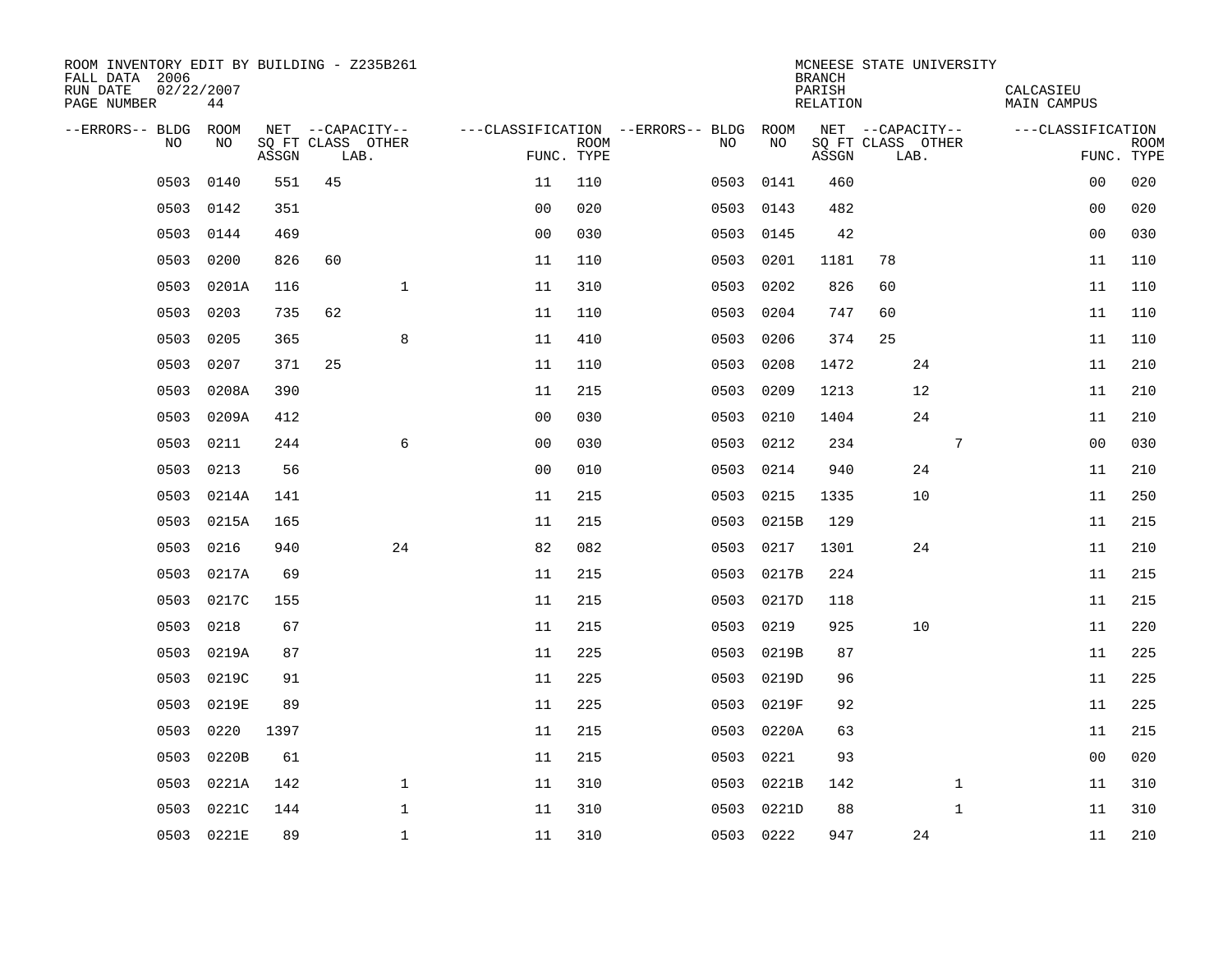| ROOM INVENTORY EDIT BY BUILDING - Z235B261<br>FALL DATA 2006<br>RUN DATE<br>02/22/2007<br>PAGE NUMBER | 45         |       |                           |                |                           |                                        |           |            | <b>BRANCH</b><br>PARISH<br>RELATION              | MCNEESE STATE UNIVERSITY                                               | CALCASIEU<br>MAIN CAMPUS |                           |
|-------------------------------------------------------------------------------------------------------|------------|-------|---------------------------|----------------|---------------------------|----------------------------------------|-----------|------------|--------------------------------------------------|------------------------------------------------------------------------|--------------------------|---------------------------|
| --ERRORS-- BLDG ROOM                                                                                  |            |       | NET --CAPACITY--          |                |                           | ---CLASSIFICATION --ERRORS-- BLDG ROOM |           |            |                                                  | NET --CAPACITY--                                                       | ---CLASSIFICATION        |                           |
| NO                                                                                                    | NO         | ASSGN | SQ FT CLASS OTHER<br>LAB. |                | <b>ROOM</b><br>FUNC. TYPE | NO                                     |           | NO         | ASSGN                                            | SQ FT CLASS OTHER<br>LAB.                                              |                          | <b>ROOM</b><br>FUNC. TYPE |
| 0503                                                                                                  | 0222A      | 141   |                           | 11             | 215                       |                                        | 0503      | 0223       | 76                                               |                                                                        | 0 <sub>0</sub>           | 020                       |
| 0503                                                                                                  | 0223A      | 142   | $\mathbf 1$               | 11             | 310                       |                                        | 0503      | 0223B      | 142                                              | $\mathbf{1}$                                                           | 11                       | 310                       |
| 0503                                                                                                  | 0223C      | 144   | $\mathbf{1}$              | 11             | 310                       |                                        | 0503      | 0223D      | 16                                               |                                                                        | 11                       | 315                       |
| 0503                                                                                                  | 0224       | 76    |                           | 0 <sub>0</sub> | 020                       |                                        |           | 0503 0224A | 71                                               | $\mathbf{1}$                                                           | 11                       | 310                       |
| 0503                                                                                                  | 0224B      | 71    | $\mathbf 1$               | 11             | 310                       |                                        | 0503      | 0224C      | 72                                               | $\mathbf{1}$                                                           | 11                       | 310                       |
| 0503                                                                                                  | 0224D      | 71    | 1                         | 11             | 310                       |                                        |           | 0503 0224E | 71                                               | $\mathbf{1}$                                                           | 11                       | 310                       |
| 0503                                                                                                  | 0224F      | 72    | $\mathbf{1}$              | 11             | 310                       |                                        | 0503      | 0224G      | 16                                               |                                                                        | 11                       | 315                       |
| 0503                                                                                                  | 0225       | 199   | $\mathbf{1}$              | 11             | 310                       |                                        |           | 0503 0225A | 185                                              | $\mathbf{1}$                                                           | 46                       | 310                       |
| 0503                                                                                                  | 0225B      | 83    |                           | 11             | 315                       |                                        | 0503      | 0225C      | 63                                               |                                                                        | 11                       | 315                       |
| 0503                                                                                                  | 0226       | 947   | 24                        | 11             | 210                       |                                        | 0503 0227 |            | 355                                              | 10                                                                     | 11                       | 350                       |
| 0503                                                                                                  | 0228       | 61    |                           | 0 <sub>0</sub> | 030                       |                                        | 0503      | 0230       | 5040                                             |                                                                        | 0 <sub>0</sub>           | 020                       |
| 0503                                                                                                  | 0231       | 460   |                           | 0 <sub>0</sub> | 020                       |                                        | 0503 0232 |            | 351                                              |                                                                        | 0 <sub>0</sub>           | 020                       |
|                                                                                                       | 0503 0233  | 482   |                           | 0 <sub>0</sub> | 020                       |                                        |           |            | TOTAL NUMBER CLASSROOMS<br>TOTAL NUMBER LABS 210 | TOTAL NET ASSIGN SQ. FT. IN ROOM FILE<br>TOTAL NUMBER SPECIAL LABS 220 | 45,713<br>18<br>8<br>5   |                           |
|                                                                                                       | 0504 0100  | 669   | 14                        | 11             | 210                       |                                        | 0504 0101 |            | 786                                              | 28                                                                     | 11                       | 210                       |
|                                                                                                       | 0504 0102  | 470   | 8                         | 11             | 310                       |                                        | 0504 0103 |            | 470                                              | 35                                                                     | 11                       | 110                       |
| 0504                                                                                                  | 0104       | 277   | 10                        | 11             | 210                       |                                        | 0504 0105 |            | 1221                                             | 24                                                                     | 11                       | 210                       |
|                                                                                                       | 0504 0105A | 108   |                           | 0 <sub>0</sub> | 020                       |                                        |           | 0504 0105B | 134                                              | 3                                                                      | 11                       | 250                       |
|                                                                                                       | 0504 0105C | 87    | $\mathbf{1}$              | 11             | 250                       |                                        |           | 0504 0105D | 353                                              | 4                                                                      | 11                       | 250                       |
|                                                                                                       | 0504 0105E | 87    | $\mathbf{1}$              | 11             | 250                       |                                        |           | 0504 0105F | 134                                              | 3                                                                      | 11                       | 250                       |
| 0504                                                                                                  | 0106       | 422   | 30                        | 11             | 110                       |                                        | 0504 0107 |            | 767                                              | 12                                                                     | 11                       | 210                       |
| 0504                                                                                                  | 0107A      | 182   |                           | 11             | 215                       |                                        | 0504 0108 |            | 377                                              | 8                                                                      | 11                       | 210                       |
|                                                                                                       | 0504 0108A | 377   | 8                         | 11             | 220                       |                                        |           | 0504 0108B | 89                                               |                                                                        | 11                       | 225                       |
|                                                                                                       | 0504 0109  | 961   | 22                        | 11             | 210                       |                                        | 0504 0110 |            | 229                                              | $\mathbf{1}$                                                           | 11                       | 310                       |
|                                                                                                       | 0504 0111  | 961   | 22                        | 11             | 210                       |                                        | 0504 0112 |            | 475                                              | 20                                                                     | 11                       | 250                       |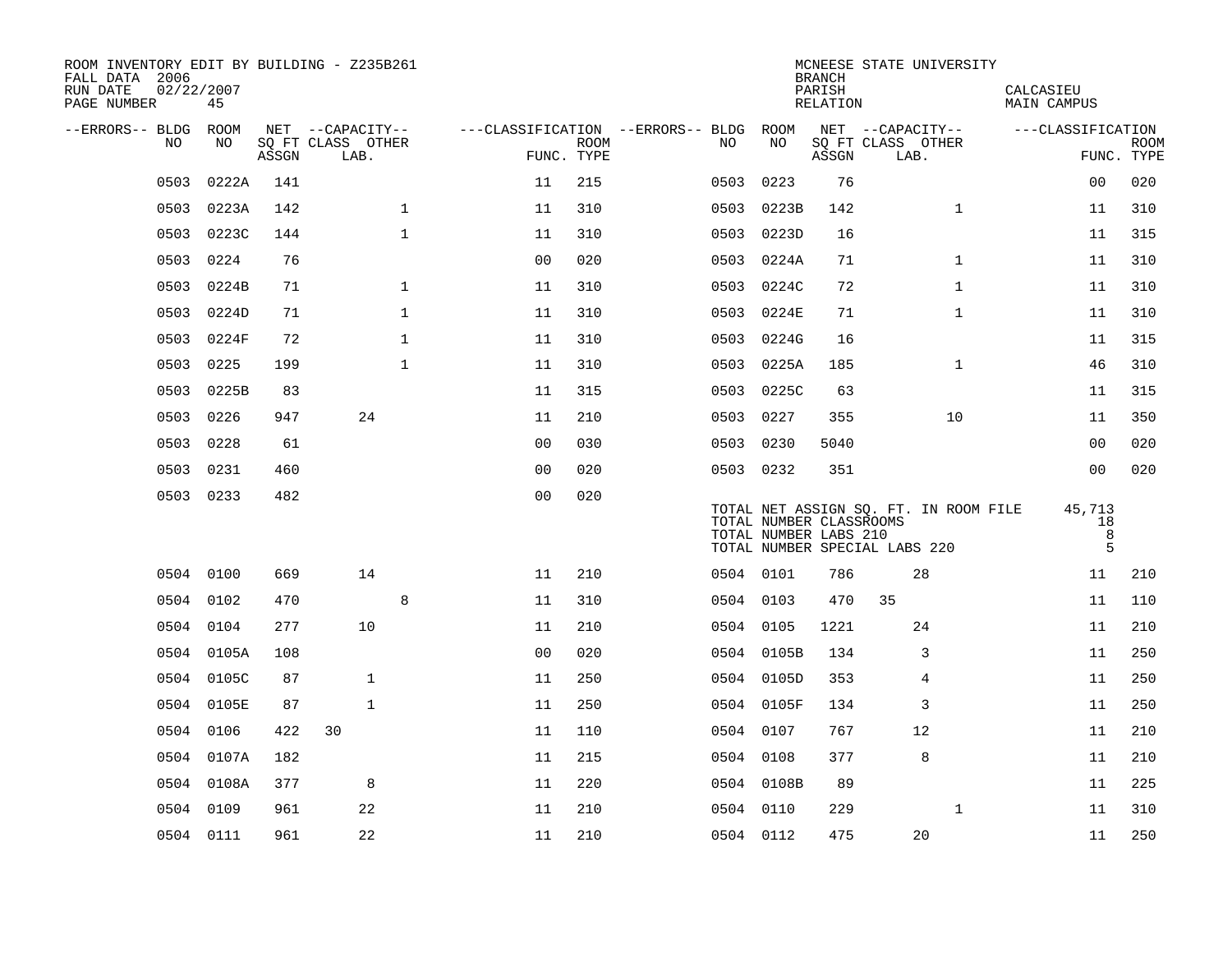| ROOM INVENTORY EDIT BY BUILDING - Z235B261<br>FALL DATA 2006<br>RUN DATE<br>PAGE NUMBER | 02/22/2007<br>46 |       |                           |                                        |      |      |                                                                                                | <b>BRANCH</b><br>PARISH<br>RELATION | MCNEESE STATE UNIVERSITY              | CALCASIEU<br><b>MAIN CAMPUS</b> |                           |                           |
|-----------------------------------------------------------------------------------------|------------------|-------|---------------------------|----------------------------------------|------|------|------------------------------------------------------------------------------------------------|-------------------------------------|---------------------------------------|---------------------------------|---------------------------|---------------------------|
| --ERRORS-- BLDG ROOM                                                                    |                  |       | NET --CAPACITY--          | ---CLASSIFICATION --ERRORS-- BLDG ROOM |      |      |                                                                                                |                                     | NET --CAPACITY--                      | ---CLASSIFICATION               |                           |                           |
| NO                                                                                      | NO               | ASSGN | SQ FT CLASS OTHER<br>LAB. | FUNC. TYPE                             | ROOM | NO   | NO                                                                                             | ASSGN                               | SQ FT CLASS OTHER<br>LAB.             |                                 |                           | <b>ROOM</b><br>FUNC. TYPE |
| 0504                                                                                    | 0113             | 1165  |                           | 0 <sub>0</sub>                         | 030  |      | 0504 0114                                                                                      | 1386                                | 15                                    |                                 | 11                        | 250                       |
|                                                                                         | 0504 0114A       | 54    |                           | 11                                     | 215  |      | 0504 0115                                                                                      | 868                                 | 21                                    |                                 | 11                        | 250                       |
|                                                                                         | 0504 0116        | 1030  | 12                        | 11                                     | 210  |      | 0504 0117                                                                                      | 180                                 | $\mathbf{1}$                          | 11                              |                           | 310                       |
|                                                                                         | 0504 0118        | 374   |                           | 11                                     | 215  |      | 0504 0119                                                                                      | 180                                 |                                       | 11                              |                           | 215                       |
|                                                                                         | 0504 0120        | 713   | 17                        | 11                                     | 310  |      | 0504 0120A                                                                                     | 89                                  |                                       |                                 | 11                        | 215                       |
|                                                                                         | 0504 0121        | 713   | 16                        | 11                                     | 250  |      | 0504 0122                                                                                      | 719                                 | 18                                    | 11                              |                           | 210                       |
|                                                                                         | 0504 0122A       | 87    |                           | 11                                     | 215  |      | 0504 0122B                                                                                     | 135                                 |                                       |                                 | 11                        | 215                       |
|                                                                                         | 0504 0123        | 669   | 16                        | 11                                     | 210  |      | 0504 0123A                                                                                     | 89                                  |                                       | 11                              |                           | 215                       |
|                                                                                         | 0504 0124        | 136   | $\mathbf{1}$              | 11                                     | 310  |      | 0504 0124A                                                                                     | 90                                  |                                       | 11                              |                           | 315                       |
|                                                                                         | 0504 0124B       | 89    |                           | 11                                     | 315  |      | 0504 0125                                                                                      | 3045                                |                                       |                                 | 00                        | 020                       |
|                                                                                         | 0504 0126        | 206   | $\overline{4}$            | 0 <sub>0</sub>                         | 030  |      | 0504 0127                                                                                      | 105                                 | $\overline{4}$                        |                                 | 0 <sub>0</sub>            | 030                       |
|                                                                                         | 0504 0128        | 33    |                           | 0 <sub>0</sub>                         | 010  |      | TOTAL NUMBER CLASSROOMS<br>TOTAL NUMBER LABS 210<br>TOTAL NUMBER SPECIAL LABS 220              |                                     | TOTAL NET ASSIGN SQ. FT. IN ROOM FILE | 17,129                          | 2<br>11<br>$\overline{1}$ |                           |
|                                                                                         | 0505 0101        | 5548  |                           | 0 <sub>0</sub>                         | 030  |      | 0505 0102                                                                                      | 1468                                |                                       |                                 | 00                        | 030                       |
|                                                                                         | 0505 0103        | 900   |                           | 0 <sub>0</sub>                         | 030  |      | 0505 0104<br>TOTAL NUMBER CLASSROOMS<br>TOTAL NUMBER LABS 210<br>TOTAL NUMBER SPECIAL LABS 220 | 25                                  | TOTAL NET ASSIGN SQ. FT. IN ROOM FILE |                                 | 0 <sub>0</sub>            | 030                       |
|                                                                                         | 0508 0101        | 1015  |                           | 72                                     | 720  |      | 0508 0102                                                                                      | 32                                  |                                       |                                 | 00                        | 030                       |
| 0508                                                                                    | 0103             | 38    |                           | 72                                     | 725  |      | 0508 0104                                                                                      | 157                                 | $\mathbf{1}$                          |                                 | 72                        | 310                       |
|                                                                                         | 0508 0105        | 18    |                           | 0 <sub>0</sub>                         | 010  |      | 0508 0106<br>TOTAL NUMBER CLASSROOMS<br>TOTAL NUMBER LABS 210<br>TOTAL NUMBER SPECIAL LABS 220 | 317                                 | TOTAL NET ASSIGN SQ. FT. IN ROOM FILE | 1,527                           | 72                        | 725                       |
| 0509                                                                                    | 0100             | 346   |                           | 55                                     | 315  |      | 0509 0101                                                                                      | 307                                 | $\mathbf{1}$                          |                                 | 55                        | 310                       |
| 0509                                                                                    | 0102             | 57    |                           | 55                                     | 315  | 0509 | 0103                                                                                           | 20                                  |                                       |                                 | 0 <sub>0</sub>            | 010                       |
|                                                                                         | 0509 0104        | 76    | $\mathbf{1}$              | 55                                     | 310  |      | 0509 0105                                                                                      | 158                                 | $\mathbf{1}$                          |                                 | 55                        | 310                       |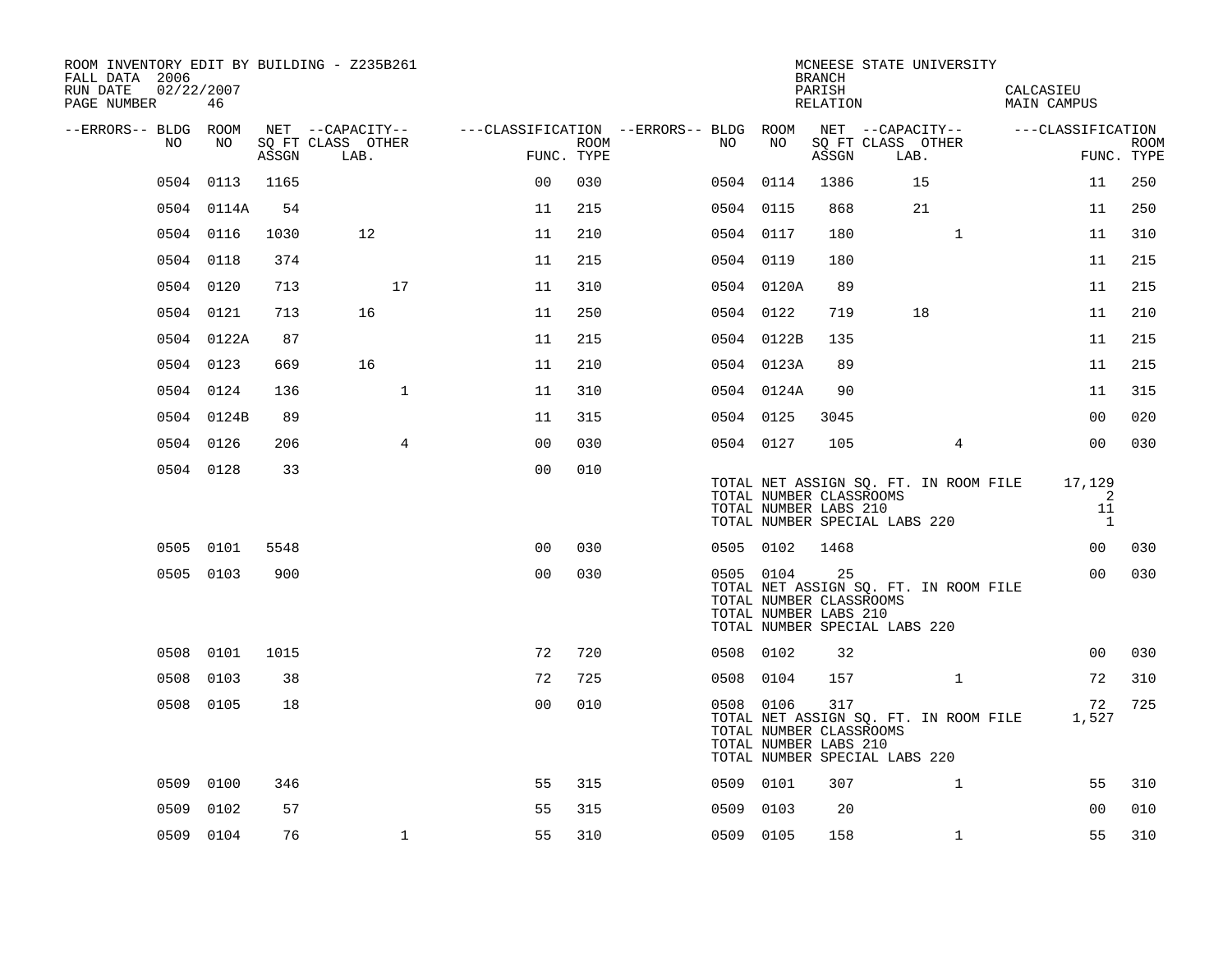| ROOM INVENTORY EDIT BY BUILDING - Z235B261<br>FALL DATA 2006<br>RUN DATE<br>PAGE NUMBER | 02/22/2007<br>47 |       |                                               |                                                      |             |           |            | <b>BRANCH</b><br>PARISH<br>RELATION                                                     |      | MCNEESE STATE UNIVERSITY              | CALCASIEU<br>MAIN CAMPUS |                           |
|-----------------------------------------------------------------------------------------|------------------|-------|-----------------------------------------------|------------------------------------------------------|-------------|-----------|------------|-----------------------------------------------------------------------------------------|------|---------------------------------------|--------------------------|---------------------------|
| --ERRORS-- BLDG ROOM<br>NO.                                                             | NO.              | ASSGN | NET --CAPACITY--<br>SQ FT CLASS OTHER<br>LAB. | ---CLASSIFICATION --ERRORS-- BLDG ROOM<br>FUNC. TYPE | <b>ROOM</b> | NO        | NO         | SQ FT CLASS OTHER<br>ASSGN                                                              | LAB. | NET --CAPACITY--                      | ---CLASSIFICATION        | <b>ROOM</b><br>FUNC. TYPE |
| 0509                                                                                    | 0106             | 158   | $\mathbf{1}$                                  | 55                                                   | 310         | 0509      | 0107       | 76                                                                                      |      | $\mathbf{1}$                          | 55                       | 310                       |
| 0509                                                                                    | 0108             | 52    | $\mathbf{1}$                                  | 0 <sub>0</sub>                                       | 030         | 0509      | 0109       | 52                                                                                      |      | $\mathbf{1}$                          | 00                       | 030                       |
| 0509                                                                                    | 0110             | 67    |                                               | 0 <sub>0</sub>                                       | 020         | 0509 0111 |            | 35                                                                                      |      |                                       | 0 <sub>0</sub>           | 030                       |
|                                                                                         | 0509 0112        | 62    |                                               | 0 <sub>0</sub>                                       | 020         | 0509 0113 |            | 67<br>TOTAL NUMBER CLASSROOMS<br>TOTAL NUMBER LABS 210<br>TOTAL NUMBER SPECIAL LABS 220 |      | TOTAL NET ASSIGN SO. FT. IN ROOM FILE | 55<br>1,245              | 315                       |
|                                                                                         | 0510 0100        | 559   | 2                                             | 72                                                   | 310         | 0510 0101 |            | 167                                                                                     |      | $\mathbf{1}$                          | 72                       | 310                       |
| 0510                                                                                    | 0102             | 127   | $\mathbf{1}$                                  | 74                                                   | 310         | 0510 0103 |            | 306                                                                                     |      | 8                                     | 71                       | 350                       |
|                                                                                         | 0510 0103A       | 23    |                                               | 71                                                   | 355         |           | 0510 0103B | 11                                                                                      |      |                                       | 71                       | 355                       |
|                                                                                         | 0510 0104        | 129   | $\mathbf{1}$                                  | 63                                                   | 310         | 0510 0105 |            | 142                                                                                     |      |                                       | 71                       | 315                       |
| 0510                                                                                    | 0106             | 404   | $\mathbf{2}$                                  | 76                                                   | 310         | 0510      | 0106A      | 261                                                                                     |      |                                       | 76                       | 315                       |
| 0510                                                                                    | 0106B            | 46    |                                               | 76                                                   | 315         | 0510 0107 |            | 203                                                                                     |      | $\mathbf{1}$                          | 71                       | 310                       |
|                                                                                         | 0510 0108        | 129   | $\mathbf 1$                                   | 71                                                   | 310         | 0510 0109 |            | 361                                                                                     |      |                                       | 0 <sub>0</sub>           | 020                       |
|                                                                                         | 0510 0110        | 80    | 2                                             | 0 <sub>0</sub>                                       | 030         | 0510 0111 |            | 23                                                                                      |      |                                       | 0 <sub>0</sub>           | 010                       |
|                                                                                         | 0510 0112        | 80    | $\mathbf{1}$                                  | 0 <sub>0</sub>                                       | 030         | 0510 0113 |            | 52<br>TOTAL NUMBER CLASSROOMS<br>TOTAL NUMBER LABS 210<br>TOTAL NUMBER SPECIAL LABS 220 |      | TOTAL NET ASSIGN SQ. FT. IN ROOM FILE | 00 <sub>o</sub><br>2,507 | 030                       |
|                                                                                         | 0511 0100        | 805   |                                               | 0 <sub>0</sub>                                       | 020         | 0511 0101 |            | 260                                                                                     |      |                                       | 72                       | 725                       |
|                                                                                         | 0511 0102        | 94    |                                               | 72                                                   | 720         | 0511 0103 |            | 39                                                                                      |      |                                       | 0 <sub>0</sub>           | 030                       |
|                                                                                         | 0511 0104        | 21    |                                               | 0 <sub>0</sub>                                       | 010         | 0511 0105 |            | 400                                                                                     |      |                                       | 72                       | 720                       |
|                                                                                         | 0511 0106        | 503   |                                               | 72                                                   | 720         | 0511 0107 |            | 1801                                                                                    |      |                                       | 72                       | 720                       |
|                                                                                         | 0511 0108        | 85    |                                               | 72                                                   | 725         | 0511 0109 |            | 353                                                                                     |      |                                       | 72                       | 720                       |
|                                                                                         | 0511 0110        | 353   |                                               | 72                                                   | 725         | 0511 0111 |            | 671                                                                                     |      |                                       | 72                       | 720                       |
|                                                                                         | 0511 0112        | 117   |                                               | 72                                                   | 720         | 0511 0113 |            | 130                                                                                     |      |                                       | 72                       | 735                       |
|                                                                                         | 0511 0114        | 4676  |                                               | 72                                                   | 730         |           |            |                                                                                         |      | TOTAL NET ASSIGN SO. FT. IN ROOM FILE | 9,443                    |                           |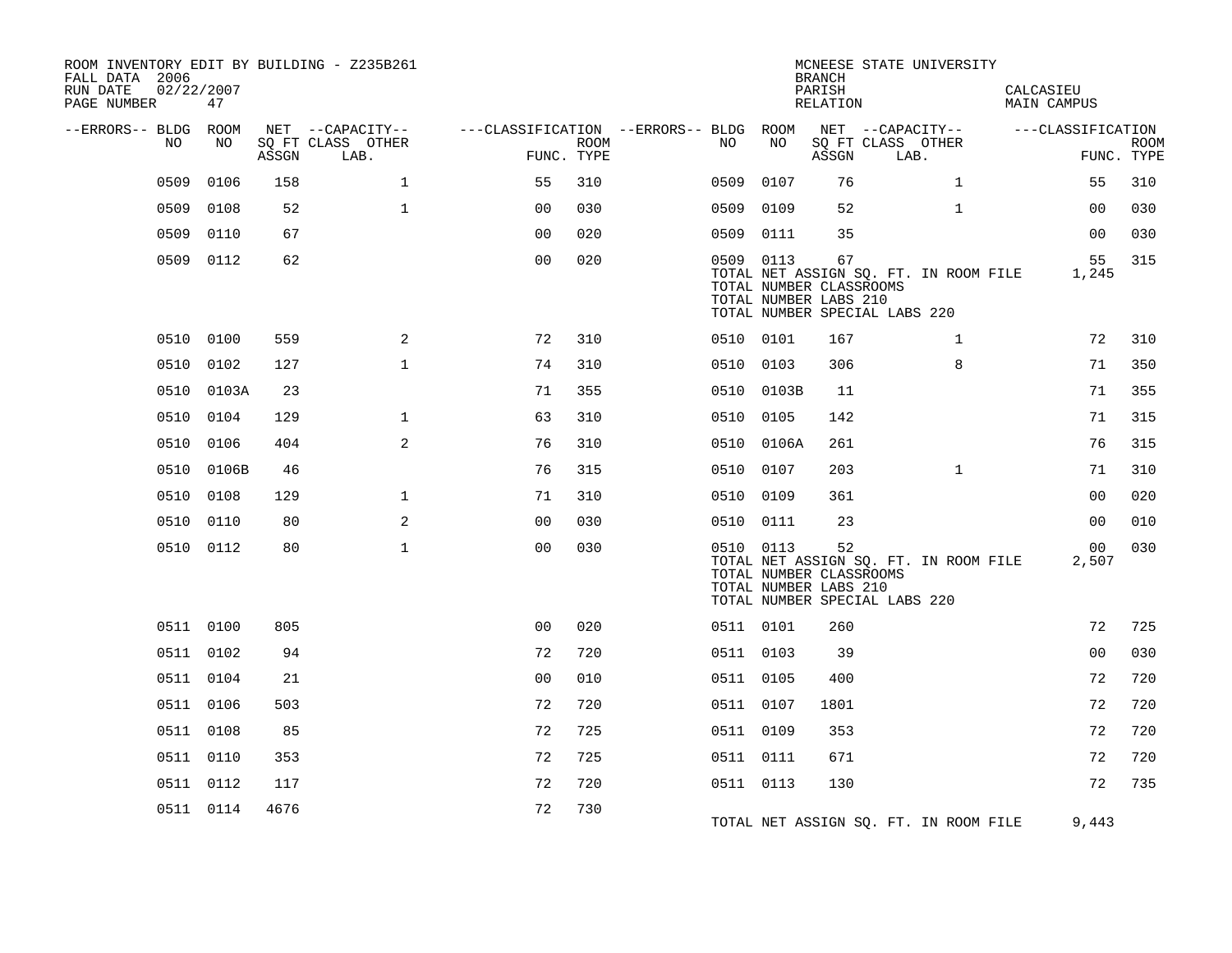| ROOM INVENTORY EDIT BY BUILDING - Z235B261<br>FALL DATA 2006<br>RUN DATE<br>02/22/2007<br>PAGE NUMBER | 48         |       |                                               |            |      |                                                               |                                                        | <b>BRANCH</b><br>PARISH<br>RELATION | MCNEESE STATE UNIVERSITY                                   | CALCASIEU<br><b>MAIN CAMPUS</b> |                           |
|-------------------------------------------------------------------------------------------------------|------------|-------|-----------------------------------------------|------------|------|---------------------------------------------------------------|--------------------------------------------------------|-------------------------------------|------------------------------------------------------------|---------------------------------|---------------------------|
| --ERRORS-- BLDG ROOM<br>NO                                                                            | NO         | ASSGN | NET --CAPACITY--<br>SQ FT CLASS OTHER<br>LAB. | FUNC. TYPE | ROOM | ---CLASSIFICATION --ERRORS-- BLDG ROOM NET --CAPACITY--<br>NO | NO<br>TOTAL NUMBER CLASSROOMS<br>TOTAL NUMBER LABS 210 | ASSGN                               | SQ FT CLASS OTHER<br>LAB.<br>TOTAL NUMBER SPECIAL LABS 220 | ---CLASSIFICATION               | <b>ROOM</b><br>FUNC. TYPE |
|                                                                                                       | 0512 0100  | 121   |                                               | 82         | 082  |                                                               | 0512 0101                                              | 2797                                |                                                            | 82                              | 082                       |
|                                                                                                       | 0512 0103  | 105   | $\mathbf{1}$                                  | 82         | 082  |                                                               | 0512 0104                                              | 108                                 | $\mathbf{1}$                                               | 82                              | 082                       |
|                                                                                                       | 0512 0105  | 180   | $\mathbf{1}$                                  | 82         | 082  |                                                               | 0512 0106                                              | 110                                 | $\mathbf{1}$                                               | 82                              | 082                       |
|                                                                                                       | 0512 0107  | 511   | 36                                            | 82         | 082  |                                                               | 0512 0108                                              | 632                                 | 39                                                         | 82                              | 082                       |
|                                                                                                       | 0512 0109  | 62    |                                               | 82         | 082  |                                                               | 0512 0110                                              | 767                                 | 45                                                         | 82                              | 082                       |
|                                                                                                       | 0512 0111  | 24    |                                               | 82         | 082  |                                                               | 0512 0111A                                             | 153                                 |                                                            | 82                              | 082                       |
|                                                                                                       | 0512 0112  | 58    |                                               | 82         | 082  |                                                               | 0512 0113                                              | 113                                 | $\mathbf{1}$                                               | 82                              | 082                       |
|                                                                                                       | 0512 0114  | 114   | $\mathbf{1}$                                  | 82         | 082  |                                                               | 0512 0115                                              | 114                                 | 3                                                          | 82                              | 082                       |
|                                                                                                       | 0512 0116  | 106   |                                               | 82         | 082  |                                                               | 0512 0117                                              | 673                                 | $\mathbf{1}$                                               | 82                              | 082                       |
| 0512                                                                                                  | 0119       | 109   | 1                                             | 82         | 082  |                                                               | 0512 0120                                              | 109                                 | $\mathbf{1}$                                               | 82                              | 082                       |
|                                                                                                       | 0512 0121  | 109   | $\mathbf 1$                                   | 82         | 082  |                                                               | 0512 0122                                              | 101                                 | $\mathbf{1}$                                               | 82                              | 082                       |
|                                                                                                       | 0512 0123  | 105   | $\mathbf{1}$                                  | 82         | 082  |                                                               | 0512 0124                                              | 107                                 | $\mathbf{1}$                                               | 82                              | 082                       |
|                                                                                                       | 0512 0125  | 736   | 48                                            | 82         | 082  |                                                               | 0512 0126                                              | 715                                 | 48                                                         | 82                              | 082                       |
|                                                                                                       | 0512 0127  | 112   | $\mathbf{1}$                                  | 82         | 082  |                                                               | 0512 0128                                              | 111                                 | $\mathbf{1}$                                               | 82                              | 082                       |
|                                                                                                       | 0512 0129  | 172   | $\mathbf{1}$                                  | 82         | 082  |                                                               | 0512 0129A                                             | 253                                 | $\mathbf{1}$                                               | 82                              | 082                       |
|                                                                                                       | 0512 0130  | 534   | 28                                            | 82         | 082  |                                                               | 0512 0131                                              | 59                                  |                                                            | 82                              | 082                       |
|                                                                                                       | 0512 0132  | 174   |                                               | 82         | 082  |                                                               | 0512 0133                                              | 172                                 | $\mathbf{1}$                                               | 82                              | 082                       |
|                                                                                                       | 0512 0140  | 286   |                                               | 82         | 082  |                                                               | 0512 0141                                              | 95                                  | $\mathbf{1}$                                               | 82                              | 082                       |
|                                                                                                       | 0512 0141A | 146   | $\mathbf{1}$                                  | 82         | 082  |                                                               | 0512 0142                                              | 94                                  | $\mathbf{1}$                                               | 82                              | 082                       |
|                                                                                                       | 0512 0143  | 145   | $\mathbf{1}$                                  | 82         | 082  |                                                               | 0512 0143A                                             | 21                                  | $\mathbf{1}$                                               | 82                              | 082                       |
|                                                                                                       | 0512 0143B | 21    | $\mathbf 1$                                   | 82         | 082  |                                                               | 0512 0144                                              | 163                                 | $\mathbf{1}$                                               | 82                              | 082                       |
|                                                                                                       | 0512 0145  | 143   | $\mathbf 1$                                   | 11         | 310  |                                                               | 0512 0146                                              | 146                                 | $\mathbf{1}$                                               | 82                              | 082                       |
|                                                                                                       | 0512 0147  | 146   | $\mathbf 1$                                   | 82         | 082  |                                                               | 0512 0200                                              | 184                                 | $\mathbf{1}$                                               | 82                              | 082                       |
|                                                                                                       | 0512 0201  | 1628  |                                               | 82         | 082  |                                                               | 0512 0202                                              | 341                                 |                                                            | 82                              | 082                       |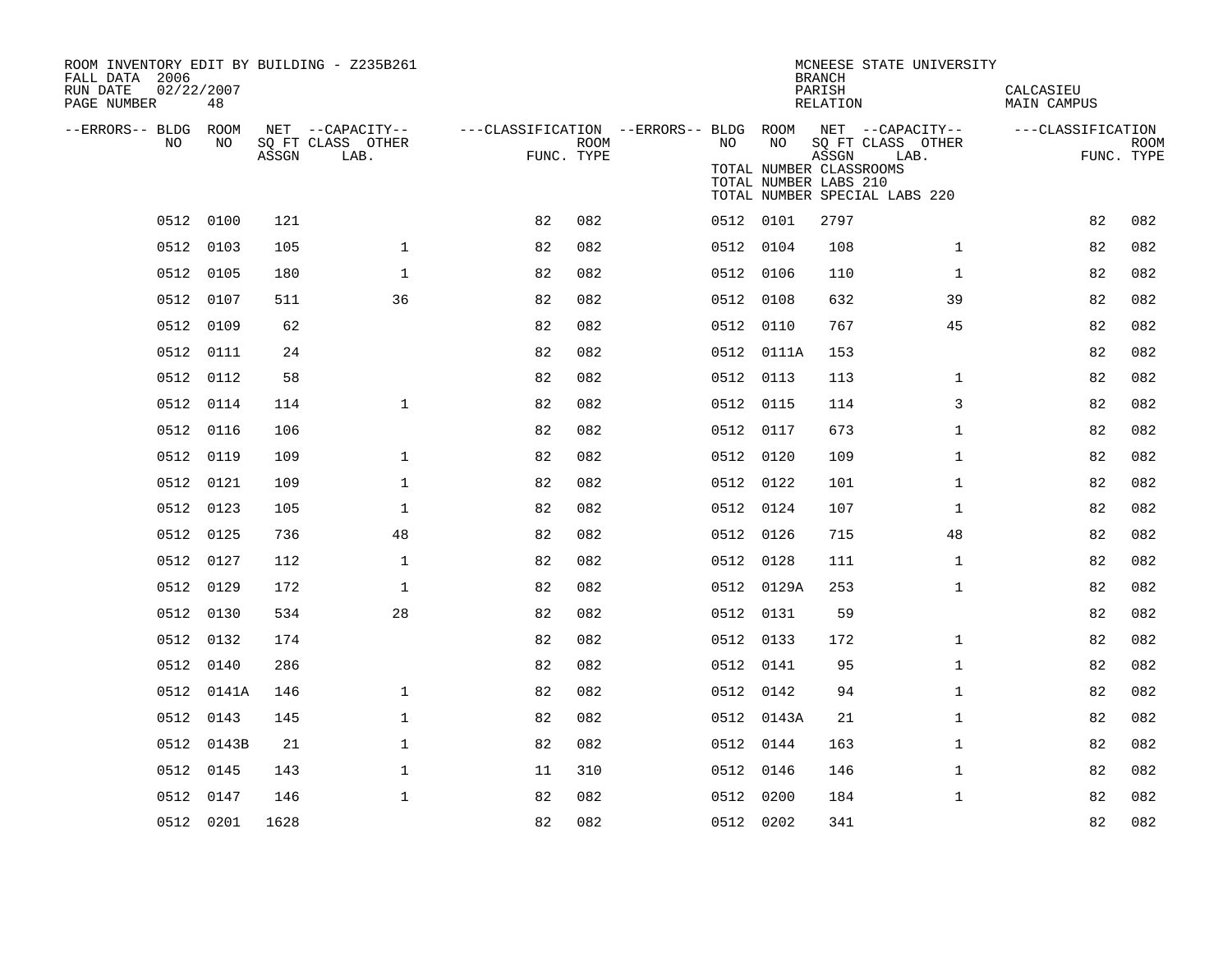| ROOM INVENTORY EDIT BY BUILDING - Z235B261<br>FALL DATA 2006<br>RUN DATE<br>PAGE NUMBER | 02/22/2007<br>49 |       |                           |                                   |             |      |            | <b>BRANCH</b><br>PARISH<br>RELATION | MCNEESE STATE UNIVERSITY  | CALCASIEU<br><b>MAIN CAMPUS</b> |             |
|-----------------------------------------------------------------------------------------|------------------|-------|---------------------------|-----------------------------------|-------------|------|------------|-------------------------------------|---------------------------|---------------------------------|-------------|
| --ERRORS-- BLDG                                                                         | ROOM             |       | NET --CAPACITY--          | ---CLASSIFICATION --ERRORS-- BLDG |             |      | ROOM       |                                     | NET --CAPACITY--          | ---CLASSIFICATION               |             |
| NO.                                                                                     | NO               | ASSGN | SQ FT CLASS OTHER<br>LAB. | FUNC. TYPE                        | <b>ROOM</b> | NO   | NO         | ASSGN                               | SQ FT CLASS OTHER<br>LAB. | FUNC. TYPE                      | <b>ROOM</b> |
| 0512                                                                                    | 0203             | 178   | $\mathbf{1}$              | 82                                | 082         | 0512 | 0204       | 104                                 | $\mathbf{1}$              | 82                              | 082         |
| 0512                                                                                    | 0205             | 105   | 1                         | 82                                | 082         | 0512 | 0206       | 104                                 | $\mathbf{1}$              | 82                              | 082         |
| 0512                                                                                    | 0207             | 105   | $\mathbf 1$               | 82                                | 082         |      | 0512 0208  | 223                                 | 14                        | 82                              | 082         |
| 0512                                                                                    | 0209             | 110   | $\mathbf 1$               | 82                                | 082         |      | 0512 0211  | 110                                 | $\mathbf{1}$              | 82                              | 082         |
| 0512                                                                                    | 0212             | 111   | $\mathbf{1}$              | 82                                | 082         |      | 0512 0213  | 111                                 | $\mathbf{1}$              | 82                              | 082         |
| 0512                                                                                    | 0214             | 24    |                           | 82                                | 082         |      | 0512 0214A | 153                                 | 4                         | 82                              | 082         |
| 0512                                                                                    | 0215             | 24    |                           | 82                                | 082         |      | 0512 0215A | 154                                 | $\overline{4}$            | 82                              | 082         |
| 0512                                                                                    | 0216             | 106   |                           | 82                                | 082         |      | 0512 0217  | 107                                 | $\mathbf{1}$              | 82                              | 082         |
| 0512                                                                                    | 0218A            | 104   | $\mathbf{1}$              | 82                                | 082         | 0512 | 0218B      | 105                                 | $\mathbf{1}$              | 82                              | 082         |
| 0512                                                                                    | 0218C            | 111   | $\mathbf{1}$              | 82                                | 082         |      | 0512 0218D | 111                                 | $\mathbf{1}$              | 82                              | 082         |
| 0512                                                                                    | 0219             | 845   | 64                        | 82                                | 082         |      | 0512 0221  | 107                                 | $\mathbf{1}$              | 82                              | 082         |
| 0512                                                                                    | 0222             | 107   | $\mathbf 1$               | 82                                | 082         |      | 0512 0223  | 143                                 | $\mathbf{1}$              | 82                              | 082         |
| 0512                                                                                    | 0224             | 178   |                           | 82                                | 082         |      | 0512 0225  | 111                                 | $\mathbf{1}$              | 82                              | 082         |
| 0512                                                                                    | 0226             | 111   | $\mathbf 1$               | 82                                | 082         |      | 0512 0227  | 149                                 | $\mathbf{1}$              | 82                              | 082         |
| 0512                                                                                    | 0228             | 605   | 12                        | 82                                | 082         |      | 0512 0229  | 910                                 | 20                        | 82                              | 082         |
| 0512                                                                                    | 0230             | 136   |                           | 82                                | 082         |      | 0512 0232  | 262                                 | $\mathbf{1}$              | 82                              | 082         |
| 0512                                                                                    | 0233             | 103   | $\mathbf{1}$              | 82                                | 082         |      | 0512 0234  | 1093                                | 45                        | 82                              | 082         |
| 0512                                                                                    | 0235             | 408   | 12                        | 82                                | 082         |      | 0512 0236  | 165                                 | $\mathbf{1}$              | 82                              | 082         |
| 0512                                                                                    | 0237             | 262   |                           | 82                                | 082         |      | 0512 0238  | 261                                 |                           | 82                              | 082         |
| 0512                                                                                    | 0240             | 36    |                           | 82                                | 082         |      | 0512 0241  | 37                                  |                           | 82                              | 082         |
| 0512                                                                                    | 0300             | 1475  |                           | 82                                | 082         |      | 0512 0301  | 232                                 |                           | 82                              | 082         |
| 0512                                                                                    | 0302             | 232   |                           | 82                                | 082         |      | 0512 0303  | 982                                 | 18                        | 82                              | 082         |
| 0512                                                                                    | 0304             | 978   | 25                        | 82                                | 082         |      | 0512 0305  | 938                                 | 15                        | 82                              | 082         |
| 0512                                                                                    | 0306             | 80    |                           | 82                                | 082         |      | 0512 0307  | 124                                 | $\mathbf{1}$              | 82                              | 082         |
| 0512                                                                                    | 0308             | 75    | 1                         | 82                                | 082         |      | 0512 0309  | 24                                  |                           | 82                              | 082         |
|                                                                                         | 0512 0309A       | 154   | 4                         | 82                                | 082         |      | 0512 0310  | 24                                  |                           | 82                              | 082         |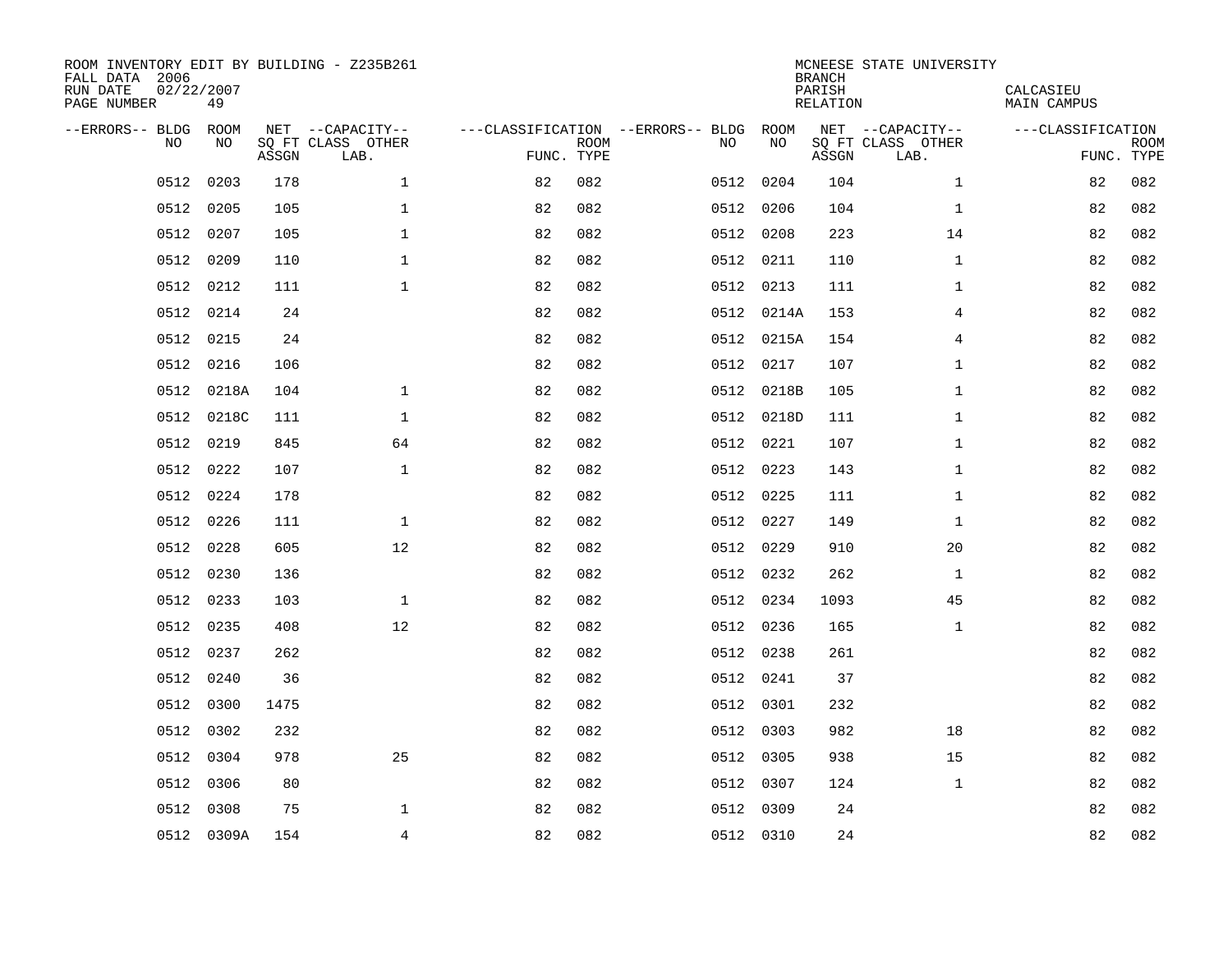| ROOM INVENTORY EDIT BY BUILDING - Z235B261<br>FALL DATA 2006<br>RUN DATE<br>02/22/2007<br>PAGE NUMBER | 50        |       |                           |                                        |                    |           |                                                  | <b>BRANCH</b><br>PARISH<br>RELATION | MCNEESE STATE UNIVERSITY                                               | CALCASIEU<br>MAIN CAMPUS |                           |
|-------------------------------------------------------------------------------------------------------|-----------|-------|---------------------------|----------------------------------------|--------------------|-----------|--------------------------------------------------|-------------------------------------|------------------------------------------------------------------------|--------------------------|---------------------------|
| --ERRORS-- BLDG ROOM                                                                                  |           |       | NET --CAPACITY--          | ---CLASSIFICATION --ERRORS-- BLDG ROOM |                    |           |                                                  |                                     | NET --CAPACITY--                                                       | ---CLASSIFICATION        |                           |
| NO.                                                                                                   | NO        | ASSGN | SQ FT CLASS OTHER<br>LAB. |                                        | ROOM<br>FUNC. TYPE | NO.       | NO                                               | ASSGN                               | SQ FT CLASS OTHER<br>LAB.                                              |                          | <b>ROOM</b><br>FUNC. TYPE |
| 0512                                                                                                  | 0310A     | 129   | 4                         | 82                                     | 082                | 0512 0311 |                                                  | 105                                 | $\mathbf{1}$                                                           | 82                       | 082                       |
|                                                                                                       | 0512 0312 | 100   | $\mathbf{1}$              | 82                                     | 082                | 0512 0313 |                                                  | 94                                  | $\mathbf{1}$                                                           | 82                       | 082                       |
|                                                                                                       | 0512 0314 | 101   | $\mathbf 1$               | 82                                     | 082                | 0512 0315 |                                                  | 100                                 | $\mathbf{1}$                                                           | 82                       | 082                       |
| 0512                                                                                                  | 0316      | 101   | $\mathbf 1$               | 82                                     | 082                |           | 0512 0316A                                       | 37                                  |                                                                        | 82                       | 082                       |
| 0512                                                                                                  | 0317      | 647   | 15                        | 82                                     | 082                | 0512 0319 |                                                  | 40                                  |                                                                        | 82                       | 082                       |
| 0512                                                                                                  | 0320      | 728   | 45                        | 82                                     | 082                | 0512 0321 |                                                  | 752                                 | 45                                                                     | 82                       | 082                       |
|                                                                                                       | 0512 0322 | 99    | $\mathbf{1}$              | 82                                     | 082                | 0512 0323 |                                                  | 112                                 | $\mathbf{1}$                                                           | 82                       | 082                       |
|                                                                                                       | 0512 0324 | 189   | $\mathbf{1}$              | 82                                     | 082                | 0512 0325 |                                                  | 105                                 | $\mathbf{1}$                                                           | 82                       | 082                       |
| 0512                                                                                                  | 0326      | 106   | $\mathbf 1$               | 82                                     | 082                | 0512 0327 |                                                  | 752                                 | 15                                                                     | 82                       | 082                       |
|                                                                                                       | 0512 0328 | 728   | 15                        | 82                                     | 082                | 0512 0329 |                                                  | 40                                  |                                                                        | 82                       | 082                       |
|                                                                                                       | 0512 0330 | 26    |                           | 82                                     | 082                | 0512 0331 | TOTAL NUMBER CLASSROOMS<br>TOTAL NUMBER LABS 210 | 180                                 | TOTAL NET ASSIGN SQ. FT. IN ROOM FILE<br>TOTAL NUMBER SPECIAL LABS 220 | 82<br>32,863             | 082                       |
|                                                                                                       | 0513 0150 | 1166  |                           | 63                                     | 760                | 0513 0151 |                                                  | 102                                 |                                                                        | 63                       | 760                       |
|                                                                                                       | 0513 0152 | 22    |                           | 63                                     | 765                |           | TOTAL NUMBER CLASSROOMS<br>TOTAL NUMBER LABS 210 |                                     | TOTAL NET ASSIGN SQ. FT. IN ROOM FILE<br>TOTAL NUMBER SPECIAL LABS 220 | 1,290                    |                           |
|                                                                                                       | 0605 0100 | 50    |                           | 0 <sub>0</sub>                         | 020                | 0605 0101 |                                                  | 226                                 | 15                                                                     | 11                       | 550                       |
| 0605                                                                                                  | 0102      | 117   | 3                         | 11                                     | 555                |           | 0605 0102A                                       | 14                                  |                                                                        | 11                       | 555                       |
| 0605                                                                                                  | 0102B     | 17    |                           | 11                                     | 555                |           | 0605 0102C                                       | 533                                 | 8                                                                      | 11                       | 550                       |
| 0605                                                                                                  | 0102D     | 32    |                           | 11                                     | 555                |           | 0605 0102E                                       | 49                                  |                                                                        | 11                       | 555                       |
| 0605                                                                                                  | 0102F     | 9     |                           | 0 <sub>0</sub>                         | 030                | 0605      | 0103                                             | 628                                 | 36                                                                     | 11                       | 550                       |
| 0605                                                                                                  | 0104      | 64    | $\mathbf{1}$              | 0 <sub>0</sub>                         | 030                | 0605 0105 |                                                  | 126                                 | $\mathbf{1}$                                                           | 11                       | 555                       |
| 0605                                                                                                  | 0106      | 528   | 40                        | 11                                     | 250                |           | 0605 0106A                                       | 10                                  |                                                                        | 11                       | 255                       |
| 0605                                                                                                  | 0106B     | 10    |                           | 11                                     | 255                |           | 0605 0106C                                       | 15                                  |                                                                        | 11                       | 255                       |
|                                                                                                       | 0605 0107 | 573   | 10                        | 11                                     | 250                | 0605 0108 |                                                  | 214                                 | 10                                                                     | 11                       | 250                       |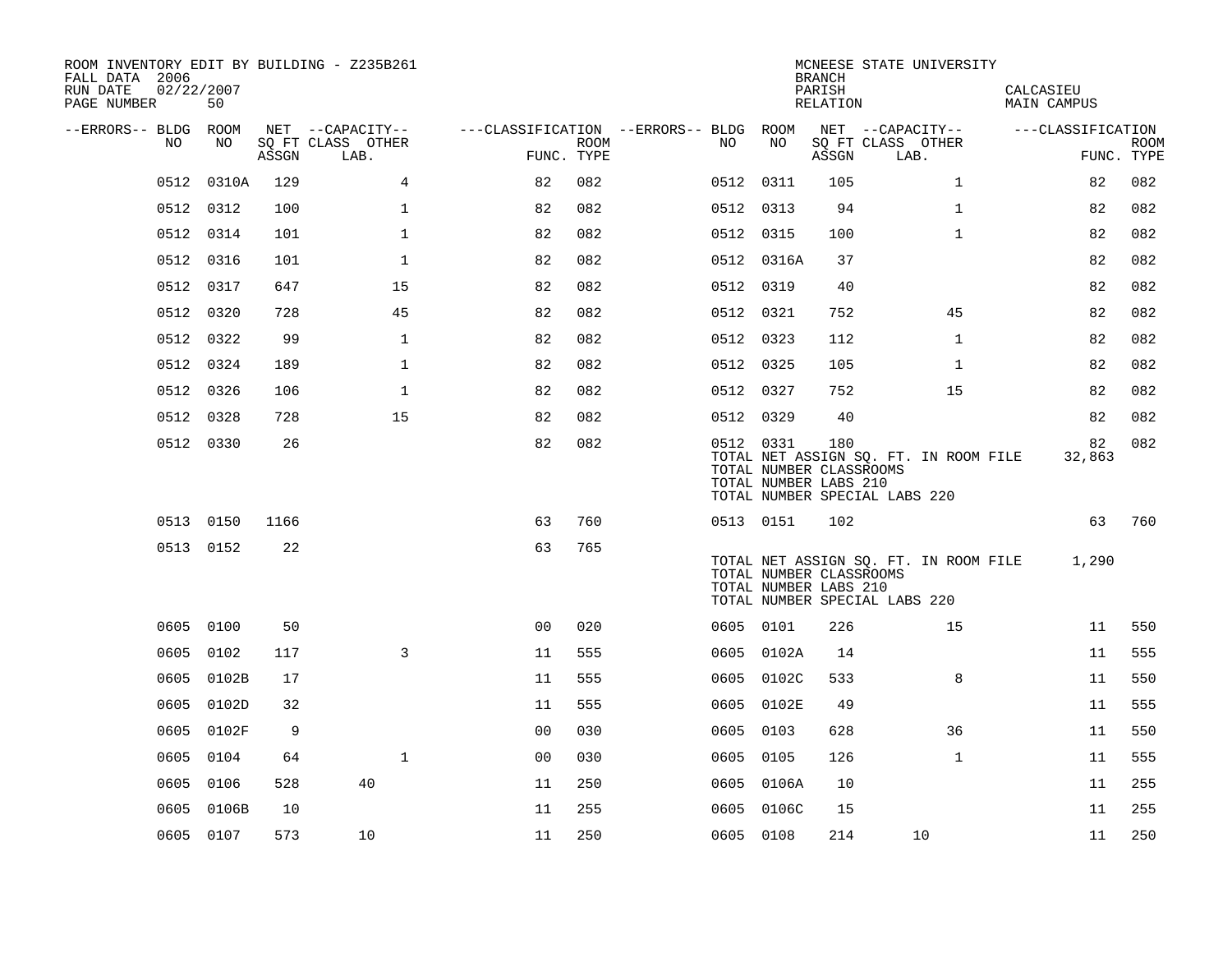| ROOM INVENTORY EDIT BY BUILDING - Z235B261<br>FALL DATA 2006<br>02/22/2007<br>RUN DATE<br>PAGE NUMBER | 51              |       |                           |                                                                              |      |           |            | <b>BRANCH</b><br>PARISH<br>RELATION                                               |      | MCNEESE STATE UNIVERSITY              | CALCASIEU<br>MAIN CAMPUS |                |             |
|-------------------------------------------------------------------------------------------------------|-----------------|-------|---------------------------|------------------------------------------------------------------------------|------|-----------|------------|-----------------------------------------------------------------------------------|------|---------------------------------------|--------------------------|----------------|-------------|
| --ERRORS-- BLDG ROOM                                                                                  |                 |       | NET --CAPACITY--          | ---CLASSIFICATION --ERRORS-- BLDG ROOM NET --CAPACITY--    ---CLASSIFICATION |      |           |            |                                                                                   |      |                                       |                          |                |             |
| NO                                                                                                    | NO              | ASSGN | SQ FT CLASS OTHER<br>LAB. | FUNC. TYPE                                                                   | ROOM | NO.       | NO         | ASSGN                                                                             | LAB. | SQ FT CLASS OTHER                     |                          | FUNC. TYPE     | <b>ROOM</b> |
|                                                                                                       | 0605 0109       | 458   | 9                         | 11                                                                           | 250  |           |            | TOTAL NUMBER CLASSROOMS<br>TOTAL NUMBER LABS 210<br>TOTAL NUMBER SPECIAL LABS 220 |      | TOTAL NET ASSIGN SQ. FT. IN ROOM FILE |                          | 3,550          |             |
|                                                                                                       | 0610 0100       | 73    |                           | 0 <sup>0</sup>                                                               | 020  |           | 0610 0101  | 692                                                                               |      |                                       |                          | 92             | 660         |
|                                                                                                       | 0610 0101A      | 153   |                           | 92                                                                           | 660  | 0610 0102 |            | 156                                                                               |      |                                       |                          | 63             | 315         |
|                                                                                                       | 0610 0103       | 114   |                           | 63                                                                           | 315  | 0610 0104 |            | 142                                                                               |      | 2                                     |                          | 63             | 310         |
|                                                                                                       | 0610 0105       | 135   | 2                         | 63                                                                           | 310  | 0610 0106 |            | 138                                                                               |      | $\mathbf{1}$                          |                          | 63             | 310         |
|                                                                                                       | 0610 0106A      | 173   | $\mathbf{1}$              | 63                                                                           | 310  |           | 0610 0106B | 157                                                                               |      | $\mathbf{1}$                          |                          | 63             | 310         |
|                                                                                                       | 0610 0106C      | 107   |                           | 63                                                                           | 315  | 0610 0107 |            | 103                                                                               |      | $\mathbf{1}$                          |                          | 63             | 310         |
|                                                                                                       | 0610 0108       | 155   |                           | 63                                                                           | 315  | 0610 0109 |            | 172                                                                               |      | 4                                     |                          | 63             | 315         |
|                                                                                                       | 0610 0110       | 73    |                           | 0 <sub>0</sub>                                                               | 010  |           | 0610 0111  | 46                                                                                |      | $\mathbf{1}$                          |                          | 0 <sub>0</sub> | 030         |
|                                                                                                       | 0610 0112       | 104   |                           | 0 <sub>0</sub>                                                               | 030  | 0610 0113 |            | 124                                                                               |      | $\mathbf{1}$                          |                          | 63             | 310         |
|                                                                                                       | 0610 0114       | 548   | 16                        | 63                                                                           | 680  |           | 0610 0114A | 112                                                                               |      |                                       |                          | 63             | 685         |
|                                                                                                       | 0610 0114B      | 126   |                           | 0 <sub>0</sub>                                                               | 020  |           | 0610 0114C | 127                                                                               |      |                                       |                          | 63             | 315         |
|                                                                                                       | 0610 0114D      | 72    |                           | 63                                                                           | 315  |           | 0610 0114E | 385                                                                               |      |                                       |                          | 63             | 315         |
|                                                                                                       | 0610 0115       | 181   |                           | 0 <sub>0</sub>                                                               | 020  |           | 0610 0116  | 194                                                                               |      |                                       |                          | 0 <sub>0</sub> | 020         |
|                                                                                                       | 0610 0117       | 38    |                           | 0 <sub>0</sub>                                                               | 020  |           |            | TOTAL NUMBER CLASSROOMS<br>TOTAL NUMBER LABS 210<br>TOTAL NUMBER SPECIAL LABS 220 |      | TOTAL NET ASSIGN SQ. FT. IN ROOM FILE |                          | 3,765          |             |
|                                                                                                       | 0611 0001       | 5337  | $\mathbf{1}$              | 61                                                                           | 970  |           |            | TOTAL NUMBER CLASSROOMS<br>TOTAL NUMBER LABS 210<br>TOTAL NUMBER SPECIAL LABS 220 |      | TOTAL NET ASSIGN SQ. FT. IN ROOM FILE |                          | 5,337          |             |
|                                                                                                       | 0612 0100       | 596   |                           | 82                                                                           | 082  |           | 0612 0101  | 132                                                                               |      | $\mathbf{1}$                          |                          | 82             | 082         |
|                                                                                                       | 0612 0102       | 396   | 12                        | 82                                                                           | 082  | 0612 0103 |            | 710                                                                               |      | 42                                    |                          | 82             | 082         |
|                                                                                                       | 0612 0104A 1436 |       | 100                       | 82                                                                           | 082  |           | 0612 0104B | 1436                                                                              |      | 100                                   |                          | 82             | 082         |
|                                                                                                       | 0612 0104C 1436 |       | 30                        | 82                                                                           | 082  | 0612 0105 |            | 293                                                                               |      | $\mathbf{1}$                          |                          | 82             | 082         |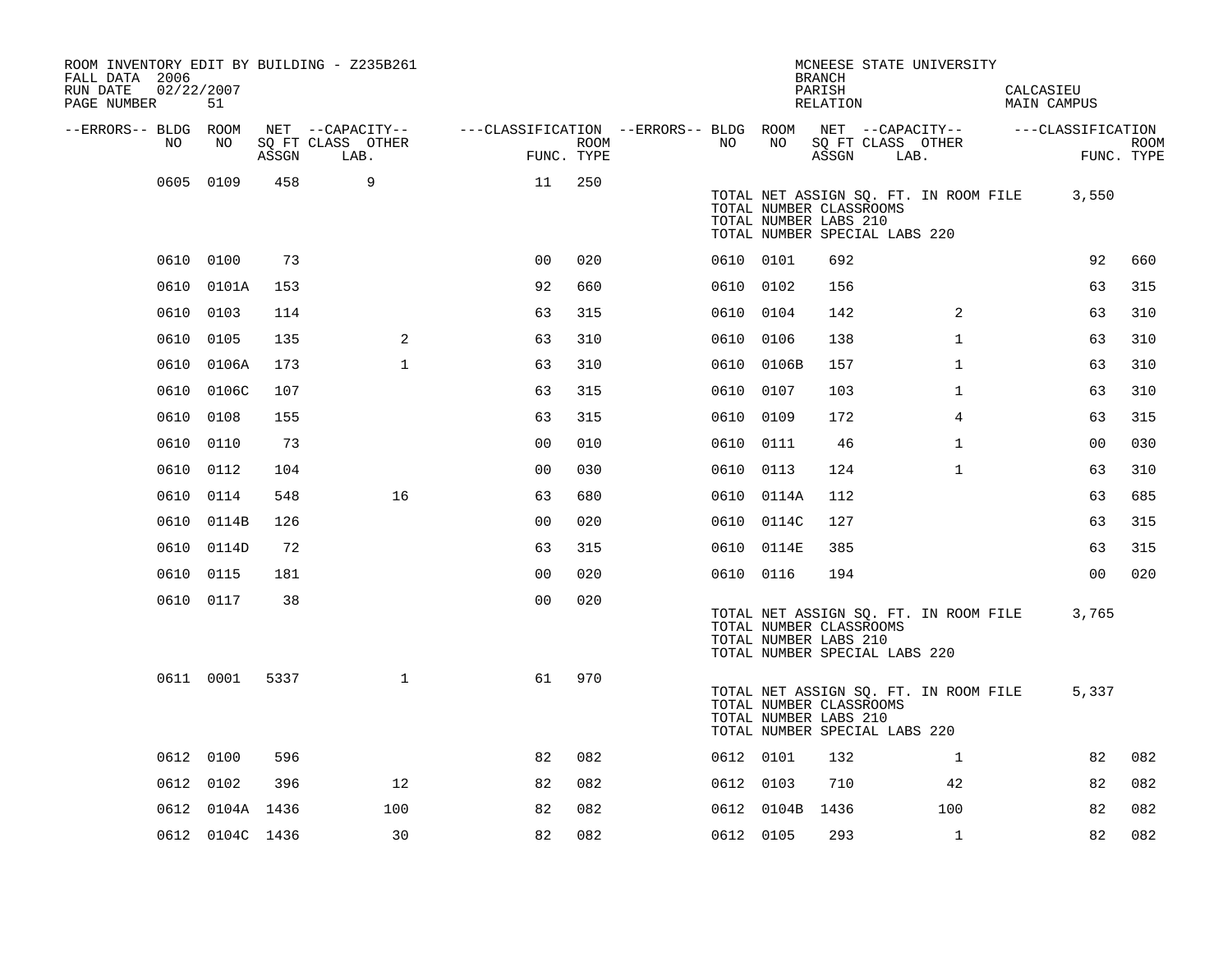| ROOM INVENTORY EDIT BY BUILDING - Z235B261<br>FALL DATA 2006<br>RUN DATE<br>PAGE NUMBER | 02/22/2007<br>52 |       |                           |                                   |             |      |            | <b>BRANCH</b><br>PARISH<br><b>RELATION</b> | MCNEESE STATE UNIVERSITY  | CALCASIEU<br><b>MAIN CAMPUS</b> |             |
|-----------------------------------------------------------------------------------------|------------------|-------|---------------------------|-----------------------------------|-------------|------|------------|--------------------------------------------|---------------------------|---------------------------------|-------------|
| --ERRORS-- BLDG ROOM                                                                    |                  |       | NET --CAPACITY--          | ---CLASSIFICATION --ERRORS-- BLDG |             |      | ROOM       |                                            | NET --CAPACITY--          | ---CLASSIFICATION               |             |
| NO                                                                                      | NO               | ASSGN | SQ FT CLASS OTHER<br>LAB. | FUNC. TYPE                        | <b>ROOM</b> | NO   | NO         | ASSGN                                      | SQ FT CLASS OTHER<br>LAB. | FUNC. TYPE                      | <b>ROOM</b> |
| 0612                                                                                    | 0105A            | 87    | $\mathbf{2}$              | 82                                | 082         |      | 0612 0105B | 76                                         | $\overline{a}$            | 82                              | 082         |
| 0612                                                                                    | 0105C            | 82    |                           | 82                                | 082         |      | 0612 0105D | 51                                         |                           | 82                              | 082         |
| 0612                                                                                    | 0106             | 60    | $\mathbf 1$               | 82                                | 082         |      | 0612 0107  | 219                                        | $\mathbf{1}$              | 82                              | 082         |
| 0612                                                                                    | 0107A            | 30    | $\mathbf 1$               | 82                                | 082         |      | 0612 0108  | 124                                        | $\mathbf{1}$              | 82                              | 082         |
| 0612                                                                                    | 0109             | 1507  |                           | 82                                | 082         |      | 0612 0110  | 370                                        |                           | 82                              | 082         |
| 0612                                                                                    | 0112             | 32    |                           | 82                                | 082         |      | 0612 0113  | 903                                        |                           | 82                              | 082         |
| 0612                                                                                    | 0114             | 130   | $\overline{4}$            | 82                                | 082         |      | 0612 0115  | 167                                        | 3                         | 82                              | 082         |
| 0612                                                                                    | 0116             | 279   |                           | 82                                | 082         |      | 0612 0117  | 488                                        |                           | 82                              | 082         |
| 0612                                                                                    | 0118             | 218   | $\mathbf{1}$              | 82                                | 082         |      | 0612 0119  | 245                                        | $\mathbf{1}$              | 82                              | 082         |
| 0612                                                                                    | 0120             | 59    | 4                         | 82                                | 082         |      | 0612 0121  | 890                                        | 22                        | 82                              | 082         |
| 0612                                                                                    | 0122             | 283   | 15                        | 82                                | 082         |      | 0612 0123  | 136                                        |                           | 82                              | 082         |
| 0612                                                                                    | 0124             | 112   | 8                         | 82                                | 082         |      | 0612 0125  | 834                                        | 27                        | 82                              | 082         |
| 0612                                                                                    | 0126             | 65    | 3                         | 82                                | 082         |      | 0612 0127  | 140                                        | 3                         | 82                              | 082         |
| 0612                                                                                    | 0128             | 138   | 3                         | 82                                | 082         |      | 0612 0200  | 319                                        |                           | 82                              | 082         |
| 0612                                                                                    | 0201             | 1544  | 30                        | 82                                | 082         |      | 0612 0202  | 267                                        | $\mathbf{1}$              | 82                              | 082         |
| 0612                                                                                    | 0203             | 569   | 30                        | 82                                | 082         |      | 0612 0204  | 664                                        | 28                        | 82                              | 082         |
| 0612                                                                                    | 0205             | 279   | 18                        | 82                                | 082         | 0612 | 0206       | 941                                        | 58                        | 82                              | 082         |
| 0612                                                                                    | 0207             | 1378  | 30                        | 82                                | 082         |      | 0612 0208  | 116                                        | $\mathbf{1}$              | 82                              | 082         |
| 0612                                                                                    | 0209             | 116   | $\mathbf 1$               | 82                                | 082         |      | 0612 0210  | 116                                        | 2                         | 82                              | 082         |
| 0612                                                                                    | 0211             | 192   | 10                        | 82                                | 082         |      | 0612 0212  | 1250                                       | 65                        | 82                              | 082         |
|                                                                                         | 0612 0212A       | 202   |                           | 82                                | 082         |      | 0612 0213  | 266                                        | 10                        | 82                              | 082         |
| 0612                                                                                    | 0214             | 206   | $\mathbf{1}$              | 82                                | 082         |      | 0612 0215  | 1112                                       | 28                        | 82                              | 082         |
|                                                                                         | 0612 0215A       | 376   | 10                        | 82                                | 082         |      | 0612 0216  | 157                                        |                           | 82                              | 082         |
| 0612                                                                                    | 0217             | 34    |                           | 82                                | 082         |      | 0612 0218  | 167                                        |                           | 82                              | 082         |
| 0612                                                                                    | 0219             | 1804  | $\overline{4}$            | 82                                | 082         |      | 0612 0220  | 18                                         |                           | 82                              | 082         |
|                                                                                         | 0612 0221        | 18    |                           | 82                                | 082         |      | 0612 0222  | 178                                        | 4                         | 82                              | 082         |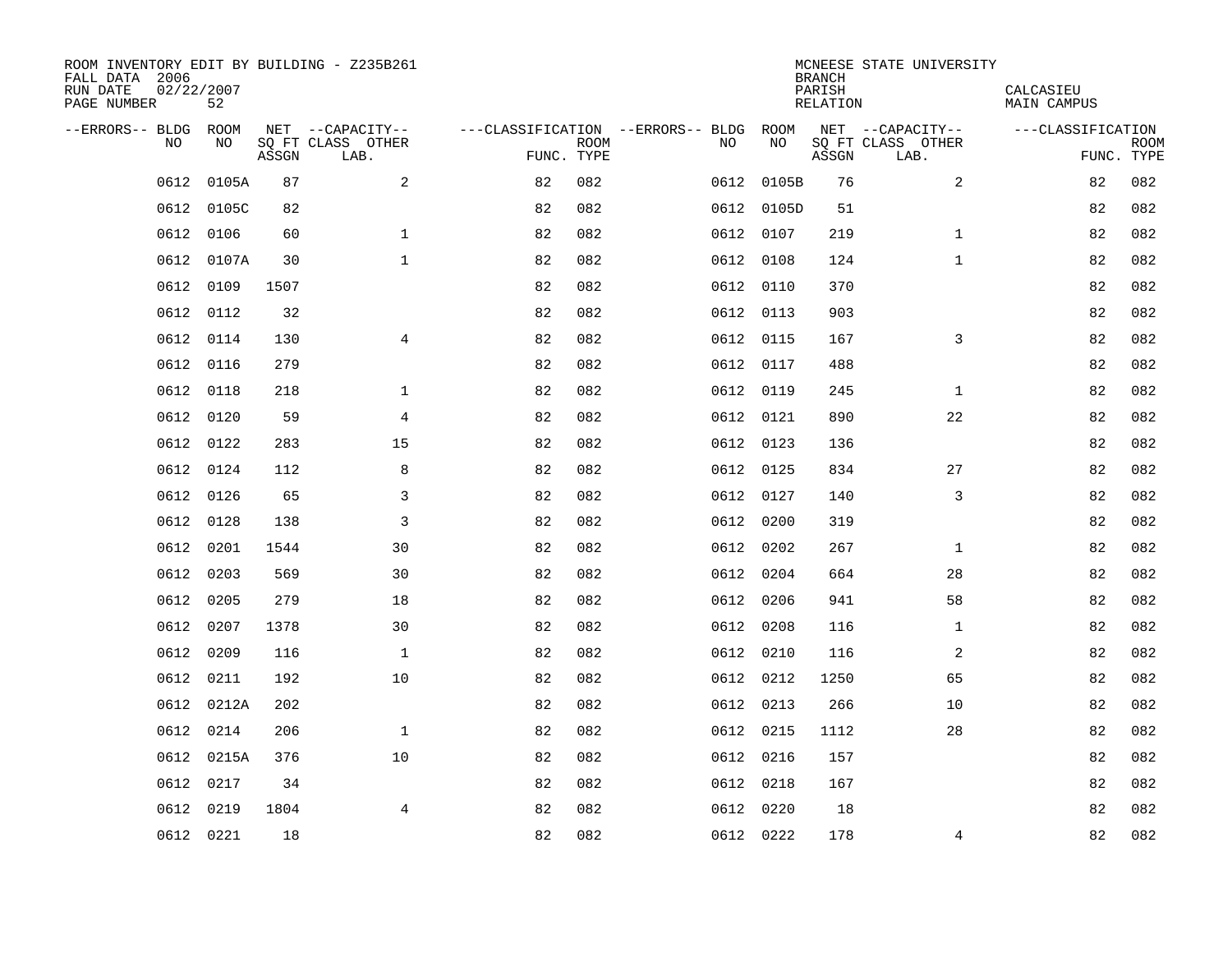| ROOM INVENTORY EDIT BY BUILDING - Z235B261<br>FALL DATA 2006<br>RUN DATE<br>02/22/2007<br>PAGE NUMBER | 53        |       |                           |                |             |                                        |           | <b>BRANCH</b><br>PARISH<br>RELATION                     | MCNEESE STATE UNIVERSITY                                               | CALCASIEU<br>MAIN CAMPUS |                           |
|-------------------------------------------------------------------------------------------------------|-----------|-------|---------------------------|----------------|-------------|----------------------------------------|-----------|---------------------------------------------------------|------------------------------------------------------------------------|--------------------------|---------------------------|
| --ERRORS-- BLDG ROOM                                                                                  |           |       | NET --CAPACITY--          |                |             | ---CLASSIFICATION --ERRORS-- BLDG ROOM |           |                                                         | NET --CAPACITY--                                                       | ---CLASSIFICATION        |                           |
| NO                                                                                                    | NO        | ASSGN | SQ FT CLASS OTHER<br>LAB. | FUNC. TYPE     | <b>ROOM</b> | NO.                                    | NO        | ASSGN                                                   | SQ FT CLASS OTHER<br>LAB.                                              |                          | <b>ROOM</b><br>FUNC. TYPE |
| 0612                                                                                                  | 0223      | 86    | $\mathbf 1$               | 82             | 082         |                                        | 0612 0224 | 334                                                     |                                                                        | 82                       | 082                       |
| 0612                                                                                                  | 0225      | 82    |                           | 82             | 082         |                                        | 0612 0226 | 121                                                     | $\mathbf{1}$                                                           | 82                       | 082                       |
| 0612                                                                                                  | 0300      | 319   |                           | 82             | 082         |                                        | 0612 0301 | 819                                                     | 54                                                                     | 82                       | 082                       |
| 0612                                                                                                  | 0302      | 1068  | $\mathbf{1}$              | 82             | 082         |                                        | 0612 0303 | 641                                                     | 37                                                                     | 82                       | 082                       |
| 0612                                                                                                  | 0304      | 593   | 50                        | 82             | 082         |                                        | 0612 0305 | 640                                                     | 25                                                                     | 82                       | 082                       |
| 0612                                                                                                  | 0306      | 124   | $\mathbf 1$               | 82             | 082         |                                        | 0612 0307 | 127                                                     | $\mathbf{1}$                                                           | 82                       | 082                       |
| 0612                                                                                                  | 0308      | 1080  | 35                        | 82             | 082         |                                        | 0612 0309 | 1014                                                    | 35                                                                     | 82                       | 082                       |
| 0612                                                                                                  | 0310      | 123   | $\mathbf{1}$              | 82             | 082         |                                        | 0612 0311 | 108                                                     | $\mathbf{1}$                                                           | 82                       | 082                       |
| 0612                                                                                                  | 0312      | 251   | 10                        | 82             | 082         |                                        | 0612 0313 | 108                                                     | $\mathbf{1}$                                                           | 82                       | 082                       |
| 0612                                                                                                  | 0314      | 123   | $\mathbf{1}$              | 82             | 082         |                                        | 0612 0315 | 1014                                                    | 24                                                                     | 82                       | 082                       |
| 0612                                                                                                  | 0316      | 1296  | 36                        | 82             | 082         |                                        | 0612 0317 | 95                                                      | $\overline{a}$                                                         | 82                       | 082                       |
| 0612                                                                                                  | 0318      | 95    | 2                         | 82             | 082         |                                        | 0612 0319 | 118                                                     |                                                                        | 82                       | 082                       |
| 0612                                                                                                  | 0320      | 70    |                           | 82             | 082         |                                        | 0612 0321 | 125                                                     |                                                                        | 82                       | 082                       |
| 0612                                                                                                  | 0322      | 100   |                           | 82             | 082         |                                        | 0612 0323 | 96                                                      |                                                                        | 82                       | 082                       |
|                                                                                                       | 0612 0324 | 20    |                           | 82             | 082         |                                        | 0612 0325 | 20                                                      |                                                                        | 82                       | 082                       |
|                                                                                                       | 0612 0326 | 178   | $\overline{4}$            | 82             | 082         |                                        | 0612 0327 | 86                                                      | $\mathbf{1}$                                                           | 82                       | 082                       |
|                                                                                                       | 0612 0328 | 2084  |                           | 82             | 082         |                                        | 0612 0329 | 334<br>TOTAL NUMBER CLASSROOMS<br>TOTAL NUMBER LABS 210 | TOTAL NET ASSIGN SQ. FT. IN ROOM FILE<br>TOTAL NUMBER SPECIAL LABS 220 | 82<br>39,941             | 082                       |
|                                                                                                       | 0701 0100 | 205   |                           | 0 <sub>0</sub> | 020         |                                        | 0701 0101 | 221                                                     | 2                                                                      | 82                       | 082                       |
|                                                                                                       | 0701 0102 | 247   | 2                         | 82             | 082         |                                        | 0701 0103 | 245                                                     | 2                                                                      | 82                       | 082                       |
|                                                                                                       | 0701 0104 | 198   | $\mathbf{2}$              | 82             | 082         |                                        | 0701 0105 | 221                                                     | $\overline{a}$                                                         | 82                       | 082                       |
|                                                                                                       | 0701 0106 | 221   | 2                         | 82             | 082         |                                        | 0701 0107 | 221                                                     | $\overline{a}$                                                         | 82                       | 082                       |
|                                                                                                       | 0701 0108 | 219   | $\overline{2}$            | 82             | 082         |                                        | 0701 0109 | 218                                                     | 2                                                                      | 82                       | 082                       |
|                                                                                                       | 0701 0110 | 218   | 2                         | 82             | 082         |                                        | 0701 0111 | 221                                                     | 2                                                                      | 82                       | 082                       |
|                                                                                                       | 0701 0112 | 218   | 2                         | 82             | 082         |                                        | 0701 0113 | 224                                                     | $\overline{2}$                                                         | 82                       | 082                       |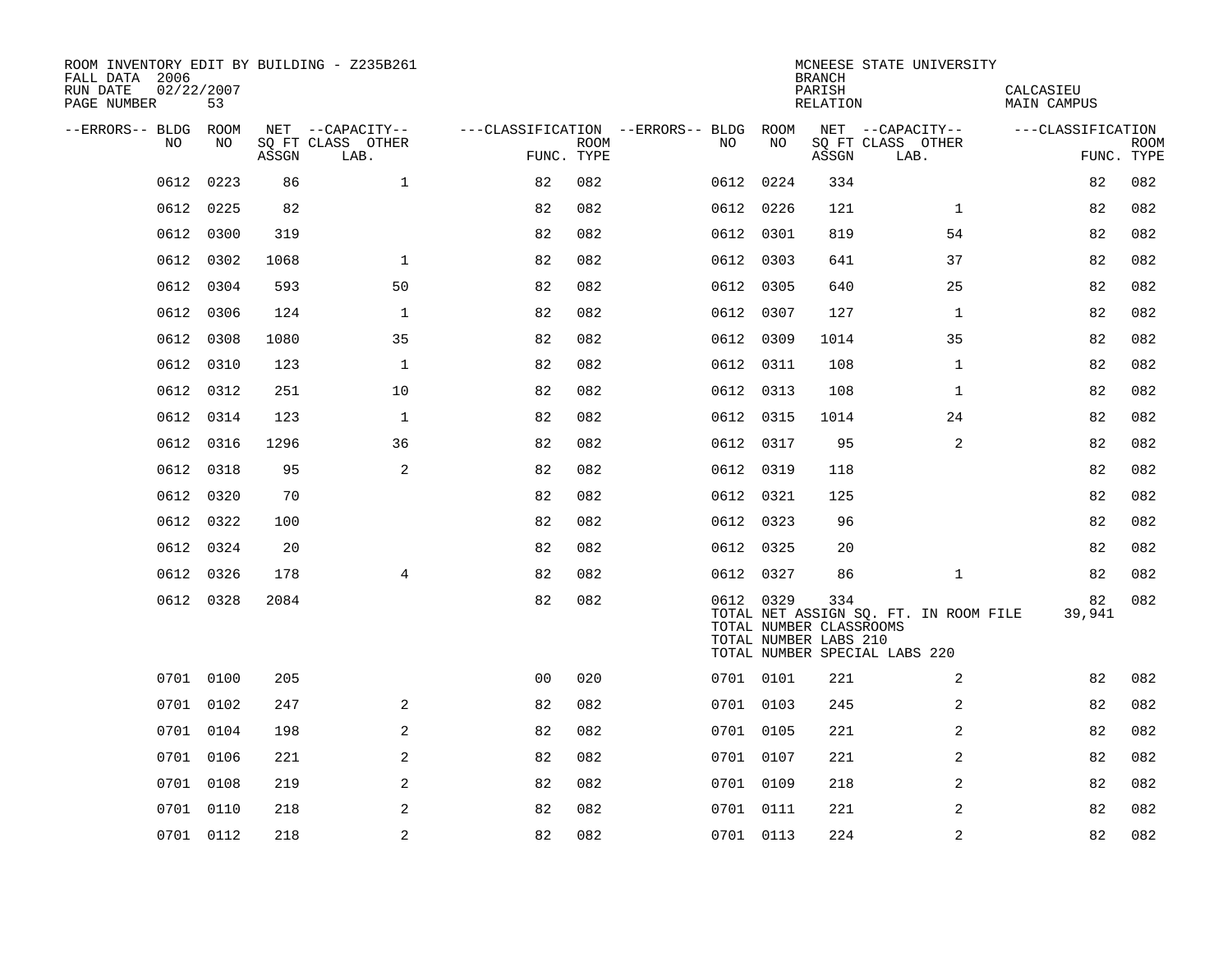| ROOM INVENTORY EDIT BY BUILDING - Z235B261<br>FALL DATA 2006<br>RUN DATE<br>PAGE NUMBER | 02/22/2007<br>54 |       |                           |                |             |                                        |           | <b>BRANCH</b><br>PARISH<br><b>RELATION</b> | MCNEESE STATE UNIVERSITY  | CALCASIEU<br><b>MAIN CAMPUS</b> |             |
|-----------------------------------------------------------------------------------------|------------------|-------|---------------------------|----------------|-------------|----------------------------------------|-----------|--------------------------------------------|---------------------------|---------------------------------|-------------|
| --ERRORS-- BLDG                                                                         | ROOM             |       | NET --CAPACITY--          |                |             | ---CLASSIFICATION --ERRORS-- BLDG ROOM |           |                                            | NET --CAPACITY--          | ---CLASSIFICATION               |             |
| NO                                                                                      | NO               | ASSGN | SQ FT CLASS OTHER<br>LAB. | FUNC. TYPE     | <b>ROOM</b> | NO                                     | NO        | ASSGN                                      | SQ FT CLASS OTHER<br>LAB. | FUNC. TYPE                      | <b>ROOM</b> |
| 0701                                                                                    | 0114             | 218   | 2                         | 82             | 082         |                                        | 0701 0115 | 218                                        | $\overline{a}$            | 82                              | 082         |
|                                                                                         | 0701 0116        | 219   | 2                         | 82             | 082         |                                        | 0701 0117 | 221                                        | 2                         | 82                              | 082         |
|                                                                                         | 0701 0118        | 221   | 2                         | 82             | 082         |                                        | 0701 0119 | 221                                        | 2                         | 82                              | 082         |
| 0701                                                                                    | 0120             | 198   | $\mathbf{2}$              | 82             | 082         |                                        | 0701 0121 | 225                                        | 2                         | 82                              | 082         |
| 0701                                                                                    | 0122             | 221   | 2                         | 82             | 082         |                                        | 0701 0123 | 221                                        | $\overline{a}$            | 82                              | 082         |
|                                                                                         | 0701 0124        | 221   | 2                         | 82             | 082         |                                        | 0701 0125 | 219                                        | 2                         | 82                              | 082         |
| 0701                                                                                    | 0126             | 123   | $\mathbf{1}$              | 82             | 082         |                                        | 0701 0127 | 439                                        | $\mathbf{1}$              | 82                              | 082         |
|                                                                                         | 0701 0128        | 78    |                           | 0 <sub>0</sub> | 010         |                                        | 0701 0129 | 317                                        | 3                         | 82                              | 082         |
|                                                                                         | 0701 0130        | 108   | $\mathbf{1}$              | 82             | 082         |                                        | 0701 0131 | 155                                        |                           | 82                              | 082         |
|                                                                                         | 0701 0132        | 102   | $\mathbf{1}$              | 0 <sub>0</sub> | 030         |                                        | 0701 0133 | 150                                        | $\mathbf{1}$              | 82                              | 082         |
|                                                                                         | 0701 0134        | 1259  | 20                        | 82             | 082         |                                        | 0701 0135 | 254                                        |                           | 0 <sub>0</sub>                  | 030         |
|                                                                                         | 0701 0136        | 155   |                           | 82             | 082         |                                        | 0701 0137 | 43                                         |                           | 0 <sub>0</sub>                  | 030         |
| 0701                                                                                    | 0138             | 52    |                           | 0 <sub>0</sub> | 030         |                                        | 0701 0139 | 317                                        | 3                         | 82                              | 082         |
|                                                                                         | 0701 0140        | 93    | $\mathbf 1$               | 82             | 082         |                                        | 0701 0141 | 177                                        | 6                         | 82                              | 082         |
| 0701                                                                                    | 0142             | 169   |                           | 0 <sub>0</sub> | 020         |                                        | 0701 0143 | 453                                        |                           | 00                              | 020         |
| 0701                                                                                    | 0144             | 561   |                           | 0 <sub>0</sub> | 020         |                                        | 0701 0145 | 167                                        |                           | 0 <sub>0</sub>                  | 020         |
| 0701                                                                                    | 0146             | 285   |                           | 0 <sub>0</sub> | 020         |                                        | 0701 0147 | 167                                        |                           | 0 <sub>0</sub>                  | 020         |
| 0701                                                                                    | 0148             | 562   |                           | 0 <sub>0</sub> | 020         |                                        | 0701 0149 | 453                                        |                           | 0 <sub>0</sub>                  | 020         |
| 0701                                                                                    | 0150             | 169   |                           | 0 <sub>0</sub> | 020         |                                        | 0701 0200 | 208                                        | 6                         | 82                              | 082         |
| 0701                                                                                    | 0201             | 226   | 2                         | 82             | 082         |                                        | 0701 0202 | 221                                        | 2                         | 82                              | 082         |
| 0701                                                                                    | 0203             | 221   | 2                         | 82             | 082         |                                        | 0701 0204 | 221                                        | 2                         | 82                              | 082         |
| 0701                                                                                    | 0205             | 247   | 2                         | 82             | 082         |                                        | 0701 0206 | 245                                        | 2                         | 82                              | 082         |
| 0701                                                                                    | 0207             | 198   | 2                         | 82             | 082         |                                        | 0701 0208 | 221                                        | 2                         | 82                              | 082         |
| 0701                                                                                    | 0209             | 221   | 2                         | 82             | 082         |                                        | 0701 0210 | 221                                        | $\overline{a}$            | 82                              | 082         |
| 0701                                                                                    | 0211             | 219   | 2                         | 82             | 082         |                                        | 0701 0212 | 218                                        | 2                         | 82                              | 082         |
|                                                                                         | 0701 0213        | 218   | $\overline{c}$            | 82             | 082         |                                        | 0701 0214 | 221                                        | $\mathbf 2$               | 82                              | 082         |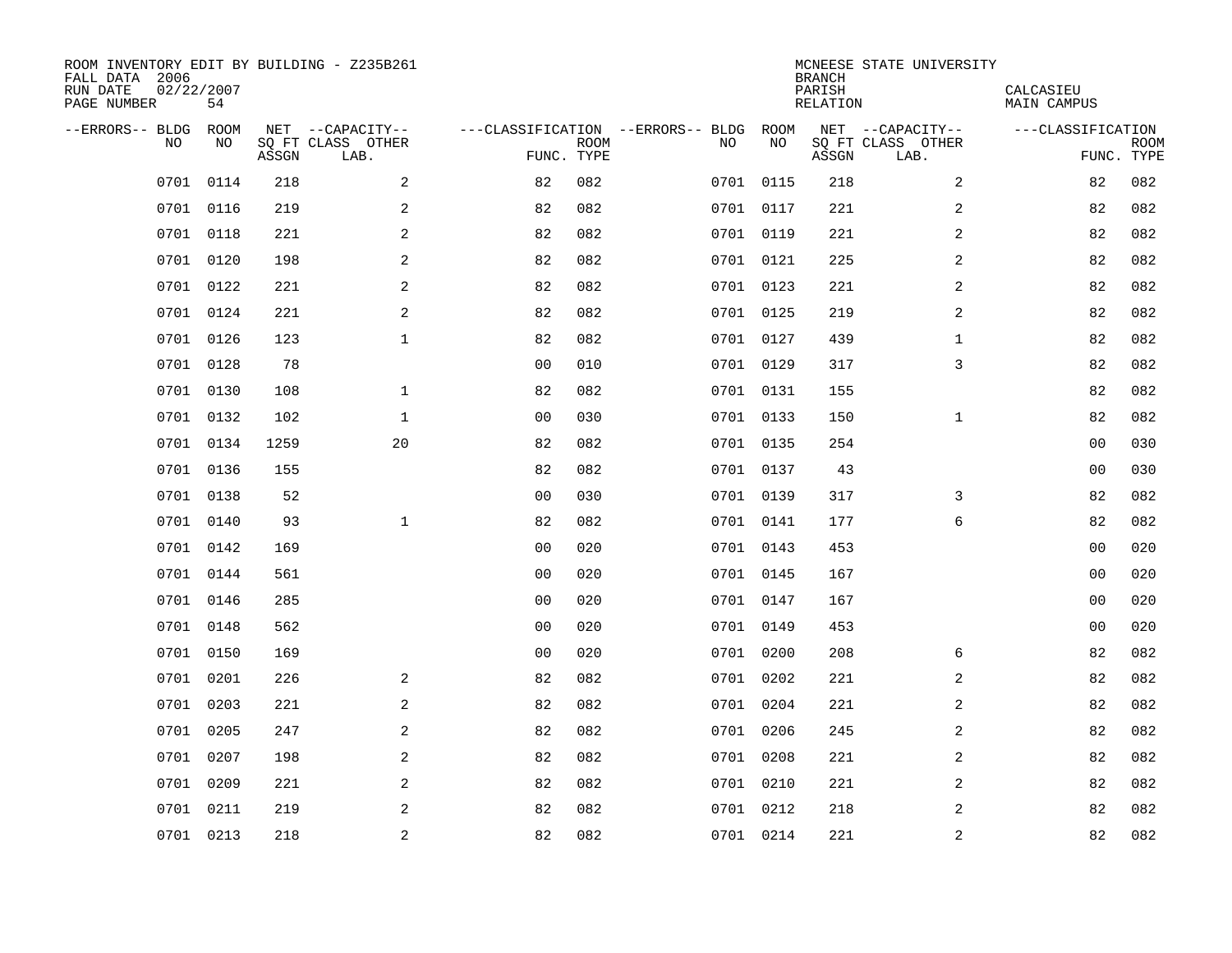| ROOM INVENTORY EDIT BY BUILDING - Z235B261<br>FALL DATA 2006<br>RUN DATE<br>PAGE NUMBER | 02/22/2007<br>55 |       |                           |                |             |                                   |           | <b>BRANCH</b><br>PARISH<br>RELATION                     | MCNEESE STATE UNIVERSITY                                               | CALCASIEU<br>MAIN CAMPUS |                           |
|-----------------------------------------------------------------------------------------|------------------|-------|---------------------------|----------------|-------------|-----------------------------------|-----------|---------------------------------------------------------|------------------------------------------------------------------------|--------------------------|---------------------------|
| --ERRORS-- BLDG                                                                         | ROOM             |       | NET --CAPACITY--          |                |             | ---CLASSIFICATION --ERRORS-- BLDG | ROOM      |                                                         | NET --CAPACITY--                                                       | ---CLASSIFICATION        |                           |
| NO.                                                                                     | NO.              | ASSGN | SO FT CLASS OTHER<br>LAB. | FUNC. TYPE     | <b>ROOM</b> | NO.                               | NO        | ASSGN                                                   | SQ FT CLASS OTHER<br>LAB.                                              |                          | <b>ROOM</b><br>FUNC. TYPE |
| 0701                                                                                    | 0215             | 218   | 2                         | 82             | 082         |                                   | 0701 0216 | 221                                                     | $\overline{2}$                                                         | 82                       | 082                       |
|                                                                                         | 0701 0217        | 217   | 2                         | 82             | 082         |                                   | 0701 0218 | 224                                                     | 2                                                                      | 82                       | 082                       |
|                                                                                         | 0701 0219        | 218   | 2                         | 82             | 082         |                                   | 0701 0220 | 218                                                     | 2                                                                      | 82                       | 082                       |
|                                                                                         | 0701 0221        | 219   | 2                         | 82             | 082         |                                   | 0701 0222 | 221                                                     | 2                                                                      | 82                       | 082                       |
| 0701                                                                                    | 0223             | 221   | 2                         | 82             | 082         |                                   | 0701 0224 | 221                                                     | $\overline{a}$                                                         | 82                       | 082                       |
|                                                                                         | 0701 0225        | 196   | $\overline{a}$            | 82             | 082         |                                   | 0701 0226 | 245                                                     | 2                                                                      | 82                       | 082                       |
|                                                                                         | 0701 0227        | 247   | 2                         | 82             | 082         |                                   | 0701 0228 | 221                                                     | 2                                                                      | 82                       | 082                       |
|                                                                                         | 0701 0229        | 221   | 2                         | 82             | 082         |                                   | 0701 0230 | 221                                                     | 2                                                                      | 82                       | 082                       |
| 0701                                                                                    | 0231             | 226   | 2                         | 82             | 082         |                                   | 0701 0232 | 266                                                     | 2                                                                      | 82                       | 082                       |
|                                                                                         | 0701 0233        | 106   | 2                         | 82             | 082         |                                   | 0701 0234 | 317                                                     | 3                                                                      | 82                       | 082                       |
|                                                                                         | 0701 0235        | 98    | $\mathbf 1$               | 82             | 082         |                                   | 0701 0236 | 107                                                     | $\mathbf{1}$                                                           | 82                       | 082                       |
|                                                                                         | 0701 0237        | 317   | 3                         | 82             | 082         |                                   | 0701 0238 | 82                                                      | $\mathbf{1}$                                                           | 82                       | 082                       |
|                                                                                         | 0701 0239        | 317   | 3                         | 82             | 082         |                                   | 0701 0240 | 169                                                     |                                                                        | 00                       | 020                       |
|                                                                                         | 0701 0241        | 453   |                           | 0 <sub>0</sub> | 020         |                                   | 0701 0242 | 815                                                     |                                                                        | 0 <sub>0</sub>           | 020                       |
|                                                                                         | 0701 0243        | 114   |                           | 0 <sub>0</sub> | 020         |                                   | 0701 0244 | 114                                                     |                                                                        | 00                       | 020                       |
|                                                                                         | 0701 0245        | 596   |                           | 0 <sub>0</sub> | 020         |                                   | 0701 0246 | 157                                                     |                                                                        | 00                       | 030                       |
|                                                                                         | 0701 0247        | 453   |                           | 0 <sub>0</sub> | 020         |                                   | 0701 0248 | 169<br>TOTAL NUMBER CLASSROOMS<br>TOTAL NUMBER LABS 210 | TOTAL NET ASSIGN SQ. FT. IN ROOM FILE<br>TOTAL NUMBER SPECIAL LABS 220 | 00<br>17,519             | 020                       |
| 0703                                                                                    | 0100             | 598   |                           | 0 <sub>0</sub> | 020         |                                   | 0703 0101 | 182                                                     | 2                                                                      | 91                       | 910                       |
| 0703                                                                                    | 0102             | 188   | 2                         | 91             | 910         |                                   | 0703 0103 | 188                                                     | 2                                                                      | 91                       | 910                       |
| 0703                                                                                    | 0104             | 188   | $\overline{a}$            | 91             | 910         | 0703                              | 0105      | 188                                                     | 2                                                                      | 91                       | 910                       |
| 0703                                                                                    | 0106             | 188   | $\mathbf{2}$              | 91             | 910         |                                   | 0703 0107 | 185                                                     | 2                                                                      | 91                       | 910                       |
| 0703                                                                                    | 0108             | 182   | 2                         | 91             | 910         | 0703                              | 0109      | 188                                                     | 2                                                                      | 91                       | 910                       |
| 0703                                                                                    | 0110             | 188   | 2                         | 91             | 910         |                                   | 0703 0111 | 188                                                     | 2                                                                      | 91                       | 910                       |
|                                                                                         | 0703 0112        | 188   | $\overline{a}$            | 91             | 910         |                                   | 0703 0113 | 188                                                     | 2                                                                      | 91                       | 910                       |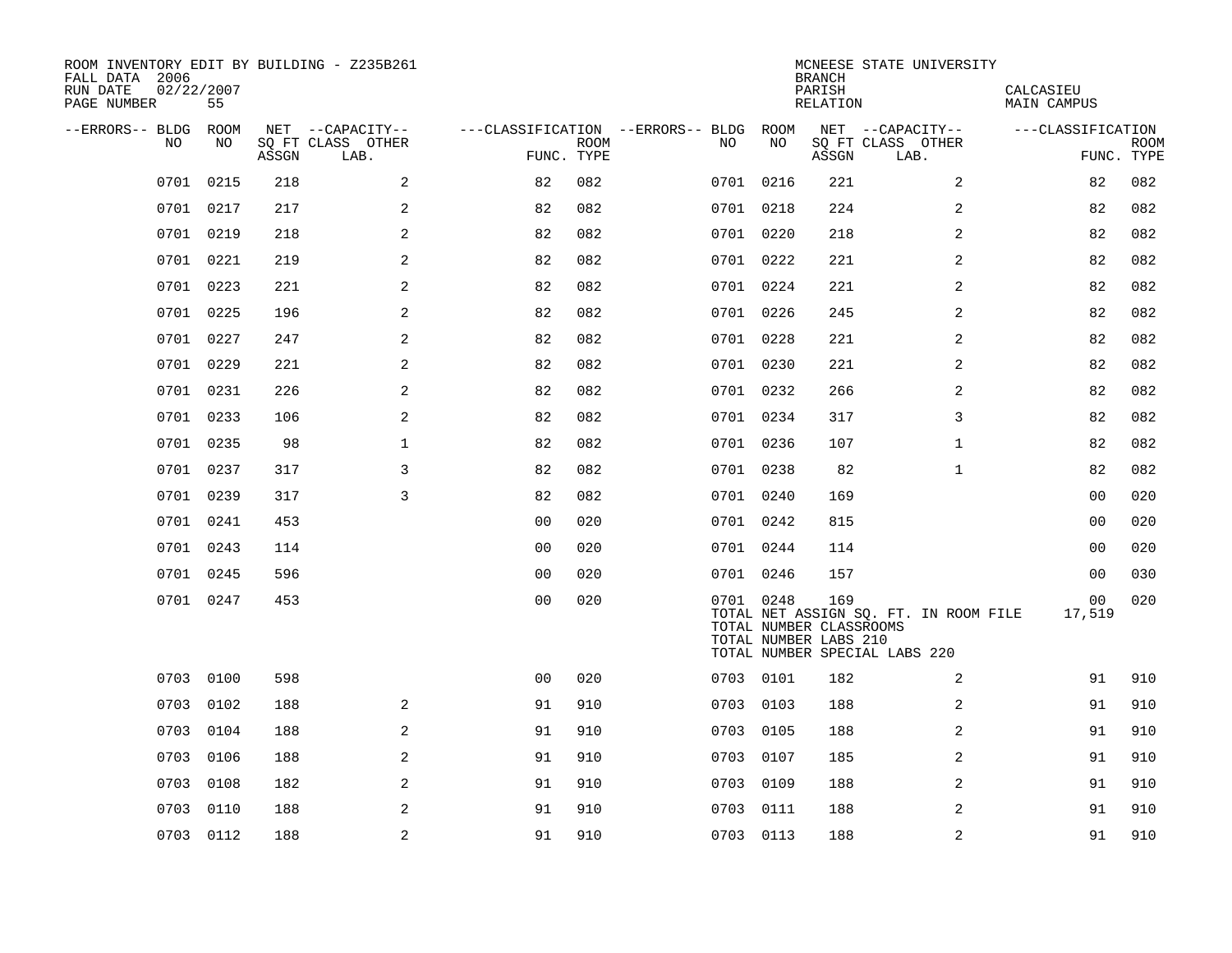| ROOM INVENTORY EDIT BY BUILDING - Z235B261<br>FALL DATA 2006<br>RUN DATE<br>PAGE NUMBER | 02/22/2007<br>56 |       |                           |                |             |                                        |           | <b>BRANCH</b><br>PARISH<br><b>RELATION</b> | MCNEESE STATE UNIVERSITY  | CALCASIEU<br><b>MAIN CAMPUS</b> |             |
|-----------------------------------------------------------------------------------------|------------------|-------|---------------------------|----------------|-------------|----------------------------------------|-----------|--------------------------------------------|---------------------------|---------------------------------|-------------|
| --ERRORS-- BLDG ROOM                                                                    |                  |       | NET --CAPACITY--          |                |             | ---CLASSIFICATION --ERRORS-- BLDG ROOM |           |                                            | NET --CAPACITY--          | ---CLASSIFICATION               |             |
| NO                                                                                      | NO               | ASSGN | SQ FT CLASS OTHER<br>LAB. | FUNC. TYPE     | <b>ROOM</b> | NO                                     | NO        | ASSGN                                      | SQ FT CLASS OTHER<br>LAB. | FUNC. TYPE                      | <b>ROOM</b> |
| 0703                                                                                    | 0114             | 185   | 2                         | 91             | 910         | 0703                                   | 0115      | 186                                        | $\overline{a}$            | 91                              | 910         |
| 0703                                                                                    | 0116             | 188   | 2                         | 91             | 910         |                                        | 0703 0117 | 188                                        | 2                         | 91                              | 910         |
| 0703                                                                                    | 0118             | 188   | 2                         | 91             | 910         | 0703                                   | 0119      | 188                                        | 2                         | 91                              | 910         |
| 0703                                                                                    | 0120             | 185   | $\mathbf{2}$              | 91             | 910         |                                        | 0703 0121 | 183                                        | 2                         | 91                              | 910         |
| 0703                                                                                    | 0122             | 188   | 2                         | 91             | 910         | 0703                                   | 0123      | 188                                        | $\overline{a}$            | 91                              | 910         |
| 0703                                                                                    | 0124             | 188   | 2                         | 91             | 910         |                                        | 0703 0125 | 188                                        | 2                         | 91                              | 910         |
| 0703                                                                                    | 0126             | 185   | $\mathbf{2}$              | 91             | 910         | 0703                                   | 0127      | 192                                        | 3                         | 91                              | 919         |
|                                                                                         | 0703 0128        | 192   | 3                         | 91             | 919         |                                        | 0703 0129 | 85                                         |                           | 91                              | 935         |
| 0703                                                                                    | 0130             | 110   |                           | 0 <sub>0</sub> | 030         | 0703                                   | 0131      | 313                                        |                           | 91                              | 935         |
| 0703                                                                                    | 0132             | 1066  |                           | 91             | 935         |                                        | 0703 0133 | 133                                        |                           | 91                              | 935         |
| 0703                                                                                    | 0134             | 142   |                           | 91             | 935         | 0703                                   | 0135      | 85                                         |                           | 91                              | 935         |
| 0703                                                                                    | 0136             | 86    |                           | 91             | 935         |                                        | 0703 0137 | 104                                        |                           | 0 <sub>0</sub>                  | 030         |
| 0703                                                                                    | 0138             | 191   | 3                         | 91             | 919         | 0703                                   | 0139      | 191                                        | 3                         | 91                              | 919         |
| 0703                                                                                    | 0140             | 92    | $\mathbf{2}$              | 0 <sub>0</sub> | 030         |                                        | 0703 0141 | 86                                         |                           | 91                              | 935         |
| 0703                                                                                    | 0142             | 92    | 3                         | 0 <sub>0</sub> | 030         | 0703                                   | 0143      | 55                                         |                           | 00                              | 010         |
| 0703                                                                                    | 0144             | 491   | $\mathbf{1}$              | 91             | 950         |                                        | 0703 0146 | 124                                        |                           | 0 <sub>0</sub>                  | 030         |
| 0703                                                                                    | 0147             | 159   |                           | 0 <sub>0</sub> | 030         | 0703                                   | 0148      | 256                                        |                           | 00                              | 030         |
| 0703                                                                                    | 0149             | 181   |                           | 0 <sub>0</sub> | 020         |                                        | 0703 0150 | 172                                        |                           | 0 <sub>0</sub>                  | 020         |
|                                                                                         | 0703 0151        | 181   |                           | 0 <sub>0</sub> | 020         |                                        | 0703 0152 | 546                                        |                           | 0 <sub>0</sub>                  | 020         |
| 0703                                                                                    | 0153             | 482   |                           | 0 <sub>0</sub> | 020         |                                        | 0703 0154 | 581                                        |                           | 0 <sub>0</sub>                  | 020         |
| 0703                                                                                    | 0155             | 430   |                           | 0 <sub>0</sub> | 020         | 0703                                   | 0200      | 1135                                       |                           | 00                              | 020         |
| 0703                                                                                    | 0201             | 185   | 2                         | 91             | 910         | 0703                                   | 0202      | 188                                        | 2                         | 91                              | 910         |
| 0703                                                                                    | 0203             | 188   | 2                         | 91             | 910         | 0703                                   | 0204      | 188                                        | 2                         | 91                              | 910         |
| 0703                                                                                    | 0205             | 188   | 2                         | 91             | 910         | 0703                                   | 0206      | 188                                        | $\overline{a}$            | 91                              | 910         |
| 0703                                                                                    | 0207             | 188   | 2                         | 91             | 910         | 0703                                   | 0208      | 188                                        | 2                         | 91                              | 910         |
|                                                                                         | 0703 0209        | 188   | $\overline{c}$            | 91             | 910         |                                        | 0703 0210 | 188                                        | $\mathbf 2$               | 91                              | 910         |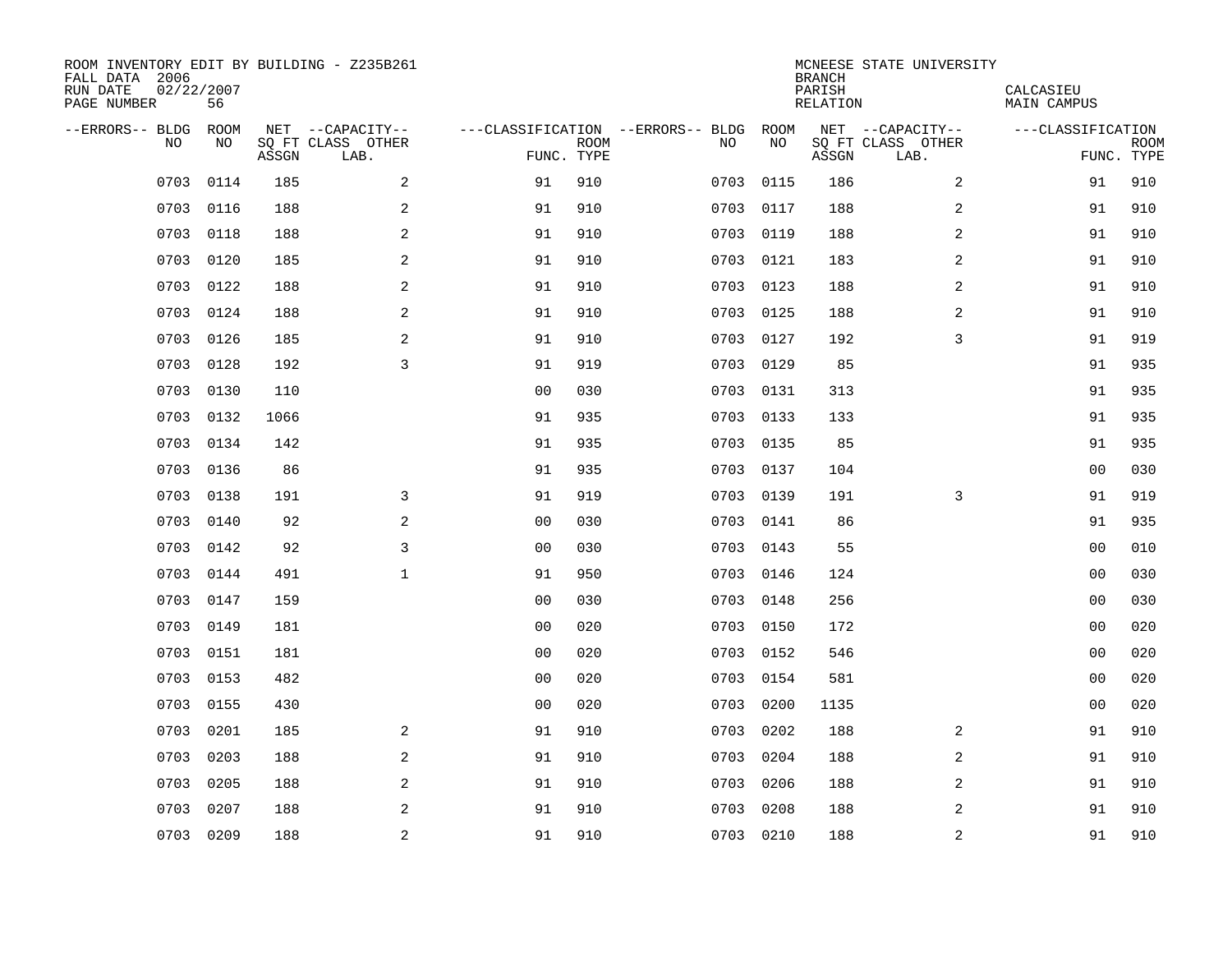| ROOM INVENTORY EDIT BY BUILDING - Z235B261<br>FALL DATA 2006<br>RUN DATE<br>PAGE NUMBER | 02/22/2007<br>57 |       |                           |                |             |                                   |           | <b>BRANCH</b><br>PARISH<br><b>RELATION</b> | MCNEESE STATE UNIVERSITY  | CALCASIEU<br><b>MAIN CAMPUS</b> |             |
|-----------------------------------------------------------------------------------------|------------------|-------|---------------------------|----------------|-------------|-----------------------------------|-----------|--------------------------------------------|---------------------------|---------------------------------|-------------|
| --ERRORS-- BLDG                                                                         | ROOM             |       | NET --CAPACITY--          |                |             | ---CLASSIFICATION --ERRORS-- BLDG | ROOM      |                                            | NET --CAPACITY--          | ---CLASSIFICATION               |             |
| NO                                                                                      | NO               | ASSGN | SQ FT CLASS OTHER<br>LAB. | FUNC. TYPE     | <b>ROOM</b> | NO                                | NO        | ASSGN                                      | SQ FT CLASS OTHER<br>LAB. | FUNC. TYPE                      | <b>ROOM</b> |
| 0703                                                                                    | 0211             | 188   | 2                         | 91             | 910         | 0703                              | 0212      | 188                                        | $\overline{a}$            | 91                              | 910         |
| 0703                                                                                    | 0213             | 188   | 2                         | 91             | 910         | 0703                              | 0214      | 188                                        | 2                         | 91                              | 910         |
| 0703                                                                                    | 0215             | 188   | 2                         | 91             | 910         | 0703                              | 0216      | 188                                        | 2                         | 91                              | 910         |
| 0703                                                                                    | 0217             | 185   | $\mathbf{2}$              | 91             | 910         | 0703                              | 0218      | 185                                        | 2                         | 91                              | 910         |
| 0703                                                                                    | 0219             | 188   | 2                         | 91             | 910         | 0703                              | 0220      | 188                                        | $\overline{a}$            | 91                              | 910         |
| 0703                                                                                    | 0221             | 188   | 2                         | 91             | 910         |                                   | 0703 0222 | 188                                        | $\overline{a}$            | 91                              | 910         |
| 0703                                                                                    | 0223             | 188   | $\overline{a}$            | 91             | 910         | 0703                              | 0224      | 188                                        | $\overline{a}$            | 91                              | 910         |
| 0703                                                                                    | 0225             | 188   | 2                         | 91             | 910         |                                   | 0703 0226 | 188                                        | 2                         | 91                              | 910         |
| 0703                                                                                    | 0227             | 188   | 2                         | 91             | 910         | 0703                              | 0228      | 188                                        | 2                         | 91                              | 910         |
| 0703                                                                                    | 0229             | 188   | 2                         | 91             | 910         |                                   | 0703 0230 | 188                                        | 2                         | 91                              | 910         |
| 0703                                                                                    | 0231             | 188   | 2                         | 91             | 910         | 0703                              | 0232      | 188                                        | 2                         | 91                              | 910         |
| 0703                                                                                    | 0233             | 188   | 2                         | 91             | 910         |                                   | 0703 0234 | 185                                        | 2                         | 91                              | 910         |
| 0703                                                                                    | 0235             | 1171  |                           | 0 <sub>0</sub> | 020         | 0703                              | 0236      | 181                                        |                           | 00                              | 020         |
| 0703                                                                                    | 0237             | 167   | 2                         | 91             | 919         | 0703                              | 0238      | 167                                        | $\overline{a}$            | 91                              | 919         |
| 0703                                                                                    | 0239             | 170   | 4                         | 91             | 935         | 0703                              | 0240      | 104                                        |                           | 00                              | 030         |
| 0703                                                                                    | 0241             | 167   | 2                         | 91             | 919         | 0703                              | 0242      | 167                                        | 2                         | 91                              | 919         |
| 0703                                                                                    | 0243             | 99    |                           | 91             | 935         | 0703                              | 0244      | 256                                        |                           | 91                              | 935         |
| 0703                                                                                    | 0245             | 200   |                           | 0 <sub>0</sub> | 020         | 0703                              | 0246      | 167                                        | 2                         | 91                              | 919         |
| 0703                                                                                    | 0247             | 167   | 2                         | 91             | 919         |                                   | 0703 0248 | 86                                         |                           | 91                              | 935         |
| 0703                                                                                    | 0249             | 104   |                           | 0 <sub>0</sub> | 030         | 0703                              | 0250      | 167                                        | $\overline{2}$            | 91                              | 919         |
| 0703                                                                                    | 0251             | 167   | 2                         | 91             | 919         |                                   | 0703 0252 | 181                                        |                           | 00                              | 020         |
| 0703                                                                                    | 0300             | 1135  |                           | 0 <sub>0</sub> | 020         | 0703                              | 0301      | 185                                        | 2                         | 91                              | 910         |
| 0703                                                                                    | 0302             | 188   | 2                         | 91             | 910         | 0703                              | 0303      | 188                                        | 2                         | 91                              | 910         |
| 0703                                                                                    | 0304             | 188   | 2                         | 91             | 910         | 0703                              | 0305      | 188                                        | $\overline{a}$            | 91                              | 910         |
| 0703                                                                                    | 0306             | 188   | 2                         | 91             | 910         | 0703                              | 0307      | 188                                        | 2                         | 91                              | 910         |
|                                                                                         | 0703 0308        | 188   | $\overline{c}$            | 91             | 910         |                                   | 0703 0309 | 188                                        | $\mathbf 2$               | 91                              | 910         |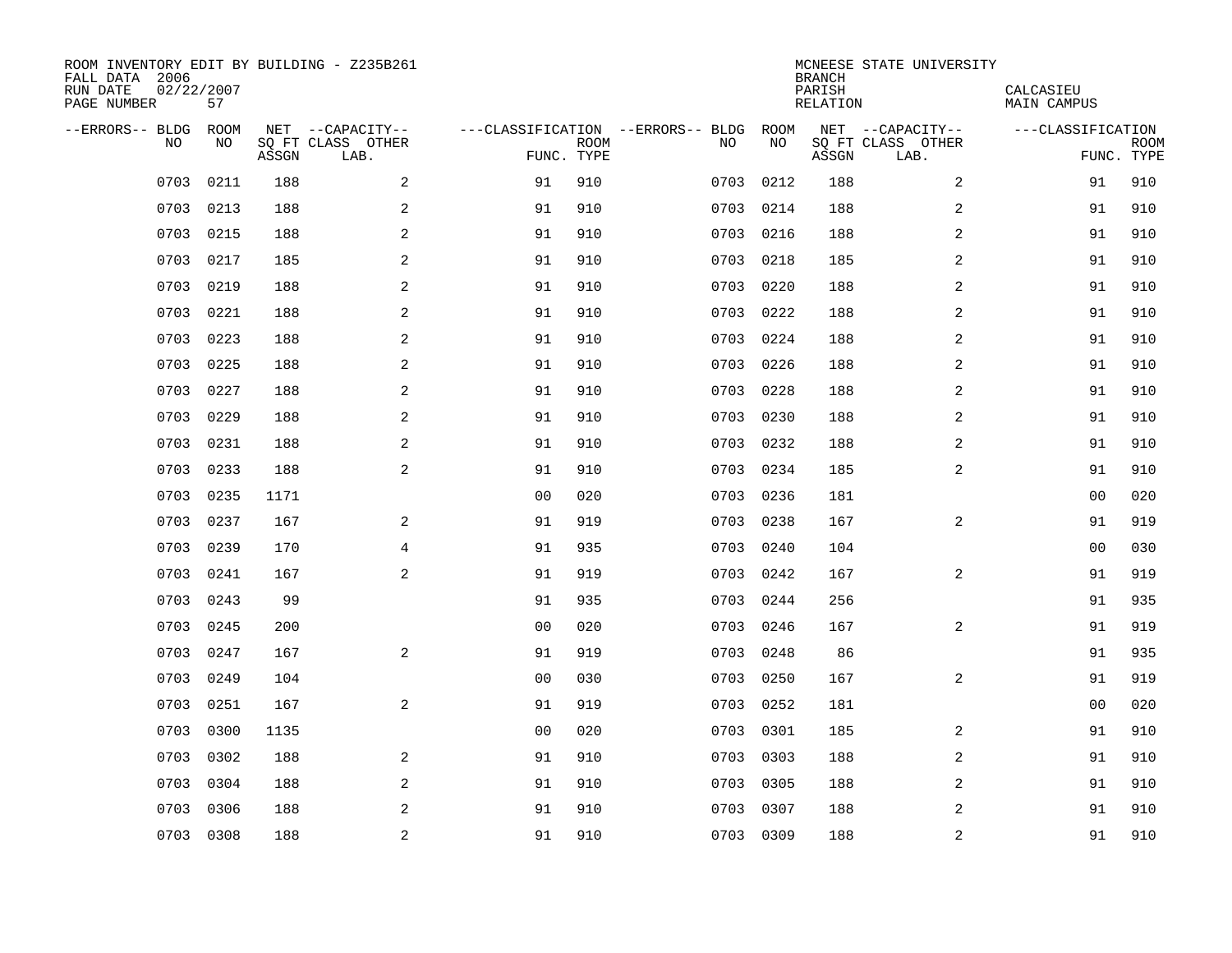| ROOM INVENTORY EDIT BY BUILDING - Z235B261<br>FALL DATA 2006<br>RUN DATE<br>PAGE NUMBER | 02/22/2007<br>58 |       |                           |                |             |                                        |           | <b>BRANCH</b><br>PARISH<br><b>RELATION</b>       | MCNEESE STATE UNIVERSITY                                               | CALCASIEU<br><b>MAIN CAMPUS</b> |             |
|-----------------------------------------------------------------------------------------|------------------|-------|---------------------------|----------------|-------------|----------------------------------------|-----------|--------------------------------------------------|------------------------------------------------------------------------|---------------------------------|-------------|
| --ERRORS-- BLDG ROOM                                                                    |                  |       | NET --CAPACITY--          |                |             | ---CLASSIFICATION --ERRORS-- BLDG ROOM |           |                                                  | NET --CAPACITY--                                                       | ---CLASSIFICATION               |             |
| NO                                                                                      | NO               | ASSGN | SQ FT CLASS OTHER<br>LAB. | FUNC. TYPE     | <b>ROOM</b> | NO                                     | NO        | ASSGN                                            | SQ FT CLASS OTHER<br>LAB.                                              | FUNC. TYPE                      | <b>ROOM</b> |
| 0703                                                                                    | 0310             | 188   | 2                         | 91             | 910         | 0703                                   | 0311      | 188                                              | 2                                                                      | 91                              | 910         |
| 0703                                                                                    | 0312             | 188   | 2                         | 91             | 910         |                                        | 0703 0313 | 188                                              | 2                                                                      | 91                              | 910         |
| 0703                                                                                    | 0314             | 188   | 2                         | 91             | 910         | 0703                                   | 0315      | 188                                              | 2                                                                      | 91                              | 910         |
| 0703                                                                                    | 0316             | 188   | 2                         | 91             | 910         |                                        | 0703 0317 | 185                                              | 2                                                                      | 91                              | 910         |
| 0703                                                                                    | 0318             | 185   | 2                         | 91             | 910         | 0703                                   | 0319      | 188                                              | $\overline{a}$                                                         | 91                              | 910         |
| 0703                                                                                    | 0320             | 188   | $\overline{a}$            | 91             | 910         |                                        | 0703 0321 | 188                                              | 2                                                                      | 91                              | 910         |
| 0703                                                                                    | 0322             | 188   | 2                         | 91             | 910         |                                        | 0703 0323 | 188                                              | $\overline{a}$                                                         | 91                              | 910         |
|                                                                                         | 0703 0324        | 188   | $\overline{a}$            | 91             | 910         |                                        | 0703 0325 | 188                                              | 2                                                                      | 91                              | 910         |
| 0703                                                                                    | 0326             | 188   | 2                         | 91             | 910         | 0703                                   | 0327      | 188                                              | 2                                                                      | 91                              | 910         |
|                                                                                         | 0703 0328        | 188   | 2                         | 91             | 910         |                                        | 0703 0329 | 188                                              | 2                                                                      | 91                              | 910         |
| 0703                                                                                    | 0330             | 188   | 2                         | 91             | 910         |                                        | 0703 0331 | 188                                              | 2                                                                      | 91                              | 910         |
|                                                                                         | 0703 0332        | 188   | 2                         | 91             | 910         |                                        | 0703 0333 | 188                                              | 2                                                                      | 91                              | 910         |
| 0703                                                                                    | 0334             | 185   | 2                         | 91             | 910         | 0703                                   | 0335      | 1171                                             |                                                                        | 0 <sub>0</sub>                  | 020         |
| 0703                                                                                    | 0336             | 181   |                           | 0 <sub>0</sub> | 020         |                                        | 0703 0337 | 167                                              | 2                                                                      | 91                              | 919         |
| 0703                                                                                    | 0338             | 167   | 2                         | 91             | 919         | 0703                                   | 0339      | 170                                              |                                                                        | 91                              | 935         |
|                                                                                         | 0703 0340        | 104   |                           | 00             | 030         |                                        | 0703 0341 | 167                                              | 2                                                                      | 91                              | 919         |
| 0703                                                                                    | 0342             | 167   | $\overline{a}$            | 91             | 919         | 0703                                   | 0343      | 99                                               |                                                                        | 91                              | 935         |
| 0703                                                                                    | 0344             | 256   |                           | 91             | 935         |                                        | 0703 0345 | 200                                              |                                                                        | 00                              | 020         |
|                                                                                         | 0703 0346        | 167   | 2                         | 91             | 919         |                                        | 0703 0347 | 167                                              | 2                                                                      | 91                              | 919         |
|                                                                                         | 0703 0348        | 86    |                           | 91             | 935         |                                        | 0703 0349 | 104                                              |                                                                        | 00                              | 030         |
|                                                                                         | 0703 0350        | 167   | 2                         | 91             | 919         |                                        | 0703 0351 | 167                                              | 2                                                                      | 91                              | 919         |
|                                                                                         | 0703 0352        | 181   |                           | 0 <sub>0</sub> | 020         |                                        |           | TOTAL NUMBER CLASSROOMS<br>TOTAL NUMBER LABS 210 | TOTAL NET ASSIGN SQ. FT. IN ROOM FILE<br>TOTAL NUMBER SPECIAL LABS 220 | 24,764                          |             |
|                                                                                         | 0704 0100        | 1040  |                           | 82             | 082         |                                        | 0704 0101 | 997                                              | 8                                                                      | 82                              | 082         |
|                                                                                         | 0704 0102        | 997   | 8                         | 82             | 082         |                                        | 0704 0103 | 999                                              | 8                                                                      | 82                              | 082         |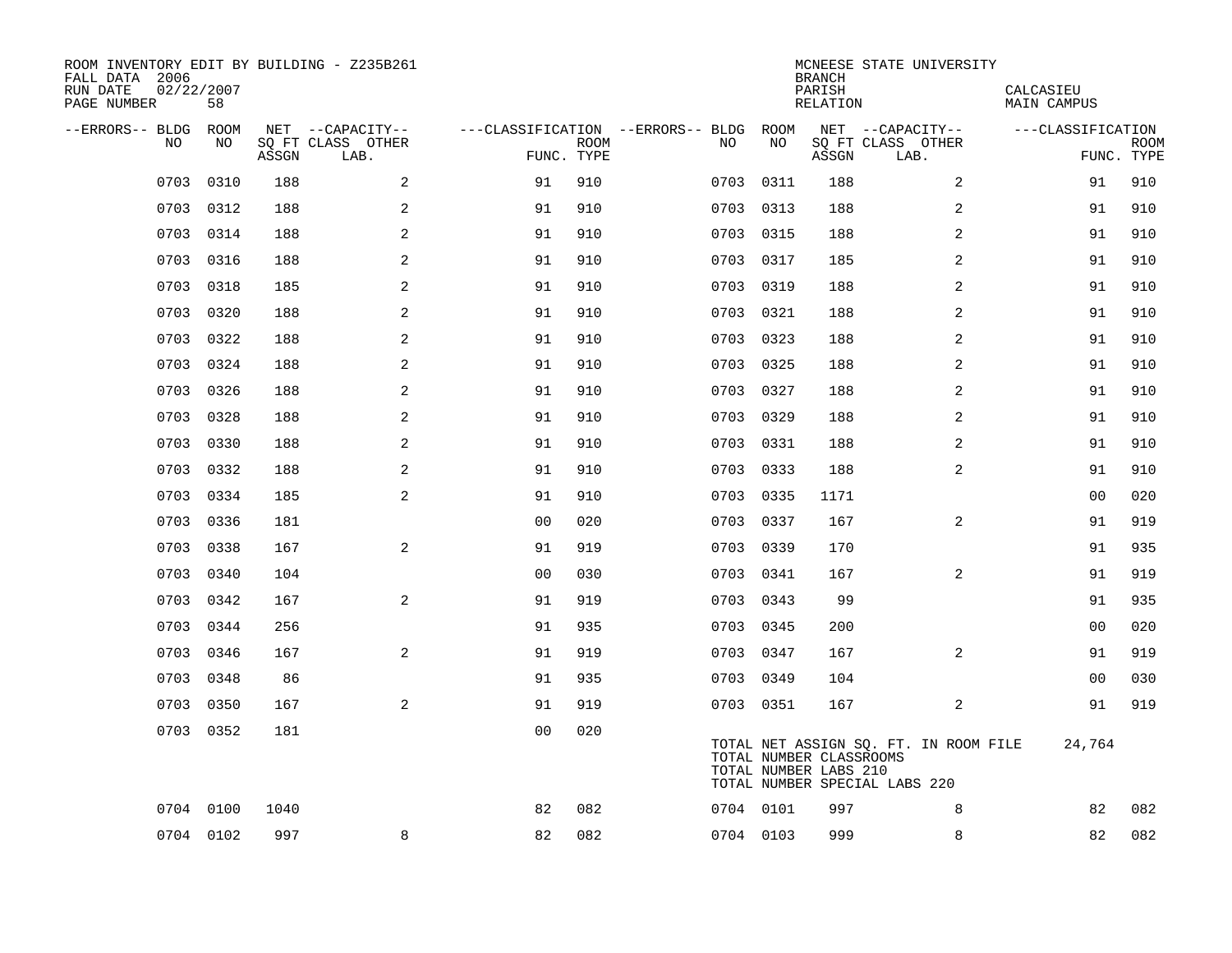| ROOM INVENTORY EDIT BY BUILDING - Z235B261<br>FALL DATA 2006<br>RUN DATE<br>PAGE NUMBER | 02/22/2007<br>59 |       |                           |            |             |                                   |           | <b>BRANCH</b><br>PARISH<br><b>RELATION</b> | MCNEESE STATE UNIVERSITY  | CALCASIEU<br><b>MAIN CAMPUS</b> |             |
|-----------------------------------------------------------------------------------------|------------------|-------|---------------------------|------------|-------------|-----------------------------------|-----------|--------------------------------------------|---------------------------|---------------------------------|-------------|
| --ERRORS-- BLDG                                                                         | ROOM             |       | NET --CAPACITY--          |            |             | ---CLASSIFICATION --ERRORS-- BLDG | ROOM      |                                            | NET --CAPACITY--          | ---CLASSIFICATION               |             |
| NO                                                                                      | NO               | ASSGN | SQ FT CLASS OTHER<br>LAB. | FUNC. TYPE | <b>ROOM</b> | NO                                | NO        | ASSGN                                      | SQ FT CLASS OTHER<br>LAB. | FUNC. TYPE                      | <b>ROOM</b> |
| 0704                                                                                    | 0104             | 999   | 8                         | 82         | 082         |                                   | 0704 0105 | 999                                        | 8                         | 82                              | 082         |
| 0704                                                                                    | 0106             | 999   | 8                         | 82         | 082         |                                   | 0704 0107 | 999                                        | 8                         | 82                              | 082         |
|                                                                                         | 0704 0108        | 999   | 8                         | 82         | 082         |                                   | 0704 0109 | 997                                        | 8                         | 82                              | 082         |
| 0704                                                                                    | 0110             | 997   | 8                         | 82         | 082         |                                   | 0704 0111 | 505                                        | 12                        | 82                              | 082         |
| 0704                                                                                    | 0112             | 76    |                           | 82         | 082         |                                   | 0704 0113 | 387                                        | 12                        | 82                              | 082         |
|                                                                                         | 0704 0114        | 690   |                           | 82         | 082         |                                   | 0704 0115 | 510                                        | $\mathbf{1}$              | 82                              | 082         |
| 0704                                                                                    | 0116             | 464   | 12                        | 82         | 082         |                                   | 0704 0117 | 955                                        |                           | 82                              | 082         |
|                                                                                         | 0704 0118        | 99    | 2                         | 82         | 082         |                                   | 0704 0119 | 99                                         | 2                         | 82                              | 082         |
|                                                                                         | 0704 0120        | 919   |                           | 82         | 082         |                                   | 0704 0121 | 20                                         |                           | 82                              | 082         |
|                                                                                         | 0704 0122        | 341   |                           | 82         | 082         |                                   | 0704 0123 | 661                                        |                           | 82                              | 082         |
|                                                                                         | 0704 0124        | 122   |                           | 82         | 082         |                                   | 0704 0125 | 253                                        |                           | 82                              | 082         |
|                                                                                         | 0704 0126        | 440   |                           | 82         | 082         |                                   | 0704 0127 | 122                                        |                           | 82                              | 082         |
| 0704                                                                                    | 0200             | 1991  |                           | 82         | 082         |                                   | 0704 0201 | 997                                        | 8                         | 82                              | 082         |
| 0704                                                                                    | 0202             | 997   | 8                         | 82         | 082         |                                   | 0704 0203 | 999                                        | 8                         | 82                              | 082         |
| 0704                                                                                    | 0204             | 999   | 8                         | 82         | 082         |                                   | 0704 0205 | 999                                        | 8                         | 82                              | 082         |
| 0704                                                                                    | 0206             | 999   | 8                         | 82         | 082         |                                   | 0704 0207 | 1000                                       | 8                         | 82                              | 082         |
| 0704                                                                                    | 0208             | 994   | 8                         | 82         | 082         |                                   | 0704 0209 | 917                                        | 8                         | 82                              | 082         |
| 0704                                                                                    | 0210             | 996   | 8                         | 82         | 082         |                                   | 0704 0211 | 999                                        | 8                         | 82                              | 082         |
| 0704                                                                                    | 0212             | 999   | 8                         | 82         | 082         |                                   | 0704 0213 | 999                                        | 8                         | 82                              | 082         |
|                                                                                         | 0704 0214        | 997   | 8                         | 82         | 082         |                                   | 0704 0215 | 997                                        | 8                         | 82                              | 082         |
|                                                                                         | 0704 0216        | 176   |                           | 82         | 082         |                                   | 0704 0217 | 232                                        |                           | 82                              | 082         |
|                                                                                         | 0704 0217A       | 23    |                           | 82         | 082         |                                   | 0704 0218 | 166                                        | $\mathbf{1}$              | 82                              | 082         |
|                                                                                         | 0704 0219        | 174   |                           | 82         | 082         |                                   | 0704 0220 | 42                                         |                           | 82                              | 082         |
|                                                                                         | 0704 0221        | 176   |                           | 82         | 082         |                                   | 0704 0300 | 1991                                       |                           | 82                              | 082         |
| 0704                                                                                    | 0301             | 997   | 8                         | 82         | 082         |                                   | 0704 0302 | 997                                        | 8                         | 82                              | 082         |
|                                                                                         | 0704 0303        | 999   | 8                         | 82         | 082         |                                   | 0704 0304 | 999                                        | 8                         | 82                              | 082         |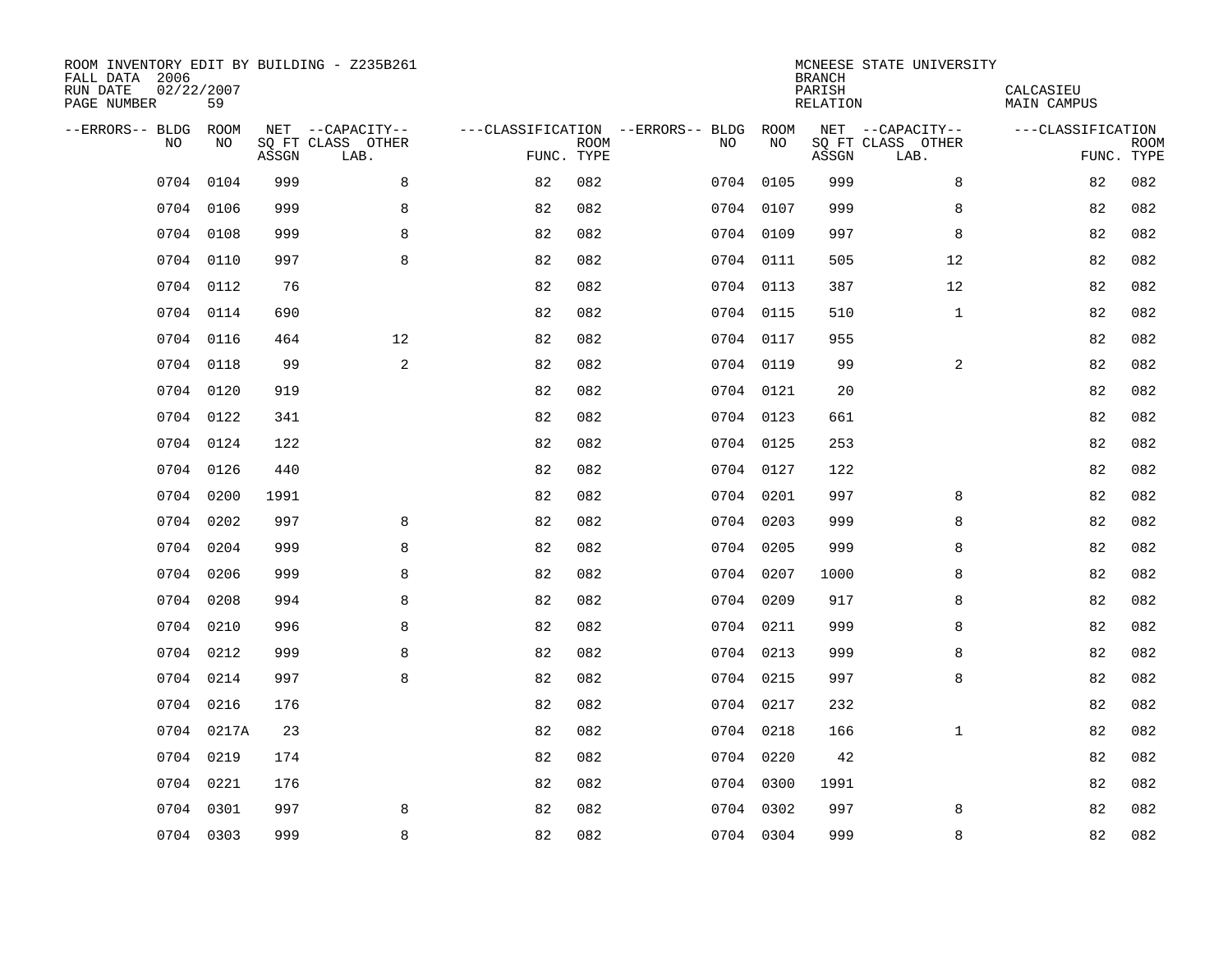| ROOM INVENTORY EDIT BY BUILDING - Z235B261<br>FALL DATA 2006<br>RUN DATE<br>PAGE NUMBER | 02/22/2007<br>60 |       |                                       |                                   |             |           |            | <b>BRANCH</b><br>PARISH<br><b>RELATION</b> | MCNEESE STATE UNIVERSITY              | CALCASIEU<br><b>MAIN CAMPUS</b> |             |
|-----------------------------------------------------------------------------------------|------------------|-------|---------------------------------------|-----------------------------------|-------------|-----------|------------|--------------------------------------------|---------------------------------------|---------------------------------|-------------|
| --ERRORS-- BLDG<br>NO                                                                   | ROOM<br>NO       |       | NET --CAPACITY--<br>SQ FT CLASS OTHER | ---CLASSIFICATION --ERRORS-- BLDG | <b>ROOM</b> | NO        | ROOM<br>NO |                                            | NET --CAPACITY--<br>SQ FT CLASS OTHER | ---CLASSIFICATION               | <b>ROOM</b> |
|                                                                                         |                  | ASSGN | LAB.                                  | FUNC. TYPE                        |             |           |            | ASSGN                                      | LAB.                                  | FUNC. TYPE                      |             |
| 0704                                                                                    | 0305             | 999   | 8                                     | 82                                | 082         | 0704 0306 |            | 999                                        | 8                                     | 82                              | 082         |
| 0704                                                                                    | 0307             | 1000  | 8                                     | 82                                | 082         | 0704 0308 |            | 994                                        | 8                                     | 82                              | 082         |
| 0704                                                                                    | 0309             | 917   | 8                                     | 82                                | 082         | 0704 0310 |            | 996                                        | 8                                     | 82                              | 082         |
| 0704                                                                                    | 0311             | 999   | 8                                     | 82                                | 082         | 0704 0312 |            | 999                                        | 8                                     | 82                              | 082         |
| 0704                                                                                    | 0313             | 999   | 8                                     | 82                                | 082         | 0704 0314 |            | 997                                        | 8                                     | 82                              | 082         |
|                                                                                         | 0704 0315        | 997   | 8                                     | 82                                | 082         | 0704 0316 |            | 176                                        |                                       | 82                              | 082         |
|                                                                                         | 0704 0317        | 232   |                                       | 82                                | 082         |           | 0704 0317A | 23                                         |                                       | 82                              | 082         |
|                                                                                         | 0704 0318        | 166   | $\mathbf{1}$                          | 82                                | 082         | 0704 0319 |            | 174                                        |                                       | 82                              | 082         |
| 0704                                                                                    | 0320             | 42    |                                       | 82                                | 082         | 0704 0321 |            | 176                                        |                                       | 82                              | 082         |
|                                                                                         | 0704 0400        | 1991  |                                       | 82                                | 082         | 0704 0401 |            | 997                                        | 8                                     | 82                              | 082         |
|                                                                                         | 0704 0402        | 997   | 8                                     | 82                                | 082         | 0704 0403 |            | 999                                        | 8                                     | 82                              | 082         |
|                                                                                         | 0704 0404        | 999   | 8                                     | 82                                | 082         | 0704 0405 |            | 999                                        | 8                                     | 82                              | 082         |
| 0704                                                                                    | 0406             | 999   | 8                                     | 82                                | 082         | 0704 0407 |            | 1000                                       | 8                                     | 82                              | 082         |
| 0704                                                                                    | 0408             | 994   | 8                                     | 82                                | 082         | 0704 0409 |            | 917                                        | $\,8\,$                               | 82                              | 082         |
| 0704                                                                                    | 0410             | 996   | 8                                     | 82                                | 082         | 0704 0411 |            | 999                                        | 8                                     | 82                              | 082         |
| 0704                                                                                    | 0412             | 999   | 8                                     | 82                                | 082         | 0704 0413 |            | 999                                        | 8                                     | 82                              | 082         |
| 0704                                                                                    | 0414             | 997   | 8                                     | 82                                | 082         | 0704 0415 |            | 997                                        | 8                                     | 82                              | 082         |
| 0704                                                                                    | 0416             | 176   |                                       | 82                                | 082         | 0704 0417 |            | 232                                        |                                       | 82                              | 082         |
|                                                                                         | 0704 0417A       | 23    |                                       | 82                                | 082         | 0704 0418 |            | 166                                        | $\mathbf{1}$                          | 82                              | 082         |
|                                                                                         | 0704 0419        | 174   |                                       | 82                                | 082         | 0704 0420 |            | 42                                         |                                       | 82                              | 082         |
|                                                                                         | 0704 0421        | 176   |                                       | 82                                | 082         | 0704 0500 |            | 1991                                       |                                       | 82                              | 082         |
| 0704                                                                                    | 0501             | 997   | 8                                     | 82                                | 082         | 0704 0502 |            | 997                                        | 8                                     | 82                              | 082         |
| 0704                                                                                    | 0503             | 999   | 8                                     | 82                                | 082         | 0704 0504 |            | 999                                        | 8                                     | 82                              | 082         |
| 0704                                                                                    | 0505             | 999   | 8                                     | 82                                | 082         | 0704 0506 |            | 999                                        | 8                                     | 82                              | 082         |
| 0704                                                                                    | 0507             | 1000  | 8                                     | 82                                | 082         | 0704 0508 |            | 994                                        | 8                                     | 82                              | 082         |
|                                                                                         | 0704 0509        | 917   | 8                                     | 82                                | 082         | 0704 0510 |            | 996                                        | 8                                     | 82                              | 082         |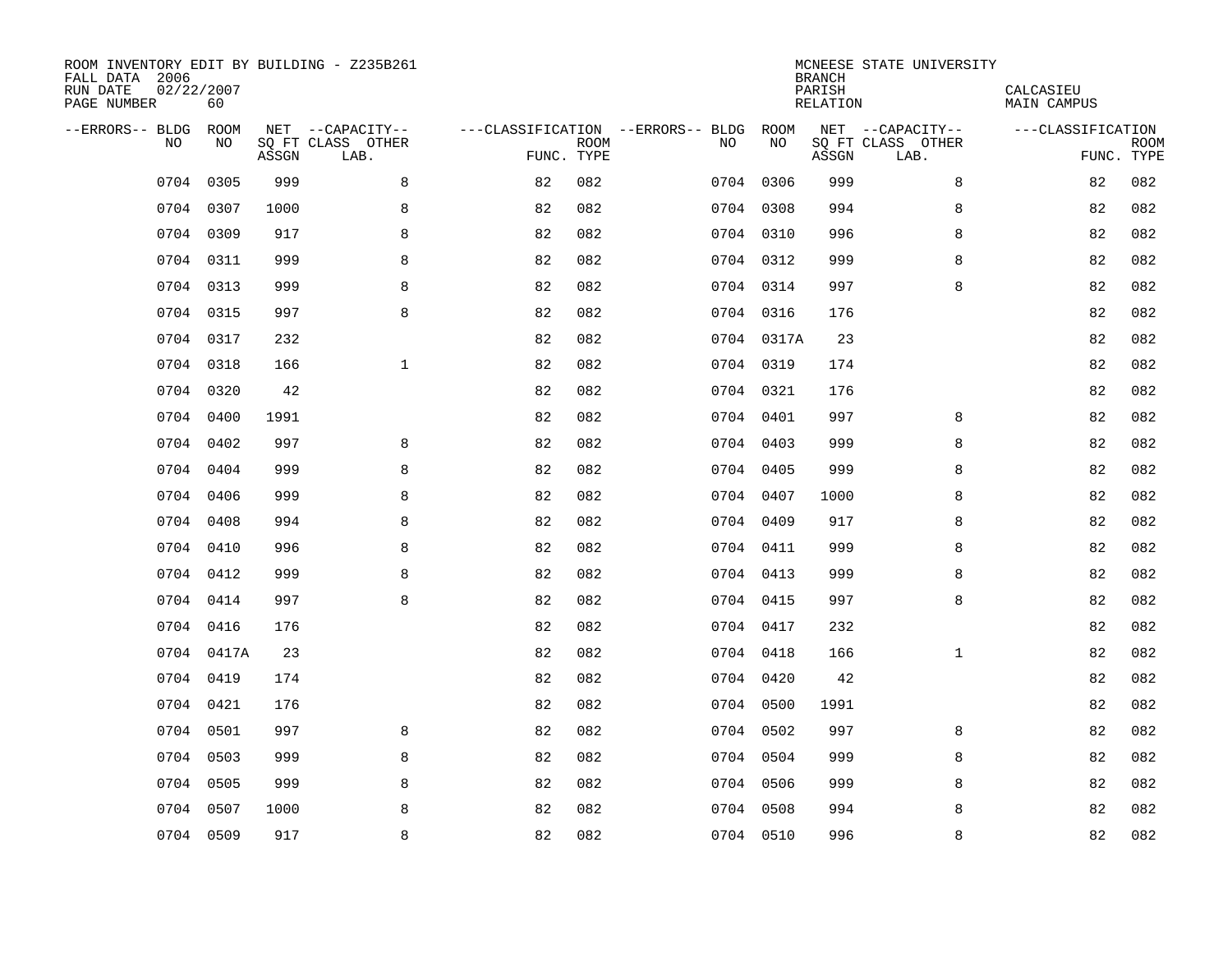| ROOM INVENTORY EDIT BY BUILDING - Z235B261<br>FALL DATA 2006<br>RUN DATE<br>PAGE NUMBER | 02/22/2007<br>61 |       |                           |                                        |             |           |                                                  | <b>BRANCH</b><br>PARISH<br>RELATION | MCNEESE STATE UNIVERSITY                                               | CALCASIEU<br>MAIN CAMPUS |                           |
|-----------------------------------------------------------------------------------------|------------------|-------|---------------------------|----------------------------------------|-------------|-----------|--------------------------------------------------|-------------------------------------|------------------------------------------------------------------------|--------------------------|---------------------------|
| --ERRORS-- BLDG ROOM                                                                    |                  |       | NET --CAPACITY--          | ---CLASSIFICATION --ERRORS-- BLDG ROOM |             |           |                                                  |                                     | NET --CAPACITY--                                                       | ---CLASSIFICATION        |                           |
| NO                                                                                      | NO               | ASSGN | SQ FT CLASS OTHER<br>LAB. | FUNC. TYPE                             | <b>ROOM</b> | NO        | NO                                               | ASSGN                               | SQ FT CLASS OTHER<br>LAB.                                              |                          | <b>ROOM</b><br>FUNC. TYPE |
| 0704                                                                                    | 0511             | 999   | 8                         | 82                                     | 082         | 0704 0512 |                                                  | 999                                 | 8                                                                      | 82                       | 082                       |
|                                                                                         | 0704 0513        | 999   | 8                         | 82                                     | 082         | 0704 0514 |                                                  | 997                                 | 8                                                                      | 82                       | 082                       |
|                                                                                         | 0704 0515        | 997   | 8                         | 82                                     | 082         | 0704 0516 |                                                  | 176                                 |                                                                        | 82                       | 082                       |
|                                                                                         | 0704 0517        | 232   |                           | 82                                     | 082         |           | 0704 0517A                                       | 23                                  |                                                                        | 82                       | 082                       |
|                                                                                         | 0704 0518        | 166   | $\mathbf{1}$              | 82                                     | 082         | 0704 0519 |                                                  | 174                                 |                                                                        | 82                       | 082                       |
|                                                                                         | 0704 0520        | 42    |                           | 82                                     | 082         | 0704 0521 | TOTAL NUMBER CLASSROOMS<br>TOTAL NUMBER LABS 210 | 176                                 | TOTAL NET ASSIGN SQ. FT. IN ROOM FILE<br>TOTAL NUMBER SPECIAL LABS 220 | 82<br>89,157             | 082                       |
|                                                                                         | 0802 0101        | 202   |                           | 0 <sub>0</sub>                         | 020         | 0802 0102 |                                                  | 202                                 | $\mathbf{1}$                                                           | 65                       | 310                       |
| 0802                                                                                    | 0103             | 267   | $\mathbf 1$               | 65                                     | 310         | 0802 0104 |                                                  | 420                                 | 4                                                                      | 65                       | 315                       |
|                                                                                         | 0802 0104A       | 600   | 4                         | 65                                     | 315         | 0802 0105 |                                                  | 400                                 |                                                                        | 0 <sub>0</sub>           | 020                       |
|                                                                                         | 0802 0106        | 1665  | 150                       | 65                                     | 680         | 0802 0107 |                                                  | 30                                  |                                                                        | 65                       | 685                       |
| 0802                                                                                    | 0108             | 408   |                           | 65                                     | 685         | 0802 0109 |                                                  | 75                                  |                                                                        | 00                       | 020                       |
| 0802                                                                                    | 0110             | 162   |                           | 65                                     | 685         | 0802 0111 |                                                  | 149                                 | 2                                                                      | 00                       | 030                       |
|                                                                                         | 0802 0112        | 149   | 2                         | 0 <sub>0</sub>                         | 030         | 0802 0114 |                                                  | 523                                 | 15                                                                     | 65                       | 680                       |
|                                                                                         | 0802 0115        | 25    |                           | 0 <sub>0</sub>                         | 010         |           | TOTAL NUMBER CLASSROOMS<br>TOTAL NUMBER LABS 210 |                                     | TOTAL NET ASSIGN SQ. FT. IN ROOM FILE<br>TOTAL NUMBER SPECIAL LABS 220 | 4,277                    |                           |
| 0805                                                                                    | 0101             | 466   |                           | 0 <sub>0</sub>                         | 020         |           | 0805 0101A                                       | 111                                 |                                                                        | 93                       | 315                       |
| 0805                                                                                    | 0102             | 213   | 3                         | 93                                     | 310         | 0805 0103 |                                                  | 141                                 | $\mathbf{1}$                                                           | 93                       | 310                       |
| 0805                                                                                    | 0104             | 109   | $\mathbf{1}$              | 93                                     | 310         | 0805 0105 |                                                  | 109                                 | $\mathbf{1}$                                                           | 93                       | 310                       |
| 0805                                                                                    | 0106             | 109   | $\mathbf{1}$              | 93                                     | 310         | 0805 0107 |                                                  | 105                                 | $\mathbf{1}$                                                           | 93                       | 310                       |
| 0805                                                                                    | 0108             | 26    | $\mathbf 1$               | 0 <sub>0</sub>                         | 030         | 0805 0109 |                                                  | 21                                  |                                                                        | 0 <sub>0</sub>           | 020                       |
| 0805                                                                                    | 0110             | 26    | $\mathbf{1}$              | 0 <sub>0</sub>                         | 030         | 0805      | 0111                                             | 911                                 |                                                                        | 00                       | 020                       |
| 0805                                                                                    | 0112             | 191   | $\mathbf 1$               | 93                                     | 310         | 0805 0113 |                                                  | 81                                  | $\mathbf{1}$                                                           | 93                       | 310                       |
|                                                                                         | 0805 0114        | 37    |                           | 00                                     | 020         | 0805 0115 |                                                  | 127                                 | $\mathbf{1}$                                                           | 93                       | 310                       |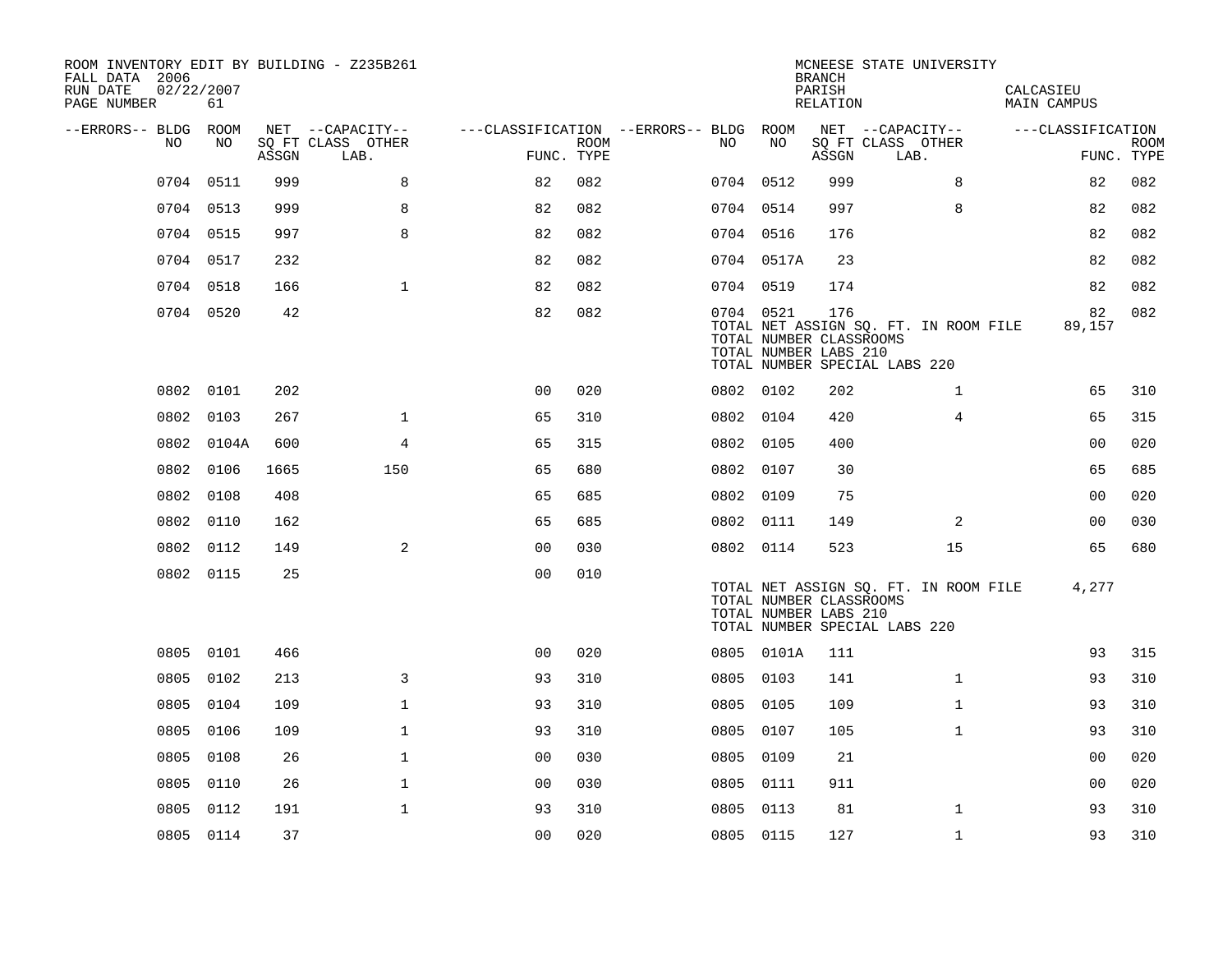| ROOM INVENTORY EDIT BY BUILDING - Z235B261<br>FALL DATA 2006<br>RUN DATE<br>PAGE NUMBER | 02/22/2007<br>62 |            |                                       |                |             |                                              |                   | <b>BRANCH</b><br>PARISH<br>RELATION | MCNEESE STATE UNIVERSITY              | CALCASIEU<br>MAIN CAMPUS |             |
|-----------------------------------------------------------------------------------------|------------------|------------|---------------------------------------|----------------|-------------|----------------------------------------------|-------------------|-------------------------------------|---------------------------------------|--------------------------|-------------|
| --ERRORS-- BLDG<br>NO                                                                   | ROOM<br>NO       |            | NET --CAPACITY--<br>SQ FT CLASS OTHER |                | <b>ROOM</b> | ---CLASSIFICATION --ERRORS-- BLDG ROOM<br>NO | NO                |                                     | NET --CAPACITY--<br>SQ FT CLASS OTHER | ---CLASSIFICATION        | <b>ROOM</b> |
|                                                                                         |                  | ASSGN      | LAB.                                  | FUNC. TYPE     |             |                                              |                   | ASSGN                               | LAB.                                  |                          | FUNC. TYPE  |
| 0805                                                                                    | 0116             | 43         |                                       | 93             | 315         | 0805                                         | 0117              | 43                                  |                                       | 0 <sub>0</sub>           | 030         |
| 0805                                                                                    | 0118             | 17         |                                       | 0 <sub>0</sub> | 010         | 0805                                         | 0119              | 227                                 |                                       | 93                       | 525         |
| 0805                                                                                    | 0120             | 25         |                                       | 0 <sup>0</sup> | 010         | 0805                                         | 0121              | 103                                 | $\mathbf{1}$                          | 93                       | 310         |
| 0805                                                                                    | 0122             | 111        |                                       | 0 <sub>0</sub> | 020         | 0805                                         | 0123              | 49                                  |                                       | 0 <sub>0</sub>           | 020         |
| 0805                                                                                    | 0124             | 319        |                                       | 0 <sub>0</sub> | 020         |                                              | 0805 0125         | 55                                  |                                       | 00                       | 020         |
| 0805                                                                                    | 0127             | 438<br>622 |                                       | 93             | 525         | 0805                                         | 0128              | 35                                  |                                       | 0 <sub>0</sub><br>93     | 020<br>525  |
| 0805                                                                                    | 0129             |            |                                       | 93             | 525         |                                              | 0805 0130         | 1603                                | 5                                     |                          |             |
| 0805<br>0805                                                                            | 0130A<br>0132    | 227<br>78  |                                       | 93<br>93       | 525<br>525  | 0805                                         | 0131<br>0805 0133 | 117<br>208                          |                                       | 93<br>93                 | 525<br>525  |
| 0805                                                                                    | 0134             | 497        |                                       | 93             | 525         | 0805                                         | 0134A             | 250                                 |                                       | 93                       | 525         |
| 0805                                                                                    | 0135             | 244        |                                       | 0 <sub>0</sub> | 030         |                                              | 0805 0136         | 90                                  | $\overline{4}$                        | 93                       | 525         |
| 0805                                                                                    | 0137             | 137        |                                       | 93             | 525         |                                              | 0805 0138         | 150                                 |                                       | 93                       | 525         |
| 0805                                                                                    | 0139             | 109        | $\mathbf{1}$                          | 93             | 310         |                                              | 0805 0140         | 106                                 | $\mathbf{1}$                          | 93                       | 310         |
| 0805                                                                                    | 0141             | 167        | $\mathbf 1$                           | 93             | 310         |                                              | 0805 0142         | 119                                 | $\mathbf{1}$                          | 93                       | 310         |
| 0805                                                                                    | 0143             | 234        | $\mathbf{1}$                          | 93             | 310         | 0805                                         | 0143A             | 100                                 | $\mathbf{1}$                          | 93                       | 310         |
| 0805                                                                                    | 0144             | 59         |                                       | 0 <sub>0</sub> | 020         |                                              | 0805 0145         | 260                                 | 10                                    | 93                       | 350         |
| 0805                                                                                    | 0146             | 559        |                                       | 93             | 525         | 0805                                         | 0147              | 120                                 |                                       | 93                       | 525         |
| 0805                                                                                    | 0147A            | 48         |                                       | 93             | 525         | 0805                                         | 0148              | 40                                  |                                       | 0 <sub>0</sub>           | 030         |
| 0805                                                                                    | 0149             | 92         |                                       | 93             | 525         |                                              | 0805 0150         | 60                                  | $\overline{a}$                        | 93                       | 525         |
| 0805                                                                                    | 0151             | 66         |                                       | 93             | 525         | 0805                                         | 0152              | 118                                 |                                       | 93                       | 525         |
| 0805                                                                                    | 0153             | 310        | $\mathbf{1}$                          | 93             | 310         |                                              | 0805 0153A        | 184                                 | $\mathbf{1}$                          | 93                       | 310         |
| 0805                                                                                    | 0153B            | 134        | $\mathbf{1}$                          | 93             | 310         | 0805                                         | 0154              | 83                                  | $\mathbf{1}$                          | 93                       | 310         |
| 0805                                                                                    | 0154A 1123       |            |                                       | 93             | 525         |                                              | 0805 0154B        | 886                                 |                                       | 93                       | 520         |
| 0805                                                                                    |                  | 0154C 2374 |                                       | 93             | 520         | 0805                                         | 0155              | 133                                 |                                       | 93                       | 525         |
| 0805                                                                                    | 0156             | 55         |                                       | 0 <sub>0</sub> | 020         |                                              | 0805 0157         | 43                                  |                                       | 0 <sub>0</sub>           | 030         |
|                                                                                         | 0805 0158        | 24         |                                       | 93             | 525         |                                              |                   |                                     | TOTAL NET ASSIGN SQ. FT. IN ROOM FILE | 13,495                   |             |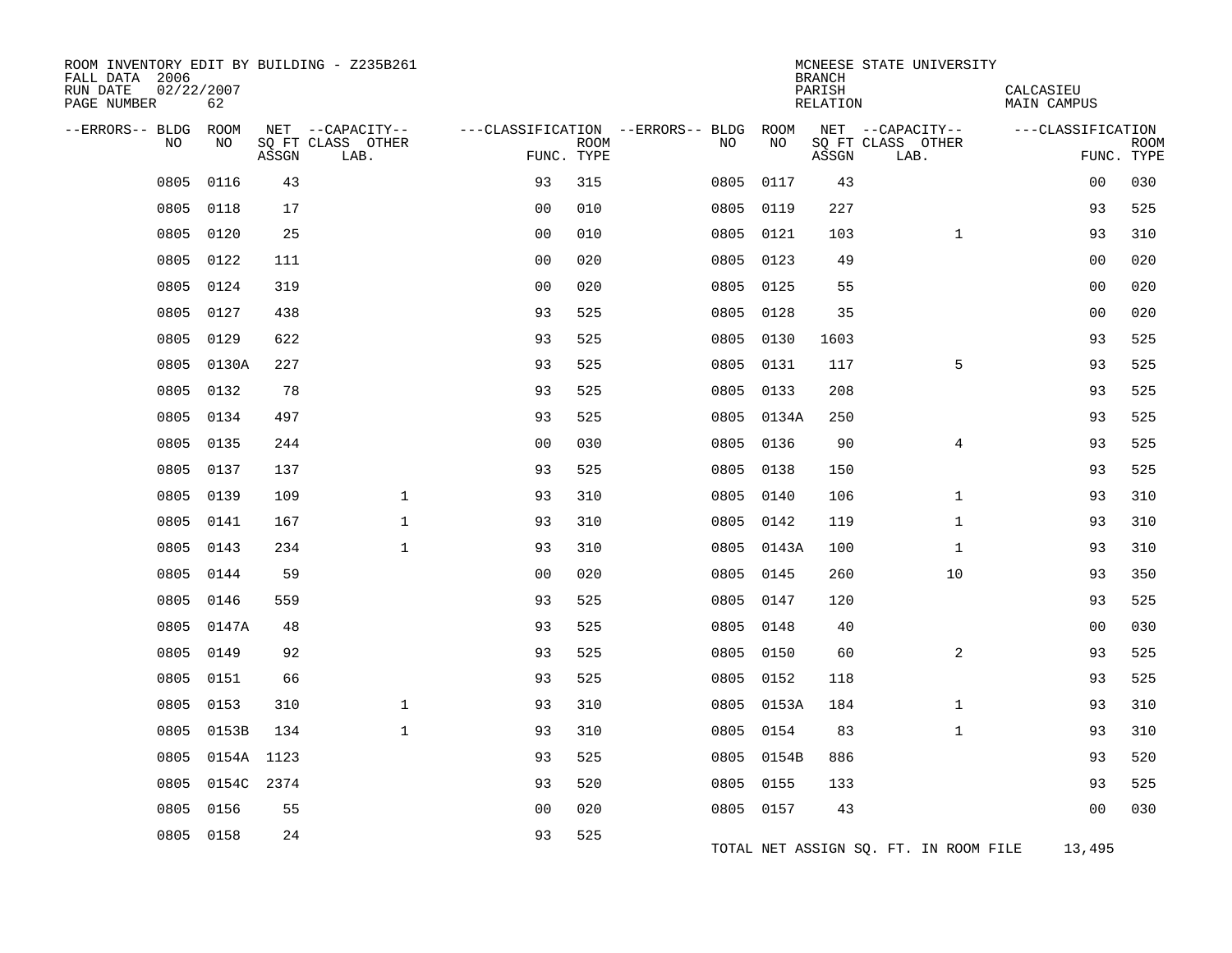| ROOM INVENTORY EDIT BY BUILDING - Z235B261<br>FALL DATA 2006<br>02/22/2007<br>RUN DATE<br>PAGE NUMBER | 63        |       |                           |                                                         |      |      |            | <b>BRANCH</b><br>PARISH<br>RELATION                       | MCNEESE STATE UNIVERSITY                                               | CALCASIEU<br>MAIN CAMPUS |                           |
|-------------------------------------------------------------------------------------------------------|-----------|-------|---------------------------|---------------------------------------------------------|------|------|------------|-----------------------------------------------------------|------------------------------------------------------------------------|--------------------------|---------------------------|
| --ERRORS-- BLDG ROOM                                                                                  |           |       | NET --CAPACITY--          | ---CLASSIFICATION --ERRORS-- BLDG ROOM NET --CAPACITY-- |      |      |            |                                                           |                                                                        | ---CLASSIFICATION        |                           |
| NO                                                                                                    | NO.       | ASSGN | SO FT CLASS OTHER<br>LAB. | FUNC. TYPE                                              | ROOM | NO   | NO         | ASSGN<br>TOTAL NUMBER CLASSROOMS<br>TOTAL NUMBER LABS 210 | SQ FT CLASS OTHER<br>LAB.<br>TOTAL NUMBER SPECIAL LABS 220             |                          | <b>ROOM</b><br>FUNC. TYPE |
|                                                                                                       | 0806 0101 | 147   |                           | 0 <sub>0</sub>                                          | 020  |      | 0806 0102  | 1316                                                      |                                                                        | 93                       | 525                       |
| 0806                                                                                                  | 0103      | 96    |                           | 0 <sub>0</sub>                                          | 030  |      | 0806 0104  | 55                                                        |                                                                        | 93                       | 525                       |
|                                                                                                       | 0806 0105 | 56    |                           | 93                                                      | 525  |      | 0806 0106  | 353                                                       |                                                                        | 93                       | 525                       |
| 0806                                                                                                  | 0107      | 127   |                           | 93                                                      | 525  |      | 0806 0108  | 58                                                        | $\mathbf{1}$                                                           | 00                       | 030                       |
| 0806                                                                                                  | 0109      | 58    | $\mathbf{1}$              | 0 <sub>0</sub>                                          | 030  |      | 0806 0110  | 131                                                       |                                                                        | 93                       | 525                       |
|                                                                                                       | 0806 0111 | 170   | $\mathbf{1}$              | 93                                                      | 310  |      | 0806 0112  | 127                                                       | $\overline{4}$                                                         | 93                       | 350                       |
|                                                                                                       | 0806 0113 | 169   |                           | 93                                                      | 525  |      | 0806 0114  | 209                                                       | $\mathbf{1}$                                                           | 93                       | 310                       |
| 0806                                                                                                  | 0115      | 170   |                           | 0 <sub>0</sub>                                          | 030  |      | 0806 0116  | 99                                                        |                                                                        | 0 <sub>0</sub>           | 030                       |
| 0806                                                                                                  | 0117      | 196   |                           | 0 <sub>0</sub>                                          | 020  |      | 0806 0118  | 872                                                       |                                                                        | 93                       | 525                       |
|                                                                                                       | 0806 0119 | 386   |                           | 93                                                      | 525  |      | 0806 0120  | 478<br>TOTAL NUMBER CLASSROOMS<br>TOTAL NUMBER LABS 210   | TOTAL NET ASSIGN SQ. FT. IN ROOM FILE<br>TOTAL NUMBER SPECIAL LABS 220 | 00<br>3,971              | 020                       |
| 0808                                                                                                  | 0001      | 43    |                           | 0 <sub>0</sub>                                          | 020  | 0808 | 0002       | 270                                                       |                                                                        | 00                       | 020                       |
| 0808                                                                                                  | 0003      | 98    |                           | 00                                                      | 030  | 0808 | 0004       | 81                                                        |                                                                        | 00                       | 030                       |
| 0808                                                                                                  | 0005      | 76    |                           | 0 <sub>0</sub>                                          | 020  | 0808 | 0006       | 76                                                        |                                                                        | 00                       | 020                       |
| 0808                                                                                                  | 0011      | 1249  | 18                        | 93                                                      | 525  | 0808 | 0012       | 162                                                       |                                                                        | 0 <sub>0</sub>           | 020                       |
| 0808                                                                                                  | 0013      | 162   |                           | 0 <sub>0</sub>                                          | 020  | 0808 | 0014       | 76                                                        |                                                                        | 00                       | 020                       |
| 0808                                                                                                  | 0015      | 76    |                           | 0 <sub>0</sub>                                          | 020  | 0808 | 0100       | 504                                                       |                                                                        | 0 <sub>0</sub>           | 020                       |
| 0808                                                                                                  | 0101      | 618   | 36                        | 93                                                      | 523  |      | 0808 0101A | 99                                                        | 2                                                                      | 93                       | 525                       |
| 0808                                                                                                  | 0102      | 149   | 8                         | 93                                                      | 523  | 0808 | 0103       | 147                                                       | 8                                                                      | 93                       | 523                       |
| 0808                                                                                                  | 0104      | 149   | 8                         | 93                                                      | 523  | 0808 | 0105       | 146                                                       | 8                                                                      | 93                       | 523                       |
| 0808                                                                                                  | 0106      | 146   | 8                         | 93                                                      | 523  | 0808 | 0107       | 149                                                       | 8                                                                      | 93                       | 523                       |
| 0808                                                                                                  | 0108      | 144   | 8                         | 93                                                      | 523  | 0808 | 0109       | 141                                                       | 8                                                                      | 93                       | 523                       |
|                                                                                                       | 0808 0110 | 24    |                           | 00                                                      | 030  |      | 0808 0111  | 101                                                       | $\overline{2}$                                                         | 93                       | 525                       |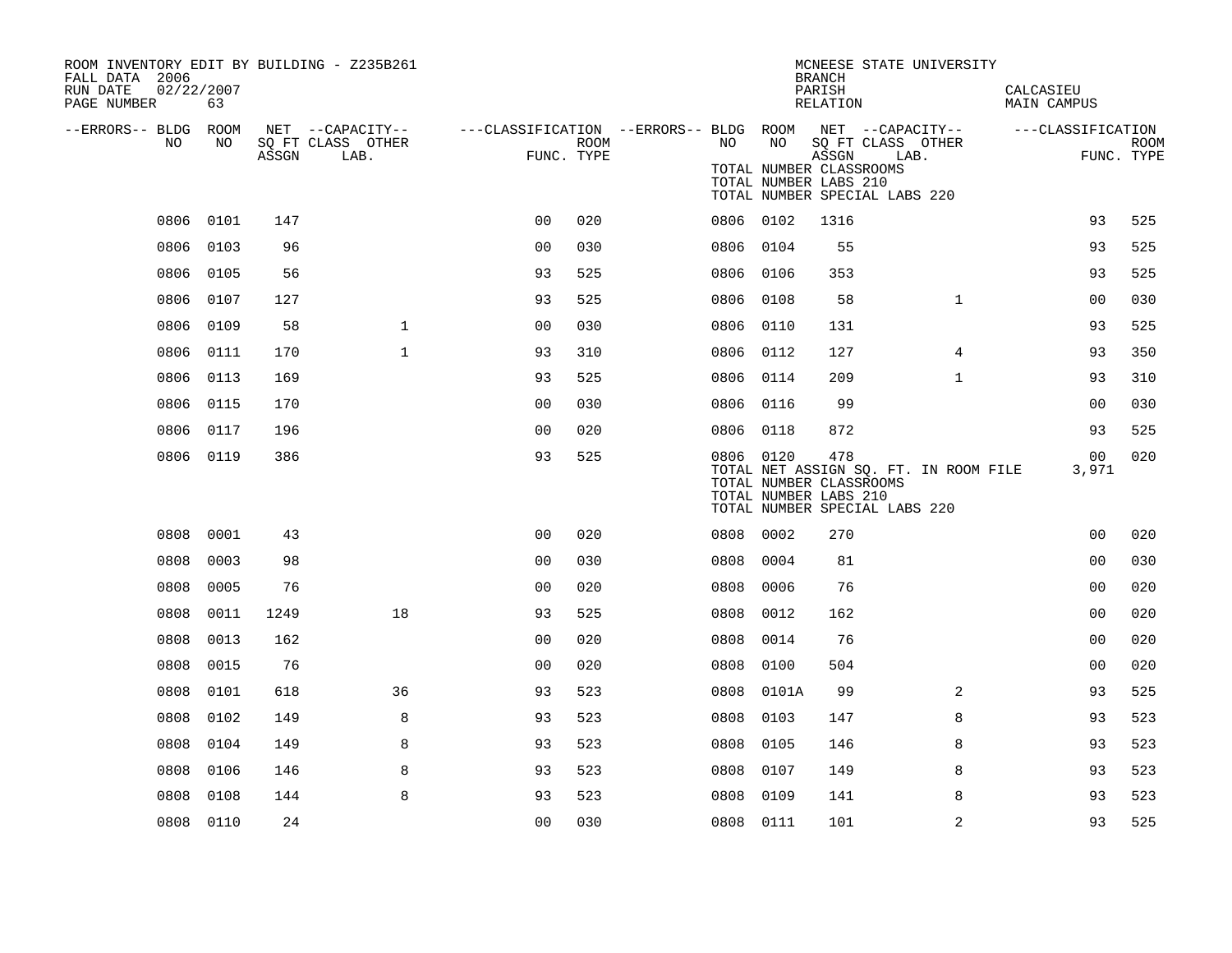| ROOM INVENTORY EDIT BY BUILDING - Z235B261<br>FALL DATA 2006<br>RUN DATE<br>PAGE NUMBER | 02/22/2007<br>64 |       |                           |                |             |                                        |      | <b>BRANCH</b><br>PARISH<br><b>RELATION</b>       | MCNEESE STATE UNIVERSITY                                               | CALCASIEU<br><b>MAIN CAMPUS</b> |                           |
|-----------------------------------------------------------------------------------------|------------------|-------|---------------------------|----------------|-------------|----------------------------------------|------|--------------------------------------------------|------------------------------------------------------------------------|---------------------------------|---------------------------|
| --ERRORS-- BLDG ROOM                                                                    |                  |       | NET --CAPACITY--          |                |             | ---CLASSIFICATION --ERRORS-- BLDG ROOM |      |                                                  | NET --CAPACITY--                                                       | ---CLASSIFICATION               |                           |
| NO.                                                                                     | NO.              | ASSGN | SQ FT CLASS OTHER<br>LAB. | FUNC. TYPE     | <b>ROOM</b> | NO.                                    | NO   | ASSGN                                            | SQ FT CLASS OTHER<br>LAB.                                              |                                 | <b>ROOM</b><br>FUNC. TYPE |
| 0808                                                                                    | 0112             | 53    |                           | 0 <sub>0</sub> | 030         | 0808                                   | 0113 | 123                                              | 3                                                                      | 00                              | 030                       |
| 0808                                                                                    | 0114             | 102   | 3                         | 0 <sup>0</sup> | 030         | 0808                                   | 0115 | 73                                               |                                                                        | 0 <sub>0</sub>                  | 030                       |
| 0808                                                                                    | 0116             | 162   |                           | 0 <sub>0</sub> | 020         | 0808                                   | 0117 | 162                                              |                                                                        | 0 <sub>0</sub>                  | 020                       |
| 0808                                                                                    | 0118             | 75    |                           | 0 <sub>0</sub> | 020         | 0808                                   | 0119 | 75                                               |                                                                        | 0 <sub>0</sub>                  | 020                       |
| 0808                                                                                    | 0200             | 669   |                           | 0 <sub>0</sub> | 020         | 0808                                   | 0201 | 151                                              | 8                                                                      | 93                              | 523                       |
| 0808                                                                                    | 0202             | 1373  | 141                       | 93             | 523         | 0808                                   | 0203 | 152                                              | 8                                                                      | 93                              | 523                       |
| 0808                                                                                    | 0204             | 25    |                           | 0 <sub>0</sub> | 030         | 0808                                   | 0205 | 101                                              | $\overline{a}$                                                         | 93                              | 525                       |
| 0808                                                                                    | 0206             | 53    |                           | 00             | 030         | 0808                                   | 0207 | 123                                              | 3                                                                      | 0 <sub>0</sub>                  | 030                       |
| 0808                                                                                    | 0208             | 102   | 3                         | 0 <sub>0</sub> | 030         | 0808                                   | 0209 | 73                                               |                                                                        | 00                              | 030                       |
| 0808                                                                                    | 0210             | 98    | 2                         | 93             | 525         | 0808                                   | 0211 | 162                                              |                                                                        | 00                              | 020                       |
| 0808                                                                                    | 0212             | 162   |                           | 0 <sub>0</sub> | 020         | 0808                                   | 0213 | 76                                               |                                                                        | 0 <sub>0</sub>                  | 020                       |
| 0808                                                                                    | 0214             | 76    |                           | 0 <sub>0</sub> | 020         | 0808                                   | 0300 | 554                                              |                                                                        | 0 <sub>0</sub>                  | 020                       |
| 0808                                                                                    | 0301             | 144   | 6                         | 93             | 523         | 0808                                   | 0302 | 116                                              | 6                                                                      | 93                              | 523                       |
| 0808                                                                                    | 0303             | 118   | $\overline{4}$            | 93             | 525         | 0808                                   | 0304 | 113                                              | 5                                                                      | 93                              | 525                       |
| 0808                                                                                    | 0305             | 726   |                           | 93             | 525         | 0808                                   | 0306 | 118                                              | 5                                                                      | 93                              | 525                       |
| 0808                                                                                    | 0307             | 116   | 4                         | 93             | 525         | 0808                                   | 0308 | 281                                              | 12                                                                     | 93                              | 525                       |
| 0808                                                                                    | 0308A            | 27    |                           | 0 <sub>0</sub> | 030         | 0808                                   | 0309 | 101                                              | 2                                                                      | 93                              | 525                       |
| 0808                                                                                    | 0310             | 53    |                           | 0 <sub>0</sub> | 030         | 0808                                   | 0311 | 124                                              | 3                                                                      | 0 <sub>0</sub>                  | 030                       |
| 0808                                                                                    | 0312             | 102   | 3                         | 0 <sub>0</sub> | 030         | 0808                                   | 0313 | 73                                               |                                                                        | 0 <sub>0</sub>                  | 030                       |
| 0808                                                                                    | 0314             | 99    |                           | 93             | 525         | 0808 0315                              |      | 162                                              |                                                                        | 0 <sub>0</sub>                  | 020                       |
| 0808                                                                                    | 0316             | 162   |                           | 0 <sub>0</sub> | 020         | 0808 0317                              |      | 76                                               |                                                                        | 0 <sub>0</sub>                  | 020                       |
|                                                                                         | 0808 0318        | 76    |                           | 0 <sub>0</sub> | 020         |                                        |      | TOTAL NUMBER CLASSROOMS<br>TOTAL NUMBER LABS 210 | TOTAL NET ASSIGN SQ. FT. IN ROOM FILE<br>TOTAL NUMBER SPECIAL LABS 220 | 7,045                           |                           |
|                                                                                         | 0809 0100        | 784   | 20                        | 0 <sub>0</sub> | 030         |                                        |      |                                                  | TOTAL NET ASSIGN SO. FT. IN ROOM FILE                                  |                                 |                           |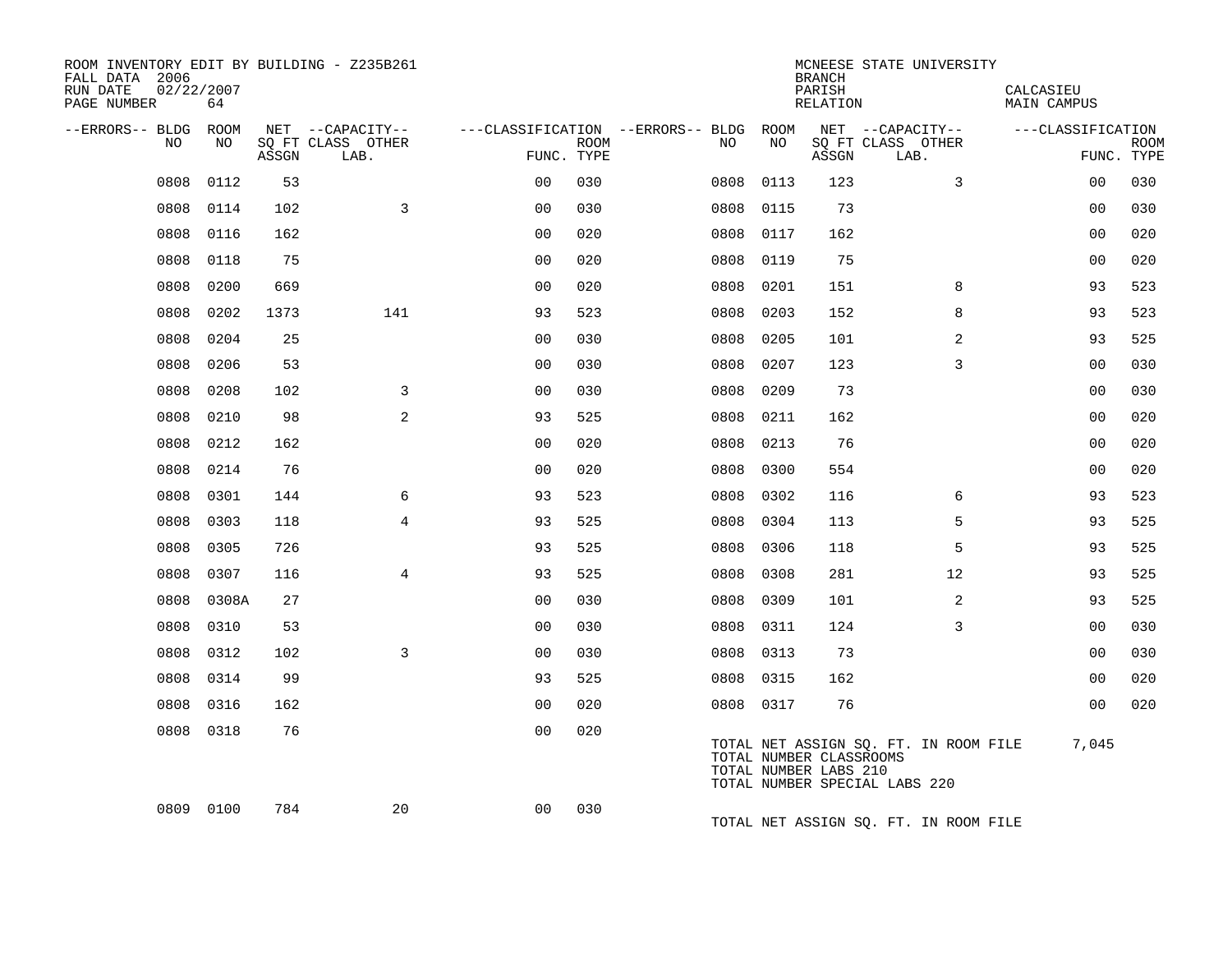| ROOM INVENTORY EDIT BY BUILDING - Z235B261<br>FALL DATA 2006<br>02/22/2007<br>RUN DATE<br>PAGE NUMBER | 65        |      |                                 |                |      | MCNEESE STATE UNIVERSITY<br>BRANCH<br>PARISH<br>RELATION                                                                                                                                                                           | CALCASIEU<br>MAIN CAMPUS  |
|-------------------------------------------------------------------------------------------------------|-----------|------|---------------------------------|----------------|------|------------------------------------------------------------------------------------------------------------------------------------------------------------------------------------------------------------------------------------|---------------------------|
| --ERRORS-- BLDG ROOM<br>NO                                                                            | NO        |      | SQ FT CLASS OTHER<br>ASSGN LAB. | FUNC. TYPE     | ROOM | NET --CAPACITY-- - ---CLASSIFICATION --ERRORS-- BLDG ROOM NET --CAPACITY-- - ---CLASSIFICATION<br>NO<br>SQ FT CLASS OTHER<br>NO<br>ASSGN LAB.<br>TOTAL NUMBER CLASSROOMS<br>TOTAL NUMBER LABS 210<br>TOTAL NUMBER SPECIAL LABS 220 | <b>ROOM</b><br>FUNC. TYPE |
|                                                                                                       | 0810 0100 | 784  | 20                              | 00             | 030  | TOTAL NET ASSIGN SQ. FT. IN ROOM FILE<br>TOTAL NUMBER CLASSROOMS<br>TOTAL NUMBER LABS 210<br>TOTAL NUMBER SPECIAL LABS 220                                                                                                         |                           |
|                                                                                                       | 0811 0100 | 588  |                                 | 93             | 630  | TOTAL NET ASSIGN SQ. FT. IN ROOM FILE<br>TOTAL NUMBER CLASSROOMS<br>TOTAL NUMBER LABS 210<br>TOTAL NUMBER SPECIAL LABS 220                                                                                                         | 588                       |
|                                                                                                       | 0812 0100 | 588  |                                 | 93             | 630  | TOTAL NET ASSIGN SQ. FT. IN ROOM FILE<br>TOTAL NUMBER CLASSROOMS<br>TOTAL NUMBER LABS 210<br>TOTAL NUMBER SPECIAL LABS 220                                                                                                         | 588                       |
|                                                                                                       | 0813 0100 | 588  |                                 | 93             | 630  | TOTAL NET ASSIGN SQ. FT. IN ROOM FILE<br>TOTAL NUMBER CLASSROOMS<br>TOTAL NUMBER LABS 210<br>TOTAL NUMBER SPECIAL LABS 220                                                                                                         | 588                       |
|                                                                                                       | 0814 0100 | 735  |                                 | 93             | 630  | TOTAL NET ASSIGN SQ. FT. IN ROOM FILE<br>TOTAL NUMBER CLASSROOMS<br>TOTAL NUMBER LABS 210<br>TOTAL NUMBER SPECIAL LABS 220                                                                                                         | 735                       |
|                                                                                                       | 0815 0100 | 782  | 20                              | 0 <sub>0</sub> | 030  | TOTAL NET ASSIGN SQ. FT. IN ROOM FILE<br>TOTAL NUMBER CLASSROOMS<br>TOTAL NUMBER LABS 210<br>TOTAL NUMBER SPECIAL LABS 220                                                                                                         |                           |
|                                                                                                       | 0816 0100 | 804  | 22                              | 0 <sup>0</sup> | 030  | TOTAL NET ASSIGN SQ. FT. IN ROOM FILE<br>TOTAL NUMBER CLASSROOMS<br>TOTAL NUMBER LABS 210<br>TOTAL NUMBER SPECIAL LABS 220                                                                                                         |                           |
|                                                                                                       | 0819 0100 | 2726 | 181                             | 93             | 610  | 0819 0101<br>272                                                                                                                                                                                                                   | 93<br>615                 |
|                                                                                                       | 0819 0102 | 36   |                                 | 93             | 615  | 0819 0103<br>51                                                                                                                                                                                                                    | 0 <sub>0</sub><br>030     |
|                                                                                                       | 0819 0104 | 107  |                                 | 0 <sub>0</sub> | 020  | 0819 0105<br>155                                                                                                                                                                                                                   | 0 <sub>0</sub><br>030     |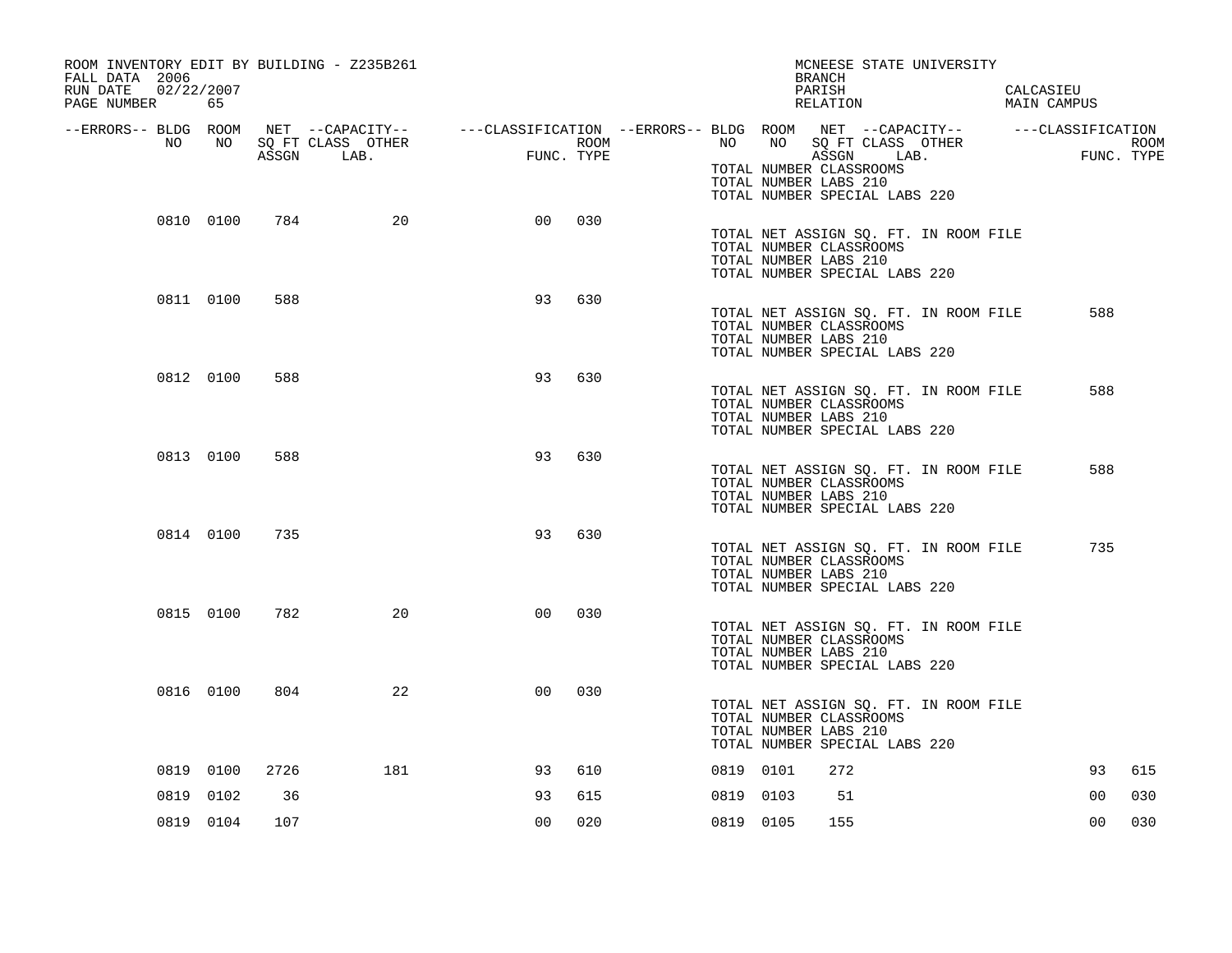| FALL DATA 2006<br>RUN DATE |    | 02/22/2007 |       | ROOM INVENTORY EDIT BY BUILDING - Z235B261                                                                                  |                |      |           |                 | <b>BRANCH</b><br>PARISH                                                                 | MCNEESE STATE UNIVERSITY              | CALCASIEU                                   |             |
|----------------------------|----|------------|-------|-----------------------------------------------------------------------------------------------------------------------------|----------------|------|-----------|-----------------|-----------------------------------------------------------------------------------------|---------------------------------------|---------------------------------------------|-------------|
| PAGE NUMBER                |    | 66         |       |                                                                                                                             |                |      |           |                 | RELATION                                                                                |                                       | MAIN CAMPUS                                 |             |
| --ERRORS-- BLDG ROOM       | NO | NO         | ASSGN | NET --CAPACITY-- - ---CLASSIFICATION --ERRORS-- BLDG ROOM NET --CAPACITY-- - ---CLASSIFICATION<br>SQ FT CLASS OTHER<br>LAB. | FUNC. TYPE     | ROOM | NO        | NO <sub>1</sub> |                                                                                         | SQ FT CLASS OTHER<br>ASSGN LAB.       | <b>EXECUTE:</b><br>FUNC. TYPE               | <b>ROOM</b> |
|                            |    | 0819 0106  | 63    |                                                                                                                             | 00             | 020  |           | 0819 0107       | 156                                                                                     |                                       | 00 030                                      |             |
|                            |    | 0819 0108  | 197   |                                                                                                                             | 93             | 615  |           |                 |                                                                                         |                                       |                                             |             |
|                            |    |            |       |                                                                                                                             |                |      |           |                 | TOTAL NUMBER CLASSROOMS<br>TOTAL NUMBER LABS 210<br>TOTAL NUMBER SPECIAL LABS 220       |                                       | TOTAL NET ASSIGN SQ. FT. IN ROOM FILE 3,231 |             |
|                            |    | 0820 0100  | 1988  | 5                                                                                                                           | 75             | 720  | 0820 0101 |                 | 224                                                                                     | 10 <sup>1</sup>                       | 75                                          | 725         |
|                            |    | 0820 0102  | 68    | 2                                                                                                                           | 75             | 725  | 0820 0103 |                 | 98                                                                                      | $\mathbf{1}$                          | 75                                          | 725         |
|                            |    | 0820 0104  | 637   | $\mathbf{1}$                                                                                                                | 75             | 725  |           |                 | TOTAL NUMBER CLASSROOMS<br>TOTAL NUMBER LABS 210<br>TOTAL NUMBER SPECIAL LABS 220       | TOTAL NET ASSIGN SQ. FT. IN ROOM FILE | 3,015                                       |             |
|                            |    | 0821 0100  | 204   |                                                                                                                             | 93             | 525  |           | 0821 0101       | 52<br>TOTAL NUMBER CLASSROOMS<br>TOTAL NUMBER LABS 210<br>TOTAL NUMBER SPECIAL LABS 220 | TOTAL NET ASSIGN SQ. FT. IN ROOM FILE | 256                                         | 93 525      |
|                            |    | 0824 0101  | 206   |                                                                                                                             | 0 <sup>0</sup> | 020  | 0824 0102 |                 | 149                                                                                     | $\mathbf{1}$                          | 93                                          | 310         |
|                            |    | 0824 0103  | 153   | $\mathbf{1}$                                                                                                                | 93             | 310  | 0824 0104 |                 | 152                                                                                     | $\mathbf{1}$                          | 93                                          | 310         |
|                            |    | 0824 0105  | 26    |                                                                                                                             | 0 <sub>0</sub> | 030  | 0824 0106 |                 | 430                                                                                     | 24                                    | 93                                          | 525         |
|                            |    | 0824 0107  | 75    |                                                                                                                             | 93             | 525  | 0824 0108 |                 | 80                                                                                      |                                       | 93                                          | 525         |
|                            |    | 0824 0109  | 64    | $\mathbf{1}$                                                                                                                | 0 <sub>0</sub> | 030  | 0824 0110 |                 | 85                                                                                      | $\mathbf{1}$                          | 93                                          | 315         |
|                            |    | 0824 0111  | 1506  |                                                                                                                             | 93             | 525  |           |                 |                                                                                         |                                       |                                             |             |
|                            |    |            |       |                                                                                                                             |                |      |           |                 | TOTAL NUMBER CLASSROOMS<br>TOTAL NUMBER LABS 210<br>TOTAL NUMBER SPECIAL LABS 220       | TOTAL NET ASSIGN SQ. FT. IN ROOM FILE | 2,630                                       |             |
|                            |    | 0826 0100  | 284   | 18                                                                                                                          | 93             | 525  |           |                 | TOTAL NUMBER CLASSROOMS<br>TOTAL NUMBER LABS 210<br>TOTAL NUMBER SPECIAL LABS 220       | TOTAL NET ASSIGN SQ. FT. IN ROOM FILE | 284                                         |             |
|                            |    | 0827 0100  | 284   | 18                                                                                                                          | 93             | 525  |           |                 | TOTAL NUMBER CLASSROOMS<br>TOTAL NUMBER LABS 210                                        | TOTAL NET ASSIGN SQ. FT. IN ROOM FILE | 284                                         |             |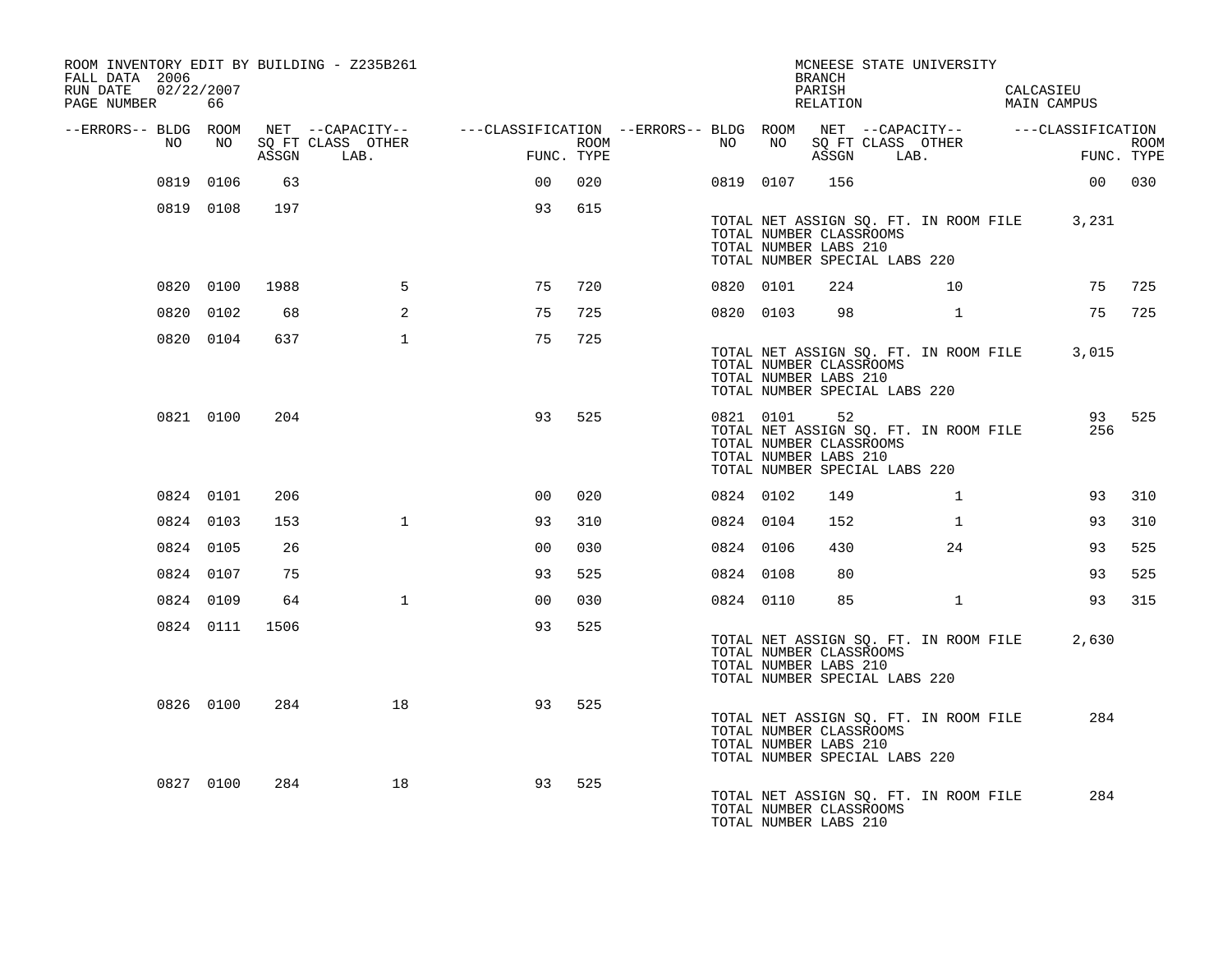| ROOM INVENTORY EDIT BY BUILDING - Z235B261<br>FALL DATA 2006<br>RUN DATE<br>PAGE NUMBER | 02/22/2007<br>67 |       |                           |                |      |                                                         |            | <b>BRANCH</b><br>PARISH<br>RELATION              | MCNEESE STATE UNIVERSITY                                               | CALCASIEU<br><b>MAIN CAMPUS</b> |                           |
|-----------------------------------------------------------------------------------------|------------------|-------|---------------------------|----------------|------|---------------------------------------------------------|------------|--------------------------------------------------|------------------------------------------------------------------------|---------------------------------|---------------------------|
| --ERRORS-- BLDG ROOM                                                                    |                  |       | NET --CAPACITY--          |                |      | ---CLASSIFICATION --ERRORS-- BLDG ROOM NET --CAPACITY-- | NO         |                                                  |                                                                        | ---CLASSIFICATION               |                           |
| NO.                                                                                     | NO               | ASSGN | SQ FT CLASS OTHER<br>LAB. | FUNC. TYPE     | ROOM | NO                                                      |            | ASSGN                                            | SQ FT CLASS OTHER<br>LAB.<br>TOTAL NUMBER SPECIAL LABS 220             |                                 | <b>ROOM</b><br>FUNC. TYPE |
| 0829                                                                                    | 0100             | 227   |                           | 0 <sup>0</sup> | 020  |                                                         | 0829 0100A | 23                                               |                                                                        | 93                              | 315                       |
| 0829                                                                                    | 0101             | 69    |                           | 0 <sub>0</sub> | 020  | 0829                                                    | 0102       | 93                                               | 2                                                                      | 00                              | 030                       |
| 0829                                                                                    | 0103             | 93    | 2                         | 0 <sub>0</sub> | 030  | 0829                                                    | 0104A      | 183                                              |                                                                        | 93                              | 525                       |
| 0829                                                                                    | 0104B            | 473   | 40                        | 93             | 525  | 0829                                                    | 0104C      | 64                                               |                                                                        | 00                              | 020                       |
| 0829                                                                                    | 0104D            | 81    | 1                         | 93             | 525  | 0829                                                    | 0104E      | 160                                              | 12                                                                     | 93                              | 525                       |
| 0829                                                                                    | 0104F            | 136   | $\overline{a}$            | 93             | 525  | 0829                                                    | 0105       | 145                                              |                                                                        | 93                              | 525                       |
| 0829                                                                                    | 0106             | 146   |                           | 93             | 525  | 0829                                                    | 0107       | 83                                               | 3                                                                      | 93                              | 525                       |
| 0829                                                                                    | 0108             | 370   | 20                        | 93             | 525  | 0829                                                    | 0108A      | 53                                               | 2                                                                      | 93                              | 525                       |
| 0829                                                                                    | 0108B            | 69    | 6                         | 93             | 525  | 0829                                                    | 0109       | 292                                              | 40                                                                     | 93                              | 525                       |
| 0829                                                                                    | 0110             | 19    |                           | 93             | 525  | 0829                                                    | 0111       | 53                                               |                                                                        | 0 <sub>0</sub>                  | 020                       |
| 0829                                                                                    | 0112             | 141   | $\mathbf 1$               | 93             | 310  | 0829                                                    | 0113       | 214                                              | $\mathbf{1}$                                                           | 93                              | 310                       |
| 0829                                                                                    | 0114             | 161   | $\mathbf{1}$              | 93             | 310  | 0829                                                    | 0115       | 20                                               |                                                                        | 0 <sub>0</sub>                  | 030                       |
| 0829                                                                                    | 0116             | 212   | $\mathbf{1}$              | 93             | 310  | 0829                                                    | 0116A      | 12                                               |                                                                        | 93                              | 315                       |
| 0829                                                                                    | 0116B            | 39    | $\mathbf{1}$              | 93             | 315  | 0829                                                    | 0117A      | 78                                               |                                                                        | 0 <sub>0</sub>                  | 020                       |
| 0829                                                                                    | 0117B            | 354   |                           | 0 <sub>0</sub> | 020  | 0829                                                    | 0117C      | 69                                               |                                                                        | 0 <sub>0</sub>                  | 020                       |
| 0829                                                                                    | 0200             | 43    |                           | 81             | 081  | 0829                                                    | 0201       | 108                                              |                                                                        | 81                              | 081                       |
| 0829                                                                                    | 0202             | 138   | $\mathbf{1}$              | 81             | 081  | 0829                                                    | 0202A      | 23                                               |                                                                        | 81                              | 081                       |
| 0829                                                                                    | 0203             | 217   |                           | 81             | 081  |                                                         | 0829 0203A | 40                                               |                                                                        | 81                              | 081                       |
|                                                                                         | 0829 0204        | 1063  | 40                        | 81             | 081  |                                                         |            | TOTAL NUMBER CLASSROOMS<br>TOTAL NUMBER LABS 210 | TOTAL NET ASSIGN SQ. FT. IN ROOM FILE<br>TOTAL NUMBER SPECIAL LABS 220 | 4,644                           |                           |
|                                                                                         | 0831 0100        | 157   | 6                         | 93             | 525  |                                                         |            | TOTAL NUMBER CLASSROOMS<br>TOTAL NUMBER LABS 210 | TOTAL NET ASSIGN SQ. FT. IN ROOM FILE<br>TOTAL NUMBER SPECIAL LABS 220 | 157                             |                           |
|                                                                                         | 0832 0100        | 44    |                           | 00             | 020  |                                                         | 0832 0101  | 197                                              |                                                                        | 93                              | 630                       |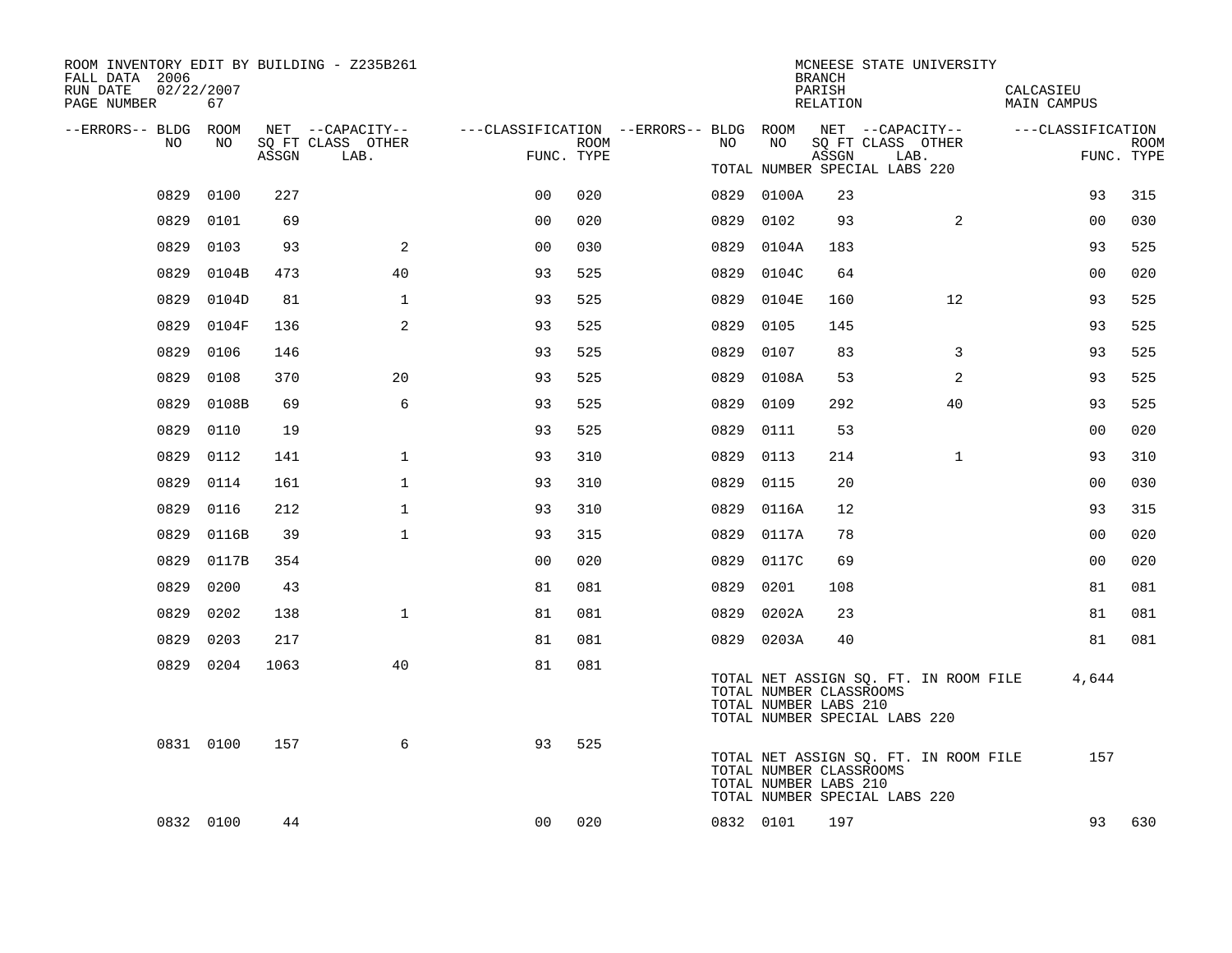| ROOM INVENTORY EDIT BY BUILDING - Z235B261<br>FALL DATA 2006<br>RUN DATE<br>PAGE NUMBER | 02/22/2007<br>68 |       |                           |                                        |                           |           |    | <b>BRANCH</b><br>PARISH<br>RELATION                                               | MCNEESE STATE UNIVERSITY              | CALCASIEU<br>MAIN CAMPUS |                |             |
|-----------------------------------------------------------------------------------------|------------------|-------|---------------------------|----------------------------------------|---------------------------|-----------|----|-----------------------------------------------------------------------------------|---------------------------------------|--------------------------|----------------|-------------|
| --ERRORS-- BLDG ROOM                                                                    |                  |       | NET --CAPACITY--          | ---CLASSIFICATION --ERRORS-- BLDG ROOM |                           |           |    |                                                                                   | NET --CAPACITY--                      | ---CLASSIFICATION        |                |             |
| NO                                                                                      | NO               | ASSGN | SQ FT CLASS OTHER<br>LAB. |                                        | <b>ROOM</b><br>FUNC. TYPE | NO        | NO | ASSGN                                                                             | SQ FT CLASS OTHER<br>LAB.             |                          | FUNC. TYPE     | <b>ROOM</b> |
| 0832                                                                                    | 0102             | 200   |                           | 93                                     | 630                       | 0832 0103 |    | 118                                                                               | $\overline{4}$                        |                          | 0 <sub>0</sub> | 030         |
|                                                                                         | 0832 0104        | 120   | $\overline{4}$            | 0 <sub>0</sub>                         | 030                       |           |    | TOTAL NUMBER CLASSROOMS<br>TOTAL NUMBER LABS 210<br>TOTAL NUMBER SPECIAL LABS 220 | TOTAL NET ASSIGN SQ. FT. IN ROOM FILE |                          | 397            |             |
|                                                                                         | 0841 0101        | 511   | $\mathbf{1}$              | 91                                     | 950                       | 0841 0102 |    | 511                                                                               | $\mathbf{1}$                          |                          | 91             | 950         |
|                                                                                         | 0841 0103        | 511   | $\mathbf{1}$              | 91                                     | 950                       | 0841 0104 |    | 511                                                                               | $\mathbf{1}$                          |                          | 91             | 950         |
|                                                                                         | 0841 0105        | 511   | $\mathbf{1}$              | 91                                     | 950                       | 0841 0106 |    | 511                                                                               | $\mathbf{1}$                          |                          | 91             | 950         |
|                                                                                         | 0841 0107        | 261   |                           | 0 <sub>0</sub>                         | 020                       | 0841 0108 |    | 257                                                                               |                                       |                          | 0 <sub>0</sub> | 020         |
|                                                                                         | 0841 0109        | 261   |                           | 0 <sub>0</sub>                         | 020                       | 0841 0110 |    | 13                                                                                |                                       |                          | 00             | 030         |
|                                                                                         | 0841 0201        | 511   | $\mathbf{1}$              | 91                                     | 950                       | 0841 0202 |    | 511                                                                               | $\mathbf{1}$                          |                          | 91             | 950         |
|                                                                                         | 0841 0203        | 511   | $\mathbf{1}$              | 91                                     | 950                       | 0841 0204 |    | 511                                                                               | $\mathbf{1}$                          |                          | 91             | 950         |
|                                                                                         | 0841 0205        | 511   | $\mathbf{1}$              | 91                                     | 950                       | 0841 0206 |    | 511                                                                               | $\mathbf{1}$                          |                          | 91             | 950         |
|                                                                                         | 0841 0207        | 359   |                           | 0 <sub>0</sub>                         | 020                       | 0841 0208 |    | 359                                                                               |                                       |                          | 0 <sub>0</sub> | 020         |
|                                                                                         | 0841 0209        | 359   |                           | 0 <sub>0</sub>                         | 020                       |           |    | TOTAL NUMBER CLASSROOMS<br>TOTAL NUMBER LABS 210<br>TOTAL NUMBER SPECIAL LABS 220 | TOTAL NET ASSIGN SQ. FT. IN ROOM FILE |                          | 6,132          |             |
|                                                                                         | 0842 0101        | 511   | $\mathbf{1}$              | 91                                     | 950                       | 0842 0102 |    | 511                                                                               | $\mathbf{1}$                          |                          | 91             | 950         |
|                                                                                         | 0842 0103        | 511   | $\mathbf 1$               | 91                                     | 950                       | 0842 0104 |    | 511                                                                               | $\mathbf{1}$                          |                          | 91             | 950         |
|                                                                                         | 0842 0105        | 511   | $\mathbf{1}$              | 91                                     | 950                       | 0842 0106 |    | 511                                                                               | $\mathbf{1}$                          |                          | 91             | 950         |
|                                                                                         | 0842 0107        | 261   |                           | 0 <sub>0</sub>                         | 020                       | 0842 0108 |    | 257                                                                               |                                       |                          | 0 <sub>0</sub> | 020         |
|                                                                                         | 0842 0109        | 261   |                           | 0 <sub>0</sub>                         | 020                       | 0842 0110 |    | 13                                                                                |                                       |                          | 0 <sub>0</sub> | 030         |
|                                                                                         | 0842 0201        | 511   | $\mathbf 1$               | 91                                     | 950                       | 0842 0202 |    | 511                                                                               | $\mathbf{1}$                          |                          | 91             | 950         |
|                                                                                         | 0842 0203        | 511   | $\mathbf{1}$              | 91                                     | 950                       | 0842 0204 |    | 511                                                                               | $\mathbf{1}$                          |                          | 91             | 950         |
|                                                                                         | 0842 0205        | 511   | $\mathbf{1}$              | 91                                     | 950                       | 0842 0206 |    | 511                                                                               | $\mathbf{1}$                          |                          | 91             | 950         |
|                                                                                         | 0842 0207        | 359   |                           | 00                                     | 020                       | 0842 0208 |    | 359                                                                               |                                       |                          | 0 <sub>0</sub> | 020         |
|                                                                                         | 0842 0209        | 359   |                           | 0 <sub>0</sub>                         | 020                       |           |    |                                                                                   | TOTAL NET ASSIGN SQ. FT. IN ROOM FILE |                          | 6,132          |             |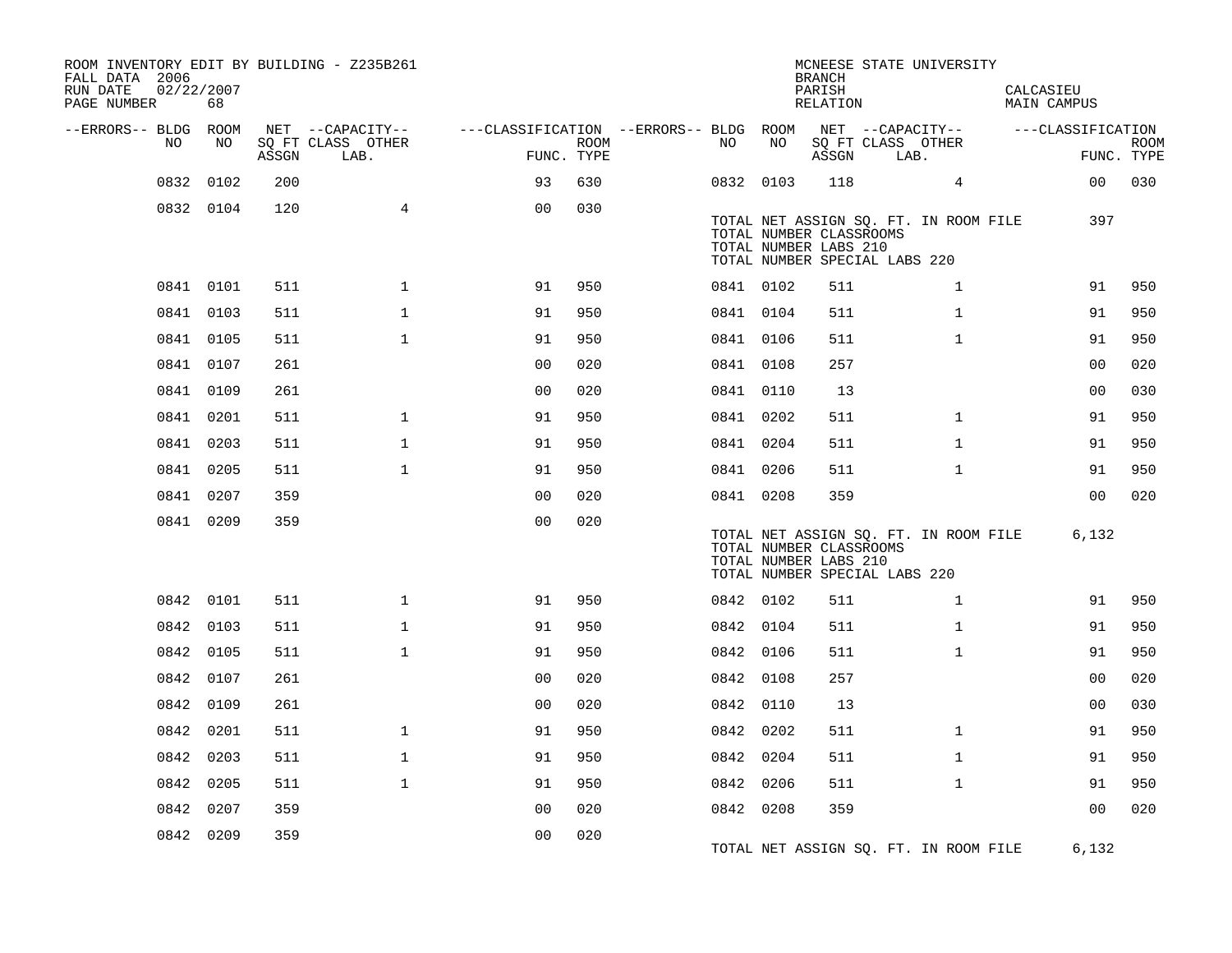| ROOM INVENTORY EDIT BY BUILDING - Z235B261<br>FALL DATA 2006<br>RUN DATE<br>02/22/2007<br>PAGE NUMBER | 69        |       |                           |                                                                             |      |    |           | <b>BRANCH</b><br>PARISH<br>RELATION                       | MCNEESE STATE UNIVERSITY                                               | CALCASIEU<br><b>MAIN CAMPUS</b> |                           |
|-------------------------------------------------------------------------------------------------------|-----------|-------|---------------------------|-----------------------------------------------------------------------------|------|----|-----------|-----------------------------------------------------------|------------------------------------------------------------------------|---------------------------------|---------------------------|
| --ERRORS-- BLDG ROOM                                                                                  |           |       | NET --CAPACITY--          | ---CLASSIFICATION --ERRORS-- BLDG ROOM NET --CAPACITY-- -----CLASSIFICATION |      |    |           |                                                           |                                                                        |                                 |                           |
| NO                                                                                                    | NO        | ASSGN | SO FT CLASS OTHER<br>LAB. | FUNC. TYPE                                                                  | ROOM | NO | NO        | ASSGN<br>TOTAL NUMBER CLASSROOMS<br>TOTAL NUMBER LABS 210 | SO FT CLASS OTHER<br>LAB.<br>TOTAL NUMBER SPECIAL LABS 220             |                                 | <b>ROOM</b><br>FUNC. TYPE |
|                                                                                                       | 0843 0101 | 511   | $\mathbf{1}$              | 91                                                                          | 950  |    | 0843 0102 | 511                                                       | $\mathbf{1}$                                                           | 91                              | 950                       |
|                                                                                                       | 0843 0103 | 511   | $\mathbf{1}$              | 91                                                                          | 950  |    | 0843 0104 | 511                                                       | $\mathbf{1}$                                                           | 91                              | 950                       |
|                                                                                                       | 0843 0105 | 511   | $\mathbf{1}$              | 91                                                                          | 950  |    | 0843 0106 | 511                                                       | $\mathbf{1}$                                                           | 91                              | 950                       |
|                                                                                                       | 0843 0107 | 261   |                           | 0 <sub>0</sub>                                                              | 020  |    | 0843 0108 | 257                                                       |                                                                        | 0 <sub>0</sub>                  | 020                       |
|                                                                                                       | 0843 0109 | 261   |                           | 0 <sub>0</sub>                                                              | 020  |    | 0843 0110 | 13                                                        |                                                                        | 00                              | 030                       |
|                                                                                                       | 0843 0201 | 511   | $\mathbf{1}$              | 91                                                                          | 950  |    | 0843 0202 | 511                                                       | $\mathbf{1}$                                                           | 91                              | 950                       |
|                                                                                                       | 0843 0203 | 511   | $\mathbf{1}$              | 91                                                                          | 950  |    | 0843 0204 | 511                                                       | $\mathbf{1}$                                                           | 91                              | 950                       |
|                                                                                                       | 0843 0205 | 511   | $\mathbf{1}$              | 91                                                                          | 950  |    | 0843 0206 | 511                                                       | $\mathbf{1}$                                                           | 91                              | 950                       |
|                                                                                                       | 0843 0207 | 359   |                           | 0 <sub>0</sub>                                                              | 020  |    | 0843 0208 | 359                                                       |                                                                        | 0 <sub>0</sub>                  | 020                       |
|                                                                                                       | 0843 0209 | 359   |                           | 0 <sub>0</sub>                                                              | 020  |    |           | TOTAL NUMBER CLASSROOMS<br>TOTAL NUMBER LABS 210          | TOTAL NET ASSIGN SQ. FT. IN ROOM FILE<br>TOTAL NUMBER SPECIAL LABS 220 | 6,132                           |                           |
|                                                                                                       | 0844 0101 | 511   | $\mathbf{1}$              | 91                                                                          | 950  |    | 0844 0102 | 511                                                       | $\mathbf{1}$                                                           | 91                              | 950                       |
|                                                                                                       | 0844 0103 | 511   | $\mathbf 1$               | 91                                                                          | 950  |    | 0844 0104 | 511                                                       | $\mathbf{1}$                                                           | 91                              | 950                       |
|                                                                                                       | 0844 0105 | 511   | $\mathbf{1}$              | 91                                                                          | 950  |    | 0844 0106 | 511                                                       | $\mathbf{1}$                                                           | 91                              | 950                       |
|                                                                                                       | 0844 0107 | 261   |                           | 0 <sub>0</sub>                                                              | 020  |    | 0844 0108 | 257                                                       |                                                                        | 0 <sub>0</sub>                  | 020                       |
|                                                                                                       | 0844 0109 | 261   |                           | 0 <sub>0</sub>                                                              | 020  |    | 0844 0110 | 13                                                        |                                                                        | 00                              | 030                       |
|                                                                                                       | 0844 0201 | 511   | $\mathbf{1}$              | 91                                                                          | 950  |    | 0844 0202 | 511                                                       | $\mathbf{1}$                                                           | 91                              | 950                       |
|                                                                                                       | 0844 0203 | 511   | $\mathbf{1}$              | 91                                                                          | 950  |    | 0844 0204 | 511                                                       | $\mathbf{1}$                                                           | 91                              | 950                       |
|                                                                                                       | 0844 0205 | 511   | $\mathbf{1}$              | 91                                                                          | 950  |    | 0844 0206 | 511                                                       | $\mathbf{1}$                                                           | 91                              | 950                       |
|                                                                                                       | 0844 0207 | 359   |                           | 0 <sub>0</sub>                                                              | 020  |    | 0844 0208 | 359                                                       |                                                                        | 0 <sub>0</sub>                  | 020                       |
|                                                                                                       | 0844 0209 | 359   |                           | 0 <sub>0</sub>                                                              | 020  |    |           | TOTAL NUMBER CLASSROOMS<br>TOTAL NUMBER LABS 210          | TOTAL NET ASSIGN SQ. FT. IN ROOM FILE<br>TOTAL NUMBER SPECIAL LABS 220 | 6,132                           |                           |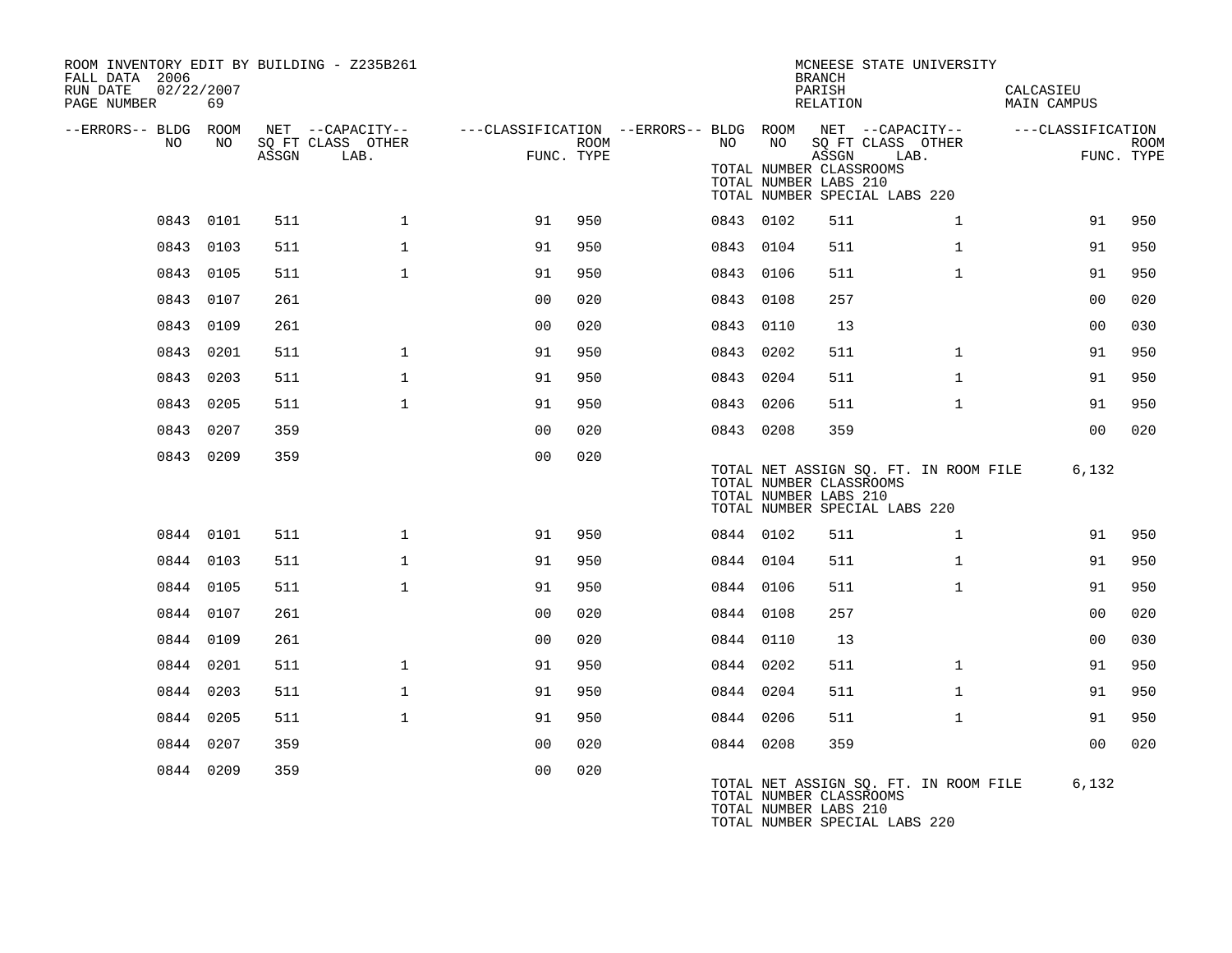| ROOM INVENTORY EDIT BY BUILDING - Z235B261<br>FALL DATA 2006<br>RUN DATE<br>02/22/2007<br>PAGE NUMBER | 70        |       |                           |                |      |                                        |           | <b>BRANCH</b><br>PARISH<br>RELATION              | MCNEESE STATE UNIVERSITY                                               | CALCASIEU<br><b>MAIN CAMPUS</b> |                           |
|-------------------------------------------------------------------------------------------------------|-----------|-------|---------------------------|----------------|------|----------------------------------------|-----------|--------------------------------------------------|------------------------------------------------------------------------|---------------------------------|---------------------------|
| --ERRORS-- BLDG ROOM                                                                                  |           |       | NET --CAPACITY--          |                |      | ---CLASSIFICATION --ERRORS-- BLDG ROOM |           |                                                  | NET --CAPACITY--                                                       | ---CLASSIFICATION               |                           |
| NO.                                                                                                   | NO        | ASSGN | SO FT CLASS OTHER<br>LAB. | FUNC. TYPE     | ROOM | NO.                                    | NO        | ASSGN                                            | SQ FT CLASS OTHER<br>LAB.                                              |                                 | <b>ROOM</b><br>FUNC. TYPE |
| 0845                                                                                                  | 0101      | 511   | $\mathbf 1$               | 91             | 950  |                                        | 0845 0102 | 511                                              | $\mathbf{1}$                                                           | 91                              | 950                       |
| 0845                                                                                                  | 0103      | 511   | $\mathbf{1}$              | 91             | 950  |                                        | 0845 0104 | 511                                              | $\mathbf{1}$                                                           | 91                              | 950                       |
|                                                                                                       | 0845 0105 | 511   | $\mathbf{1}$              | 91             | 950  |                                        | 0845 0106 | 511                                              | $\mathbf{1}$                                                           | 91                              | 950                       |
| 0845                                                                                                  | 0107      | 261   |                           | 0 <sub>0</sub> | 020  |                                        | 0845 0108 | 257                                              |                                                                        | 0 <sub>0</sub>                  | 020                       |
| 0845                                                                                                  | 0109      | 261   |                           | 0 <sub>0</sub> | 020  |                                        | 0845 0110 | 13                                               |                                                                        | 00                              | 030                       |
|                                                                                                       | 0845 0201 | 511   | $\mathbf 1$               | 91             | 950  |                                        | 0845 0202 | 511                                              | $\mathbf{1}$                                                           | 91                              | 950                       |
|                                                                                                       | 0845 0203 | 511   | $\mathbf 1$               | 91             | 950  |                                        | 0845 0204 | 511                                              | $\mathbf{1}$                                                           | 91                              | 950                       |
| 0845                                                                                                  | 0205      | 511   | $\mathbf{1}$              | 91             | 950  |                                        | 0845 0206 | 511                                              | $\mathbf{1}$                                                           | 91                              | 950                       |
| 0845                                                                                                  | 0207      | 359   |                           | 0 <sub>0</sub> | 020  |                                        | 0845 0208 | 359                                              |                                                                        | 0 <sub>0</sub>                  | 020                       |
|                                                                                                       | 0845 0209 | 359   |                           | 0 <sub>0</sub> | 020  |                                        |           | TOTAL NUMBER CLASSROOMS<br>TOTAL NUMBER LABS 210 | TOTAL NET ASSIGN SQ. FT. IN ROOM FILE<br>TOTAL NUMBER SPECIAL LABS 220 | 6,132                           |                           |
| 0846                                                                                                  | 0101      | 511   | $\mathbf{1}$              | 91             | 950  |                                        | 0846 0102 | 511                                              | $\mathbf{1}$                                                           | 91                              | 950                       |
|                                                                                                       | 0846 0103 | 511   | $\mathbf{1}$              | 91             | 950  |                                        | 0846 0104 | 511                                              | $\mathbf{1}$                                                           | 91                              | 950                       |
| 0846                                                                                                  | 0105      | 511   | $\mathbf{1}$              | 91             | 950  |                                        | 0846 0106 | 511                                              | $\mathbf{1}$                                                           | 91                              | 950                       |
| 0846                                                                                                  | 0107      | 261   |                           | 0 <sub>0</sub> | 020  |                                        | 0846 0108 | 257                                              |                                                                        | 0 <sub>0</sub>                  | 020                       |
| 0846                                                                                                  | 0109      | 261   |                           | 0 <sub>0</sub> | 020  | 0846                                   | 0110      | 13                                               |                                                                        | 0 <sub>0</sub>                  | 030                       |
| 0846                                                                                                  | 0201      | 511   | $\mathbf 1$               | 91             | 950  |                                        | 0846 0202 | 511                                              | $\mathbf{1}$                                                           | 91                              | 950                       |
|                                                                                                       | 0846 0203 | 511   | $\mathbf 1$               | 91             | 950  |                                        | 0846 0204 | 511                                              | $\mathbf{1}$                                                           | 91                              | 950                       |
|                                                                                                       | 0846 0205 | 511   | $\mathbf{1}$              | 91             | 950  |                                        | 0846 0206 | 511                                              | $\mathbf{1}$                                                           | 91                              | 950                       |
| 0846                                                                                                  | 0207      | 359   |                           | 0 <sub>0</sub> | 020  |                                        | 0846 0208 | 359                                              |                                                                        | 0 <sub>0</sub>                  | 020                       |
|                                                                                                       | 0846 0209 | 359   |                           | 0 <sub>0</sub> | 020  |                                        |           | TOTAL NUMBER CLASSROOMS<br>TOTAL NUMBER LABS 210 | TOTAL NET ASSIGN SQ. FT. IN ROOM FILE<br>TOTAL NUMBER SPECIAL LABS 220 | 6,132                           |                           |
|                                                                                                       | 0847 0101 | 511   | $\mathbf 1$               | 91             | 950  |                                        | 0847 0102 | 511                                              | 1                                                                      | 91                              | 950                       |
|                                                                                                       | 0847 0103 | 511   | $\mathbf{1}$              | 91             | 950  |                                        | 0847 0104 | 511                                              | $\mathbf{1}$                                                           | 91                              | 950                       |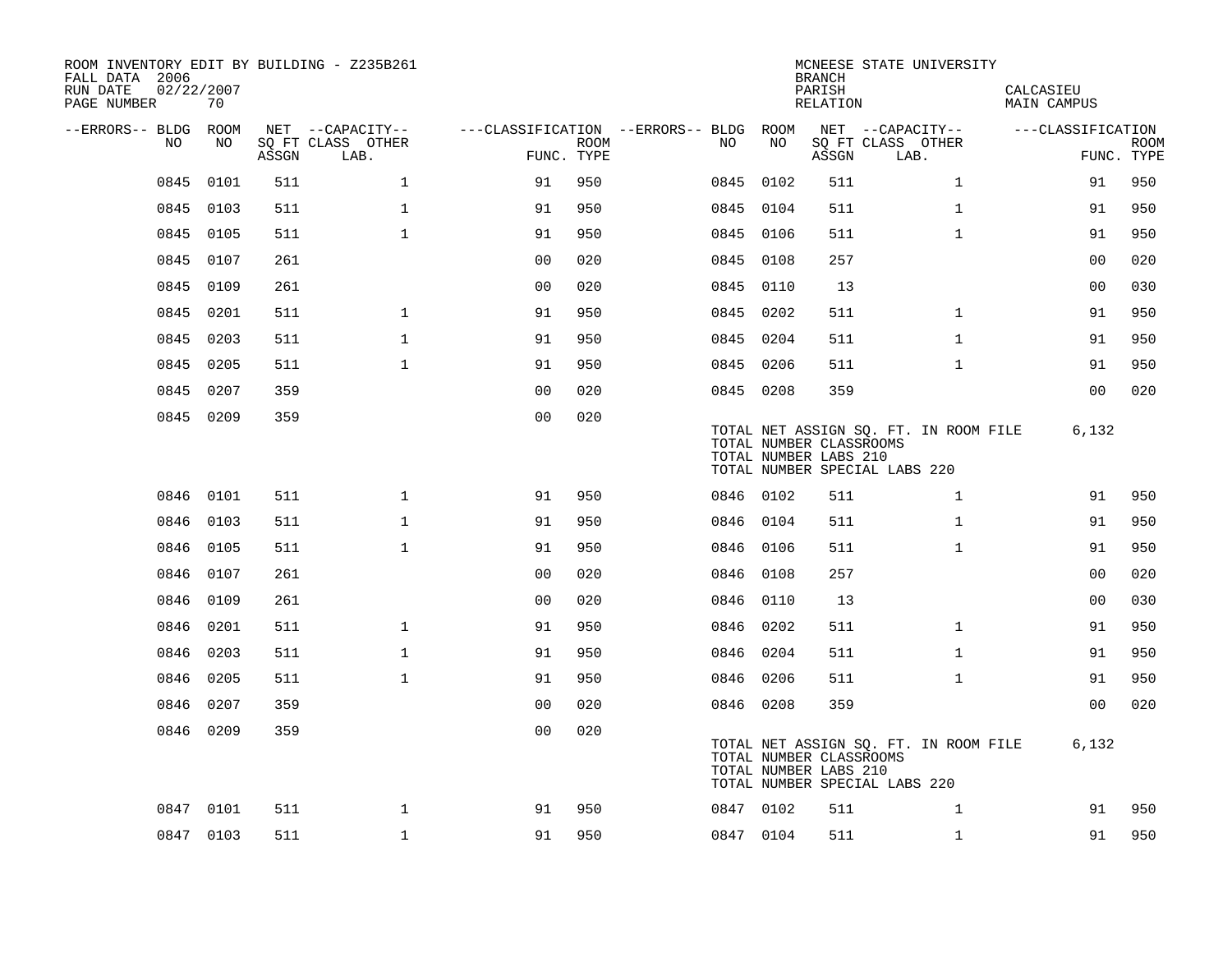| ROOM INVENTORY EDIT BY BUILDING - Z235B261<br>FALL DATA 2006<br>02/22/2007<br>RUN DATE<br>PAGE NUMBER | 71        |       |                           |                                        |      |           |      | BRANCH<br>PARISH<br>RELATION                     | MCNEESE STATE UNIVERSITY                                               | CALCASIEU<br>MAIN CAMPUS |                           |
|-------------------------------------------------------------------------------------------------------|-----------|-------|---------------------------|----------------------------------------|------|-----------|------|--------------------------------------------------|------------------------------------------------------------------------|--------------------------|---------------------------|
| --ERRORS-- BLDG ROOM                                                                                  |           |       | NET --CAPACITY--          | ---CLASSIFICATION --ERRORS-- BLDG ROOM |      |           |      |                                                  | NET --CAPACITY--                                                       | ---CLASSIFICATION        |                           |
| NO                                                                                                    | NO        | ASSGN | SQ FT CLASS OTHER<br>LAB. | FUNC. TYPE                             | ROOM | NO        | NO   | ASSGN                                            | SQ FT CLASS OTHER<br>LAB.                                              |                          | <b>ROOM</b><br>FUNC. TYPE |
| 0847                                                                                                  | 0105      | 511   | $\mathbf{1}$              | 91                                     | 950  | 0847 0106 |      | 511                                              | $\mathbf{1}$                                                           | 91                       | 950                       |
|                                                                                                       | 0847 0107 | 261   |                           | 0 <sup>0</sup>                         | 020  | 0847 0108 |      | 257                                              |                                                                        | 0 <sub>0</sub>           | 020                       |
|                                                                                                       | 0847 0109 | 261   |                           | 0 <sub>0</sub>                         | 020  | 0847 0110 |      | 13                                               |                                                                        | 0 <sub>0</sub>           | 030                       |
|                                                                                                       | 0847 0201 | 511   | $\mathbf{1}$              | 91                                     | 950  | 0847 0202 |      | 511                                              | $\mathbf{1}$                                                           | 91                       | 950                       |
|                                                                                                       | 0847 0203 | 511   | $\mathbf{1}$              | 91                                     | 950  | 0847 0204 |      | 511                                              | $\mathbf{1}$                                                           | 91                       | 950                       |
|                                                                                                       | 0847 0205 | 511   | $\mathbf{1}$              | 91                                     | 950  | 0847 0206 |      | 511                                              | $\mathbf{1}$                                                           | 91                       | 950                       |
|                                                                                                       | 0847 0207 | 359   |                           | 0 <sub>0</sub>                         | 020  | 0847 0208 |      | 359                                              |                                                                        | 0 <sub>0</sub>           | 020                       |
|                                                                                                       | 0847 0209 | 359   |                           | 0 <sub>0</sub>                         | 020  |           |      | TOTAL NUMBER CLASSROOMS<br>TOTAL NUMBER LABS 210 | TOTAL NET ASSIGN SQ. FT. IN ROOM FILE<br>TOTAL NUMBER SPECIAL LABS 220 | 6,132                    |                           |
| 0848                                                                                                  | 0101      | 511   | $\mathbf{1}$              | 91                                     | 950  | 0848 0102 |      | 511                                              | $\mathbf{1}$                                                           | 91                       | 950                       |
|                                                                                                       | 0848 0103 | 511   | $\mathbf{1}$              | 91                                     | 950  | 0848 0104 |      | 511                                              | $\mathbf{1}$                                                           | 91                       | 950                       |
|                                                                                                       | 0848 0105 | 511   | $\mathbf{1}$              | 91                                     | 950  | 0848 0106 |      | 511                                              | $\mathbf{1}$                                                           | 91                       | 950                       |
|                                                                                                       | 0848 0107 | 261   |                           | 0 <sub>0</sub>                         | 020  | 0848      | 0108 | 257                                              |                                                                        | 0 <sub>0</sub>           | 020                       |
| 0848                                                                                                  | 0109      | 261   |                           | 0 <sub>0</sub>                         | 020  | 0848 0110 |      | 13                                               |                                                                        | 0 <sub>0</sub>           | 030                       |
|                                                                                                       | 0848 0201 | 511   | $\mathbf{1}$              | 91                                     | 950  | 0848 0202 |      | 511                                              | $\mathbf{1}$                                                           | 91                       | 950                       |
|                                                                                                       | 0848 0203 | 511   | $\mathbf{1}$              | 91                                     | 950  | 0848 0204 |      | 511                                              | $\mathbf{1}$                                                           | 91                       | 950                       |
|                                                                                                       | 0848 0205 | 511   | $\mathbf{1}$              | 91                                     | 950  | 0848 0206 |      | 511                                              | $\mathbf{1}$                                                           | 91                       | 950                       |
| 0848                                                                                                  | 0207      | 359   |                           | 00                                     | 020  | 0848 0208 |      | 359                                              |                                                                        | 0 <sub>0</sub>           | 020                       |
|                                                                                                       | 0848 0209 | 359   |                           | 0 <sub>0</sub>                         | 020  |           |      | TOTAL NUMBER CLASSROOMS<br>TOTAL NUMBER LABS 210 | TOTAL NET ASSIGN SQ. FT. IN ROOM FILE<br>TOTAL NUMBER SPECIAL LABS 220 | 6,132                    |                           |
|                                                                                                       | 0849 0101 | 163   |                           | 82                                     | 082  |           |      | TOTAL NUMBER CLASSROOMS<br>TOTAL NUMBER LABS 210 | TOTAL NET ASSIGN SQ. FT. IN ROOM FILE<br>TOTAL NUMBER SPECIAL LABS 220 | 163                      |                           |
|                                                                                                       | 0916 0100 | 725   |                           | 12 <sup>°</sup>                        | 560  |           |      |                                                  | TOTAL NET ASSIGN SQ. FT. IN ROOM FILE                                  | 725                      |                           |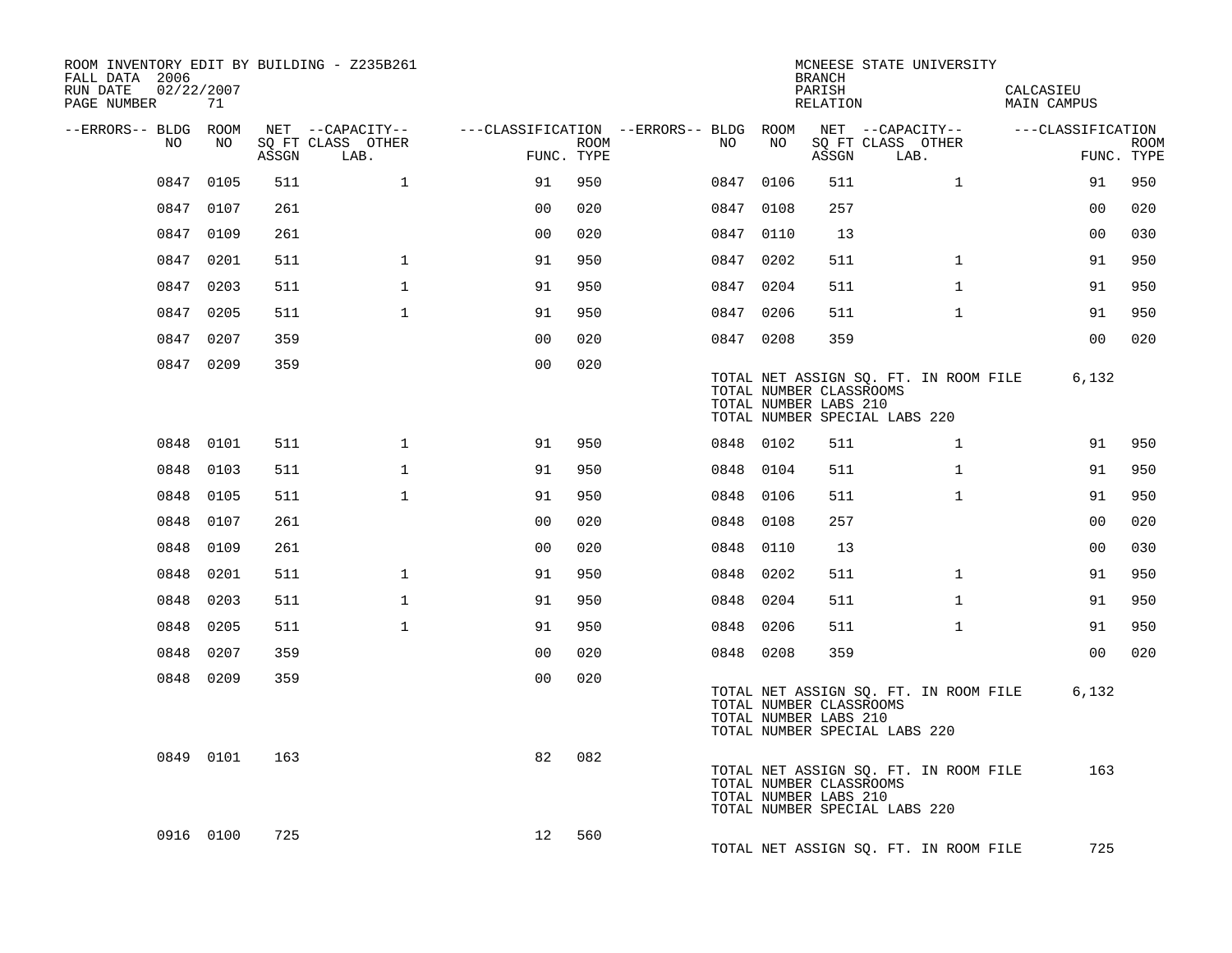| ROOM INVENTORY EDIT BY BUILDING - Z235B261<br>FALL DATA 2006<br>RUN DATE<br>02/22/2007<br>PAGE NUMBER | 72        |       |                           |                                                                                                |                    |      |           | <b>BRANCH</b><br>PARISH<br>RELATION                       | MCNEESE STATE UNIVERSITY                                               | CALCASIEU<br><b>MAIN CAMPUS</b>       |                           |
|-------------------------------------------------------------------------------------------------------|-----------|-------|---------------------------|------------------------------------------------------------------------------------------------|--------------------|------|-----------|-----------------------------------------------------------|------------------------------------------------------------------------|---------------------------------------|---------------------------|
| --ERRORS-- BLDG ROOM<br>NO.                                                                           |           |       |                           | NET --CAPACITY-- - ---CLASSIFICATION --ERRORS-- BLDG ROOM NET --CAPACITY-- - ---CLASSIFICATION |                    |      | NO        |                                                           |                                                                        |                                       |                           |
|                                                                                                       | NO        | ASSGN | SQ FT CLASS OTHER<br>LAB. |                                                                                                | ROOM<br>FUNC. TYPE | NO   |           | ASSGN<br>TOTAL NUMBER CLASSROOMS<br>TOTAL NUMBER LABS 210 | SQ FT CLASS OTHER<br>LAB.<br>TOTAL NUMBER SPECIAL LABS 220             |                                       | <b>ROOM</b><br>FUNC. TYPE |
|                                                                                                       | 0918 0101 | 141   |                           | 12                                                                                             | 560                |      | 0918 0102 | 95                                                        |                                                                        | 12                                    | 560                       |
|                                                                                                       | 0918 0103 | 92    |                           | 12                                                                                             | 560                |      | 0918 0104 | 95                                                        |                                                                        | 12                                    | 560                       |
|                                                                                                       | 0918 0105 | 119   |                           | 12                                                                                             | 560                |      | 0918 0106 | 23                                                        |                                                                        | 12                                    | 560                       |
|                                                                                                       | 0918 0107 | 437   |                           | 12                                                                                             | 560                |      | 0918 0108 | 266                                                       |                                                                        | 12                                    | 560                       |
|                                                                                                       | 0918 0109 | 199   |                           | 12                                                                                             | 560                |      | 0918 0110 | 760<br>TOTAL NUMBER CLASSROOMS<br>TOTAL NUMBER LABS 210   | TOTAL NET ASSIGN SQ. FT. IN ROOM FILE<br>TOTAL NUMBER SPECIAL LABS 220 | 12<br>2,227                           | 560                       |
|                                                                                                       | 0919 0101 | 5699  | 15                        | 12                                                                                             | 570                |      | 0919 0102 | 213                                                       | $\mathbf{1}$                                                           | 12                                    | 310                       |
| 0919                                                                                                  | 0103      | 149   |                           | 0 <sup>0</sup>                                                                                 | 030                |      | 0919 0104 | 324                                                       |                                                                        | 12                                    | 575                       |
| 0919                                                                                                  | 0105      | 995   | 36                        | 12                                                                                             | 110                |      | 0919 0106 | 160                                                       |                                                                        | 12                                    | 115                       |
| 0919                                                                                                  | 0107      | 829   | 35                        | 12                                                                                             | 220                |      | 0919 0108 | 87                                                        |                                                                        | 12                                    | 575                       |
| 0919                                                                                                  | 0109      | 535   |                           | 12                                                                                             | 575                |      | 0919 0110 | 150                                                       | $\mathbf{1}$                                                           | 12                                    | 575                       |
|                                                                                                       | 0919 0111 | 271   | 4                         | 12                                                                                             | 575                |      |           | TOTAL NUMBER CLASSROOMS<br>TOTAL NUMBER LABS 210          | TOTAL NET ASSIGN SQ. FT. IN ROOM FILE<br>TOTAL NUMBER SPECIAL LABS 220 | 9,263<br>$\mathbf{1}$<br>$\mathbf{1}$ |                           |
|                                                                                                       | 0920 0100 | 59    | 15                        | 12                                                                                             | 225                |      | 0920 0110 | 943                                                       | 24                                                                     | 12 <sup>°</sup>                       | 220                       |
|                                                                                                       | 0920 0120 | 134   |                           | 12                                                                                             | 225                |      | 0920 0130 | 119                                                       |                                                                        | 12                                    | 225                       |
| 0920                                                                                                  | 0200      | 181   | 10                        | 12                                                                                             | 225                |      | 0920 0300 | 234                                                       | 10                                                                     | 12                                    | 220                       |
| 0920                                                                                                  | 0400      | 95    |                           | 0 <sub>0</sub>                                                                                 | 030                |      | 0920 05A0 | 42                                                        |                                                                        | 0 <sub>0</sub>                        | 020                       |
| 0920                                                                                                  | 05B0      | 155   | $\mathbf{1}$              | 12                                                                                             | 310                | 0920 | 05C0      | 89                                                        | $\mathbf{1}$                                                           | 12                                    | 310                       |
| 0920                                                                                                  | 05D0      | 258   |                           | 12                                                                                             | 350                | 0920 | 05E0      | 96                                                        | $\mathbf{1}$                                                           | 12                                    | 310                       |
| 0920                                                                                                  | 0500      | 148   | 24                        | 12                                                                                             | 310                | 0920 | 0600      | 111                                                       |                                                                        | 0 <sub>0</sub>                        | 020                       |
| 0920                                                                                                  | 0700      | 155   | $\overline{4}$            | 0 <sub>0</sub>                                                                                 | 030                |      | 0920 0800 | 278                                                       | 2                                                                      | 0 <sub>0</sub>                        | 030                       |
|                                                                                                       | 0920 0900 | 99    |                           | 12                                                                                             | 225                |      |           |                                                           | TOTAL NET ASSIGN SQ. FT. IN ROOM FILE                                  | 2,515                                 |                           |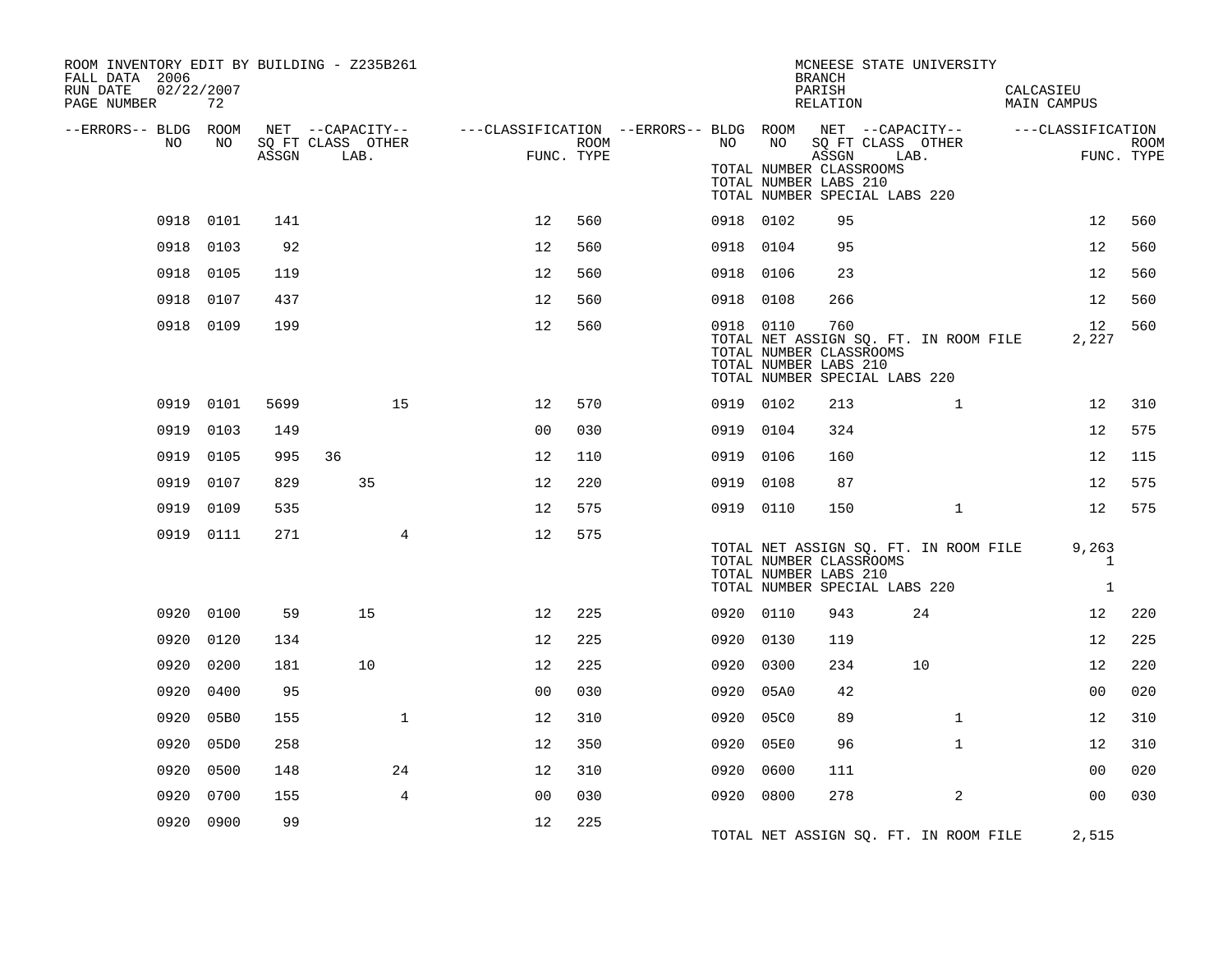| ROOM INVENTORY EDIT BY BUILDING - Z235B261<br>FALL DATA 2006<br>RUN DATE<br>02/22/2007<br>PAGE NUMBER | 73        |       |                                                                                                |                                                                                                                                                                                                                                                                                                                                                                                                                          |                    |           |    | MCNEESE STATE UNIVERSITY<br><b>BRANCH</b><br>PARISH<br>RELATION                                                                   |                | CALCASIEU<br><b>MAIN CAMPUS</b> |                     |
|-------------------------------------------------------------------------------------------------------|-----------|-------|------------------------------------------------------------------------------------------------|--------------------------------------------------------------------------------------------------------------------------------------------------------------------------------------------------------------------------------------------------------------------------------------------------------------------------------------------------------------------------------------------------------------------------|--------------------|-----------|----|-----------------------------------------------------------------------------------------------------------------------------------|----------------|---------------------------------|---------------------|
| --ERRORS-- BLDG ROOM                                                                                  |           |       | NET --CAPACITY-- ----CLASSIFICATION --ERRORS-- BLDG ROOM NET --CAPACITY-- ------CLASSIFICATION |                                                                                                                                                                                                                                                                                                                                                                                                                          |                    |           |    |                                                                                                                                   |                |                                 |                     |
| NO                                                                                                    | NO        | ASSGN | SQ FT CLASS OTHER<br>LAB.                                                                      | $\begin{picture}(20,20) \put(0,0){\dashbox{0.5}(10,0){ }} \thicklines \put(0,0){\dashbox{0.5}(10,0){ }} \thicklines \put(0,0){\dashbox{0.5}(10,0){ }} \thicklines \put(0,0){\dashbox{0.5}(10,0){ }} \thicklines \put(0,0){\dashbox{0.5}(10,0){ }} \thicklines \put(0,0){\dashbox{0.5}(10,0){ }} \thicklines \put(0,0){\dashbox{0.5}(10,0){ }} \thicklines \put(0,0){\dashbox{0.5}(10,0){ }} \thicklines \put(0,0){\dash$ | ROOM<br>FUNC. TYPE | NO .      | NO | SQ FT CLASS OTHER<br>ASSGN                                                                                                        | LAB.           |                                 | ROOM<br>FUNC. TYPE  |
|                                                                                                       |           |       |                                                                                                |                                                                                                                                                                                                                                                                                                                                                                                                                          |                    |           |    | TOTAL NUMBER CLASSROOMS<br>TOTAL NUMBER LABS 210<br>TOTAL NUMBER SPECIAL LABS 220                                                 |                |                                 | 2                   |
|                                                                                                       | 0922 0100 | 2250  |                                                                                                | 12                                                                                                                                                                                                                                                                                                                                                                                                                       | 560                |           |    | TOTAL NET ASSIGN SQ. FT. IN ROOM FILE<br>TOTAL NUMBER CLASSROOMS<br>TOTAL NUMBER LABS 210<br>TOTAL NUMBER SPECIAL LABS 220        |                | 2,250                           |                     |
|                                                                                                       | 0923 0100 | 2604  |                                                                                                | 0 <sup>0</sup>                                                                                                                                                                                                                                                                                                                                                                                                           | 020                | 0923 0101 |    | 1383                                                                                                                              |                | 12                              | 575                 |
| 0923                                                                                                  | 0102      | 121   |                                                                                                | 12                                                                                                                                                                                                                                                                                                                                                                                                                       | 215                | 0923 0103 |    | 1115                                                                                                                              | 20             | 12                              | 220                 |
|                                                                                                       | 0923 0104 | 91    |                                                                                                | 12                                                                                                                                                                                                                                                                                                                                                                                                                       | 215                | 0923 0105 |    | 181                                                                                                                               |                | 12                              | 570                 |
|                                                                                                       | 0923 0106 | 181   |                                                                                                | 12                                                                                                                                                                                                                                                                                                                                                                                                                       | 570                | 0923 0107 |    | 181                                                                                                                               |                | 12                              | 570                 |
| 0923                                                                                                  | 0108      | 181   |                                                                                                | 12                                                                                                                                                                                                                                                                                                                                                                                                                       | 570                | 0923 0109 |    | 181                                                                                                                               |                | 12                              | 570                 |
| 0923                                                                                                  | 0110      | 181   |                                                                                                | 12                                                                                                                                                                                                                                                                                                                                                                                                                       | 570                | 0923 0111 |    | 181                                                                                                                               |                | 12                              | 570                 |
| 0923                                                                                                  | 0112      | 181   |                                                                                                | 12                                                                                                                                                                                                                                                                                                                                                                                                                       | 570                | 0923 0113 |    | 181                                                                                                                               |                | 12                              | 570                 |
|                                                                                                       | 0923 0114 | 181   |                                                                                                | 12                                                                                                                                                                                                                                                                                                                                                                                                                       | 570                | 0923 0115 |    | 181                                                                                                                               |                | 12                              | 570                 |
| 0923                                                                                                  | 0116      | 181   |                                                                                                | 12                                                                                                                                                                                                                                                                                                                                                                                                                       | 570                | 0923 0117 |    | 181                                                                                                                               |                | 12                              | 570                 |
| 0923                                                                                                  | 0118      | 181   |                                                                                                | 12                                                                                                                                                                                                                                                                                                                                                                                                                       | 575                | 0923 0119 |    | 181                                                                                                                               |                | 12                              | 570                 |
| 0923                                                                                                  | 0120      | 181   |                                                                                                | 12                                                                                                                                                                                                                                                                                                                                                                                                                       | 570                | 0923 0121 |    | 181                                                                                                                               |                | 12                              | 570                 |
|                                                                                                       | 0923 0122 | 181   |                                                                                                | 12                                                                                                                                                                                                                                                                                                                                                                                                                       | 570                | 0923 0123 |    | 181                                                                                                                               |                | 12                              | 570                 |
|                                                                                                       | 0923 0124 | 181   |                                                                                                | 12                                                                                                                                                                                                                                                                                                                                                                                                                       | 570                | 0923 0125 |    | 181                                                                                                                               |                | 12                              | 570                 |
|                                                                                                       | 0923 0126 | 181   |                                                                                                | 12                                                                                                                                                                                                                                                                                                                                                                                                                       | 570                | 0923 0127 |    | 181                                                                                                                               |                | 12                              | 570                 |
|                                                                                                       | 0923 0128 | 181   |                                                                                                | 12                                                                                                                                                                                                                                                                                                                                                                                                                       | 570                | 0923 0129 |    | 181<br>TOTAL NET ASSIGN SQ. FT. IN ROOM FILE<br>TOTAL NUMBER CLASSROOMS<br>TOTAL NUMBER LABS 210<br>TOTAL NUMBER SPECIAL LABS 220 |                | 12<br>7,235                     | 570<br><sup>1</sup> |
|                                                                                                       | 0970 0101 | 304   | 2                                                                                              | 21                                                                                                                                                                                                                                                                                                                                                                                                                       | 250                | 0970 0102 |    | 287                                                                                                                               | $\overline{2}$ | 21                              | 250                 |
|                                                                                                       | 0970 0103 | 45    | $\mathbf{1}$                                                                                   | 0 <sub>0</sub>                                                                                                                                                                                                                                                                                                                                                                                                           | 030                | 0970 0104 |    | 39                                                                                                                                | $\mathbf{1}$   | 21                              | 250                 |
| 0970                                                                                                  | 0105      | 62    |                                                                                                | 21                                                                                                                                                                                                                                                                                                                                                                                                                       | 315                | 0970 0106 |    | 399                                                                                                                               |                | 21                              | 315                 |
|                                                                                                       | 0970 0107 | 141   | $\mathbf 1$                                                                                    | 21                                                                                                                                                                                                                                                                                                                                                                                                                       | 310                | 0970 0108 |    | 111                                                                                                                               | $\mathbf{1}$   | 21                              | 310                 |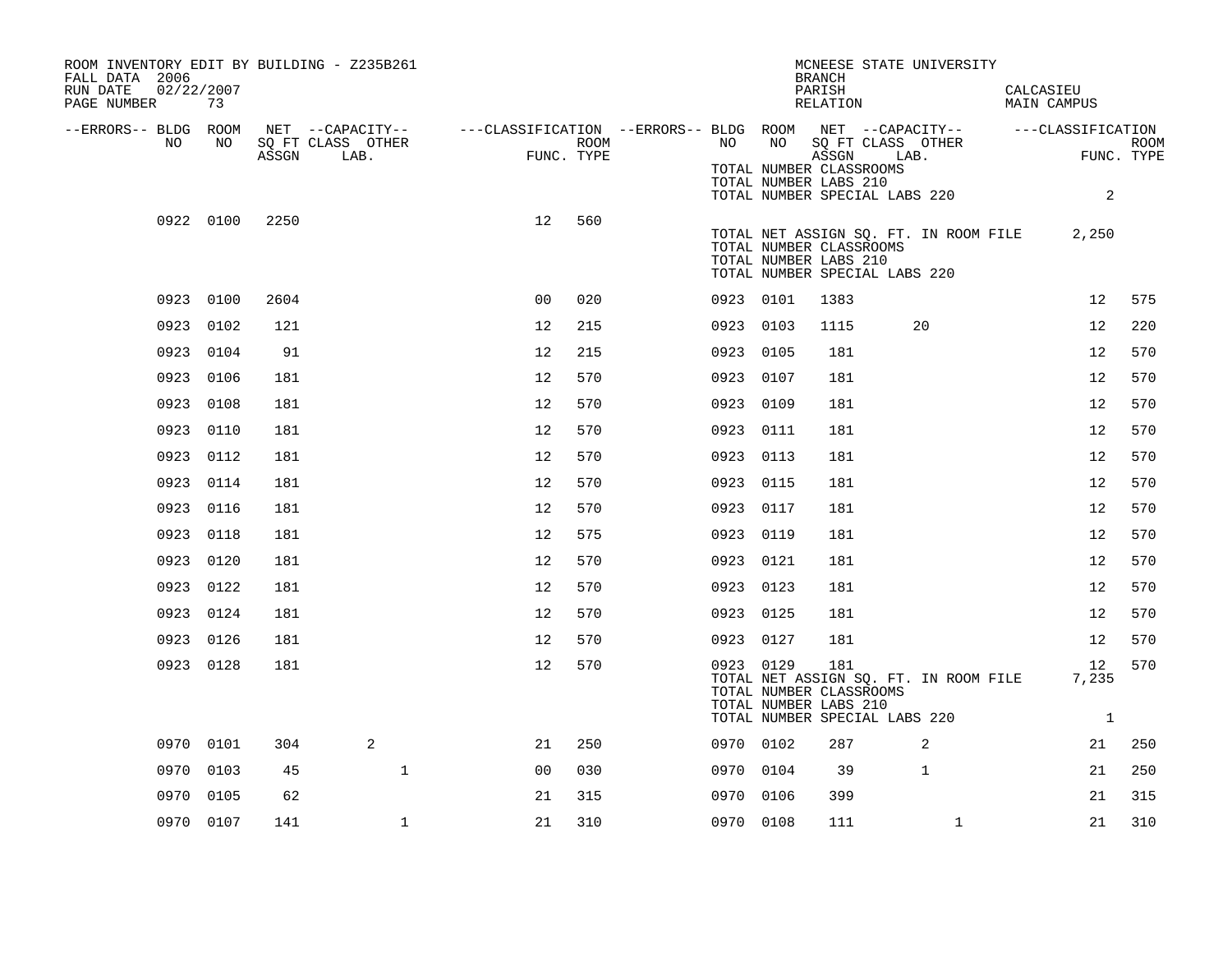| ROOM INVENTORY EDIT BY BUILDING - Z235B261<br>FALL DATA 2006<br>RUN DATE<br>PAGE NUMBER | 02/22/2007<br>74 |       |                           |                                        |      |           |                                                                                   | <b>BRANCH</b><br>PARISH<br>RELATION |      | MCNEESE STATE UNIVERSITY              | CALCASIEU<br><b>MAIN CAMPUS</b> |                           |
|-----------------------------------------------------------------------------------------|------------------|-------|---------------------------|----------------------------------------|------|-----------|-----------------------------------------------------------------------------------|-------------------------------------|------|---------------------------------------|---------------------------------|---------------------------|
| --ERRORS-- BLDG ROOM                                                                    |                  |       | NET --CAPACITY--          | ---CLASSIFICATION --ERRORS-- BLDG ROOM |      |           |                                                                                   |                                     |      | NET --CAPACITY--                      | ---CLASSIFICATION               |                           |
| NO                                                                                      | NO               | ASSGN | SQ FT CLASS OTHER<br>LAB. | FUNC. TYPE                             | ROOM | NO        | NO                                                                                | ASSGN                               | LAB. | SQ FT CLASS OTHER                     |                                 | <b>ROOM</b><br>FUNC. TYPE |
| 0970                                                                                    | 0109             | 154   | $\mathbf 1$               | 21                                     | 310  | 0970      | 0110                                                                              | 264                                 |      | $\mathbf{1}$                          | 10                              | 310                       |
| 0970                                                                                    | 0111             | 43    | $\mathbf{1}$              | 0 <sup>0</sup>                         | 030  | 0970 0112 |                                                                                   | 19                                  |      |                                       | 10                              | 315                       |
|                                                                                         | 0970 0113        | 126   |                           | 0 <sub>0</sub>                         | 030  |           | TOTAL NUMBER CLASSROOMS<br>TOTAL NUMBER LABS 210<br>TOTAL NUMBER SPECIAL LABS 220 |                                     |      | TOTAL NET ASSIGN SQ. FT. IN ROOM FILE | 1,780                           |                           |
|                                                                                         | 1104 0100        | 1559  | $\mathbf{1}$              | 72                                     | 970  |           | TOTAL NUMBER CLASSROOMS<br>TOTAL NUMBER LABS 210<br>TOTAL NUMBER SPECIAL LABS 220 |                                     |      | TOTAL NET ASSIGN SQ. FT. IN ROOM FILE | 1,559                           |                           |
|                                                                                         | 1201 0100 28250  |       | 2000                      | 92                                     | 610  |           | 1201 0100N 2240                                                                   |                                     |      |                                       | 92                              | 615                       |
| 1201                                                                                    | 0100S            | 4640  |                           | 92                                     | 615  | 1201 0110 |                                                                                   | 1646                                |      |                                       | 00                              | 020                       |
|                                                                                         | 1201 0111        | 1600  |                           | 0 <sub>0</sub>                         | 030  | 1201 0112 |                                                                                   | 304                                 |      |                                       | 0 <sub>0</sub>                  | 020                       |
|                                                                                         | 1201 0112A       | 221   |                           | 0 <sub>0</sub>                         | 030  |           | 1201 0112B                                                                        | 1076                                |      |                                       | 0 <sub>0</sub>                  | 030                       |
|                                                                                         | 1201 0120        | 3774  |                           | 0 <sub>0</sub>                         | 020  | 1201 0121 |                                                                                   | 216                                 |      |                                       | 92                              | 615                       |
|                                                                                         | 1201 0122        | 49    | $\mathbf 1$               | 92                                     | 660  | 1201 0123 |                                                                                   | 112                                 |      |                                       | 92                              | 615                       |
|                                                                                         | 1201 0124        | 49    | $\mathbf{1}$              | 92                                     | 660  | 1201 0125 |                                                                                   | 112                                 |      |                                       | 92                              | 615                       |
|                                                                                         | 1201 0126        | 216   |                           | 92                                     | 615  | 1201 0127 |                                                                                   | 634                                 |      |                                       | 0 <sub>0</sub>                  | 020                       |
|                                                                                         | 1201 0130        | 1646  |                           | 0 <sub>0</sub>                         | 020  | 1201 0131 |                                                                                   | 464                                 |      |                                       | 0 <sub>0</sub>                  | 020                       |
|                                                                                         | 1201 0131A       | 221   |                           | 0 <sub>0</sub>                         | 030  |           | 1201 0131B                                                                        | 1076                                |      |                                       | 00                              | 030                       |
|                                                                                         | 1201 0132        | 560   | 25                        | 92                                     | 615  |           | 1201 0133A                                                                        | 569                                 |      | 15                                    | 93                              | 525                       |
|                                                                                         | 1201 0133B       | 495   |                           | 93                                     | 525  |           | 1201 0133C                                                                        | 146                                 |      |                                       | 93                              | 525                       |
|                                                                                         | 1201 0133D       | 37    |                           | 93                                     | 525  |           | 1201 0133E                                                                        | 32                                  |      |                                       | 93                              | 525                       |
|                                                                                         | 1201 0133F       | 430   |                           | 93                                     | 525  |           | 1201 0133G                                                                        | 270                                 |      |                                       | 93                              | 525                       |
|                                                                                         | 1201 0133H       | 104   |                           | 93                                     | 525  |           | 1201 0133J                                                                        | 115                                 |      |                                       | 93                              | 525                       |
|                                                                                         | 1201 0134A       | 22    |                           | 93                                     | 525  |           | 1201 0134B                                                                        | 243                                 |      |                                       | 93                              | 525                       |
|                                                                                         | 1201 0134C       | 146   |                           | 93                                     | 525  |           | 1201 0134D                                                                        | 226                                 |      |                                       | 93                              | 525                       |
|                                                                                         | 1201 0134E       | 266   |                           | 93                                     | 525  |           | 1201 0134F                                                                        | 221                                 |      | 21                                    | 93                              | 525                       |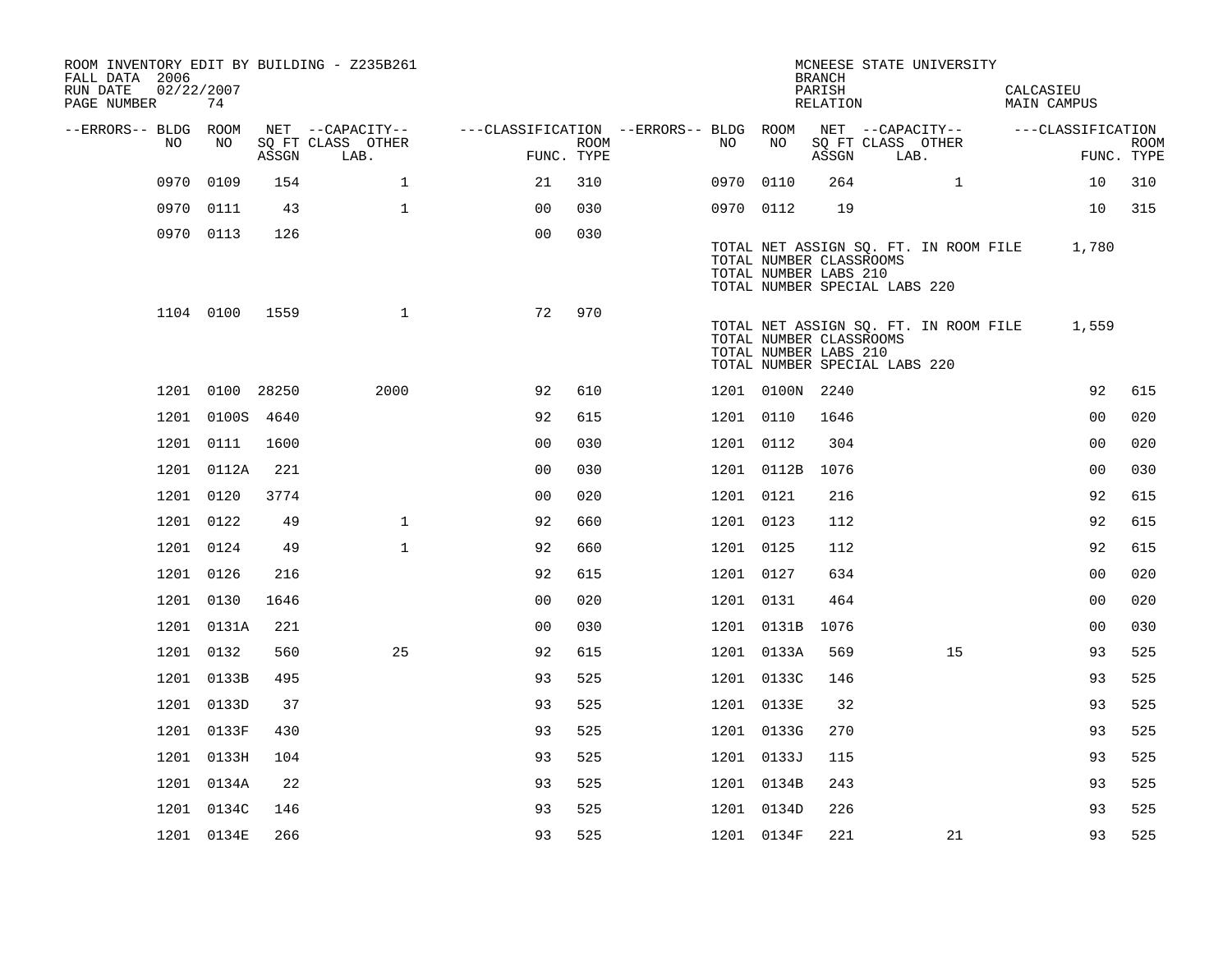| ROOM INVENTORY EDIT BY BUILDING - Z235B261<br>FALL DATA 2006<br>RUN DATE<br>02/22/2007<br>PAGE NUMBER | 75        |       |                           |                |             |                                        |            | <b>BRANCH</b><br>PARISH<br>RELATION | MCNEESE STATE UNIVERSITY  | CALCASIEU<br><b>MAIN CAMPUS</b> |                           |
|-------------------------------------------------------------------------------------------------------|-----------|-------|---------------------------|----------------|-------------|----------------------------------------|------------|-------------------------------------|---------------------------|---------------------------------|---------------------------|
| --ERRORS-- BLDG                                                                                       | ROOM      |       | NET --CAPACITY--          |                |             | ---CLASSIFICATION --ERRORS-- BLDG ROOM |            |                                     | NET --CAPACITY--          | ---CLASSIFICATION               |                           |
| N <sub>O</sub>                                                                                        | NO.       | ASSGN | SO FT CLASS OTHER<br>LAB. | FUNC. TYPE     | <b>ROOM</b> | NO.                                    | <b>NO</b>  | ASSGN                               | SQ FT CLASS OTHER<br>LAB. |                                 | <b>ROOM</b><br>FUNC. TYPE |
| 1201                                                                                                  | 0135A     | 21    |                           | 93             | 525         |                                        | 1201 0135B | 316                                 |                           | 93                              | 525                       |
| 1201                                                                                                  | 0135C     | 316   | 168                       | 93             | 525         |                                        | 1201 0136A | 25                                  |                           | 93                              | 525                       |
| 1201                                                                                                  | 0136B     | 395   |                           | 93             | 525         |                                        | 1201 0136C | 161                                 |                           | 93                              | 525                       |
| 1201                                                                                                  | 0136D     | 87    |                           | 93             | 525         |                                        | 1201 0137  | 124                                 |                           | 93                              | 525                       |
| 1201                                                                                                  | 0140      | 324   |                           | 00             | 020         |                                        | 1201 0141  | 149                                 |                           | 0 <sub>0</sub>                  | 030                       |
| 1201                                                                                                  | 0142      | 149   |                           | 0 <sub>0</sub> | 030         |                                        | 1201 0143  | 4320                                | 550                       | 92                              | 610                       |
| 1201                                                                                                  | 0143A     | 1358  | 20                        | 92             | 615         |                                        | 1201 0143B | 112                                 |                           | 92                              | 615                       |
| 1201                                                                                                  | 0144      | 480   |                           | 0 <sub>0</sub> | 030         |                                        | 1201 0150  | 308                                 | $\mathbf{1}$              | 92                              | 310                       |
| 1201                                                                                                  | 0151      | 120   | $\mathbf{1}$              | 92             | 310         |                                        | 1201 0152  | 120                                 | $\mathbf{1}$              | 92                              | 310                       |
|                                                                                                       | 1201 0153 | 110   | $\mathbf 1$               | 92             | 310         |                                        | 1201 0154  | 110                                 | $\mathbf{1}$              | 92                              | 310                       |
|                                                                                                       | 1201 0155 | 280   | $\mathbf{1}$              | 92             | 310         |                                        | 1201 0156  | 168                                 |                           | 92                              | 315                       |
|                                                                                                       | 1201 0157 | 240   |                           | 0 <sub>0</sub> | 020         |                                        | 1201 0158  | 1510                                |                           | 92                              | 615                       |
| 1201                                                                                                  | 0158A     | 1140  |                           | 0 <sub>0</sub> | 030         |                                        | 1201 0158B | 522                                 |                           | 0 <sub>0</sub>                  | 030                       |
|                                                                                                       | 1201 0159 | 112   |                           | 92             | 615         |                                        | 1201 0160  | 1646                                |                           | 0 <sub>0</sub>                  | 020                       |
| 1201                                                                                                  | 0161      | 528   |                           | 92             | 615         |                                        | 1201 0161A | 221                                 |                           | 00                              | 030                       |
| 1201                                                                                                  | 0161B     | 1076  |                           | 0 <sub>0</sub> | 030         |                                        | 1201 0162  | 400                                 |                           | 00                              | 020                       |
| 1201                                                                                                  | 0162A     | 420   |                           | 92             | 615         |                                        | 1201 0162B | 650                                 |                           | 92                              | 615                       |
| 1201                                                                                                  | 0170      | 3774  |                           | 0 <sub>0</sub> | 020         |                                        | 1201 0171  | 216                                 |                           | 92                              | 615                       |
| 1201                                                                                                  | 0172      | 49    | $\mathbf{1}$              | 92             | 660         |                                        | 1201 0173  | 112                                 |                           | 92                              | 615                       |
| 1201                                                                                                  | 0174      | 49    | $\mathbf{1}$              | 92             | 660         |                                        | 1201 0175  | 112                                 |                           | 92                              | 615                       |
| 1201                                                                                                  | 0176      | 216   |                           | 92             | 615         |                                        | 1201 0177  | 5927                                |                           | 92                              | 615                       |
| 1201                                                                                                  | 0177A     | 100   |                           | 0 <sub>0</sub> | 030         |                                        | 1201 0180  | 1646                                |                           | 00                              | 020                       |
| 1201                                                                                                  | 0181      | 1600  |                           | 0 <sub>0</sub> | 030         |                                        | 1201 0182  | 508                                 |                           | 0 <sub>0</sub>                  | 020                       |
| 1201                                                                                                  | 0182A     | 221   |                           | 0 <sub>0</sub> | 030         |                                        | 1201 0182B | 1076                                |                           | 0 <sub>0</sub>                  | 030                       |
| 1201                                                                                                  | 0200      | 8224  |                           | 0 <sub>0</sub> | 020         |                                        | 1201 0201  | 325                                 |                           | 92                              | 615                       |
|                                                                                                       | 1201 0202 | 384   |                           | 0 <sub>0</sub> | 030         |                                        | 1201 0203  | 704                                 | $7\phantom{.0}$           | 92                              | 660                       |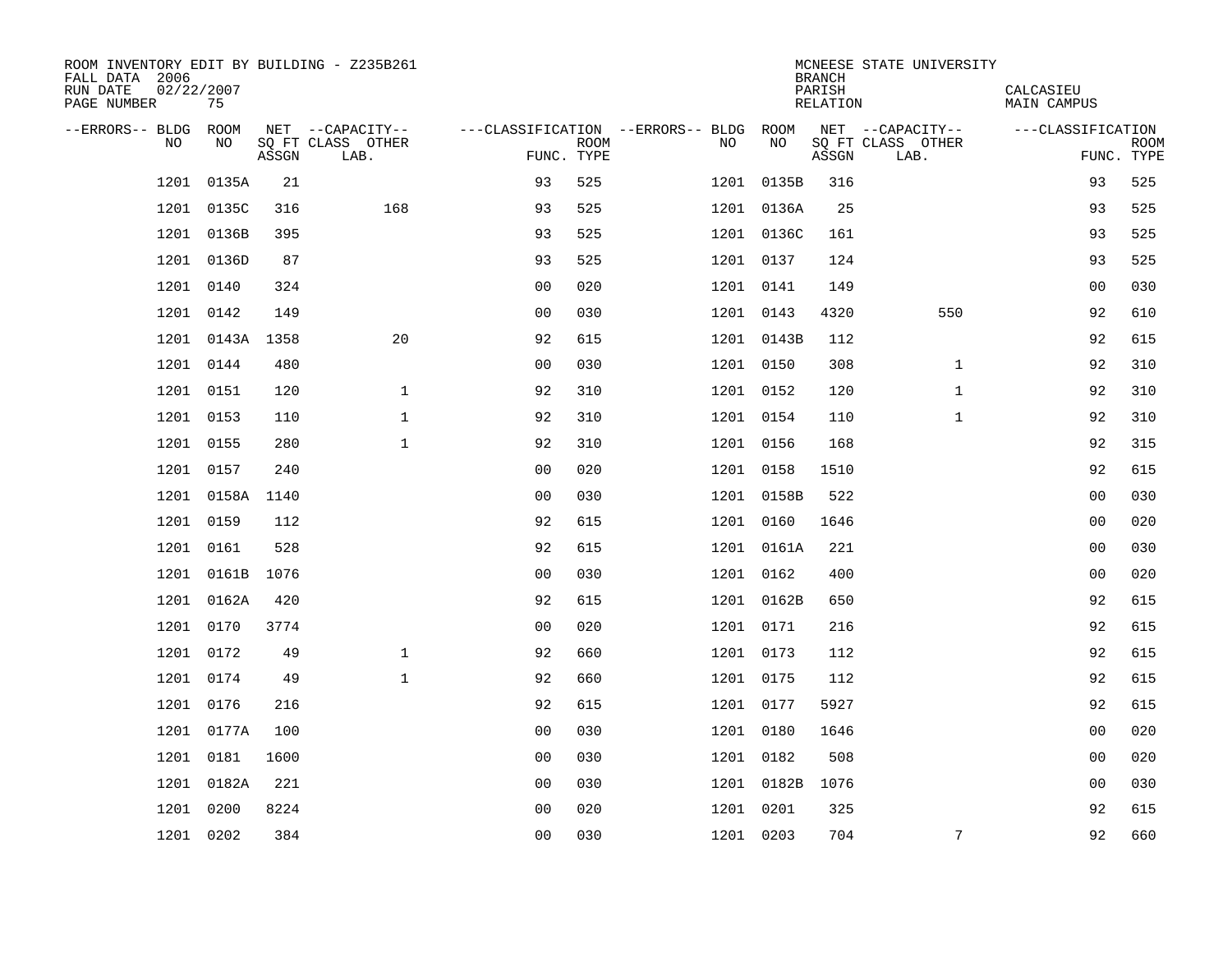| FALL DATA 2006<br>RUN DATE | 02/22/2007 |           |                 | ROOM INVENTORY EDIT BY BUILDING - Z235B261 |                                                                                                              |      |           |                                                  | <b>BRANCH</b><br>PARISH |                               | MCNEESE STATE UNIVERSITY              | CALCASIEU   |                 |             |
|----------------------------|------------|-----------|-----------------|--------------------------------------------|--------------------------------------------------------------------------------------------------------------|------|-----------|--------------------------------------------------|-------------------------|-------------------------------|---------------------------------------|-------------|-----------------|-------------|
| PAGE NUMBER                |            | 76        |                 |                                            |                                                                                                              |      |           |                                                  | RELATION                |                               |                                       | MAIN CAMPUS |                 |             |
| --ERRORS-- BLDG ROOM       | NO         | NO        | ASSGN           | SO FT CLASS OTHER<br>LAB.                  | NET --CAPACITY-- - ---CLASSIFICATION --ERRORS-- BLDG ROOM NET --CAPACITY-- - ---CLASSIFICATION<br>FUNC. TYPE | ROOM | NO        | NO                                               | ASSGN                   | LAB.                          | SO FT CLASS OTHER                     |             | FUNC. TYPE      | <b>ROOM</b> |
|                            | 1201 0204  |           | 704             | $7\overline{ }$                            | 92                                                                                                           | 660  | 1201 0205 |                                                  | 384                     |                               |                                       |             | 00              | 030         |
|                            | 1201 0206  |           | 325             |                                            | 92                                                                                                           | 615  | 1201 0207 |                                                  | 960                     |                               |                                       |             | 0 <sub>0</sub>  | 030         |
|                            | 1201 0208  |           | 1188            |                                            | 0 <sub>0</sub>                                                                                               | 030  | 1201 0209 |                                                  | 5062                    |                               | 300                                   |             | 92              | 620         |
|                            | 1201 0210  |           | 1188            |                                            | 0 <sub>0</sub>                                                                                               | 030  | 1201 0211 |                                                  | 960                     |                               |                                       |             | 0 <sub>0</sub>  | 030         |
|                            | 1201 0220  |           | 8224            |                                            | 0 <sub>0</sub>                                                                                               | 020  | 1201 0221 |                                                  | 325                     |                               |                                       |             | 92              | 615         |
|                            | 1201 0222  |           | 384             |                                            | 0 <sub>0</sub>                                                                                               | 030  | 1201 0223 |                                                  | 704                     |                               | $7\phantom{.0}$                       |             | 92              | 660         |
|                            | 1201 0224  |           | 704             | $7\phantom{.0}$                            | 92                                                                                                           | 660  | 1201 0225 |                                                  | 384                     |                               |                                       |             | 00              | 030         |
|                            | 1201 0226  |           | 325             |                                            | 92                                                                                                           | 615  | 1201 0227 |                                                  | 960                     |                               |                                       |             | 0 <sub>0</sub>  | 030         |
|                            | 1201 0228  |           | 1188            |                                            | 0 <sub>0</sub>                                                                                               | 030  | 1201 0229 |                                                  | 5062                    |                               | 300                                   |             | 92              | 620         |
|                            | 1201 0230  |           | 1188            |                                            | 0 <sub>0</sub>                                                                                               | 030  | 1201 0231 |                                                  | 960                     |                               |                                       |             | 00              | 030         |
|                            |            | 1201 0250 | 38714           | 6000                                       | 92                                                                                                           | 610  | 1201 0300 |                                                  | 3584                    |                               |                                       |             | 0 <sub>0</sub>  | 030         |
|                            |            | 1201 0301 | 490             | 35                                         | 92                                                                                                           | 615  | 1201 0302 |                                                  | 3584                    |                               |                                       |             | 00 <sup>o</sup> | 030         |
|                            |            | 1201 0303 | 490             | 35                                         | 92                                                                                                           | 615  |           | TOTAL NUMBER CLASSROOMS<br>TOTAL NUMBER LABS 210 |                         | TOTAL NUMBER SPECIAL LABS 220 | TOTAL NET ASSIGN SQ. FT. IN ROOM FILE |             | 112,052         |             |
|                            |            |           | 1202 0100 57205 | 500                                        | 92                                                                                                           | 620  |           | 1202 0100A 99999                                 |                         |                               | 1000                                  |             | 92              | 620         |
|                            |            | 1202 0101 | 400             |                                            | 92                                                                                                           | 625  | 1202 0102 | TOTAL NUMBER CLASSROOMS<br>TOTAL NUMBER LABS 210 | 400                     | TOTAL NUMBER SPECIAL LABS 220 | TOTAL NET ASSIGN SQ. FT. IN ROOM FILE |             | 92<br>158,004   | 625         |
|                            |            |           | 1205 0100 52380 | 1000                                       | 92                                                                                                           | 620  | 1205 0101 |                                                  | 312                     |                               | $\overline{4}$                        |             | 92              | 625         |
|                            | 1205 0102  |           | 312             | $\overline{4}$                             | 92                                                                                                           | 625  | 1205 0103 |                                                  | 44                      |                               | $\mathbf{1}$                          |             | 92              | 620         |
|                            | 1205 0104  |           | 361             | $\overline{2}$                             | 92                                                                                                           | 620  | 1205 0105 |                                                  | 90                      |                               |                                       |             | 92              | 625         |
|                            |            | 1205 0106 | 73              |                                            | 0 <sub>0</sub>                                                                                               | 030  |           | TOTAL NUMBER CLASSROOMS<br>TOTAL NUMBER LABS 210 |                         | TOTAL NUMBER SPECIAL LABS 220 | TOTAL NET ASSIGN SO. FT. IN ROOM FILE |             | 53,499          |             |